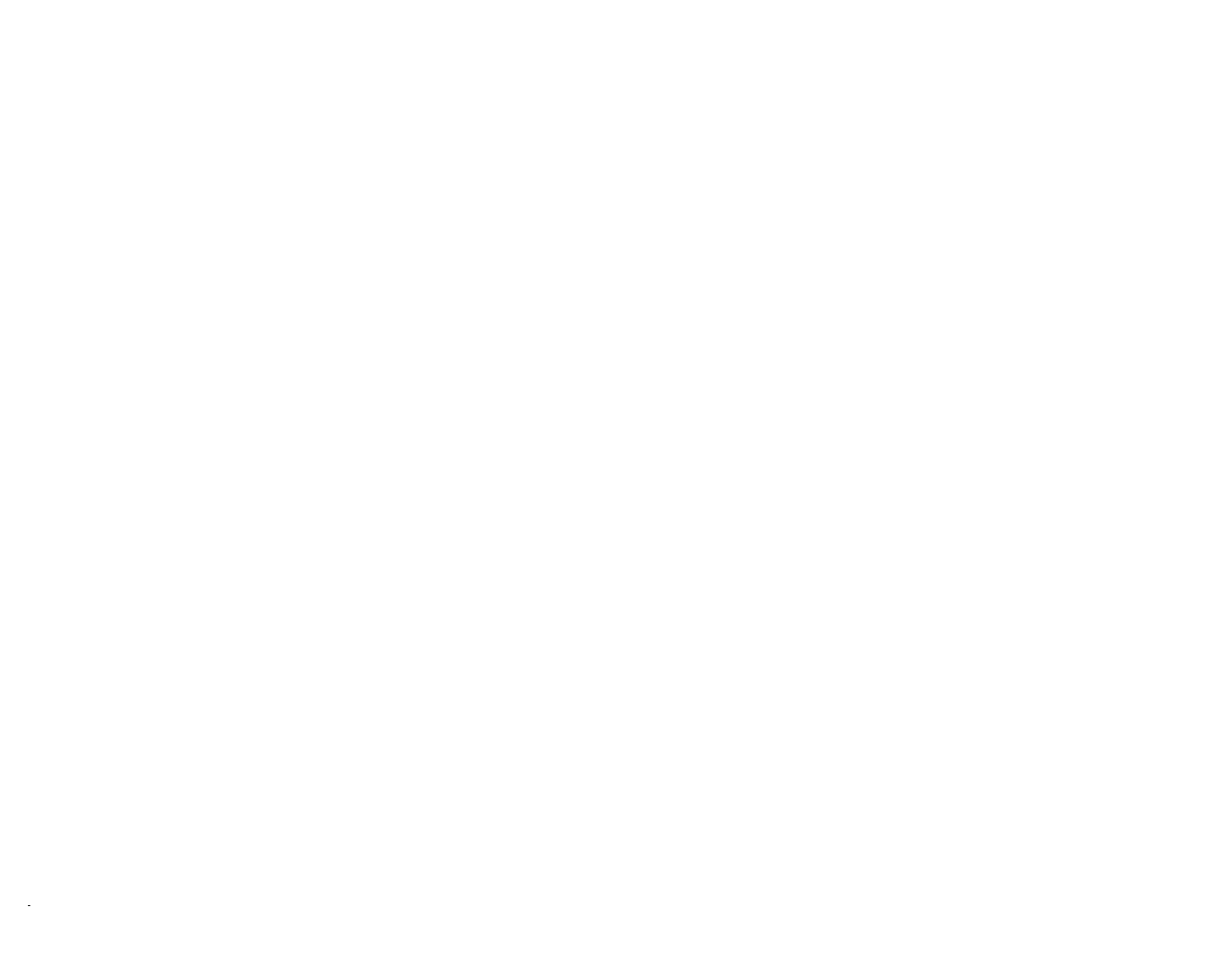|                    | <b>Licence Business Name</b>                   | <b>Address</b>                                      | <b>Licence Type/Sub</b>                    |                               | <b>Phone</b>     |      | Fax                      |     |
|--------------------|------------------------------------------------|-----------------------------------------------------|--------------------------------------------|-------------------------------|------------------|------|--------------------------|-----|
| 19 850192          | Meya Healthcare Consulting &<br>Services Ltd   | 9800 Odlin Rd Unit 75 Richmond BC V6X 0C2           | Service Use                                | Home Occupation               | (778) 898-4889   | Work |                          | Hom |
| 19 850186          | <b>WG Communications</b>                       | 8200 Jones Rd Unit 201 Richmond BC V6Y 3Z2          | Service Use                                | Home Occupation               | (604) 723-4467   | Work |                          | Hom |
| 19 850084          | CasMan Developments Ltd                        | 1304B BATTLE ST KAMLOOPS BC V2C 2N8                 | Service Use                                | <b>General Contractor</b>     | (604) 325-7771   | Work |                          | Hom |
| 18 843487          | U-Pool                                         | 2680 Shell Rd Unit 113 Richmond BC V6X 4C9          | Service Use                                |                               | (866) 427-3116   |      | Work (778) 321-8935 Cell |     |
| 19 850051          | <b>CDR Demolition Ltd</b>                      | 18636 65 AVE SURREY BC V3S 8Z9                      | Service Use                                | <b>General Contractor</b>     | (604) 574-8662   | Work |                          |     |
| 19 850039          | T & S Construction Ltd                         | 4348 Gander PI Richmond BC V7E 5R1                  | <b>Inter-Municipal Business</b><br>Licence | <b>General Contractor</b>     | $(604)$ 562-3366 | Work |                          | Hom |
|                    | 19 850037 T & S Construction Ltd               | 4348 Gander PI Richmond BC V7E 5R1                  | Service Use                                | <b>General Contractor</b>     | $(604)$ 562-3366 | Work |                          | Hom |
| 19 850121          | Cascadia Tree Care                             | 1521 KILMER PL NORTH VANCOUVER BC V7K 2M8           | Service Use                                | <b>General Contractor</b>     | (778) 868-8785   | Work |                          | Hom |
| <b>Issue Date:</b> |                                                | <b>January 10, 2019</b>                             |                                            |                               |                  |      |                          |     |
| 19 850309          | <b>MBR Trading</b>                             | 9388 McKim Way Unit 101 Richmond BC V6X 0J7         | Service Use                                | Home Occupation               | (778) 385-7158   | Work |                          | Hom |
| 19 850547          | FJM General Services and<br>Contracting        | 12508 62 AVE SURREY BC V3X 1V4                      | Service Use                                | <b>General Contractor</b>     | (604) 704-3375   | Work |                          | Hom |
| 18 842668          | Robbox Inc                                     | 20800 Westminster Hwy Unit 3108 Richmond BC V6V 2W3 | Service Use                                |                               | (778) 999-8575   | Work |                          |     |
| 18 840184          | <b>RME Energy Ltd</b>                          | 6260 Graybar Rd Unit 115 Richmond BC V6W 1H6        | Service Use                                | <b>General Contractor</b>     | (604) 980-4184   | Work |                          | Hom |
| 18 818341          | 1AM Esports Ltd                                | 4351 No 3 Rd Unit 175 Richmond BC V6X 3A7           | Assembly Use Group 1                       | Food Service<br>Establishment | (778) 316-9066   | Work |                          | Hom |
| 18 817600          | 1AM Esports Ltd                                | 4351 No 3 Rd Unit 175 Richmond BC V6X 3A7           | Vending Machine Use                        | <b>Amusement Centre</b>       | (778) 316-9066   | Work |                          | Hom |
| 16 748185          | Maserati of Richmond                           | 5480 Parkwood Way Richmond BC V6V 2M4               | Service Use                                |                               | (604) 215-8778   |      | Work (604) 215-0600 Fax  |     |
| 18 840183          | <b>RME Energy Ltd</b>                          | 6260 Graybar Rd Unit 115 Richmond BC V6W 1H6        | Mercantile Use                             | <b>Wholesale Trading</b>      | (604) 980-4184   | Work |                          | Hom |
| <b>Issue Date:</b> |                                                | <b>January 11, 2019</b>                             |                                            |                               |                  |      |                          |     |
| 19 850406          | Darryl Lardizabal Services                     | 4800 Fisher Dr Richmond BC V6X 3V5                  | Service Use                                | <b>General Contractor</b>     | (604) 445-6334   | Work |                          | Hom |
| 19 850447          | Young For You Enterprises<br>(Canada) Ltd      | 5999 Andrews Rd Unit 58 Richmond BC V7E 6V1         | Service Use                                | Home Occupation               | (778) 883-0088   | Work |                          | Hom |
| 18 842743          | <b>Trican Auto Sales</b>                       | 21320 Westminster Hwy Unit 2113 Richmond BC V6V 2X5 | Mercantile Use                             | Automobile Dealer             | (778) 882-7522   | Work |                          | Hom |
| 19 850420          | Carbon Matter Enterprises Inc                  | 8651 General Currie Rd Unit 4 Richmond BC V6Y 1M3   | Service Use                                | Home Occupation               | (604) 512-9866   | Work |                          | Hom |
| 19 850362          | Yuxiyuan                                       | 3880 Westminster Hwy Unit 96 Richmond BC V7C 5S1    | Service Use                                | Home Occupation               | (778) 858-7987   | Work |                          | Hom |
| 19 850104          | VShop                                          | 8181 Cambie Rd Unit 120 Richmond BC V6X 3X9         | Mercantile Use                             | <b>Retail Trading</b>         | (604) 518-7892   | Work |                          | Hom |
| 19 850446          | EJ Patents Inc                                 | 5811 Cooney Rd Unit 400 Richmond BC V6X 3M1         | Service Use                                |                               | (604) 232-9765   | Work |                          |     |
| <b>Issue Date:</b> |                                                | <b>January 14, 2019</b>                             |                                            |                               |                  |      |                          |     |
| 19 850622          | Chung Zon Chang                                | 7800 St Albans Rd Unit 308 Richmond BC V6Y 3Y5      | Service Use                                | Home Occupation               | (778) 855-2284   | Work |                          | Hom |
| 19 850516          | Terra Builders Inc                             | 1238 SEYMOUR ST UNIT 702 VANCOUVER BC V6B<br>6J3    | Service Use                                | <b>General Contractor</b>     | (604) 347-8900   | Work |                          | Hom |
| 19 850744          | High Class Flooring Inc                        | 5422 CHAMBERS ST VANCOUVER BC V5R 3M4               | Service Use                                | <b>General Contractor</b>     | (778) 885-5048   | Work |                          |     |
| 19 850652          | Hermes Retail Inc                              | 7231 No 2 Rd Unit 19 Richmond BC V7C 3L7            | Service Use                                | Home Occupation               | (604) 781-9877   | Work |                          |     |
| 19 850643          | Red Line Concrete Pumping                      | 6571 Granville Cr Richmond BC V7C 2V5               | <b>Inter-Municipal Business</b><br>Licence | <b>General Contractor</b>     | (778) 319-9579   | Work |                          | Hom |
| 19 850641          | Red Line Concrete Pumping                      | 6571 Granville Cr Richmond BC V7C 2V5               | Service Use                                | <b>General Contractor</b>     | (778) 319-9579   | Work |                          | Hom |
| 19 850540          | <b>BW Trade &amp; Management</b>               | 8333 Sweet Ave Unit 1202 Richmond BC V6X 0P4        | Service Use                                |                               | (778) 323-7089   | Work |                          | Hom |
| 19 850440          | Sunland Kitchen & Bath Co Ltd                  | 11511 Bridgeport Rd Unit 105 Richmond BC V6X 1T4    | Mercantile Use                             | Wholesale Trading             | (778) 855-3188   | Work |                          | Hom |
| 19 850515          | Sea Island Sourcing and<br>Specialty Goods Ltd | 10871 Rosecroft Cr Richmond BC V7A 2J2              | Service Use                                | Home Occupation               | (604) 726-1421   | Work |                          | Hom |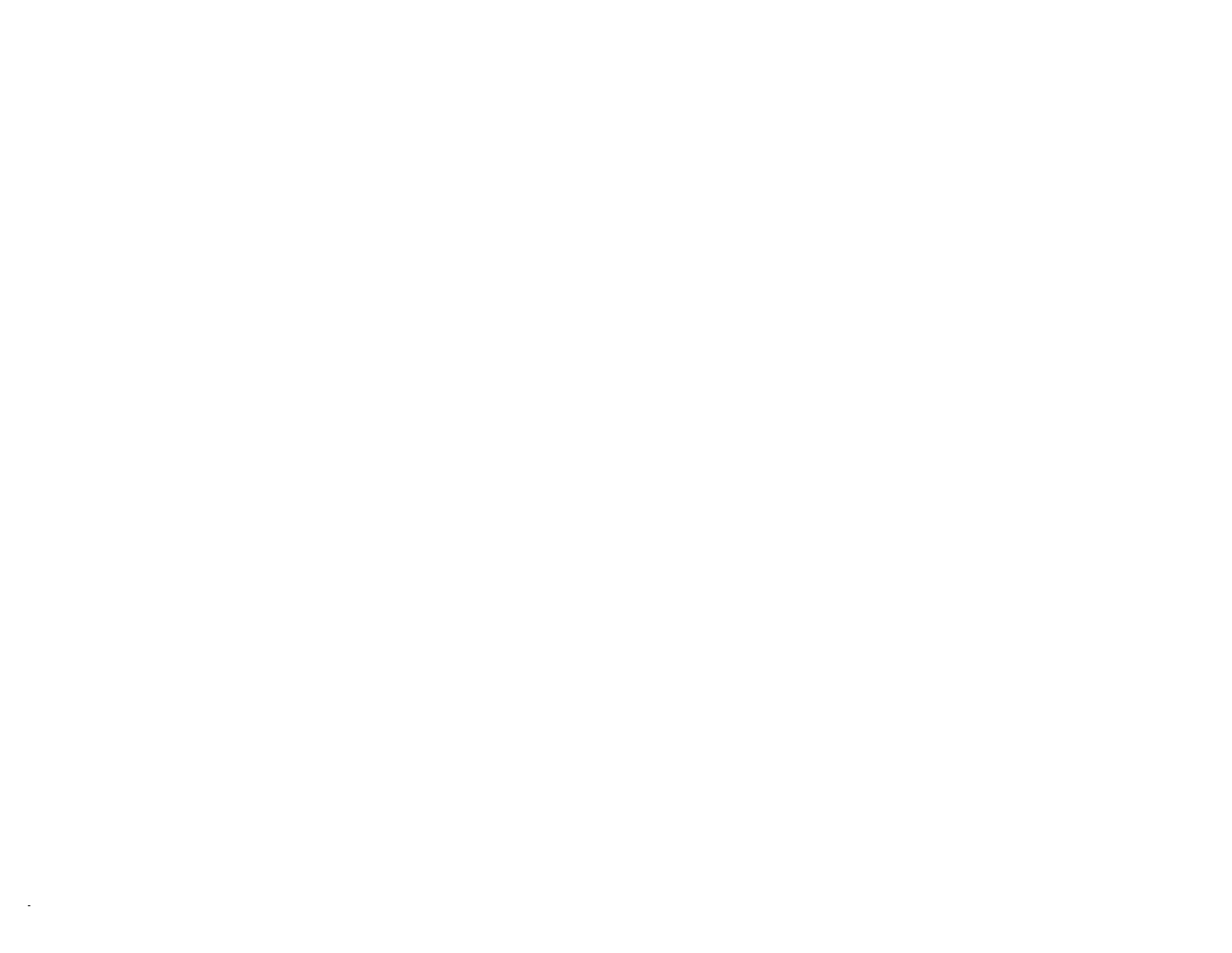|                    | <b>Licence Business Name</b>                            | <b>Address</b>                                                       | <b>Licence Type/Sub</b>                    |                                             | <b>Phone</b>     |      | Fax                     |     |
|--------------------|---------------------------------------------------------|----------------------------------------------------------------------|--------------------------------------------|---------------------------------------------|------------------|------|-------------------------|-----|
| 19 850501          | Raja Road Rail Services Ltd                             | 6211 No 6 Rd Richmond BC V6W 1C7                                     | Service Use                                | Home Occupation                             | (604) 521-2183   |      | Work (604) 521-2184 Fax |     |
| 19 850449          | Joymay Investment Consulting<br>(Canada) Inc            | 8333 Jones Rd Unit 276 Richmond BC V6Y 3W9                           | Service Use                                | Home Occupation                             | (778) 956-7905   | Work |                         | Hom |
| 19 850620          | Chinese Food Tour / Fraser<br><b>River Private Tour</b> | 5831 Forsyth Cr Richmond BC V7C 2C2                                  | Service Use                                | Home Occupation                             | (778) 999-3639   | Work |                         | Hom |
| <b>Issue Date:</b> |                                                         | <b>January 15, 2019</b>                                              |                                            |                                             |                  |      |                         |     |
| 19 850402          | Canwin Wealth Management Ltd                            | 13091 Vanier PI Unit 225 Richmond BC V6V 2J1                         | Service Use                                |                                             | (604) 249-5018   | Work |                         | Hom |
| 19 850813          | Seo & Wu Counselling Services                           | 5311 Cedarbridge Way Unit 226 Richmond BC V6X 1Z9                    | Service Use                                | Home Occupation                             | (778) 997-7153   | Work |                         | Hom |
| 19 850811          | Jasmoor Construction Ltd                                | 9671 Shell Rd Richmond BC V7A 3W1                                    | Service Use                                | <b>General Contractor</b>                   | (604) 857-3842   | Work |                         | Hom |
| 19850800           | Carerra Projects Ltd                                    | 15571 MARINE DR WHITE ROCK BC V4B 1C9                                | Service Use                                | <b>General Contractor</b>                   | (604) 240-6660   | Work |                         | Hom |
| 19 850786          | Hallco Innovations                                      | 12111 Mellis Dr Richmond BC V6X 3T1                                  | Service Use                                | Home Occupation                             | (778) 926-0716   | Work |                         | Hom |
| 19 850767          | <b>INT Electrical Ltd</b>                               | 11491 KINGSTON ST UNIT 12 MAPLE RIDGE BC V2X<br>0Y6                  | Service Use                                | <b>Electrical Contractor</b>                | (604) 365-1706   | Work |                         |     |
| 19 850766          | <b>Flow Statement</b>                                   | 5751 Gannet Crt Richmond BC V7E 3W7                                  | Service Use                                | Home Occupation                             | (604) 788-2230   | Work |                         | Hom |
| 19 850689          | Truyu Fit                                               | 7891 No 1 Rd Unit 113 Richmond BC V7C 1T7                            | Service Use                                | Home Occupation                             | (604) 340-1489   | Work |                         | Hom |
| 19 850279          | <b>SFT Logistics</b>                                    | 3700 No 3 Rd Unit 2255 Richmond BC V6X 3X2                           | Service Use                                | <b>Delivery Services</b>                    | (778) 255-9888   | Work |                         | Hom |
| 19 850247          | Sunny Lai Registered Massage<br>Therapist               | 8181 Cambie Rd Unit 5520 Richmond BC V6X 3X9                         | Service Use                                | Registered Massage<br><b>Therapy Clinic</b> | (604) 270-1007   | Work |                         | Hom |
| 19 850243          | CIML (Canada) Culture Media Ltd                         | 3671 Westminster Hwy Unit 220 Richmond BC V7C 5V2                    | Service Use                                |                                             | (604) 783-7106   | Work |                         | Hom |
| 19 850182          | Oceanridge Realty Ltd                                   | 8833 Odlin Cr Unit 150 Richmond BC V6X 3Z7                           | Service Use                                |                                             | (604) 688-1337   |      | Work (604) 688-1338 Fax |     |
| 19 850181          | Oceanridge Realty Ltd                                   | 8833 Odlin Cr Unit 150 Richmond BC V6X 3Z7                           | Service Use                                |                                             | (604) 688-1337   |      | Work (604) 688-1338 Fax |     |
| 19 850763          |                                                         | Reach Rehabilitation Services Ltd 10625 HAROGATE DR DELTA BC V4C 8E2 | Service Use                                |                                             | (778) 834-3122   | Work |                         | Hom |
| <b>Issue Date:</b> |                                                         | <b>January 16, 2019</b>                                              |                                            |                                             |                  |      |                         |     |
| 18 842922          | EZB&B                                                   | 6151 Tranquille PI Richmond BC V7C 2T2                               | <b>Residential Use</b>                     | Bed & Breakfast                             | $(604)$ 351-3133 | Work |                         | Hom |
| 19 850507          | <b>Ucar Travel Ltd</b>                                  | 7900 Westminster Hwy Unit 133 Richmond BC V6X 1A5                    | Vehicle for Hire                           | Class J - Rental<br>Vehicle Group 2         | (604) 821-4605   |      | Work (604) 780-8166 Hom |     |
| 19 850699          | <b>Tuzhikov Terminal Group</b><br>Corporation           | 16133 Blundell Rd Richmond BC V6W 0A3                                | Service Use                                | <b>Delivery Services</b>                    | $(604)$ 500-4333 | Work |                         | Hom |
| 19 850260          | Ucar Travel Ltd                                         | 7900 Westminster Hwy Unit 133 Richmond BC V6X 1A5                    | Vehicle for Hire                           | Vehicle For Hire<br>Office                  | (604) 821-4605   |      | Work (604) 780-8166 Hom |     |
| 18 841896          | Queen Laser Center                                      | 11020 No 5 Rd Unit 118 Richmond BC V7A 4E7                           | Service Use                                |                                             | (778) 847-8781   | Work |                         |     |
| 18 840567          | Royal Roland                                            | 5300 No 3 Rd Unit 210 Richmond BC V6X 2X9                            | Mercantile Use                             | <b>Retail Trading</b>                       | (604) 340-1258   | Work |                         | Hom |
| 18 824881          | <b>Monalisa Tiles</b>                                   | 2620 Simpson Rd Unit 120 Richmond BC V6X 2P9                         | Mercantile Use                             | <b>Wholesale Trading</b>                    | (604) 528-9935   |      | Work (778) 589-2812 Fax |     |
| 18 842541          | <b>Tbooth Wireless</b>                                  | 6060 Minoru Blvd Unit 1828 Richmond BC V6Y 2V7                       | Mercantile Use                             | <b>Retail Trading</b>                       | (604) 288-4913   | Work | (604) 288-4915 Fax      |     |
| <b>Issue Date:</b> |                                                         | January 17, 2019                                                     |                                            |                                             |                  |      |                         |     |
| 19 850907          | 1129407 BC Ltd                                          | 5251 Maple Rd Richmond BC V7E 1G2                                    | Service Use                                | <b>General Contractor</b>                   | (778) 688-9781   | Work |                         | Hom |
| 19 851033          | <b>TD Renovations Ltd</b>                               | 12007 BOUNDARY DR S SURREY BC V3X 2B5                                | Service Use                                | <b>General Contractor</b>                   | (604) 818-4019   | Work |                         | Hom |
| 19 850986          | Arts Speedy Solutions Oil Tank<br>Removal               | 9271 Patterson Rd Richmond BC V6X 1P8                                | <b>Inter-Municipal Business</b><br>Licence | <b>General Contractor</b>                   | (778) 321-1706   | Work |                         | Hom |
| 19 850983          | Arts Speedy Solutions Oil Tank<br>Removal               | 9271 Patterson Rd Richmond BC V6X 1P8                                | Service Use                                | <b>General Contractor</b>                   | (778) 321-1706   | Work |                         | Hom |
| 19 850978          | <b>Blue Giraffe Travel</b>                              | 5391 Blundell Rd Richmond BC V7C 1H3                                 | Service Use                                | <b>Travel Agency</b>                        | (778) 628-9601   | Work |                         | Hom |
| 19 850952          | <b>Allseal Firestopping Systems</b><br>$(2015)$ Inc     | 169 GOLDEN DR UNIT 2 COQUITLAM BC V3K 6T1                            | Service Use                                | <b>General Contractor</b>                   | (778) 941-6394   |      | Work (778) 941-6404 Fax |     |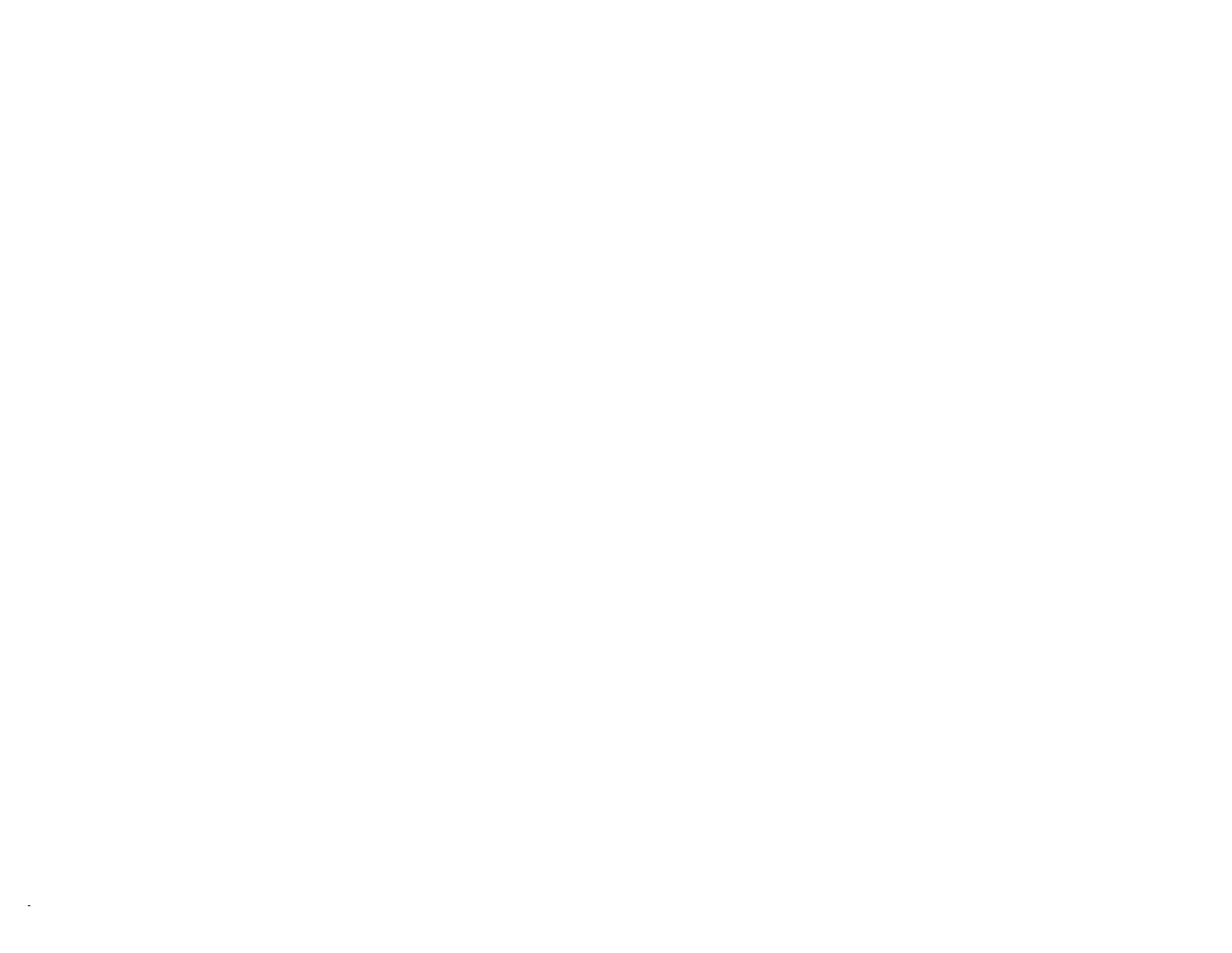|                    | Licence Business Name                         | <b>Address</b>                                          | <b>Licence Type/Sub</b>                    |                                                    | <b>Phone</b>     |      | Fax                      |     |
|--------------------|-----------------------------------------------|---------------------------------------------------------|--------------------------------------------|----------------------------------------------------|------------------|------|--------------------------|-----|
| 19 850925          | Seven Homes Ltd                               | 4311 Coldfall Rd Richmond BC V7C 3X7                    | Service Use                                | <b>General Contractor</b>                          | (778) 895-7751   | Work |                          | Hom |
| 18 842640          | Petro-Canada & A & W                          | 11991 Steveston Hwy Richmond BC V7A 1N8                 | Assembly Use Group 1                       | <b>Food Service</b><br>Establishment, Take-<br>Out | (604) 448-5591   | Work |                          |     |
| 19 850921          | 1129407 BC Ltd                                | 5251 Maple Rd Richmond BC V7E 1G2                       | <b>Inter-Municipal Business</b><br>Licence | <b>General Contractor</b>                          | (778) 688-9781   | Work |                          | Hom |
| 19 850650          | <b>Taylor Anderson Wellness</b><br>Consulting | 10820 No 5 Rd Unit 332 Richmond BC V6W 0B5              | Service Use                                | Home Occupation                                    | (778) 828-8438   | Work |                          |     |
| 19 850922          | Simple Concept English                        | 7288 Heather St Unit 30 Richmond BC V6Y 4L4             | Service Use                                | Home Occupation                                    | (778) 869-6776   | Work |                          | Hom |
| 19 850649          | JF Bridging Education &<br>Teaching Ltd       | 5811 Cooney Rd Unit 305 Richmond BC V6X 3M1             | Service Use                                |                                                    | $(604)$ 379-6899 | Work |                          | Hom |
| 19 850871          | J & W Global Consulting Ltd                   | 9860 Francis Rd Richmond BC V6Y 1B3                     | Service Use                                | Home Occupation                                    | $(604)$ 615-1919 | Work |                          | Hom |
| 19 850701          | Tulip After Birth Care Inc                    | 11240 Bridgeport Rd Unit 202 Richmond BC V6X 1T2        | Service Use                                |                                                    | (778) 317-8220   | Work |                          | Hom |
| 19 850749          | Pylon Wealth Management Group                 | 8600 Cambie Rd Unit 110 Richmond BC V6X 4J9             | Service Use                                |                                                    | (604) 248-2299   |      | Work (604) 889-3348 Cell |     |
| 19 850789          | <b>Burrard Glass Ltd</b>                      | 2071 KINGSWAY AVE UNIT 508 PORT COQUITLAM BC<br>V3C 6N2 | Service Use                                | <b>General Contractor</b>                          | (604) 468-9845   |      | Work (604) 468-9869 Fax  |     |
| 19 850806          | Philip Bergen                                 | 2027 KUGLER AVE COQUITLAM BC V3K 2S5                    | Service Use                                | <b>General Contractor</b>                          | (604) 690-2533   | Work |                          | Hom |
| 19 850834          | <b>Westport Mechanical Ltd</b>                | 2868 BUFFER CRES ABBOTSFORD BC V4X 2S5                  | Service Use                                | Refrigeration<br>Contractor                        | (604) 626-7754   | Work |                          | Hom |
| 19 850865          | Boston House Academy Limited                  | 8080 Francis Rd Unit 6 Richmond BC V6Y 1A4              | Service Use                                | Home Occupation                                    | (604) 783-2632   | Work |                          | Hom |
| <b>Issue Date:</b> |                                               | <b>January 18, 2019</b>                                 |                                            |                                                    |                  |      |                          |     |
| 19851111           | Pace Design Builders Ltd                      | 1027 DAVIE ST UNIT 559 VANCOUVER BC V6E 4L2             | Service Use                                | <b>General Contractor</b>                          | (604) 685-9175   | Work |                          | Hom |
| 19 851063          | Vantage Energy Solutions                      | 3409 W 42ND AVE VANCOUVER BC V6N 3H3                    | Service Use                                |                                                    | (778) 558-4099   | Work |                          | Hom |
| 19 851049          | <b>Beckwith Development Ltd</b>               | 570 GRANVILLE ST UNIT 1800 VANCOUVER BC V6C<br>3P1      | Service Use                                | <b>General Contractor</b>                          | (604) 688-7399   | Work |                          |     |
| 19 851048          | Wonderful International Travel<br>Limited     | 7611 No 5 Rd Richmond BC V6Y 2V3                        | Service Use                                | Home Occupation                                    | (604) 687-5552   |      | Work (604) 687-5569 Fax  |     |
| 19 851041          | Jin'c Construction Consultant                 | 7833 Garden City Rd Unit 3 Richmond BC V6Y 4L3          | Service Use                                | Home Occupation                                    | (604) 339-8399   | Work |                          | Hom |
| 19 850886          | Mercedes Benz Richmond                        | 13466 Verdun PI Richmond BC V6V 1V2                     | Service Use                                |                                                    | (604) 278-7662   |      | Work (604) 273-3243 Alt  |     |
| 19 851031          | <b>Yardworks Services</b>                     | 9511 Glenallan Dr Richmond BC V7A 2S9                   | Service Use                                | Home Occupation                                    | (604) 831-3604   | Work |                          | Hom |
| 19 850884          | Mercedes Benz Richmond                        | 13720 Smallwood PI Richmond BC V6V 1W8                  | Mercantile Use                             | <b>Wholesale Trading</b>                           | (604) 278-7662   |      | Work (604) 273-3243 Alt  |     |
| 19 850883          | Mercedes Benz Richmond                        | 5691 Parkwood Way Richmond BC V6V 2M6                   | Mercantile Use                             | Automobile Dealer                                  | (604) 278-7662   |      | Work (604) 273-3243 Alt  |     |
| 19 850621          | Shelf Retail Home Decor                       | 12633 No 2 Rd Unit 223 Richmond BC V7E 6N5              | Service Use                                | Home Occupation                                    | (604) 726-7556   | Work |                          |     |
| 19 850461          | E D Industrial Ltd                            | 4917 7TH LINE ROCKWOOD ON N0B 2K0                       | Service Use                                | <b>General Contractor</b>                          | (519) 856-1214   |      | Work (519) 856-4279 Fax  |     |
| 18 842100          | Rock Palais Enterprise Ltd                    | 3771 Jacombs Rd Unit 110 Richmond BC V6V 2L9            | Mercantile Use                             | <b>Wholesale Trading</b>                           | (604) 671-7388   | Work |                          |     |
| 18 840204          | <b>XBO Technologies Ltd</b>                   | 11240 Bridgeport Rd Unit 201 Richmond BC V6X 1T2        | Service Use                                |                                                    | (778) 233-8843   | Work |                          | Hom |
|                    | 19 851040 Being Home Services Center          | 7833 Garden City Rd Unit 3 Richmond BC V6Y 4L3          | Service Use                                | Home Occupation                                    | (778) 628-2882   | Work |                          | Hom |
| <b>Issue Date:</b> |                                               | <b>January 21, 2019</b>                                 |                                            |                                                    |                  |      |                          |     |
| 19 850881          | <b>Dracco Pacific Realty</b>                  | 6551 No 3 Rd Richmond BC V6Y 2B6                        | Service Use                                |                                                    | (778) 898-9987   | Work |                          | Hom |
| 19 851175          | Imperial Integration Ltd                      | 20592 84A AVE LANGLEY BC V2Y 0P5                        | Service Use                                | <b>General Contractor</b>                          | (778) 980-6872   | Work |                          |     |
| 19 850882          | Daiso Canada                                  | 4400 Hazelbridge Way Unit 150 Richmond BC V6X 3R8       | Service Use                                |                                                    | (604) 296-4037   |      | Work (604) 303-8174 Fax  |     |
| 19 850821          | People's Rent A Car                           | 3791 No 3 Rd Richmond BC V6X 2B8                        | Vehicle for Hire                           | Class J - Rental<br>Vehicle Group 1                | (778) 297-5222   | Work |                          | Hom |
| 19 850820          | People's Rent A Car                           | 3791 No 3 Rd Richmond BC V6X 2B8                        | Vehicle for Hire                           | Vehicle For Hire<br>Office                         | (778) 297-5222   | Work |                          | Hom |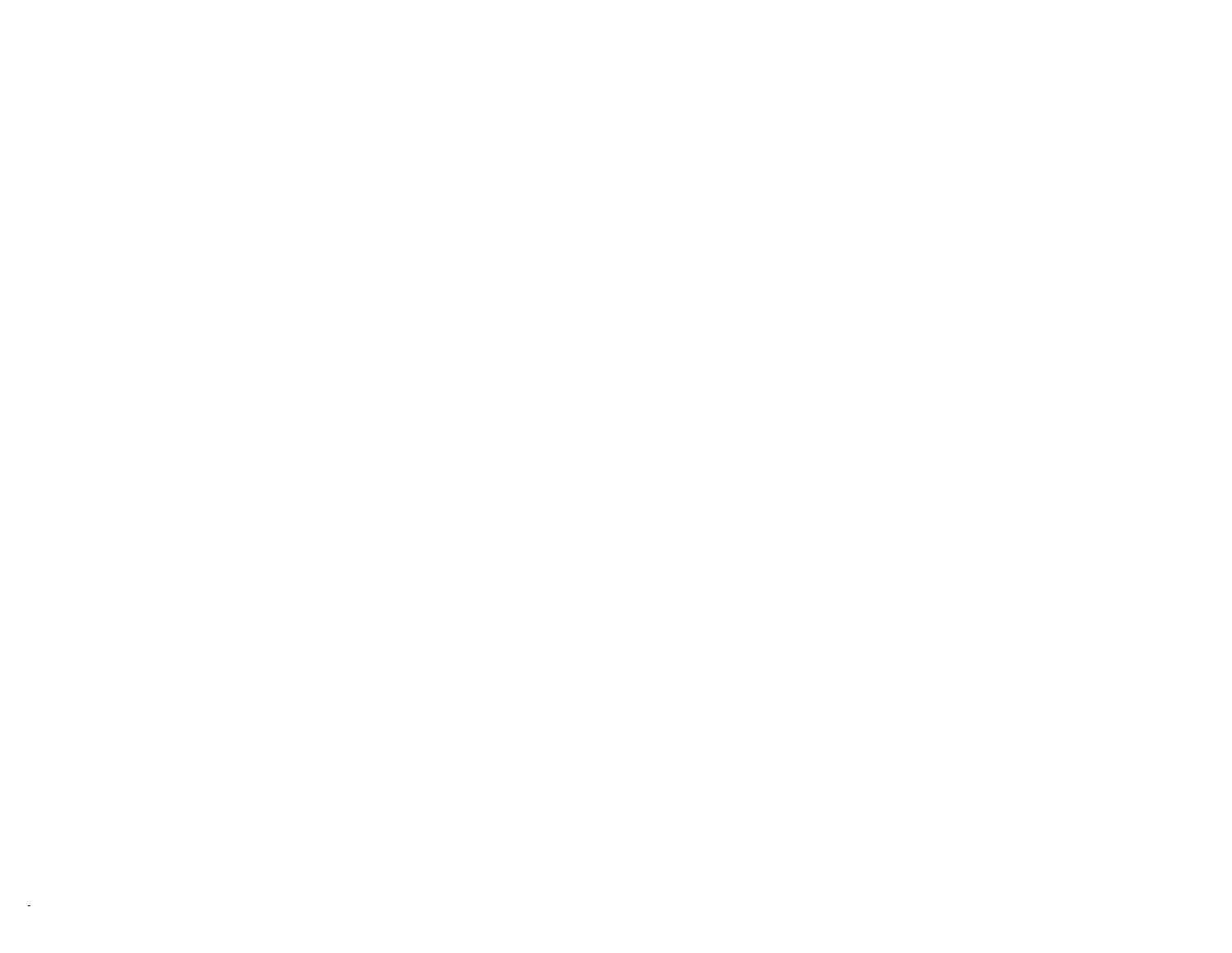|                    | Licence Business Name                                | <b>Address</b>                                    | <b>Licence Type/Sub</b>                    |                                      | <b>Phone</b>     |      | Fax                     |     |
|--------------------|------------------------------------------------------|---------------------------------------------------|--------------------------------------------|--------------------------------------|------------------|------|-------------------------|-----|
| 18 843469          | Yun Tu                                               | 4000 No 3 Rd Unit 2205 Richmond BC V6X 0J8        | Mercantile Use                             | <b>Retail Trading</b>                | (778) 885-1068   | Work |                         | Hom |
| 19 850924          | EBunch                                               | 2633 Viking Way Unit 233 Richmond BC V6V 3B6      | Service Use                                |                                      | (604) 238-7745   | Work |                         | Hom |
| <b>Issue Date:</b> |                                                      | <b>January 22, 2019</b>                           |                                            |                                      |                  |      |                         |     |
| 18 842303          | Antech Diagnostics Canada Ltd                        | 12471 Horseshoe Way Unit 1005 Richmond BC V7A 4X6 | Service Use                                |                                      | (577) 483-0891   | Work |                         |     |
| <b>Issue Date:</b> |                                                      | <b>January 25, 2019</b>                           |                                            |                                      |                  |      |                         |     |
| 18 843483          | Impetus Plumbing and Heating<br>Ltd                  | 11782 River Rd Unit 110 Richmond BC V6X 1Z7       | Service Use                                | <b>Gas Contractor</b>                | (604) 719-2136   | Work |                         | Hom |
| 18 843481          | Impetus Plumbing and Heating<br>Ltd                  | 11782 River Rd Unit 110 Richmond BC V6X 1Z7       | Service Use                                | <b>Plumbing Contractor</b>           | (604) 719-2136   | Work |                         | Hom |
| 19 851443          | <b>Epoch Environmental Consulting</b>                | 42 FAWCELL RD UNIT 100 COQUITLAM BC V3K 6K9       | Service Use                                |                                      | (604) 533-3370   |      | Work (604) 533-3371 Fax |     |
| 19 851385          | <b>Tycon Steel</b>                                   | 472 DUPPLIN RD VICTORIA BC V8Z 1B9                | Service Use                                | <b>General Contractor</b>            | (250) 475-3505   |      | Work (250) 475-3506 Fax |     |
| 19 851345          | Decor 8 Painting (1990) Ltd                          | 763 SARCEE ST E KAMLOOPS BC V2H 1E6               | Service Use                                | <b>General Contractor</b>            | (250) 828-8718   | Work |                         |     |
| 19 850751          | <b>DTC Dental Treatment Center</b>                   | 6011 No 1 Rd Unit 120 Richmond BC V7C 1T4         | Service Use                                |                                      | $(604)$ 238-6666 | Work |                         |     |
| 18 843484          | Impetus Plumbing and Heating<br>Ltd                  | 11782 River Rd Unit 110 Richmond BC V6X 1Z7       | <b>Inter-Municipal Business</b><br>Licence | <b>General Contractor</b>            | (604) 719-2136   | Work |                         | Hom |
| 18 825460          | Peoples Drug Mart Holdings Inc                       | 4320 Viking Way Unit 280 Richmond BC V6V 2L4      | Service Use                                |                                      | $(604)$ 330-8535 | Work |                         |     |
| 18 841638          | Jamjar - Folk Lebanese Food Inc                      | 6851 Elmbridge Way Unit 130 Richmond BC V7C 4N1   | Assembly Use Group 1                       | <b>Food Catering</b>                 | (604) 252-3957   | Work |                         |     |
| 19 850383          | Youneed Enterprises Limited                          | 5920 No 6 Rd Unit 212 Richmond BC V6V 1Z1         | Service Use                                |                                      | (604) 273-8896   |      | Work (604) 273-8896 Fax |     |
| 18 840807          | Exotic Wheels (BC) Inc                               | 4691 Vanguard Rd Unit 160 Richmond BC V6X 2P7     | Service Use                                |                                      | (604) 278-7780   |      | Work (604) 278-7599 Fax |     |
| 18 840803          | Exotic Wheels (BC) Inc                               | 4691 Vanguard Rd Unit 160 Richmond BC V6X 2P7     | Mercantile Use                             | <b>Wholesale Trading</b>             | (604) 278-7780   |      | Work (604) 278-7599 Fax |     |
| 18 827647          | Hong Mao Restaurant                                  | 3600 No 3 Rd Unit 100 Richmond BC V6X 2C1         | Assembly Use Group 1                       | <b>Food Service</b><br>Establishment | (778) 861-5180   | Work |                         | Hom |
| 18 825972          | <b>Camel Senior Shop Ltd</b>                         | 4751 McClelland Rd Unit 2210 Richmond BC V6X 0M5  | Mercantile Use                             | Retail Trading                       | (604) 370-6030   | Work |                         | Hom |
| 18 843237          | Needlework                                           | 2639 Viking Way Unit 140 Richmond BC V6V 3B7      | Service Use                                |                                      | (778) 232-7589   | Work |                         |     |
| <b>Issue Date:</b> |                                                      | <b>January 29, 2019</b>                           |                                            |                                      |                  |      |                         |     |
| 19 851231          | The Balloon Boutique                                 | 3700 No 3 Rd Unit 2020 Richmond BC V6X 3X2        | Mercantile Use                             | <b>Retail Trading</b>                | (604) 202-0083   | Work |                         |     |
| 19 851421          | <b>Horizon North Modular Solutions</b><br><b>Inc</b> | 540 W ATHABASCA KAMLOOPS BC V2H 1C4               | Service Use                                | <b>General Contractor</b>            | (250) 828-7333   | Work |                         | Hom |
| 19 851227          | Along Holdings Inc                                   | 4000 No 3 Rd Unit 5165 Richmond BC V6X 0J8        | Service Use                                |                                      | (604) 430-8208   | Work |                         |     |
| 19 851185          | <b>Firefly Notes</b>                                 | 3651 Moncton St Unit 200 Richmond BC V7E 3A5      | Service Use                                |                                      | (604) 738-8980   | Work |                         | Hom |
| 19 850954          | <b>Locomotion Events</b>                             | 5300 No 3 Rd Richmond BC V6X 2X9                  | Assembly Use Group 3                       | Commercial<br>Entertainment          | (604) 317-0063   | Work |                         | Hom |
|                    | 19 851220 JSC Consulting Ltd                         | 5900 No 3 Rd Unit 300 Richmond BC V6X 3P7         | Service Use                                |                                      | (604) 559-7709   | Work |                         | Hom |
| <b>Issue Date:</b> |                                                      | <b>January 30, 2019</b>                           |                                            |                                      |                  |      |                         |     |
|                    | 19 851606 Rocksteady Projects                        | 11606 Kingsbridge Dr Richmond BC V7A 4S1          | Service Use                                | <b>General Contractor</b>            | (604) 780-0594   | Work |                         |     |
| 19 851365          | Aries Fire Protection Ltd                            | 11031 4th Ave Richmond BC V7E 3G3                 | <b>Inter-Municipal Business</b><br>Licence | Sprinkler Contractor                 | (604) 307-4080   | Work |                         | Hom |
| 19 851380          | Shen Tzu Games                                       | 6311 Gilbert Rd Unit 324 Richmond BC V7C 3V7      | Service Use                                | Home Occupation                      | $(604)$ 368-9078 | Work |                         |     |
| 19 851395          | NACV Global Shopping Corp                            | 4351 No 3 Rd Unit 168 Richmond BC V6X 3A7         | Service Use                                |                                      | (604) 207-0338   | Work |                         |     |
| 19 851383          | Alan Rego Metallurgical<br>Consulting                | 4111 Francis Rd Unit 101 Richmond BC V7C 1J8      | Service Use                                | Home Occupation                      | (604) 353-7965   | Work |                         | Hom |
| 19 851526          | <b>Market Movers</b>                                 | 7980 Shackleton Dr Richmond BC V7C 5G9            | Service Use                                | Home Occupation                      | (604) 271-2495   | Work |                         |     |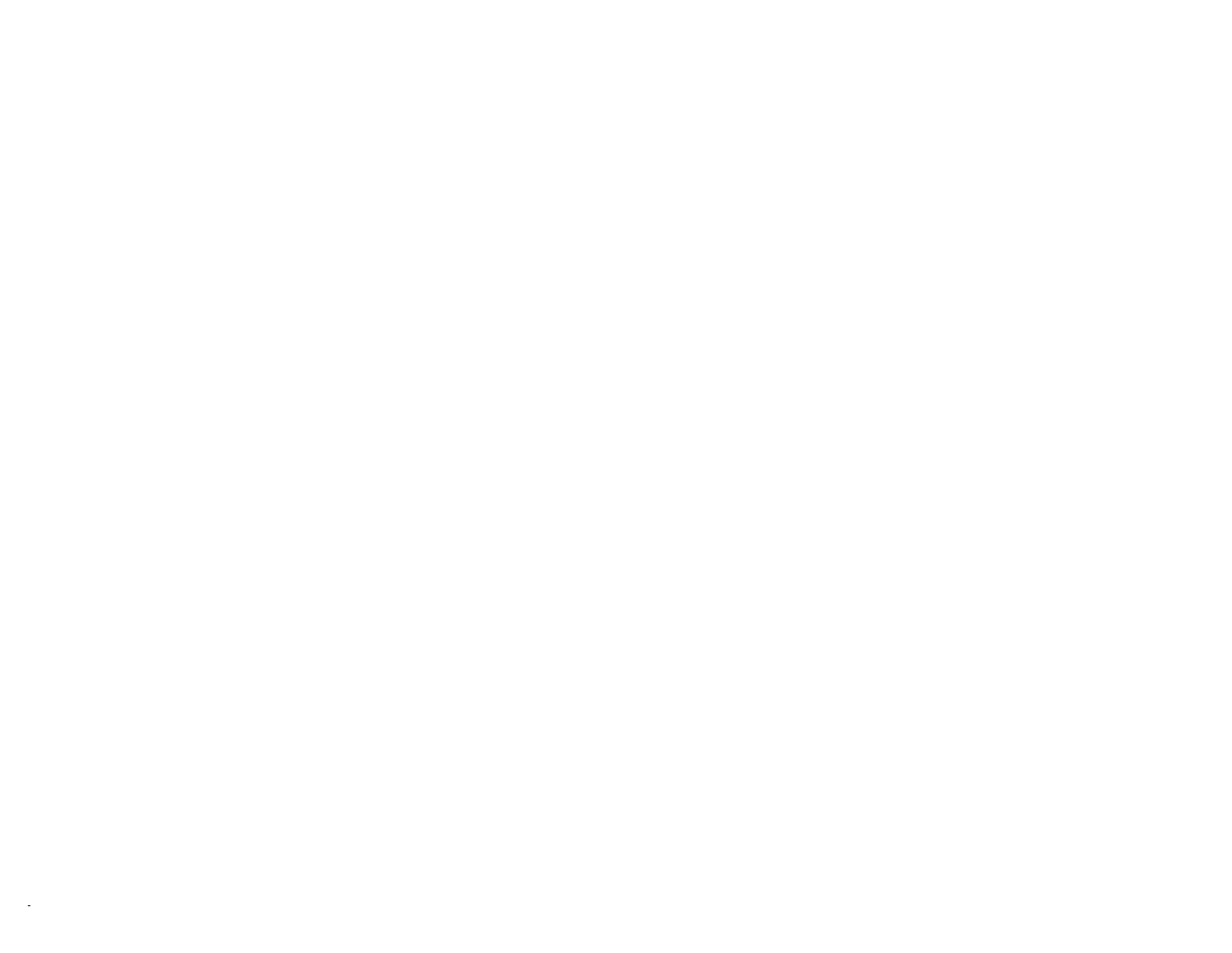|                    | Licence Business Name                                | <b>Address</b>                                     | <b>Licence Type/Sub</b>                    |                              | <b>Phone</b>     |      | Fax                      |            |
|--------------------|------------------------------------------------------|----------------------------------------------------|--------------------------------------------|------------------------------|------------------|------|--------------------------|------------|
| 19 851743          | <b>Productive Fleet Consulting</b>                   | 592 HARRISON AVE COQUITLAM BC V3J 3Z5              | Service Use                                |                              | (604) 782-5748   | Work |                          | <b>Hom</b> |
| 19 851567          | Color King Auto Touch-Up                             | 9311 Cunningham PI Richmond BC V6X 3N7             | Service Use                                | Home Occupation              | $(604)$ 338-3836 | Work |                          | Hom        |
| 19 851607          | <b>Rocksteady Projects</b>                           | 11606 Kingsbridge Dr Richmond BC V7A 4S1           | <b>Inter-Municipal Business</b><br>Licence | <b>General Contractor</b>    | (604) 780-0594   | Work |                          |            |
| 19 851678          | <b>BOJ Construction Co</b>                           | 11450 MCSWEEN RD CHILLIWACK BC V2P 6H5             | Service Use                                | <b>General Contractor</b>    | (778) 847-4344   | Work |                          |            |
| 19 851705          | GoPro Plumbing                                       | 10771 Auburn Dr Unit 44 Richmond BC V7A 4X7        | Service Use                                | <b>Plumbing Contractor</b>   | $(604)$ 551-8848 | Work |                          | Hom        |
| 19851363           | Aries Fire Protection Ltd                            | 11031 4th Ave Richmond BC V7E 3G3                  | Service Use                                | Sprinkler Contractor         | $(604)$ 307-4080 | Work |                          | Hom        |
| 19 851532          | <b>BW Trade &amp; Management</b>                     | 8333 Sweet Ave Unit 1202 Richmond BC V6X 0P4       | Service Use                                | Home Occupation              | (778) 323-7089   | Work |                          | Hom        |
| 19851080           | <b>Virtual Numerical Simulation</b>                  | 7480 Gilbert Rd Unit 302 Richmond BC V7C 3W2       | Service Use                                | Home Occupation              | (778) 288-3152   | Work |                          |            |
| 19 851348          | Abovenbeyond Enterprises                             | 9299 Tomicki Ave Unit 415 Richmond BC V6X 0C5      | Service Use                                | Home Occupation              | (604) 338-8167   | Work |                          |            |
| 18 840696          | Steveston Plumbing / Darya<br>Nokiani                | 10533 Kozier Dr Richmond BC V7E 5M8                | Service Use                                | <b>Plumbing Contractor</b>   | (604) 724-9800   | Work |                          | Hom        |
| 18 840697          | Steveston Plumbing / Darya<br>Nokiani                | 10533 Kozier Dr Richmond BC V7E 5M8                | Service Use                                | <b>Gas Contractor</b>        | (604) 724-9800   | Work |                          | Hom        |
| 19 850668          | Thomas Sabo                                          | 6551 No 3 Rd Unit 1530 Richmond BC V6Y 2B6         | Mercantile Use                             | <b>Retail Trading</b>        | $(604)$ 295-3851 | Work |                          | Hom        |
| 19 851226          | 1193945 BC Ltd                                       | 8400 Cook Rd Unit 10 Richmond BC V6Y 1V5           | Service Use                                | Home Occupation              | (778) 891-6891   | Work |                          |            |
| 19 851269          | Riverside Truck & Auto Repair                        | 1611 Valmont Way Unit 105 Richmond BC V6V 1Y3      | Service Use                                |                              | (604) 617-4491   |      | Work (604) 278-1335 Fax  |            |
| 19 851280          | AAA-Pro Multi Service                                | 10097 Lawson Dr Richmond BC V7E 5M2                | Service Use                                | Home Occupation              | (778) 957-3888   | Work |                          |            |
| 19 851282          | Renjie (Canada) Holdings Ltd                         | 13571 Commerce Pkwy Unit 200 Richmond BC V6V 2R2   | Service Use                                |                              | (604) 690-7666   | Work |                          | Hom        |
| 19 851295          | <b>INK THEORY Consulting  </b><br>Impreet Natt-Kallu | 13051 Blundell Rd Richmond BC V6W 1B6              | Service Use                                | Home Occupation              | (604) 209-8174   | Work |                          |            |
| 19 851444          | <b>HZH Consulting</b>                                | 9451 Williams Rd Unit 15 Richmond BC V7A 1G8       | Service Use                                | Home Occupation              | (778) 885-8852   | Work |                          |            |
| 19 851298          | <b>Steveston Caretaking Services</b>                 | 10751 No 2 Rd Richmond BC V7E 2E3                  | Service Use                                | Home Occupation              | (604) 240-3201   | Work |                          |            |
| 19 851321          | Amy Kao                                              | 7111 Livingstone PI Richmond BC V7C 4A5            | Service Use                                | Home Occupation              | (778) 558-7891   | Work |                          |            |
| 19 851341          | GreenBamboo Landscaping                              | 6200 Kalamalka Cr Richmond BC V7C 2R6              | Service Use                                | <b>General Contractor</b>    | (778) 960-6884   | Work |                          |            |
| 18 840698          | Steveston Plumbing / Darya<br>Nokiani                | 10533 Kozier Dr Richmond BC V7E 5M8                | <b>Inter-Municipal Business</b><br>Licence | <b>General Contractor</b>    | (604) 724-9800   | Work |                          | Hom        |
| <b>Issue Date:</b> |                                                      | <b>January 31, 2019</b>                            |                                            |                              |                  |      |                          |            |
| 19851568           | <b>CAP Education Inc</b>                             | 4311 Hazelbridge Way Unit 1820 Richmond BC V6X 3L7 | Assembly Use Group 3                       | <b>Education Institution</b> | (604) 716-6282   | Work |                          | Hom        |
| 19 852730          | <b>Golden Era Construction Ltd</b>                   | 7533 Heather St Unit 33 Richmond BC V6Y 2P8        | <b>Inter-Municipal Business</b><br>Licence | <b>General Contractor</b>    | (778) 323-2886   | Work |                          | Hom        |
| 19 852843          | <b>YVR Heliservices</b>                              | 5607 Wilson Crt Richmond BC V6V 2P1                | Service Use                                | Home Occupation              | (604) 540-7117   | Work |                          |            |
| 19 852838          | <b>Sky Fort Construction Ltd</b>                     | 9777 Saunders Rd Richmond BC V7A 2B5               | <b>Inter-Municipal Business</b><br>Licence | <b>General Contractor</b>    | $(77)$ 986-7538  |      | Work (778) 855-7112 Cell |            |
| 19 852836          | Sky Fort Construction Ltd                            | 9777 Saunders Rd Richmond BC V7A 2B5               | Service Use                                | <b>General Contractor</b>    | $(77)$ 986-7538  |      | Work (778) 855-7112 Cell |            |
| 19 852835          | Dianya Construction Inc                              | 6311 Gilbert Rd Unit 120 Richmond BC V7C 3V7       | <b>Inter-Municipal Business</b><br>Licence | <b>General Contractor</b>    | (604) 704-1250   | Work |                          | Hom        |
| 19 852833          | Dianya Construction Inc                              | 6311 Gilbert Rd Unit 120 Richmond BC V7C 3V7       | Service Use                                | <b>General Contractor</b>    | (604) 704-1250   | Work |                          | Hom        |
| 18 842849          | <b>Praise Bed and Breakfast</b>                      | 8391 Fairhurst Rd Richmond BC V7C 1Y7              | <b>Residential Use</b>                     | Bed & Breakfast              | (778) 668-8667   | Work |                          | Hom        |
| 19 852720          | GG Energy Advisors Inc                               | 20069 45TH AVE LANGLEY BC V3A 6J1                  | Service Use                                |                              | (604) 818-3945   | Work |                          | Hom        |
| 19 851603          | Ying Zi Photograph Studio                            | 4000 No 3 Rd Unit 1245 Richmond BC V6X 0J8         | Service Use                                |                              | (778) 682-5058   | Work |                          |            |
| 19 851141          | Canadian South Western<br>College Ltd                | 10011 Blundell Rd Richmond BC V6Y 1K9              | Service Use                                |                              | (604) 767-4168   | Work |                          | Hom        |
| 18 843303          | <b>Creek Comfort Inn</b>                             | 7688 Lucas Rd Richmond BC V6Y 1E9                  | <b>Residential Use</b>                     | Bed & Breakfast              | (778) 371-1777   |      | Work (778) 822-9027      | Cell       |
| 19 852728          | Golden Era Construction Ltd                          | 7533 Heather St Unit 33 Richmond BC V6Y 2P8        | Service Use                                | <b>General Contractor</b>    | (778) 323-2886   | Work |                          | Hom        |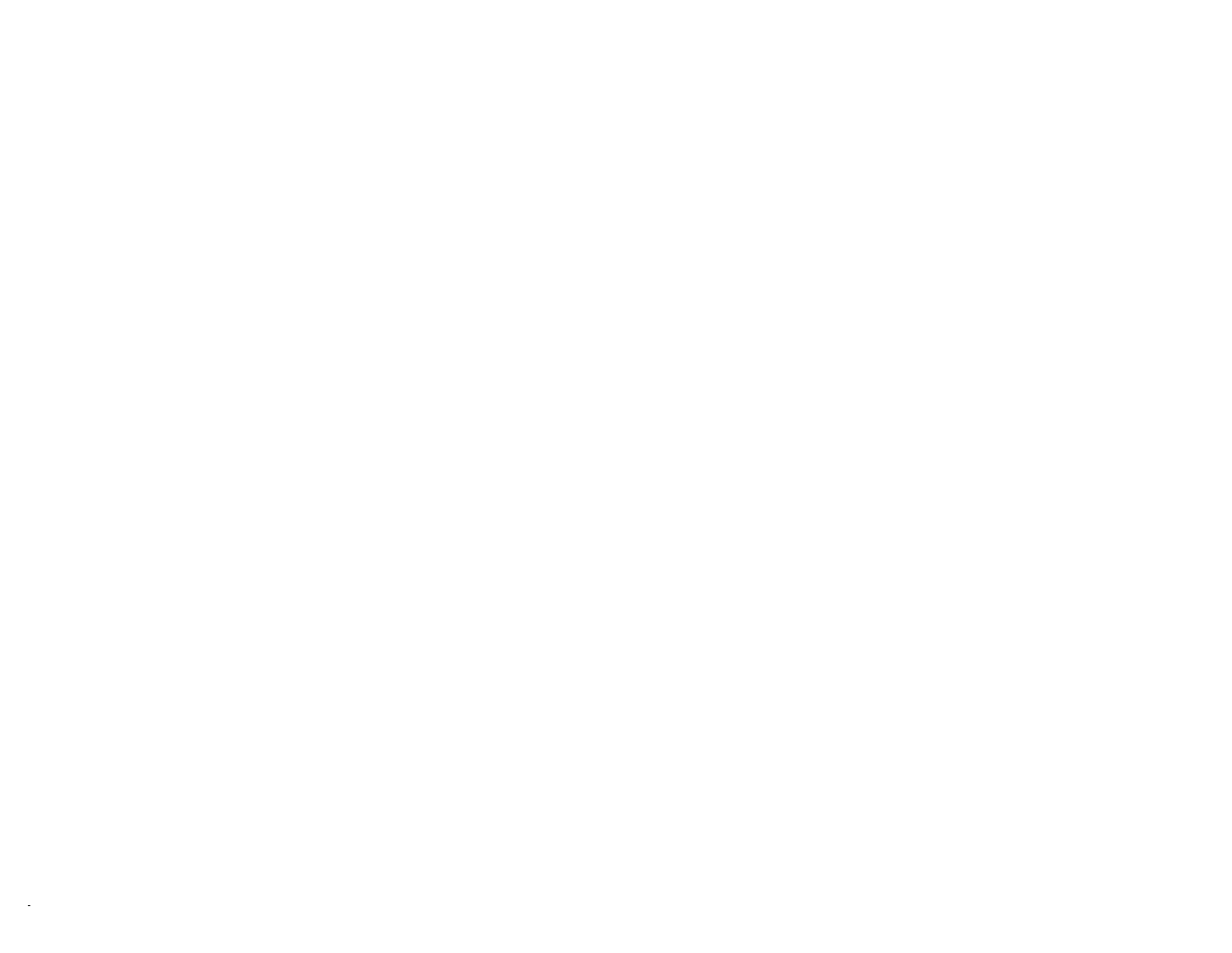|                    | Licence Business Name                                  | <b>Address</b>                                   | <b>Licence Type/Sub</b>                    |                               | <b>Phone</b>     | Fax                       |     |
|--------------------|--------------------------------------------------------|--------------------------------------------------|--------------------------------------------|-------------------------------|------------------|---------------------------|-----|
|                    | 19 851820 Win's Landscaping                            | 14231 Westminster Hwy Richmond BC V6V 1A4        | Service Use                                | <b>General Contractor</b>     | (604) 330-5504   | Work                      | Hom |
| <b>Issue Date:</b> |                                                        | February 1, 2019                                 |                                            |                               |                  |                           |     |
| 19 852733          | Treasure Time Photography                              | 12071 1st Ave Unit 101 Richmond BC V7E 3M1       | Mercantile Use                             | <b>Retail Trading</b>         | (778) 386-6778   | (778) 222-5678 Wor<br>Hom |     |
| 19 852742          | Just Like Family Home Care                             | 10013 River Dr Unit 2030 Richmond BC V6X 0N2     | Service Use                                |                               | (604) 644-6814   | Work                      |     |
| 19 852743          | Westick Commerce Canada Ltd                            | 10013 River Dr Unit 2030 Richmond BC V6X 0N2     | Service Use                                |                               | (778) 688-9358   | Work                      | Hom |
| 19 852747          | Shifeon                                                | 5300 No 3 Rd Unit 610 Richmond BC V6X 2X9        | Mercantile Use                             | <b>Retail Trading</b>         | (604) 263-0708   | Work                      |     |
| 19 852806          | Power Flagging & Traffic Control<br>Inc.               | 9770 199A ST LANGLEY BC V1M 2X7                  | Service Use                                | <b>General Contractor</b>     | (778) 986-3455   | Work (604) 513-3661 Fax   |     |
| 19 852845          | Mark S Bryan Management<br><b>Consulting Solutions</b> | 8500 Ackroyd Rd Unit 228 Richmond BC V6X 3H8     | Service Use                                | Home Occupation               | (778) 231-1170   | Work                      |     |
| 18 822684          | <b>Riverport Trading Ltd</b>                           | 11220 Voyageur Way Unit 3 Richmond BC V6X 3E1    | Mercantile Use                             | <b>Wholesale Trading</b>      | (604) 831-1132   | Work                      | Hom |
| 19 852726          | Treasure Time Photography                              | 12071 1st Ave Unit 101 Richmond BC V7E 3M1       | Service Use                                |                               | (778) 386-6778   | (778) 222-5678 Wor<br>Hom |     |
| 19 852856          | New Rhodes Construction Inc                            | 12306 MCTAVISH RD PITT MEADOWS BC V3Y 1Z1        | Service Use                                | <b>General Contractor</b>     | (604) 465-2720   | Work                      |     |
| 19 851762          | Doly Lumber Ltd                                        | 11600 Bridgeport Rd Unit 7 Richmond BC V6X 1T2   | Mercantile Use                             | <b>Retail Trading</b>         | (778) 513-6865   | Work                      | Hom |
| 19 851044          | Doly Lumber Ltd                                        | 11600 Bridgeport Rd Unit 7 Richmond BC V6X 1T2   | Mercantile Use                             | <b>Wholesale Trading</b>      | (778) 513-6865   | Work                      | Hom |
| 19 850826          | <b>Easylend Capital Corporation</b>                    | 4000 No 3 Rd Unit 6085 Richmond BC V6X 0J8       | Service Use                                |                               | (604) 716-8308   | Work                      | Hom |
| 19 850824          | Easylend Mortgage Investment<br>Corp                   | 4000 No 3 Rd Unit 6085 Richmond BC V6X 0J8       | Service Use                                |                               | (604) 716-8308   | Work                      | Hom |
| 19 850764          | H Atelier                                              | 8279 Saba Rd Unit 130 Richmond BC V6Y 4B6        | Service Use                                |                               | (778) 927-0895   | Work                      | Hom |
| 18 826320          | <b>Team Elite</b>                                      | 11220 Voyageur Way Unit 3 Richmond BC V6X 3E1    | Service Use                                |                               | (604) 353-3111   | Work                      | Hom |
| 18 829912          | RC Live at CF Richmond<br>Centre - Presentation Centre | 6551 No 3 Rd Richmond BC V6Y 2B6                 | Service Use                                |                               | (604) 681-2358   | Work                      | Hom |
| 19 851821          | Maple Lane Logistics Inc                               | 5811 Cooney Rd Unit 305 Richmond BC V6X 3M1      | Service Use                                |                               | (778) 237-0673   | Work                      | Hom |
| <b>Issue Date:</b> |                                                        | February 4, 2019                                 |                                            |                               |                  |                           |     |
| 19 852901          | Sierra Blanca Construction Ltd                         | 445 W 2ND AVE UNIT 106 VANCOUVER BC V5Y 0E8      | Service Use                                | <b>General Contractor</b>     | (778) 887-8965   | Work                      | Hom |
| 19 853031          | <b>Foundex Explorations Ltd</b>                        | 3175 TURNER ST ABBOTSFORD BC V2S 7T9             | Service Use                                | <b>General Contractor</b>     | (604) 594-8333   | Work (604) 594-1815       | Fax |
| 19 852883          | <b>Phenomenal Contracting</b><br>Services              | 3760 Springfield Dr Richmond BC V7E 1Z4          | <b>Inter-Municipal Business</b><br>Licence | <b>General Contractor</b>     | (604) 562-3520   | Work                      | Hom |
| 19 852881          | <b>Phenomenal Contracting</b><br>Services              | 3760 Springfield Dr Richmond BC V7E 1Z4          | Service Use                                | <b>General Contractor</b>     | (604) 562-3520   | Work                      | Hom |
| <b>Issue Date:</b> |                                                        | February 5, 2019                                 |                                            |                               |                  |                           |     |
| 18 833820          | Konic Development Ltd                                  | 4771 McClelland Rd Unit 1415 Richmond BC V6X 0M5 | Service Use                                | <b>General Contractor</b>     | $(604)$ 285-3700 | Work (604) 285-3702 Fax   |     |
| <b>Issue Date:</b> |                                                        | February 6, 2019                                 |                                            |                               |                  |                           |     |
| 19 853024          | Honghot Enterprises Inc.                               | 3200 River Rd Richmond BC V7C 5N2                | <b>Inter-Municipal Business</b><br>Licence | <b>General Contractor</b>     | (778) 388-0351   | Work                      | Hom |
| 18 824779          | Tsujiri                                                | 4777 McClelland Rd Unit 1535 Richmond BC V6X 0M5 | Assembly Use Group 1                       | Food Service<br>Establishment | $(647)$ 965-0330 | Work                      | Hom |
| 18 839761          | <b>BCS Investment Ltd</b>                              | 13560 Maycrest Way Unit 2135 Richmond BC V6V 2W9 | Mercantile Use                             | <b>Wholesale Trading</b>      | (778) 840-6127   | Work                      | Hom |
| 18 843471          | Swiss Gold Beauty Spa                                  | 4000 No 3 Rd Unit 3145 Richmond BC V6X 0J8       | Service Use                                |                               | (778) 952-3444   | Work                      | Hom |
| 19 850052          | Mahadev Metal Works &<br><b>Fabrication Ltd</b>        | 11031 Bridgeport Rd Unit 109 Richmond BC V6X 3A2 | Service Use                                |                               | (604) 270-3317   | Work (604) 270-2817 Fax   |     |
| 19 850520          | M Square Hair Studio                                   | 8311 Lansdowne Rd 120 Richmond BC V6X 3A4        | Service Use                                |                               | (604) 339-9789   | Work                      | Hom |
| 19 850634          | Vism Event                                             | 4351 No 3 Rd Unit 280 Richmond BC V6X 3A7        | Service Use                                |                               | (778) 709-5566   | Work                      | Hom |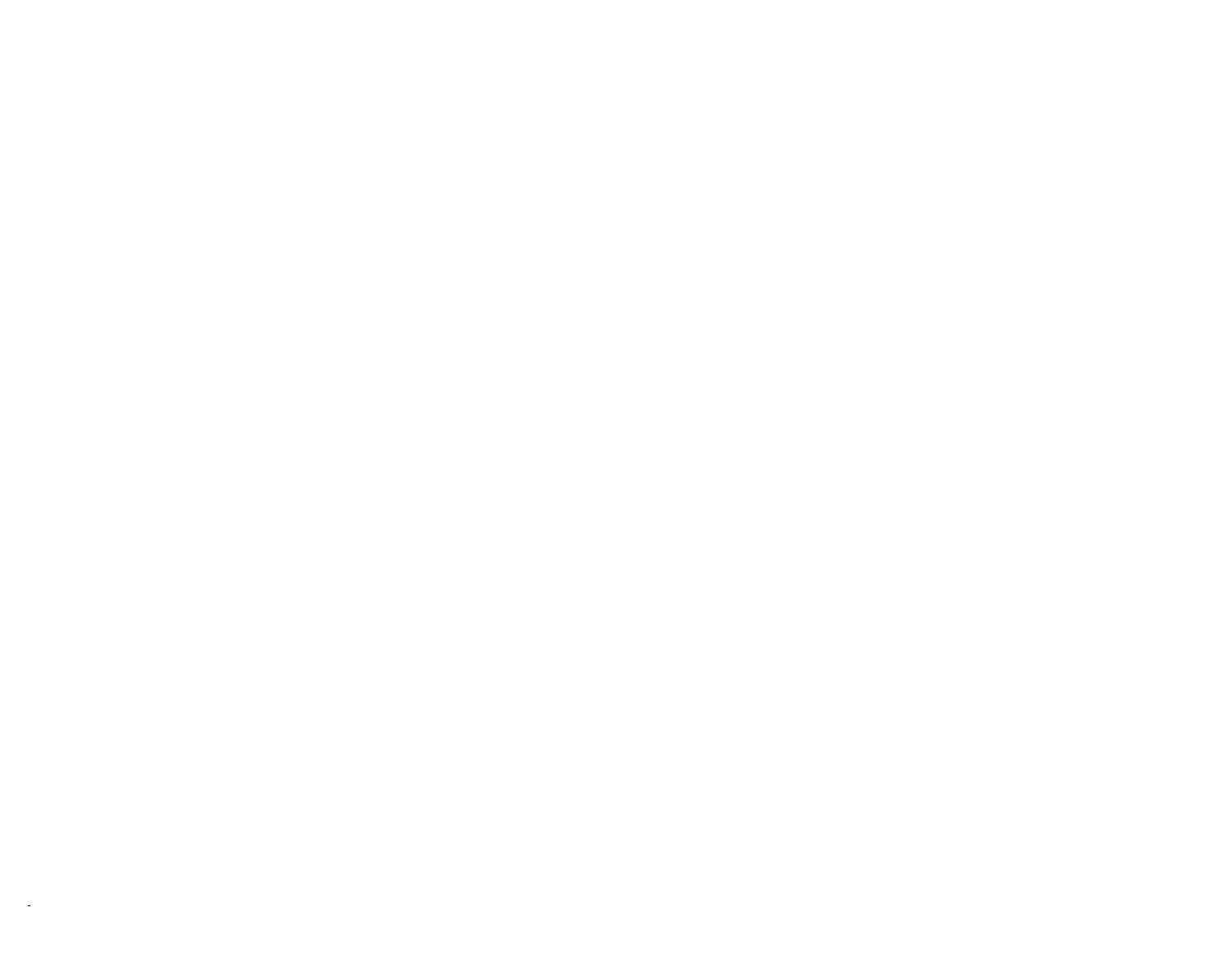|                    | <b>Licence Business Name</b>                                 | <b>Address</b>                                      | <b>Licence Type/Sub</b> |                           | Phone            |      | Fax                     |
|--------------------|--------------------------------------------------------------|-----------------------------------------------------|-------------------------|---------------------------|------------------|------|-------------------------|
| 19 851404          | Canada Berries Group<br>Companies (2015) Ltd                 | 6081 No 3 Rd Unit 627 Richmond BC V6Y 2B2           | Mercantile Use          | <b>Retail Trading</b>     | $(604)$ 303-0379 | Work | Hom                     |
| 19 853023          | Honghot Enterprises Inc.                                     | 3200 River Rd Richmond BC V7C 5N2                   | Service Use             | <b>General Contractor</b> | (778) 388-0351   | Work | Hom                     |
| <b>Issue Date:</b> |                                                              | <b>February 7, 2019</b>                             |                         |                           |                  |      |                         |
| 19 851403          | Canada Berries Group<br>Companies (2015) Ltd                 | 6081 No 3 Rd Unit 627 Richmond BC V6Y 2B2           | Service Use             |                           | (604) 303-0379   | Work | Hom                     |
| <b>Issue Date:</b> |                                                              | <b>February 8, 2019</b>                             |                         |                           |                  |      |                         |
| 18 832165          | Elicare Lansdowne Medical<br>Center                          | 5611 Cooney Rd Unit 140 Richmond BC V6X 3J6         | Service Use             |                           | (604) 916-9988   | Work | Hom                     |
| 18 842163          | 1188583 BC Ltd                                               | 12811 Rowan PI Unit 1110 Richmond BC V6V 2S6        | Mercantile Use          | <b>Wholesale Trading</b>  | (236) 818-7037   | Work | Hom                     |
| 19 852858          | Jindinglai Holding Ltd                                       | 4540 No 3 Rd Unit 1425 Richmond BC V6X 4E4          | Service Use             |                           | (778) 297-6878   | Work |                         |
| 19 852885          | Incircle Business Development<br>Inc.                        | 12191 Bridgeport Rd Unit 6 Richmond BC V6V 1J4      | Service Use             | <b>General Contractor</b> | (604) 353-7985   | Work |                         |
| 19 853073          | <b>SEKO Construction (Vancouver)</b><br>Ltd                  | 21331 Gordon Way Unit 1120 Richmond BC V6W 1J9      | Service Use             | <b>General Contractor</b> | (604) 946-7745   |      | Work (604) 946-7785 Fax |
| 19 853226          | Four Seas Moving Company                                     | 8751 General Currie Rd Unit 217 Richmond BC V6Y 1M3 | Service Use             | Home Occupation           | (604) 441-9339   | Work | Hom                     |
| 19 853236          | Brigade Media                                                | 4328 No 3 Rd Unit 140 Richmond BC V6X 2C2           | Service Use             |                           | (778) 883-8805   | Work | Hom                     |
| <b>Issue Date:</b> |                                                              | <b>February 11, 2019</b>                            |                         |                           |                  |      |                         |
| 18 840443          | Qoola Fresh (Central) Ltd                                    | 2633 Viking Way Unit 133 Richmond BC V6V 3B6        | Service Use             |                           | $(604)$ 506-0987 | Work | Hom                     |
| 19853084           | <b>Antek Logistics</b>                                       | 11280 Twigg PI Unit 125 Richmond BC V6V 0A6         | Service Use             |                           | (778) 803-7339   | Work | Hom                     |
| 19 853306          | <b>Bloom</b>                                                 | 6551 No 3 Rd Richmond BC V6Y 2B6                    | Mercantile Use          | <b>Retail Trading</b>     | (778) 788-7883   | Work |                         |
| 19 853322          | <b>Ryze Interactive Education</b><br>Technology Support Ltd. | 8988 Patterson Rd Unit 1602 Richmond BC V6X 0R2     | Service Use             |                           | (778) 926-0126   | Work | Hom                     |
| <b>Issue Date:</b> |                                                              | <b>February 12, 2019</b>                            |                         |                           |                  |      |                         |
| 19 853025          | <b>MCEH Fashion Co</b>                                       | 8480 Granville Ave Unit 419 Richmond BC V6Y 4E8     | Service Use             | Home Occupation           | (778) 829-6606   | Work | Hom                     |
| 19 853332          | Olga Myronenko                                               | 6611 Eckersley Rd Unit 104 Richmond BC V6Y 0B7      | Service Use             | Home Occupation           | (778) 918-6271   | Work | Hom                     |
| 19 853140          | 666 Careers Inc.                                             | 9388 McKim Way Unit 309 Richmond BC V6X 0J7         | Service Use             | Home Occupation           | (778) 862-9900   | Work |                         |
| 19 853082          | <b>TCT Autogroup Inc</b>                                     | 5028 Kwantlen St Unit 1006 Richmond BC V6X 4K2      | Service Use             | Home Occupation           | (778) 998-1243   | Work |                         |
| 19 853100          | West Horizon Consulting Group<br>Inc                         | 4640 Coventry Dr Richmond BC V7C 4R2                | Service Use             | Home Occupation           | (778) 798-8883   | Work | Hom                     |
| <b>Issue Date:</b> |                                                              | <b>February 13, 2019</b>                            |                         |                           |                  |      |                         |
| 19 853207          | Cherry W. Florist                                            | 9733 Blundell Rd Unit 23 Richmond BC V6Y 1K8        | Service Use             | Home Occupation           | (778) 384-9393   | Work | Hom                     |
|                    | 19 853208 TTD Flooring Services and<br>Renovations           | 7033 CLARENDON ST VANCOUVER BC V5S 2K5              | Service Use             | <b>General Contractor</b> | (604) 908-8297   | Work |                         |
| 19 853287          | Yapman Construction Ltd                                      | 6960 SALISBURY AVE UNIT C7 BURNABY BC V5E 2Z7       | Service Use             | <b>General Contractor</b> | (778) 758-1818   | Work |                         |
| 19 853288          | Railco Stainless & Glass Inc                                 | 2687 MCCALLUM RD ABBOTSFORD BC V2S 3R2              | Service Use             | <b>General Contractor</b> | (604) 557-6720   | Hom  |                         |
| <b>Issue Date:</b> |                                                              | <b>February 14, 2019</b>                            |                         |                           |                  |      |                         |
| 19 853385          | <b>Chardar Construction Inc.</b>                             | 4099 Stolberg St Unit 162 Richmond BC V6X 0J4       | Service Use             | <b>General Contractor</b> | $(604)$ 307-5868 | Work |                         |
| 19 853320          | <b>Exclusive Holdings</b>                                    | 4320 No 5 Rd Richmond BC V6X 2V3                    | Service Use             | Home Occupation           | (778) 847-2594   | Work |                         |
| 19 853464          | Happy Family Club                                            | 4411 Deerfield Cr Richmond BC V6X 2Y4               | Service Use             | Home Occupation           | (778) 883-9266   | Work | Hom                     |
| 19 853393          | A & R Metal Industries Ltd.                                  | 8561 8A AVE SW SUITE 2210 CALGARY AB T3H 0V5        | Service Use             | <b>General Contractor</b> | $(604)$ 276-2838 |      | Work (604) 276-8560 Hom |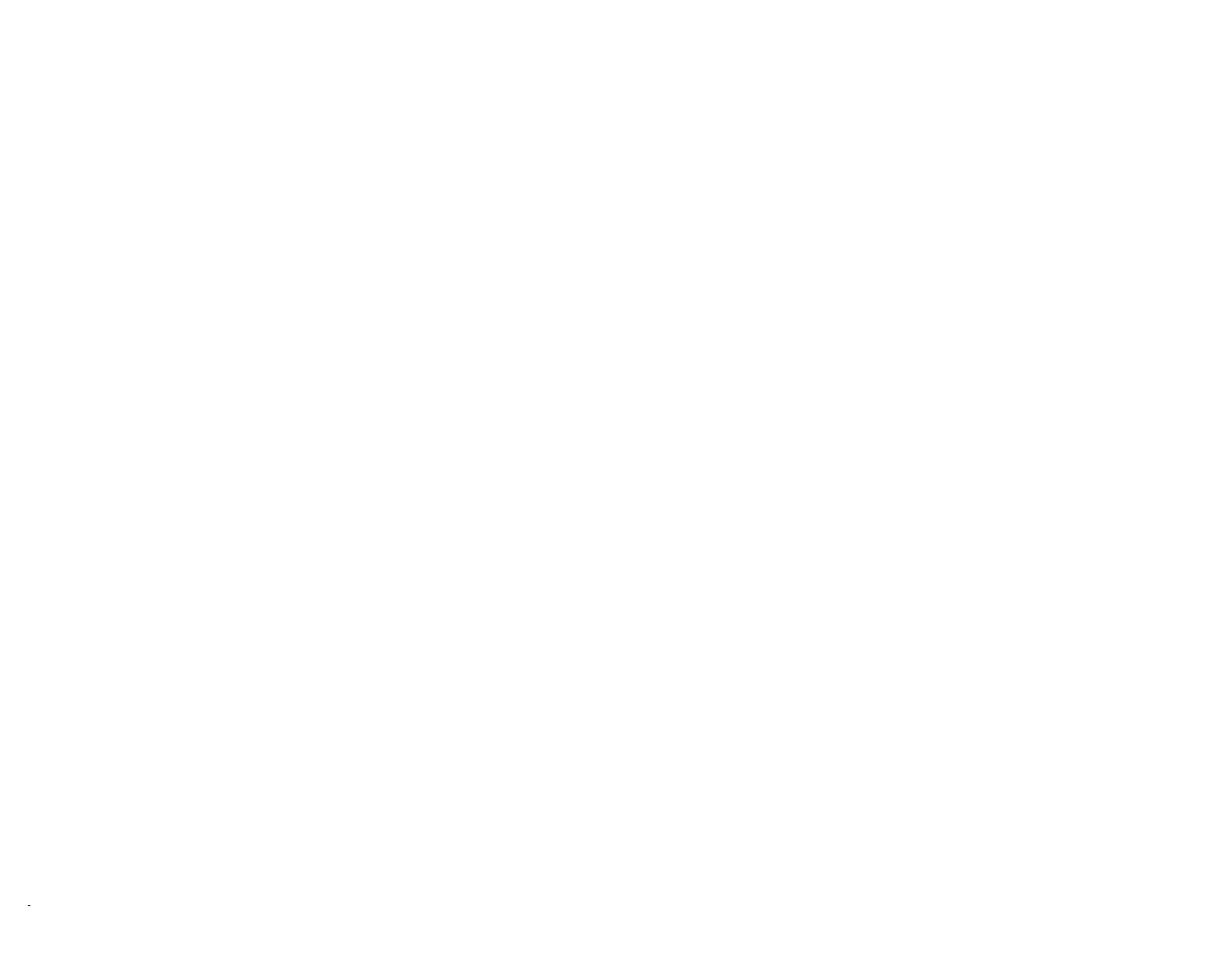|                    | <b>Licence Business Name</b>                 | <b>Address</b>                                       | <b>Licence Type/Sub</b>                    |                                                    | <b>Phone</b>     |      | Fax                     |     |
|--------------------|----------------------------------------------|------------------------------------------------------|--------------------------------------------|----------------------------------------------------|------------------|------|-------------------------|-----|
| 19 853386          | <b>Chardar Construction Inc</b>              | 4099 Stolberg St Unit 162 Richmond BC V6X 0J4        | <b>Inter-Municipal Business</b><br>Licence | <b>General Contractor</b>                          | (604) 307-5868   | Work |                         |     |
| 19 853342          | Mobi-Sys Software Products Inc               | 9566 Tomicki Ave Unit 75 Richmond BC V6X 0E6         | Service Use                                | Home Occupation                                    | (604) 318-1798   | Work |                         |     |
| 19 850321          | H & F Trading                                | 6061 No 3 Rd Unit 200 Richmond BC V6Y 2B2            | Service Use                                |                                                    | $(604)$ 505-6023 | Work |                         | Hom |
| 19 853295          | 1149917 BC Ltd                               | 13391 Blundell Rd Richmond BC V6W 1B6                | Service Use                                | Home Occupation                                    | (778) 978-6999   | Work |                         |     |
| 19 851060          | <b>Techno Enterprise Ltd</b>                 | 11471 Blacksmith PI Unit 107 Richmond BC V7A 4T7     | Service Use                                |                                                    | (604) 233-0222   |      | Work (604) 233-0223 Fax |     |
| 19 853344          | Daeco Installations Ltd                      | PO BOX 148 UNION BAY BC V0R 3B0                      | Service Use                                | <b>Electrical Contractor</b>                       | (250) 335-1177   | Work |                         |     |
| <b>Issue Date:</b> |                                              | <b>February 15, 2019</b>                             |                                            |                                                    |                  |      |                         |     |
| 19 853398          | Unique Medical Supply Ltd                    | 11460 Voyageur Way Unit 5 Richmond BC V6X 3E1        | Mercantile Use                             | <b>Wholesale Trading</b>                           | (877) 886-3388   | Work |                         |     |
| 19 853540          | Bai Yun Shun Organic Essential<br>Oils       | 4311 Hazelbridge Way Unit 1740 Richmond BC V6X 3L7   | Mercantile Use                             | <b>Retail Trading</b>                              | (778) 987-5155   | Work |                         | Hom |
| 19 853484          | Artigiano Plumbing                           | 4268 PANDORA ST BURNABY BC V5C 2B5                   | Service Use                                | <b>Plumbing Contractor</b>                         | (604) 763-5617   | Work |                         | Hom |
| 19 853443          | Pacific Education Group                      | 8888 Odlin Cr Unit 2380 Richmond BC V6X 3Z8          | Service Use                                |                                                    | (778) 776-1234   | Work |                         | Hom |
| 19 853427          | Quality Instruments Ltd.                     | 8888 Odlin Cr Unit 2410 Richmond BC V6X 3Z8          | Mercantile Use                             | <b>Retail Trading</b>                              | (604) 303-9727   | Work |                         |     |
| 19 853384          | <b>CTA Janitorial Group</b>                  | 11300 No 5 Rd Unit 125 Richmond BC V7A 5J7           | Service Use                                |                                                    | (604) 396-5433   |      | Work (778) 628-1998 Hom |     |
| 19 853001          | <b>Comfortpiggy Car Accessories</b><br>Corp  | 4151 Hazelbridge Way Unit 2820 Richmond BC V6X 4J7   | Mercantile Use                             | <b>Retail Trading</b>                              | (778) 913-7777   | Work |                         |     |
| 19 852842          | Global Dynamic Trading Ltd                   | 4380 No 3 Rd Unit 1313 Richmond BC V6X 3V7           | Mercantile Use                             | <b>Retail Trading</b>                              | (604) 442-1855   | Work |                         |     |
| 19 850964          | Sarah Pacini                                 | 7899 Templeton Station Rd Unit 1058 Richmond V7B 0B7 | Mercantile Use                             | <b>Retail Trading</b>                              | (604) 273-8101   | Work |                         |     |
| 19 850941          | Just Cozy                                    | 5300 No 3 Rd Unit 934 Richmond BC V6X 2X9            | Mercantile Use                             | <b>Retail Trading</b>                              | (519) 495-2842   | Work |                         |     |
| 19 850523          | Hong Kong Flavor Restaurant                  | 10151 No 3 Rd Unit 104 Richmond BC V7A 4R6           | Assembly Use Group 1                       | Food Service<br>Establishment                      | (778) 297-9973   | Work |                         | Hom |
| 19 853429          | Quality Instruments Ltd.                     | 8888 Odlin Cr Unit 2410 Richmond BC V6X 3Z8          | Assembly Use Group 3                       | <b>Education Institution</b>                       | (604) 303-9727   | Work |                         |     |
| <b>Issue Date:</b> |                                              | <b>February 20, 2019</b>                             |                                            |                                                    |                  |      |                         |     |
|                    | 19 851782 ADP Transport Ltd                  | 13280 Mitchell Rd Richmond BC V6V 1M8                | Service Use                                |                                                    | (604) 771-7474   | Work |                         | Hom |
| 19 853396          | Judy Dou Personal Real Estate<br>Corporation | 5811 Cooney Rd Unit 101 Richmond BC V6X 3M1          | Service Use                                |                                                    | (604) 790-1111   |      | Work (604) 278-3388 Fax |     |
| <b>Issue Date:</b> |                                              | <b>February 21, 2019</b>                             |                                            |                                                    |                  |      |                         |     |
| 19 853400          | S2 Architecture                              | 309 W CORDOVA ST UNIT 327 VANCOUVER AB V6B<br>1E5    | Service Use                                |                                                    | (403) 670-7000   |      | Work (403) 670-7051 Fax |     |
| 19 853569          | <b>JMEC Electric Ltd</b>                     | 6211 Comstock Rd Richmond BC V7C 2X5                 | <b>Inter-Municipal Business</b><br>Licence | <b>Electrical Contractor</b>                       | (778) 892-8769   | Work |                         | Hom |
| 19 853576          | <b>Bluegarnet Systems</b>                    | 12211 Cambie Rd Unit 23 Richmond BC V6V 2H8          | Service Use                                | Home Occupation                                    | (604) 837-8733   | Work |                         | Hom |
| 19 853567          | <b>JMEC Electric Ltd</b>                     | 6211 Comstock Rd Richmond BC V7C 2X5                 | Service Use                                | <b>Electrical Contractor</b>                       | (778) 892-8769   | Work |                         | Hom |
| 19 853561          | TFD Canada Trading Ltd                       | 8060 General Currie Rd Unit 2 Richmond BC V6Y 1M1    | Service Use                                | Home Occupation                                    | (778) 996-6440   | Work |                         | Hom |
| 19 853463          | <b>Florid Jewellery Ltd</b>                  | 4380 No 3 Rd Unit 1115 Richmond BC V6X 3V7           | Mercantile Use                             | <b>Retail Trading</b>                              | (604) 339-7283   | Work |                         |     |
| 19 850926          | RoboEDU                                      | 8877 Odlin Cr Unit 120 Richmond BC V6X 3Z7           | Assembly Use Group 3                       | <b>Education Institution</b>                       | (604) 783-2599   | Work |                         | Hom |
| 19 850880          | Po Wah Eatery                                | 8700 McKim Way Unit 2103 Richmond BC V6X 4A5         | Assembly Use Group 1                       | <b>Food Service</b><br>Establishment, Take-<br>Out | (778) 709-7899   | Work |                         | Hom |
| 19 850630          | Organic                                      | 4151 Hazelbridge Way Unit 1330 Richmond BC V6X 4J7   | Mercantile Use                             | <b>Retail Trading</b>                              | (604) 232-9292   | Work |                         |     |
| 18 839944          | Happy Day Cafe                               | 4771 McClelland Rd Unit 1450 Richmond BC V6X 0M5     | Assembly Use Group 1                       | <b>Food Service</b><br>Establishment               | (604) 273-3308   | Work |                         |     |
| 18 832167          | Heisman Barbers                              | 10820 No 5 Rd Unit 1060 Richmond BC V6W 0B5          | Service Use                                |                                                    | (778) 984-5666   | Work |                         | Hom |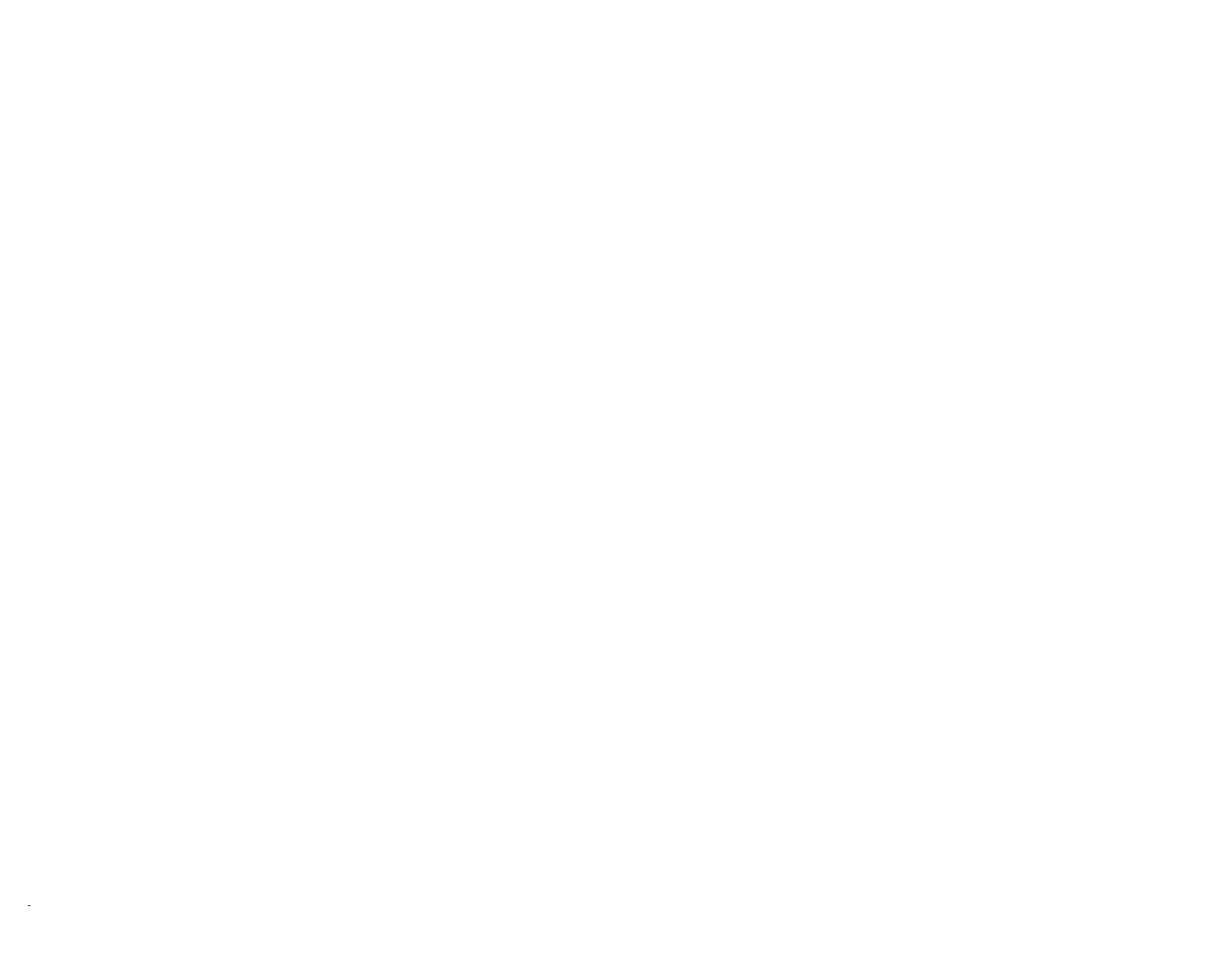|                    | Licence Business Name                                            | <b>Address</b>                                                 | <b>Licence Type/Sub</b> |                                     | <b>Phone</b>                           |      | Fax                     |     |
|--------------------|------------------------------------------------------------------|----------------------------------------------------------------|-------------------------|-------------------------------------|----------------------------------------|------|-------------------------|-----|
| 18 838092          | Magikid                                                          | 4871 Shell Rd Unit 2115 Richmond BC V6X 3Z6                    | Assembly Use Group 3    | <b>Education Institution</b>        | (778) 788-2598                         | Work |                         | Hom |
| 19 853584          | Vietlink Communication Inc                                       | 5811 Cooney Rd Unit 305 Richmond BC V6X 3M1                    | Service Use             |                                     | (604) 676-1478                         | Work |                         |     |
| 19 852884          | <b>Exe Contracting Ltd</b>                                       | 1147 FRASER AVE PORT COQUITLAM BC V3B 1M1                      | Service Use             | <b>General Contractor</b>           | (604) 813-0765                         | Work |                         | Hom |
| <b>Issue Date:</b> |                                                                  | <b>February 22, 2019</b>                                       |                         |                                     |                                        |      |                         |     |
| 19 853643          | Stephen Chong Notary Public Inc                                  | 8260 Granville Ave Unit 230 Richmond BC V6Y 1P3                | Service Use             |                                     | $(604)$ 818-6629                       |      | Work (778) 786-3386 Fax |     |
| 19 853860          | <b>JACP Holdings Ltd</b>                                         | 8888 Odlin Cr Unit 2370 Richmond BC V6X 3Z8                    | Service Use             |                                     | (604) 273-3215                         |      | Work (604) 273-3213 Fax |     |
| 19 853853          | PTF Holdings Ltd                                                 | 8888 Odlin Cr Unit 2370 Richmond BC V6X 3Z8                    | Service Use             |                                     | (604) 273-3215                         |      | Work (604) 273-3213 Fax |     |
| 19853688           | Unique Transport Inc.                                            | 16268 River Rd Richmond BC V6V 1L6                             | Service Use             |                                     | (604) 370-2134                         | Work |                         |     |
| 19 853780          | Datanuts                                                         | 2051 Viceroy PI Unit 150 Richmond BC V6V 1Y9                   | Service Use             |                                     | (604) 313-4115                         | Work |                         |     |
| <b>Issue Date:</b> |                                                                  | <b>February 26, 2019</b>                                       |                         |                                     |                                        |      |                         |     |
| 19 853942          | Byron's Manual Therapy                                           | 8900 No 1 Rd Unit 150 Richmond BC V7C 4C1                      | Service Use             |                                     | (604) 754-9776                         | Work |                         |     |
| 19 853972          | Bear's Blooms                                                    | 11220 Voyageur Way Unit 3 Richmond BC V6X 3E1                  | Mercantile Use          | <b>Wholesale Trading</b>            | (604) 880-1214                         | Work |                         |     |
| 19 853950          | 1173402 BC Ltd                                                   | 5088 Kwantlen St Unit 1502 Richmond BC V6X 4K5                 | Service Use             | Home Occupation                     | (778) 788-3632                         | Work |                         |     |
| 19 853947          | Thirstea Beverages Ltd                                           | 6333 No 1 Rd Unit 12 Richmond BC V7C 1T4                       | Service Use             | Home Occupation                     | (778) 891-0178                         | Work |                         | Hom |
| 19 853680          | Micro Thermo Technologies<br>(Western) Inc                       | 4268 LOZELLS AVE UNIT 107 BURNABY BC V5A 0C6                   | Service Use             | Refrigeration<br>Contractor         | (604) 268-1592                         |      | Work (604) 420-4408 Fax |     |
| 19 853901          | Wunderkind Kate Photography                                      | 4693 Boundary Rd Richmond BC V6V 1T9                           | Service Use             | Home Occupation                     | (778) 998-1307                         | Work |                         | Hom |
| 19 853835          | <b>MP Construction Ltd</b>                                       | 5224 6 AVE DELTA BC V4M 1L5                                    | Service Use             | <b>General Contractor</b>           | (604) 816-4276                         | Work |                         |     |
| 19 853761          | Randy's Golf Tour                                                | 10240 McLeod Crt Richmond BC V6X 3L1                           | Service Use             | Home Occupation                     | (604) 537-7749                         | Work |                         | Hom |
| 19 851281          | <b>Terra Nova Midwifery</b>                                      | 12051 2nd Ave Unit 120 Richmond BC V7E 3L6                     | Service Use             |                                     | (604) 285-8719                         |      | Work (604) 227-2119 Hom |     |
| 19 853763          | <b>Deloitte Management Services</b><br>(DMS) Limited Partnership | 1055 DUNSMUIR ST UNIT 2800 VANCOUVER BC V7X<br>1P <sub>4</sub> | Service Use             |                                     | $(604) 669 - 4466$                     | Work |                         | Hom |
| <b>Issue Date:</b> |                                                                  | <b>February 27, 2019</b>                                       |                         |                                     |                                        |      |                         |     |
| 19 853516          | Michael Samson                                                   | 161 WEST 4TH ST UNIT 113 NORTH VANCOUVER BC<br><b>V7M 1H6</b>  | Service Use             |                                     | (604) 836-6902                         | Work |                         | Hom |
| <b>Issue Date:</b> |                                                                  | <b>February 28, 2019</b>                                       |                         |                                     |                                        |      |                         |     |
| 19 854027          | Summer68 Trading                                                 | 3700 No 3 Rd Unit 2255 Richmond BC V6X 3X2                     | Mercantile Use          | <b>Retail Trading</b>               | (778) 863-5598                         | Work |                         | Hom |
| 19 854114          | <b>Essential Benefits Inc.</b>                                   | 4611 Viking Way Unit 290 Richmond BC V6V 2K9                   | Service Use             |                                     | (778) 706-5602                         | Work |                         | Hom |
| 19 854103          | <b>Wicked Campers Inc</b>                                        | 7804 River Rd Richmond BC V6X 1X7                              | Vehicle for Hire        | Class J - Rental<br>Vehicle Group 2 | (877) 942-5380                         | Work |                         |     |
| 19 854101          | <b>Wicked Campers Inc</b>                                        | 7804 River Rd Richmond BC V6X 1X7                              | Vehicle for Hire        | Vehicle For Hire<br>Office          | (877) 942-5380                         | Work |                         |     |
|                    | 19 854079 The Two Physios                                        | 7708 Alderbridge Way Unit 709 Richmond BC V6X 0P9              | Service Use             | Home Occupation                     | (778) 513-5327                         | Work |                         | Hom |
| 19 854040          | <b>EuroProArt Flooring</b>                                       | 1135 EWEN AVE UNIT 9 NEW WESTMINSTER BC V3M Service Use<br>5E3 |                         | <b>General Contractor</b>           | (778) 928-1697 Work                    |      |                         |     |
| 19 854125          | <b>Balloon-Balloon Decoration</b><br>Studio Ltd                  | 8280 Lansdowne Rd Unit 511 Richmond BC V6X 0B2                 | Service Use             | Home Occupation                     | (778) 990-9394                         | Work |                         | Hom |
| 19 854021          | Weft X Warp                                                      | 10611 Gaunt Crt Richmond BC V7E 5E9                            | Service Use             | Home Occupation                     | (604) 364-3490                         | Work |                         | Hom |
| 19 854005          | Penfolds Roofing                                                 | 2230 HARTLEY AVE COQUITLAM BC V3K 6X3                          | Service Use             | <b>General Contractor</b>           | (604) 254-4663                         | Work |                         | Hom |
| 19 853968          | Mojo Mobile Spa                                                  | 15075 60TH AVE UNIT 1 SURREY BC V3S 1S1                        | Service Use             |                                     | (778) 991-1110                         | Hom  |                         |     |
| 18 843107          | International Parkside Products<br>Inc                           | 13480 Crestwood PI Unit 210 Richmond BC V6V 2K1                | Service Use             |                                     | (604) 681-6472 Work (604) 681-6194 Fax |      |                         |     |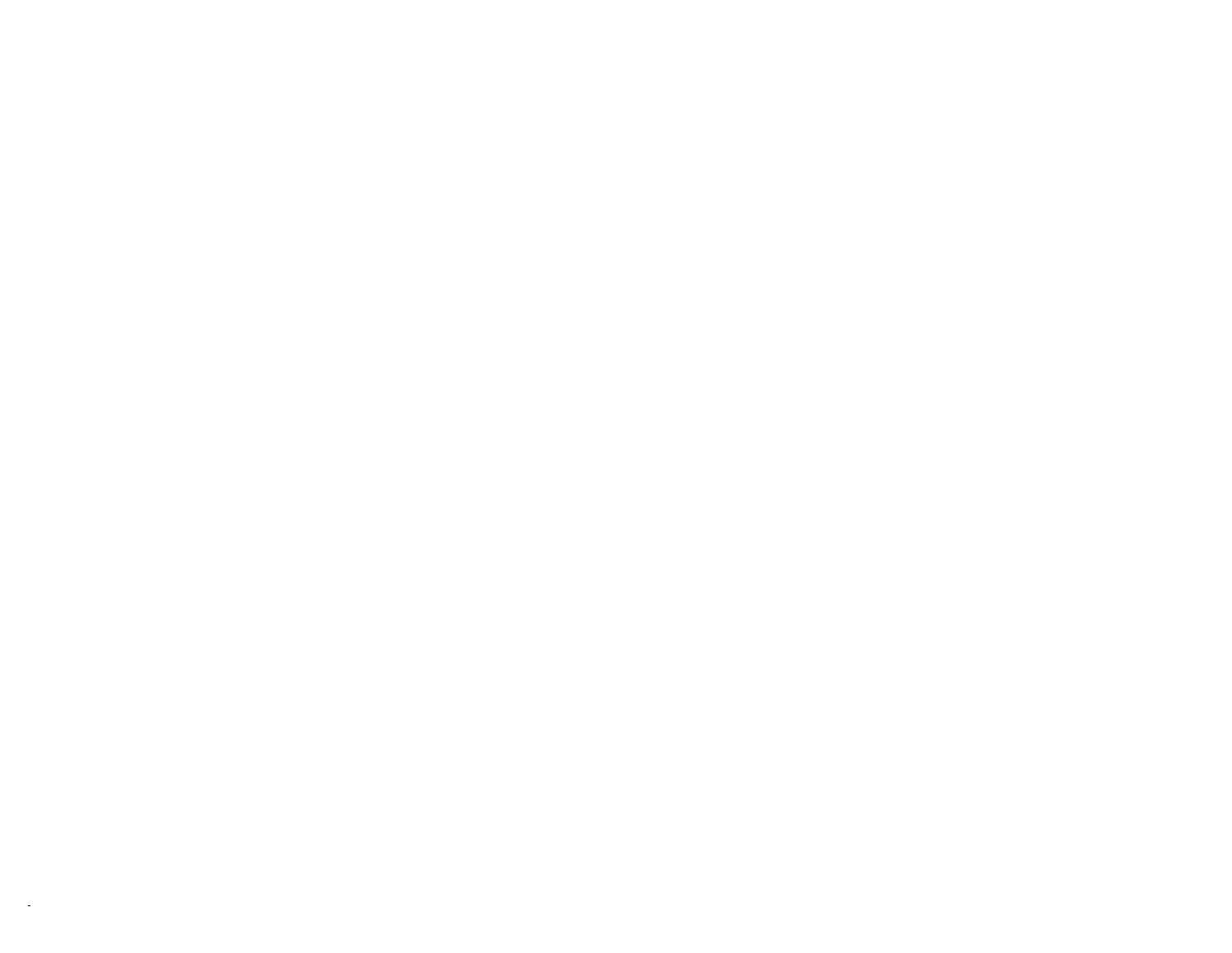|                    | <b>Licence Business Name</b>           | <b>Address</b>                                      | <b>Licence Type/Sub</b>                    |                                                    | Phone               |        | Fax                      |     |
|--------------------|----------------------------------------|-----------------------------------------------------|--------------------------------------------|----------------------------------------------------|---------------------|--------|--------------------------|-----|
| 18 842706          | MT Disposal King Ltd                   | 11571 Twigg PI Richmond BC V6V 2K7                  | Service Use                                | <b>General Contractor</b>                          | $(604)$ 306-8599    | Work   |                          | Hom |
| 18 842101          | Anyi Window and Door Service<br>Ltd    | 11566 Eburne Way Unit 108 Richmond BC V6V 2G7       | Industrial/Manufacturing<br>Use            |                                                    | (778) 551-7333      | Work   |                          |     |
| 19 854029          | <b>Enviroclean Solutions</b>           | 5520 Williams Rd Richmond BC V7E 1K3                | <b>Inter-Municipal Business</b><br>Licence | <b>General Contractor</b>                          | (778) 829-0460      |        | Work (604) 376-2504 Cell |     |
| 19 854028          | <b>Enviroclean Solutions</b>           | 5520 Williams Rd Richmond BC V7E 1K3                | Service Use                                | <b>General Contractor</b>                          | (778) 829-0460      |        | Work (604) 376-2504 Cell |     |
| <b>Issue Date:</b> |                                        | <b>March 1, 2019</b>                                |                                            |                                                    |                     |        |                          |     |
| 19 854131          | <b>Trinity Global Financial Inc</b>    | 13571 Commerce Pkwy Unit 200 Richmond BC V6V 2R2    | Service Use                                |                                                    | (604) 273-8165      |        | Work (604) 370-7998 Fax  |     |
| 19 855100          | Imagine Furniture Company<br>Limited   | 11191 Horseshoe Way Unit 14 Richmond BC V7A 4S5     | Mercantile Use                             | <b>Wholesale Trading</b>                           | (778) 881-6297      | Cellul |                          | Hom |
| 19 855056          | <b>Moncton Education Center Ltd</b>    | 3911 Moncton St Unit 120 Richmond BC V7E 3A7        | Assembly Use Group 3                       | <b>Education Institution</b>                       | $(604)$ 338-3123    |        | Work (604) 761-0146 Hom  |     |
| <b>Issue Date:</b> |                                        | <b>March 6, 2019</b>                                |                                            |                                                    |                     |        |                          |     |
|                    | 19 855285 King International Group Inc | 3951 Stolberg St Richmond BC V6X 3N7                | Service Use                                | Home Occupation                                    | (778) 990-9168      | Work   |                          | Hom |
| <b>Issue Date:</b> |                                        | <b>March 8, 2019</b>                                |                                            |                                                    |                     |        |                          |     |
| 18 843301          | People's Auto Spa                      | 3771 No 3 Rd Richmond BC V6X 2B8                    | Service Use                                |                                                    | (778) 297-5222      | Work   |                          | Hom |
| <b>Issue Date:</b> |                                        | March 12, 2019                                      |                                            |                                                    |                     |        |                          |     |
| 19 850510          | <b>Mentor Hair Salon</b>               | 5300 No 3 Rd Unit 936 Richmond BC V6X 2X9           | Service Use                                |                                                    | (778) 297-6100      | Work   |                          | Hom |
| 19 851670          | Global MB Auto Corp                    | 21320 Westminster Hwy Unit 2113 Richmond BC V6V 2X5 | Mercantile Use                             | Automobile Dealer                                  | (604) 725-1302      | Work   |                          | Hom |
| 19 853153          | Lucky Sweet B and B House              | 10428 Lassam Rd Richmond BC V7E 2C3                 | <b>Residential Use</b>                     | Bed & Breakfast                                    | (778) 869-0888      | Work   |                          | Hom |
| 18 832784          | The Fish Man                           | 8391 Alexandra Rd Unit 1170 Richmond BC V6X 3W5     | Assembly Use Group 1                       | Food Service<br>Establishment                      | (778) 996-5233      | Work   |                          | Hom |
| 19 853002          | Masion De Seoul Hair                   | 6211 Buswell St Unit 135 Richmond BC V6Y 4C3        | Service Use                                |                                                    | (778) 863-0702      | Work   |                          |     |
| 18 842420          | Samsung Experience Store               | 6551 No 3 Rd Richmond BC V6Y 2B6                    | Mercantile Use                             | <b>Retail Trading</b>                              | (604) 273-7070      | Work   |                          |     |
| <b>Issue Date:</b> |                                        | March 13, 2019                                      |                                            |                                                    |                     |        |                          |     |
| 18 835365          | Raceform Motorsport Ltd                | 12351 Bridgeport Rd Unit 5 Richmond BC V6V 1J4      | Mercantile Use                             | <b>Wholesale Trading</b>                           | (604) 218-5318      | Work   |                          |     |
| 19 855066          | Urban Crave                            | 3211 Grant McConachie Way Richmond BC               | Assembly Use Group 1                       | <b>Food Service</b><br>Establishment, Take-<br>Out | (604) 278-2755      | Work   |                          |     |
|                    | 19 855150 South Bay Flower Ltd         | 4580 No 3 Rd Unit 2020 Richmond BC V6X 4E8          | Mercantile Use                             | <b>Retail Trading</b>                              | (604) 783-7829      | Work   |                          | Hom |
| <b>Issue Date:</b> |                                        | March 14, 2019                                      |                                            |                                                    |                     |        |                          |     |
|                    | 19 853009 Pacific Ridge Collision Ltd  | 8100 Capstan Way Unit 6 Richmond BC V6X 1R5         | Service Use                                |                                                    | (778) 838-3004      | Work   |                          |     |
|                    | 19 856065 Respect Your Universe (RYU)  | 6111 River Rd Richmond BC V7C 0A2                   | Mercantile Use                             | <b>Retail Trading</b>                              | (604) 235-2880 Work |        |                          | Hom |
|                    | 19 853720 Steven's Shark Shack         | 7351 Williams Rd Richmond BC V7A 1E8                | Service Use                                | Mobile Vendor -<br><b>Private Property</b>         | (604) 779-4403      | Work   |                          | Hom |
| 18 842669          | Bole Debate Academy Ltd                | 4400 Hazelbridge Way Unit 440 Richmond BC V6X 3R8   | Assembly Use Group 3                       | <b>Education Institution</b>                       | (604) 360-1933      | Work   |                          | Hom |
| 19 855169          | ForU Lingerie                          | 5300 No 3 Rd Unit 938 Richmond BC V6X 2X9           | Mercantile Use                             | <b>Retail Trading</b>                              | (604) 214-0690      |        | Work (604) 214-0690 Fax  |     |
| <b>Issue Date:</b> |                                        | <b>March 15, 2019</b>                               |                                            |                                                    |                     |        |                          |     |
| 19 855321          | Urbest Education Richmond Corp         | 8600 Cambie Rd Unit 225 Richmond BC V6X 4J9         | Assembly Use Group 3                       | <b>Education Institution</b>                       | (778) 893-5351      | Work   |                          | Hom |
| 19 855374          | <b>VCity Car Rental Ltd</b>            | 5900 No 3 Rd Unit 710 Richmond BC V6X 3P7           | Vehicle for Hire                           | Vehicle For Hire<br>Office                         | (778) 883-9358      | Work   |                          | Hom |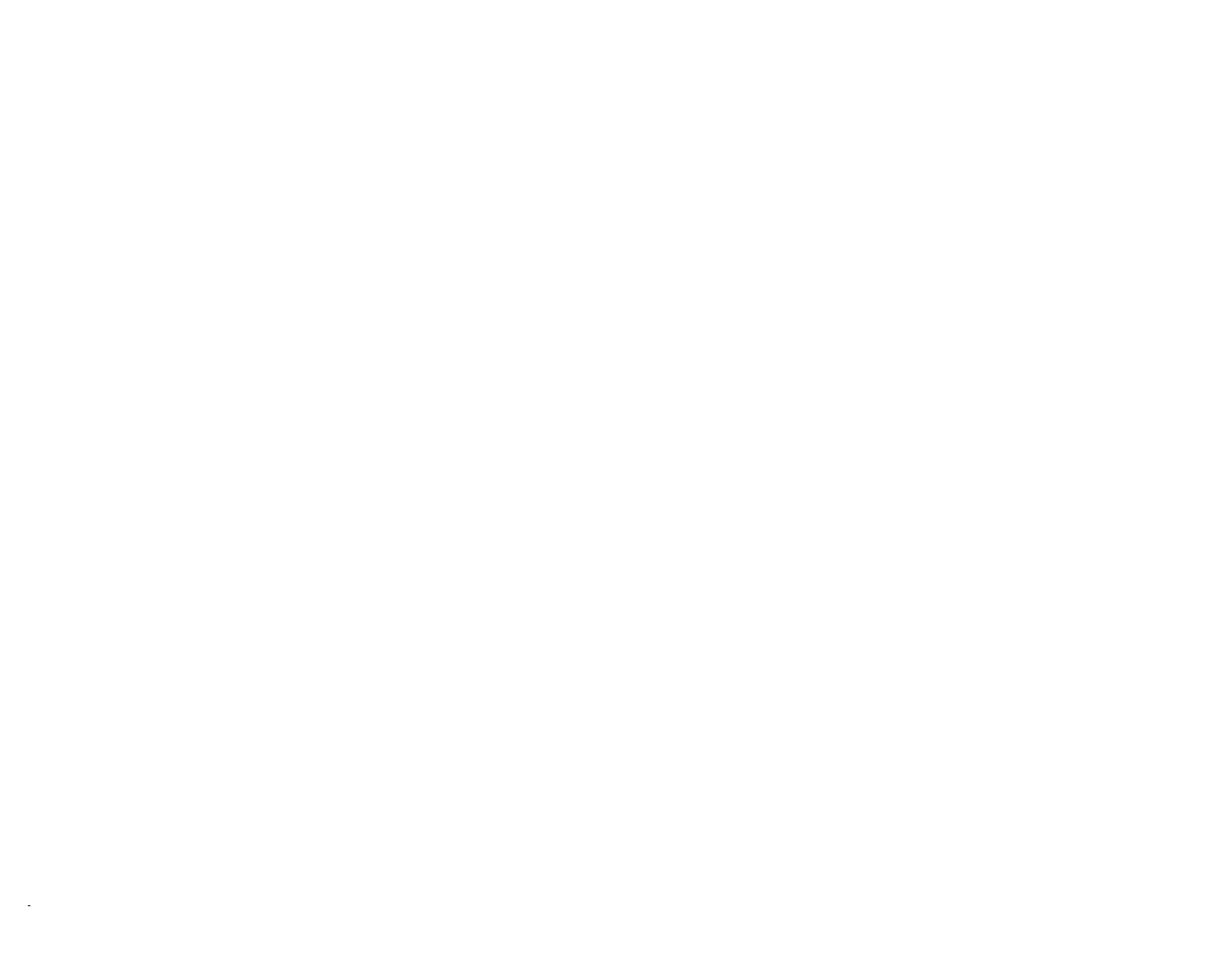|                    | Licence Business Name                               | <b>Address</b>                                               | <b>Licence Type/Sub</b>                    |                                               | Phone               |      | Fax                      |     |
|--------------------|-----------------------------------------------------|--------------------------------------------------------------|--------------------------------------------|-----------------------------------------------|---------------------|------|--------------------------|-----|
| 19 855379          | Metro Van Windows & Sunroom<br>A1 Ltd               | 6260 Graybar Rd Unit 120 Richmond BC V6W 1H6                 | Service Use                                | <b>General Contractor</b>                     | (604) 821-8088      |      | Work (604) 998-7805 Fax  |     |
| 19 855372          | VCity Car Rental Ltd                                | 5900 No 3 Rd Unit 710 Richmond BC V6X 3P7                    | Vehicle for Hire                           | Class J - Rental<br>Vehicle Group 2           | (778) 883-9358      | Work |                          | Hom |
| 19 855351          | <b>Blue Star Entertainment Ltd</b>                  | 12871 Bathgate Way Unit 19 Richmond BC V6V 1Y5               | Service Use                                |                                               | $(604)$ 655-5190    | Work |                          | Hom |
| 19 853773          | <b>Encore Security and Automation</b><br><b>Inc</b> | 11180 Coppersmith PI Unit 208 Richmond BC V7A 5G8            | <b>Inter-Municipal Business</b><br>Licence | <b>General Contractor</b>                     | $(60)$ 429-7458     | Work |                          |     |
| 19 853769          | <b>Encore Security and Automation</b><br><b>Inc</b> | 11180 Coppersmith PI Unit 208 Richmond BC V7A 5G8            | Service Use                                | <b>General Contractor</b>                     | $(60)$ 429-7458     | Work |                          |     |
| 19 853347          | Impark Health                                       | 7000 Westminster Hwy Richmond BC V6X 1A2                     | Service Use                                | Parking Enforcement<br><b>Business</b>        | (604) 331-7274      |      | Work (604) 331-7276 Fax  |     |
| 19 855305          | Maple Leaf Renovations                              | 4311 Hazelbridge Way Unit 1760 Richmond BC V6X 3L7           | Mercantile Use                             | <b>Retail Trading</b>                         | $(604)$ 370-1618    | Work |                          |     |
| 19 853382          | Impark Health                                       | 7333 Gollner Ave Richmond BC                                 | Service Use                                | <b>Parking Enforcement</b><br><b>Business</b> | (604) 331-7274      |      | Work (604) 331-7276 Fax  |     |
| <b>Issue Date:</b> |                                                     | <b>March 18, 2019</b>                                        |                                            |                                               |                     |      |                          |     |
| 19 855910          | <b>ZXWY Delivery Ltd</b>                            | 8988 FRASERTON CRT UNIT 206 BURNABY BC V5J<br>5H8            | Service Use                                | <b>Delivery Services</b>                      | (604) 434-3263      |      | Work (604) 434-3264 Fax  |     |
| 19 855524          | MPC Plumbing & Heating Ltd                          | 8436 154A ST SURREY BC V3S 6N5                               | Service Use                                | <b>Plumbing Contractor</b>                    | (604) 319-7022      |      | Work (604) 543-9429 Fax  |     |
| 19 855641          | Party With Laura                                    | 16682 57A AVE SURREY BC V3S 1H8                              | Service Use                                |                                               | (778) 889-9919      | Work |                          | Hom |
| 19 855695          | Aha Plumbing & Heating Ltd                          | 15731 BUENA VISTA WHITE ROCK BC V4B 1Z8                      | Service Use                                | <b>Plumbing Contractor</b>                    | (604) 780-0790      |      | Work (604) 503-0890 Fax  |     |
| 19 855704          | <b>Opus Hotel Versante</b>                          | 4940 No 3 Rd Unit 303 Richmond BC V6X 3A5                    | Service Use                                |                                               | (604) 284-5366      |      | Work (604) 274-9802 Fax  |     |
| 19 855710          | Victorson Construction Group Ltd                    | 2828 SW MARINE DR VANCOUVER BC V6N 3X9                       | Service Use                                | <b>General Contractor</b>                     | (604) 728-1711      | Work |                          |     |
| 19 855808          | <b>Little Star Renovations</b>                      | 2893 E HASTINGS ST UNIT 110 VANCOUVER BC V5K<br>1Z2          | Service Use                                | <b>General Contractor</b>                     | (604) 558-2504      | Work |                          |     |
| 19 855817          | <b>CTR Construction Ltd</b>                         | 540 53RD AVE SW CALGARY BC T2V 0B9                           | Service Use                                | <b>General Contractor</b>                     | (403) 640-6264      | Work |                          |     |
| 19 855820          | <b>International Trade Center</b>                   | 4940 No 3 Rd Unit 303 Richmond BC V6X 3A5                    | Service Use                                |                                               | (604) 284-5366      | Work |                          |     |
| 19 855429          | <b>Prime Traffic Solutions Ltd</b>                  | 8661 201 ST UNIT 248 LANGLEY BC V2Y 0G9                      | Service Use                                |                                               | (604) 371-3524      | Work |                          |     |
| 19 855903          | Euro Asia Transload Inc                             | 16131 Blundell Rd Richmond BC V6W 0A3                        | Service Use                                |                                               | (604) 278-3854      |      | Work (604) 278-3840 Fax  |     |
| 19 855424          | <b>Cypress Railings and Gates Ltd</b>               | 1707 WELCH ST NORTH VANCOUVER BC V7P 3G9                     | Service Use                                | <b>General Contractor</b>                     | (604) 998-4050      |      | Work (604) 973-0448 Fax  |     |
| 19 855914          | <b>Wanda Express</b>                                | 4871 Shell Rd Unit 1145 Richmond BC V6X 3Z6                  | Service Use                                | <b>Delivery Services</b>                      | (778) 926-6388      | Work |                          |     |
| 19 855960          | InFever Media                                       | 8311 Cullen Cr Richmond BC V6Y 2W9                           | Service Use                                | Home Occupation                               | (604) 655-0888      | Work |                          | Hom |
| 19 855962          | F&D Painting and Restoration Ltd                    | 9285 211 ST LANGLEY BC V1M 2B2                               | Service Use                                | <b>General Contractor</b>                     | (778) 987-6670      | Work |                          |     |
| 19 856045          | <b>BTB Drywall Ltd</b>                              | 614 W HIGHLANDS CR CARSTAIRS AB TOM ONO                      | Service Use                                | <b>General Contractor</b>                     | (403) 899-9689      | Work |                          | Hom |
| 19 855860          | Macrae & King Power Inc                             | 11255 HARRISON ST UNIT 112 MAPLE RIDGE BC V2X<br>OJ9         | Service Use                                | <b>Electrical Contractor</b>                  | (604) 779-1594      | Work |                          |     |
| 19 855118          | <b>Modern Learning Solutions</b>                    | 6300 Alder St Unit 28 Richmond BC V6Y 4G5                    | Service Use                                | Home Occupation                               | (604) 992-0078      | Work |                          |     |
|                    | 18 829771 Kae Tomochika                             | 6091 Gilbert Rd Unit 510 Richmond BC V7C 5L9                 | Service Use                                |                                               | (604) 278-6108      | Work |                          | Hom |
| 18 830951          | Akram Naserianaraki                                 | 6091 Gilbert Rd Unit 510 Richmond BC V7C 5L9                 | Service Use                                |                                               | (604) 278-6108      | Work |                          | Hom |
| 18 832049          | Arcadia Winery Ltd                                  | 12200 Riverside Way Unit 110 Richmond BC V6W 1K5             | Industrial/Manufacturing<br>Use            |                                               | (604) 728-8139      |      | Work (604) 306-3166 Cell |     |
| 19 854126 TCGC     |                                                     | 3136 SAINT JOHNS ST UNIT 103 PORT MOODY BC<br><b>V3H 5E4</b> | Service Use                                | <b>General Contractor</b>                     | (604) 833-9084      | Work |                          |     |
| 19 854871          | Vancan Mechanical Solutions Ltd                     | 8377 132ND ST UNIT 3 SURREY BC V3W 4N6                       | Service Use                                | <b>Plumbing Contractor</b>                    | (778) 834-8612      | Work |                          |     |
| 19 855437          | Richard Kadulski Architect                          | 1037 W BROADWAY UNIT 204 VANCOUVER BC V6H<br>1E3             | Service Use                                |                                               | (604) 689-1841      | Work |                          | Hom |
|                    | 19 855117 JY Cabinets Ltd                           | 10591 Maddocks Rd Richmond BC V7A 3M2                        | <b>Inter-Municipal Business</b><br>Licence | <b>General Contractor</b>                     | (604) 782-4872 Work |      |                          | Hom |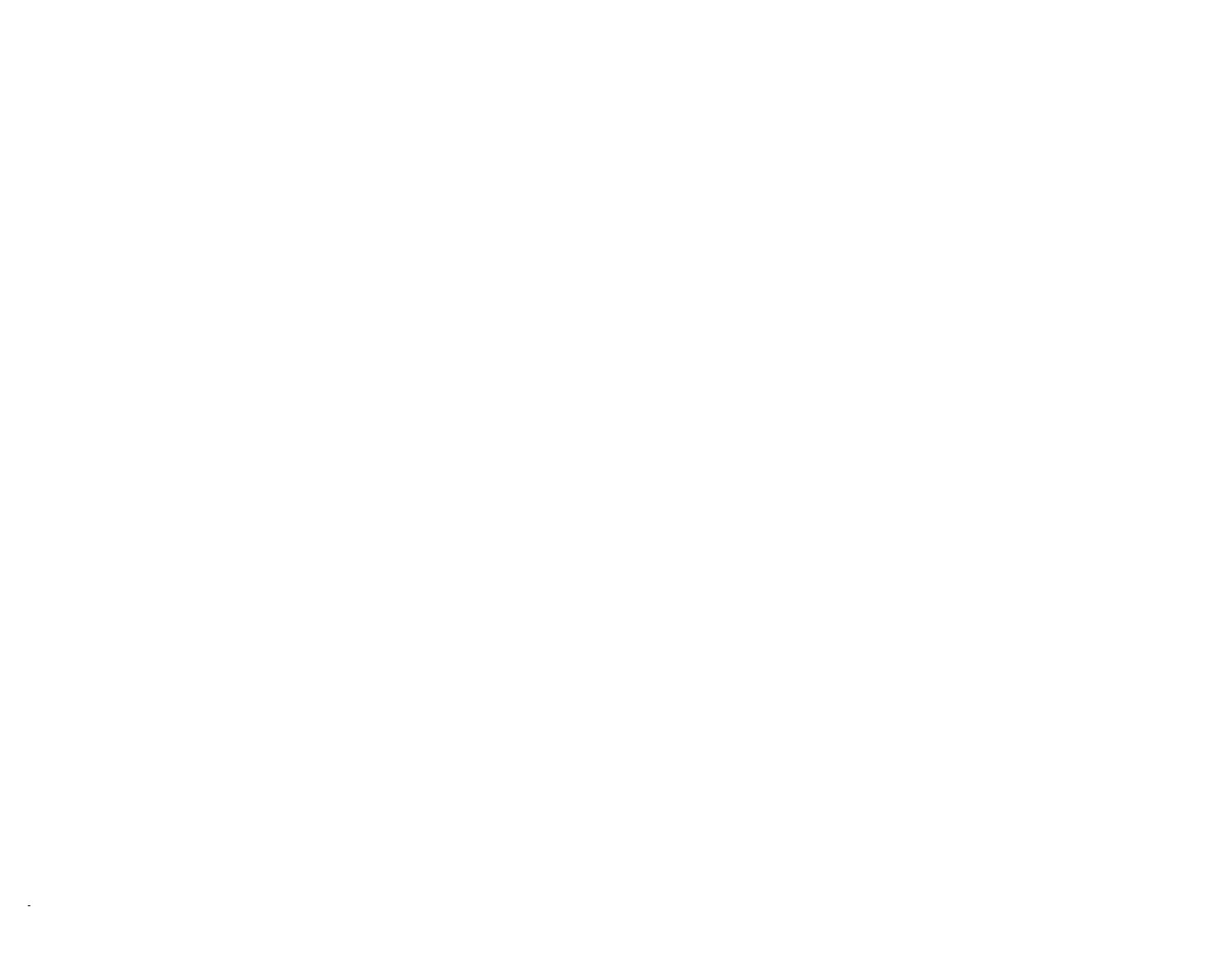|                           | Licence Business Name                       | <b>Address</b>                                               | <b>Licence Type/Sub</b>                    |                                                    | <b>Phone</b>        |        | Fax                     |     |
|---------------------------|---------------------------------------------|--------------------------------------------------------------|--------------------------------------------|----------------------------------------------------|---------------------|--------|-------------------------|-----|
| 19 855119                 | <b>Architectica Contracting Ltd</b>         | 9580 Kirkmond Cr Richmond BC V7E 1M8                         | Service Use                                | <b>General Contractor</b>                          | (604) 375-9300      | Work   |                         | Hom |
| 19 855402                 | <b>JA Excavation Ltd</b>                    | 16177 80 AVE SURREY BC V4N 0X1                               | Service Use                                | <b>General Contractor</b>                          | (778) 322-5151      | Work   |                         |     |
| 19 855154                 | <b>DMY Best</b>                             | 6180 Nadine Cr Richmond BC V7C 2T6                           | Service Use                                | <b>General Contractor</b>                          | (778) 995-3116      | Work   |                         | Hom |
| 19 855155                 | <b>DMY Best</b>                             | 6180 Nadine Cr Richmond BC V7C 2T6                           | <b>Inter-Municipal Business</b><br>Licence | <b>General Contractor</b>                          | (778) 995-3116      | Work   |                         | Hom |
| 19 855171                 | <b>Subtle Crafts</b>                        | 10013 River Dr Unit 2030 Richmond BC V6X 0N2                 | Service Use                                |                                                    | (604) 354-1291      | Work   |                         |     |
| 19 855261                 | Appleby Interiors                           | 6136 184TH ST SURREY BC V3S 9E6                              | Service Use                                | <b>General Contractor</b>                          | (778) 994-2644      | Work   |                         | Hom |
| 19 855288                 | J One Construction Management               | 4524 MARINEVIEW CR NORTH VANCOUVER BC V7R<br>3P <sub>2</sub> | Service Use                                | <b>General Contractor</b>                          | $(604)$ 868-5908    | Work   |                         | Hom |
| 19 855153                 | <b>Touchbox Media</b>                       | 7640 Willowfield Dr Richmond BC V7C 4S7                      | Service Use                                | Home Occupation                                    | $(604)$ 338-7619    | Work   |                         | Hom |
| 19855115                  | JY Cabinets Ltd                             | 10591 Maddocks Rd Richmond BC V7A 3M2                        | Service Use                                | <b>General Contractor</b>                          | (604) 782-4872      | Work   |                         | Hom |
| 19 855421                 | Tri Wood Construction and<br>Renovation Inc | 11238 64A AVE DELTA BC V4E 1E8                               | Service Use                                | <b>General Contractor</b>                          | (604) 710-8001      | Work   |                         |     |
| <i><b>Issue Date:</b></i> |                                             | <b>March 19, 2019</b>                                        |                                            |                                                    |                     |        |                         |     |
| 19 855692                 | Metta Kids Yoga                             | 6951 Elmbridge Way Unit 201 Richmond BC V7C 0A4              | Service Use                                | Home Occupation                                    | (778) 384-7258      | Work   |                         |     |
| 19 855705                 | <b>ABV Services Ltd</b>                     | 10191 Seacote Rd Richmond BC V7A 4B1                         | Service Use                                | Home Occupation                                    | $(604) 603 - 6705$  | Work   |                         |     |
| 19 855991                 | <b>Futai Enterprise Inc.</b>                | 6071 Otter PI Richmond BC V7C 2T7                            | Service Use                                | Home Occupation                                    | $(604) 562 - 6118$  | Work   |                         |     |
| 19855813                  | <b>JC Global</b>                            | 6951 Elmbridge Way Unit 901 Richmond BC V7C 0A4              | Service Use                                | Home Occupation                                    | (604) 729-0227      | Work   |                         |     |
| 19855665                  | Fresho Trading Supply                       | 4933 Fisher Dr Unit 33 Richmond BC V6X 3Z2                   | Service Use                                | Home Occupation                                    | (778) 895-0166      | Work   |                         |     |
| 19 855720                 | <b>CAM Finishings</b>                       | 2800 No 7 Rd Richmond BC V6V 1R2                             | Service Use                                | <b>General Contractor</b>                          | (604) 818-5542      | Work   |                         |     |
| 19 855913                 | <b>KKA Renovation</b>                       | 7360 Elmbridge Way Unit 1209 Richmond BC V6X 0A5             | Service Use                                | <b>General Contractor</b>                          | (778) 751-2688      | Cellul |                         |     |
| 18 842182                 | Energy Bagua Center                         | 6011 No 3 Rd Unit 120 Richmond BC V6Y 2B2                    | Assembly Use Group 3                       | <b>Health Studio</b>                               | $(604)$ 446-0633    | Work   |                         | Hom |
| 19 855523                 | Fob Queen Key Duplication                   | 7888 Saba Rd Unit 702 Richmond BC V6Y 2B4                    | Service Use                                | Home Occupation                                    | (778) 995-5430      | Work   |                         |     |
| 19 855845                 | <b>Falcon Development</b>                   | 11071 Cambie Rd Richmond BC V6X 1L3                          | Service Use                                | <b>General Contractor</b>                          | (604) 727-3613      | Work   |                         |     |
| 18 842411                 | Boss - Hugo Boss                            | 6551 No 3 Rd Unit 1726 Richmond BC V6Y 2B6                   | Mercantile Use                             | <b>Retail Trading</b>                              | (604) 447-2750      |        | Work (604) 969-2675 Fax |     |
| 18 842674                 | ARC Iberico Imports Ltd                     | 12471 Horseshoe Way Unit 1020 Richmond BC V7A 4X6            | Mercantile Use                             | <b>Wholesale Trading</b>                           | (778) 998-5327      | Work   |                         | Hom |
| 19 855260                 | Left Coast Lumber                           | 5177 Brighouse Way Unit 1207 Richmond V7C 0A7                | Service Use                                | Home Occupation                                    | (604) 619-4347      | Work   |                         |     |
| 19855368                  | Tomicki Imports                             | 9388 Tomicki Ave Unit 310 Richmond BC V6X 0P1                | Service Use                                | Home Occupation                                    | (604) 760-4046      | Work   |                         | Hom |
| 19 855425                 | Mantis Shrimp Coaching                      | 8831 Lansdowne Rd Unit 703 Richmond BC V6X 3T5               | Service Use                                | Home Occupation                                    | (778) 997-6425      | Work   |                         |     |
| 19 855474                 | Spark Fire Services Ltd                     | 4560 Waller Dr Richmond BC V7E 5J5                           | Service Use                                | Home Occupation                                    | $(604)$ 900-1018    | Work   |                         |     |
| <b>Issue Date:</b>        |                                             | <b>March 20, 2019</b>                                        |                                            |                                                    |                     |        |                         |     |
| 19 856204                 | Teacher Zhang Music Studio                  | 7531 McMath Rd Richmond BC V6Y 1B8                           | Service Use                                | Home Occupation                                    | (778) 806-8888      | Work   |                         |     |
| 19 855968                 | Inspired Learning Consulting                | 11571 Thorpe Rd Unit 57 Richmond BC V6X 3Z4                  | Service Use                                | Home Occupation                                    | (778) 863-8395      | Work   |                         |     |
|                           | 19 855970 Aircon Supply Ltd                 | 7651 Bates Rd Richmond BC V7A 1E2                            | Service Use                                | Home Occupation                                    | (604) 330-7301      | Work   |                         | Hom |
|                           | 19 856141 A Best Grease Trap Service Ltd    | 9680 Alexandra Rd Unit 13 Richmond BC V6X 1C5                | Service Use                                | <b>General Contractor</b>                          | (604) 370-2986 Work |        |                         |     |
|                           | 19 856185 Gloria Media Ltd                  | 9333 Ferndale Rd Unit 16 Richmond BC V6Y 1X4                 | Service Use                                | Home Occupation                                    | (778) 892-0403      | Work   |                         |     |
|                           | 19 855700 Mountain City Mutts               | 3332 CHERRY ST VANCOUVER BC V5R 4W5                          | Service Use                                | Professional Dog<br>Walker                         | (778) 996-2065      | Work   |                         | Hom |
| <b>Issue Date:</b>        |                                             | March 21, 2019                                               |                                            |                                                    |                     |        |                         |     |
|                           | 19 851493 Steam King                        | 4380 No 3 Rd Unit 1390 Richmond BC V6X 3V7                   | Assembly Use Group 1                       | <b>Food Service</b><br>Establishment, Take-<br>Out | (778) 889-8202 Work |        |                         | Hom |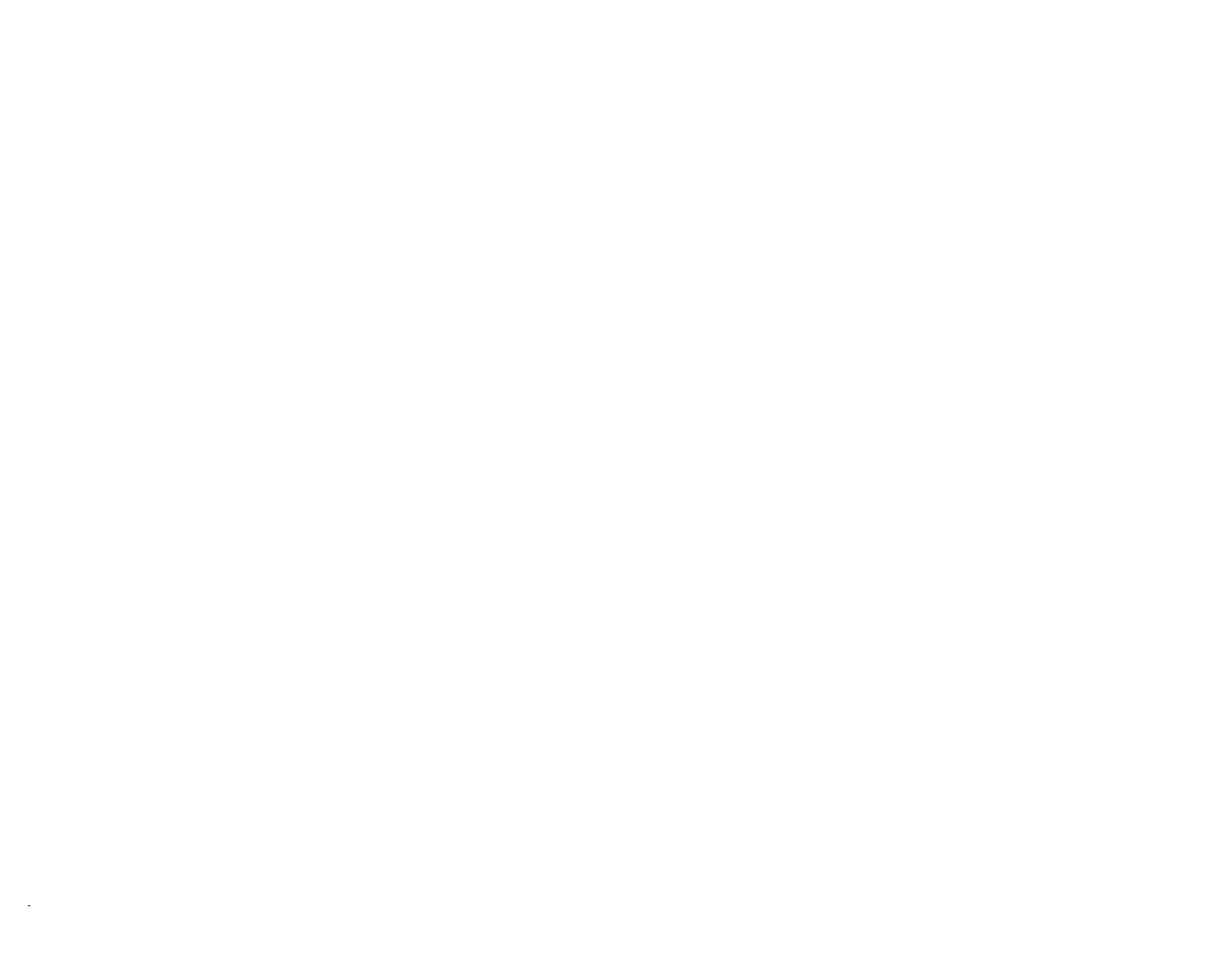|                    | <b>Licence Business Name</b>                        | <b>Address</b>                                                                | <b>Licence Type/Sub</b>         |                                     | <b>Phone</b>     |      | Fax                      |     |
|--------------------|-----------------------------------------------------|-------------------------------------------------------------------------------|---------------------------------|-------------------------------------|------------------|------|--------------------------|-----|
| 18 841886          | Sen Beauty Salon Ltd                                | 8231 Cambie Rd Unit 130 Richmond BC V6X 1J8                                   | Service Use                     |                                     | (604) 278-1221   | Work |                          |     |
|                    | 19 850765 E & F Natural Products                    | 2811 No 3 Rd Unit 125 Richmond BC V6X 2B2                                     | Mercantile Use                  | <b>Retail Trading</b>               | (604) 207-8930   |      | Work (604) 207-8931 Fax  |     |
| <b>Issue Date:</b> |                                                     | <b>March 22, 2019</b>                                                         |                                 |                                     |                  |      |                          |     |
| 19 855987          | 33VISION                                            | 8833 Odlin Cr Unit 100 Richmond BC V6X 3Z7                                    | Service Use                     |                                     | (604) 285-7887   | Work |                          |     |
| 19 856101          | Maple HeQiao Consulting Ltd                         | 8531 Alexandra Rd Unit 208 Richmond BC V6X 1C3                                | Service Use                     |                                     | (604) 370-5678   | Work |                          | Hom |
| 19 856124          | Nippon Trends Food Service<br>Canada Inc.           | 10013 River Dr Unit 2030 Richmond BC V6X 0N2                                  | Service Use                     |                                     | (604) 200-8734   | Work |                          | Hom |
| 19 856147          | <b>Brillion Skills</b>                              | 10451 Shellbridge Way Unit 230 Richmond BC V6X 2W8                            | Service Use                     |                                     | (778) 875-4889   | Work |                          | Hom |
| 19 856230          | <b>B L Greenhouses Farm</b>                         | 10500 Palmberg Rd Richmond BC V6W 1C6                                         | Mercantile Use                  | <b>Wholesale Trading</b>            | (604) 961-3890   |      | Work (604) 574-3189 Fax  |     |
| 19 856240          | Mr Ma Rental                                        | 8100 Capstan Way Unit 5 Richmond BC V6X 1R5                                   | Vehicle for Hire                | Vehicle For Hire<br>Office          | (778) 668-2161   |      | Work (778) 668-2039 Cell |     |
| 19 856242          | Mr Ma Rental                                        | 8100 Capstan Way Unit 5 Richmond BC V6X 1R5                                   | Vehicle for Hire                | Class J - Rental<br>Vehicle Group 2 | (778) 668-2161   |      | Work (778) 668-2039 Cell |     |
| 19 856305          | <b>Churps Entertainment Ltd</b>                     | 4151 Hazelbridge Way Richmond BC V6X 4J7                                      | Vending Machine Use             | \$.25 or More                       | (604) 722-7435   | Work |                          | Hom |
| 19 856393          | <b>Workable Steps</b>                               | 10631 No 3 Rd Unit 110 Richmond BC V7A 4L8                                    | Service Use                     | Home Occupation                     | (604) 677-5356   | Work |                          |     |
| <b>Issue Date:</b> |                                                     | <b>March 25, 2019</b>                                                         |                                 |                                     |                  |      |                          |     |
|                    | 19 856422 Entity Mechanical Ltd                     | 22374 LOUGHEED HWY UNIT 31 MAPLE RIDGE BC<br>V <sub>2</sub> X 2T <sub>5</sub> | Service Use                     | <b>Gas Contractor</b>               | (604) 726-0987   | Work |                          |     |
| 19 850460          | J2 Project Management Inc                           | 2051 Viceroy PI Unit 100 Richmond BC V6V 1Y9                                  | Service Use                     | <b>General Contractor</b>           | (604) 618-0295   | Work |                          | Hom |
| 19 85 6423         | <b>JB &amp; Sons Excavation</b>                     | 2423 DUNDARAVE LANE WEST VANCOUVER BC V7V<br>4X8                              | Service Use                     | <b>General Contractor</b>           | (604) 281-0900   | Work |                          |     |
| 19 856554          | SimplyProperty Inc                                  | 1118 BROAD ST UNIT 411 REGINA SK S4R 1X8                                      | Service Use                     |                                     | $(306)$ 351-5777 | Work |                          |     |
| 19 856309          | <b>L&amp;G International Education</b><br>Group Ltd | 8888 Odlin Cr Unit 2070 Richmond BC V6X 3Z8                                   | Assembly Use Group 3            | <b>Education Institution</b>        | (778) 682-8283   | Work |                          | Hom |
| 19 856421          | <b>Entity Mechanical Ltd</b>                        | 22374 LOUGHEED HWY UNIT 31 MAPLE RIDGE BC<br><b>V2X 2T5</b>                   | Service Use                     | <b>Plumbing Contractor</b>          | (604) 726-0987   | Work |                          |     |
| 19 856409          | AMEC Cutting & Coring Ltd                           | 20108 LOGAN AVE LANGLEY BC V3A 4L6                                            | Service Use                     | <b>General Contractor</b>           | (604) 438-4413   |      | Work (604) 438-4783 Fax  |     |
| <b>Issue Date:</b> |                                                     | <b>March 26, 2019</b>                                                         |                                 |                                     |                  |      |                          |     |
| 19 855369          | Summi                                               | 5300 No 3 Rd Unit 838 Richmond BC V6X 2X9                                     | Mercantile Use                  | <b>Retail Trading</b>               | (778) 855-9303   | Work |                          |     |
| 19 855373          | <b>Made Society Apparel</b>                         | 5300 No 3 Rd Unit 838 Richmond BC V6X 2X9                                     | Mercantile Use                  | <b>Retail Trading</b>               | (604) 249-3180   | Work |                          | Hom |
| 19 856206          | Shenhua Culture Communication<br>Co Ltd.            | 11600 Bridgeport Rd Unit 7 Richmond BC V6X 1T2                                | Service Use                     |                                     | $(236)$ 558-3565 | Work |                          | Hom |
| 19 856324          | PDA Pacific Digital Asset<br>Management Ltd         | 13571 Commerce Pkwy Unit 200 Richmond BC V6V 2R2                              | Service Use                     |                                     | (604) 330-7766   |      | Work (778) 237-9001 Cell |     |
| 19 856420          | CAC Auto Group Ltd                                  | 4771 Garden City Rd Richmond BC V6X 3M7                                       | Service Use                     |                                     | (604) 860-5137   | Work |                          | Hom |
|                    | 19 856462 YVR Skylynx                               | 3211 Grant McConachie Way Richmond BC                                         | Service Use                     |                                     | (604) 322-7799   |      | Work (604) 322-7978 Fax  |     |
| 19 856549          | Sunny Town Express (Canada)<br>Inc                  | 8580 Alexandra Rd Unit 1105 Richmond BC V6X 4B3                               | Service Use                     | <b>Delivery Services</b>            | $(604)$ 338-4567 | Work |                          |     |
| <b>Issue Date:</b> |                                                     | March 28, 2019                                                                |                                 |                                     |                  |      |                          |     |
| 19 853069          | <b>Octopus Solutions Inc</b>                        | 6753 Graybar Rd Unit 145 Richmond BC V6W 1H7                                  | Industrial/Manufacturing<br>Use |                                     | (604) 727-5225   | Work |                          | Hom |
| 19 856281          | <b>Willows Reach Marina</b>                         | 23080 Dyke Rd Richmond                                                        | Service Use                     |                                     | (604) 618-9364   |      | Work (604) 324-9363 Fax  |     |
| 19 855921          | Alice Chan Consultant Inc                           | 4000 No 3 Rd Unit 6140 Richmond BC V6X 0J8                                    | Service Use                     |                                     | (514) 515-6628   | Work |                          |     |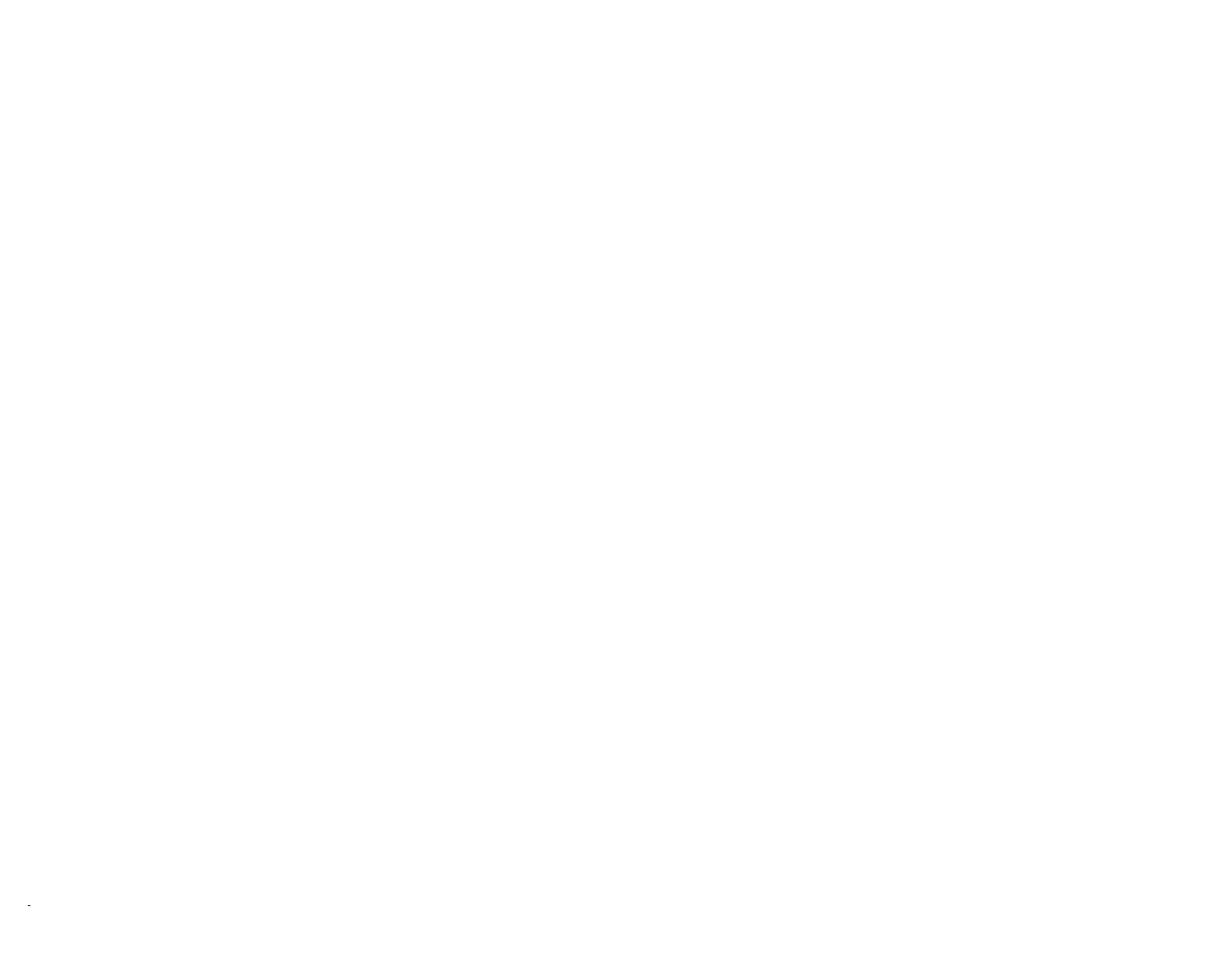|                    | <b>Licence Business Name</b>                      | <b>Address</b>                                     | <b>Licence Type/Sub</b>                    |                                      | <b>Phone</b>   |        | Fax                      |     |
|--------------------|---------------------------------------------------|----------------------------------------------------|--------------------------------------------|--------------------------------------|----------------|--------|--------------------------|-----|
| 19 855642          | Can Am Chinese Korean Martial<br>Arts Inc         | 11871 Horseshoe Way Unit 1201 Richmond BC V7A 5H5  | Assembly Use Group 3                       | <b>Health Studio</b>                 | (604) 278-4417 | Work   |                          | Hom |
| 19 855168          | All Harmony Financial Services<br>Ltd             | 4940 No 3 Rd Unit 209 Richmond BC V6X 3A5          | Service Use                                |                                      | (604) 247-9481 | Work   |                          | Hom |
| 19 853602          | Passcard Education and<br>Immigration             | 6081 No 3 Rd Unit 722 Richmond BC V6Y 2B2          | Assembly Use Group 3                       | <b>Education Institution</b>         | (604) 655-8728 | Work   |                          | Hom |
| 18 841969          | J&A Health Food (2015) Ltd                        | 3700 No 3 Rd Unit 2500 Richmond BC V6X 3X2         | Mercantile Use                             | <b>Retail Trading</b>                | (604) 304-1870 |        | Work (604) 336-1200 Fax  |     |
| 18 828000          | Care Banquet Design                               | 7788 Ackroyd Rd Unit 101 Richmond BC V6X 0M8       | Service Use                                |                                      | (778) 389-9621 |        | Work (778) 302-3761 Cell |     |
| 19 855088          | Japan Whole Food Import<br>Service                | 2560 Simpson Rd Unit 206 Richmond BC V6X 2P9       | Mercantile Use                             | <b>Wholesale Trading</b>             | (604) 375-9122 | Work   |                          | Hom |
| <b>Issue Date:</b> |                                                   | <b>March 29, 2019</b>                              |                                            |                                      |                |        |                          |     |
| 19 856572          | <b>Willow Fertility Service Inc</b>               | 4380 Agar Dr Richmond V7B 1A3                      | Service Use                                |                                      | (778) 223-9168 | Work   |                          | Hom |
| 19 856571          | Euro Asia Transload Inc                           | 13280 Mitchell Rd Richmond BC V6V 1M8              | Service Use                                |                                      | (604) 242-0172 | Work   |                          |     |
| 19 857929          | H-Men Services Ltd                                | 10271 Shellbridge Way Unit 130 Richmond BC V6X 2W8 | Service Use                                |                                      | (236) 330-6366 | Work   |                          | Hom |
| 19 857670          | 1052467 BC Ltd                                    | 22091 Fraserwood Way Unit 1205 Richmond BC V6W 1J5 | <b>Inter-Municipal Business</b><br>Licence | <b>General Contractor</b>            | (604) 270-8855 | Work   |                          |     |
| 19 857661          | 1052467 BC Ltd                                    | 22091 Fraserwood Way Unit 1205 Richmond BC V6W 1J5 | Service Use                                | <b>General Contractor</b>            | (604) 270-8855 | Work   |                          |     |
| 19 857659          | Discover BC                                       | 3880 Grant McConachie Way Richmond BC V7B 0A5      | Mercantile Use                             | <b>Retail Trading</b>                | (604) 214-9690 |        | Work (604) 214-9626 Fax  |     |
| 19 857613          | Zega Led Inc                                      | 11782 River Rd Unit 148 Richmond BC V6X 1Z7        | Mercantile Use                             | <b>Wholesale Trading</b>             | (604) 541-7268 | Work   |                          | Hom |
| 18 828605          | The Next Evolution Dance<br>Company               | 11220 Voyageur Way Unit 7 Richmond BC V6X 3E1      | Assembly Use Group 3                       | <b>Health Studio</b>                 | (778) 242-9694 | Work   |                          | Hom |
| 19 856562          | Easy Help Consulting Ltd                          | 3411 No 3 Rd Unit 150 Richmond BC V6X 2B8          | Service Use                                |                                      | (778) 321-3766 | Work   |                          | Hom |
| 19 857602          | <b>Mehome Realty</b>                              | 5631 No 3 Rd Unit 202 Richmond BC V6X 2C7          | Service Use                                |                                      | (778) 558-1070 | Work   |                          | Hom |
| 19 853653          | Beyond Excellence Education Ltd                   | 11220 Voyageur Way Unit 7 Richmond BC V6X 3E1      | Assembly Use Group 3                       | Education Institution                | (778) 683-6258 |        | Work (778) 628-0891      | Hom |
| 19 853087          | Top Star Plumbing & Heating Ltd                   | 8531 Williams Rd Unit 9 Richmond BC V7A 1G7        | <b>Inter-Municipal Business</b><br>Licence | <b>General Contractor</b>            | (778) 996-0990 | Work   |                          |     |
| 19 852962          | Top Star Plumbing & Heating Ltd                   | 8531 Williams Rd Unit 9 Richmond BC V7A 1G7        | Service Use                                | <b>Gas Contractor</b>                | (778) 996-0990 | Work   |                          |     |
| 19 852961          | Top Star Plumbing & Heating Ltd                   | 8531 Williams Rd Unit 9 Richmond BC V7A 1G7        | Service Use                                | <b>Plumbing Contractor</b>           | (778) 996-0990 | Work   |                          |     |
| 19 850861          | <b>Waves Gelato</b>                               | 12231 1st Ave Unit 105 Richmond BC V7E 3M3         | Assembly Use Group 1                       | <b>Food Service</b><br>Establishment | (604) 729-6683 | Work   |                          | Hom |
| 19 856568          | Euro Asia Transload Inc                           | 13280 Mitchell Rd Richmond BC V6V 1M8              | Service Use                                |                                      | (604) 242-0172 | Work   |                          |     |
| <b>Issue Date:</b> |                                                   | April 2, 2019                                      |                                            |                                      |                |        |                          |     |
| 19 856067          | Asense Investment Ltd.                            | 8628 Hazelbridge Way Unit 806 Richmond BC          | Service Use                                | Home Occupation                      | (778) 903-2988 | Work   |                          |     |
| 19 857950          | <b>Sanding Business Development</b><br>Canada Ltd | 3671 Westminster Hwy Unit 220 Richmond BC V7C 5V2  | Service Use                                |                                      | (236) 833-7989 | Work   |                          | Hom |
| 19 857820          | ADP (Canada) Holdings Co Ltd                      | 8888 Odlin Cr Unit 3175 Richmond BC V6X 3Z8        | Service Use                                |                                      | (604) 370-0906 |        | Work (604) 370-0906 Fax  |     |
| 19 856120          | LatinDrip                                         | 5113 Garden City Rd Unit 2101 Richmond BC V6X 4H5  | Service Use                                | Home Occupation                      | (778) 751-7305 | Work   |                          |     |
| 19 853485          | <b>Boba Boy Steveston</b>                         | 11099 No 1 Rd Unit 150 Richmond BC V7E 1S6         | Assembly Use Group 1                       | Food Service<br>Establishment        | (778) 888-7005 | Work   |                          | Hom |
| 19 857733          | Diigoo Consulting Inc                             | 4000 No 3 Rd Unit 3010 Richmond BC V6X 0J8         | Service Use                                |                                      | (778) 829-7615 | Work   |                          | Hom |
| <b>Issue Date:</b> |                                                   | April 3, 2019                                      |                                            |                                      |                |        |                          |     |
| 19 857931          | Dashan Travel Service, Canada                     | 6288 No 3 Rd Unit 1002 Richmond BC V6Y 0J3         | Service Use                                | Home Occupation                      | (778) 692-8888 | Cellul |                          | Hom |
| 19 857764          | CBC Fluid Control Co Ltd                          | 6171 Bassett Rd Richmond BC V7C 2Y3                | Service Use                                | Home Occupation                      | (778) 636-6085 | Work   |                          | Hom |
| 19 857803          | 9176705 Canada Inc.                               | 6675 No 2 Rd Unit 4 Richmond BC V7C 3L5            | Service Use                                | Home Occupation                      | (778) 317-3615 | Cellul |                          |     |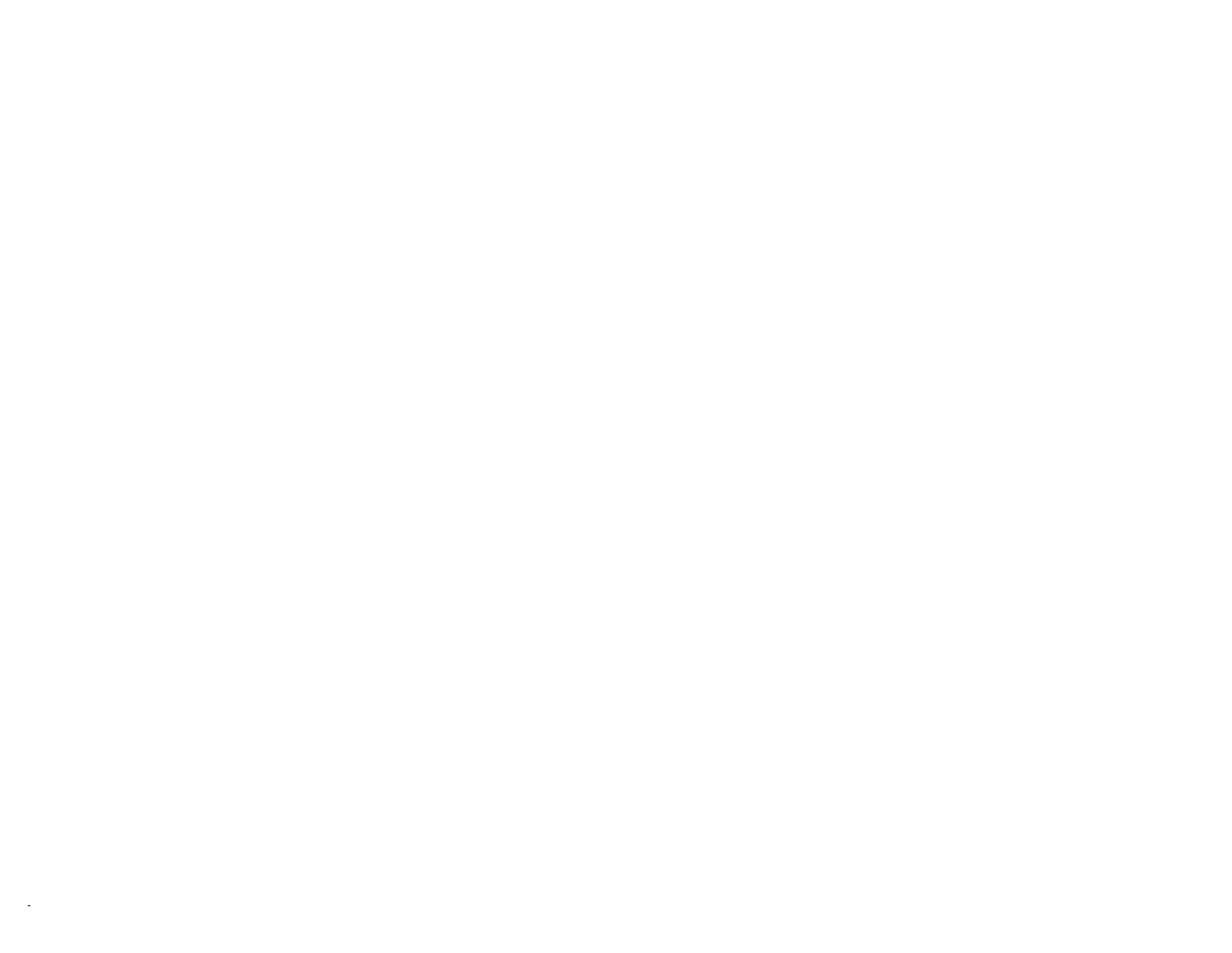|                    | Licence Business Name                                | <b>Address</b>                                                | <b>Licence Type/Sub</b>                    |                            | <b>Phone</b>       |        | Fax                     |     |
|--------------------|------------------------------------------------------|---------------------------------------------------------------|--------------------------------------------|----------------------------|--------------------|--------|-------------------------|-----|
| 19 857840          | <b>Best Cleaning Services</b>                        | 22177 Westminster Hwy Richmond BC V6V 3C4                     | Service Use                                | Home Occupation            | (604) 499-7559     | Work   |                         | Hom |
| 19 857861          | <b>Blackstone Saunas</b>                             | 9355 198TH ST UNIY B102 LANGLEY BC V1M 3J9                    | Service Use                                | <b>General Contractor</b>  | (604) 544-5005     | Work   |                         |     |
| 19 857924          | Summit Point Homes Ltd                               | 10914 78TH AVE DELTA BC V4C 1N5                               | Service Use                                | <b>General Contractor</b>  | (604) 807-7988     | Work   |                         | Hom |
| 19 857927          | Pillar To Post Home Professional<br>Home Inspection  | 9199 Tomicki Ave Unit 405 Richmond BC V6X 0C4                 | Service Use                                | <b>General Contractor</b>  | (778) 682-2263     | Work   |                         | Hom |
| 19 857928          | Pillar To Post Home Professional<br>Home Inspection  | 9199 Tomicki Ave Unit 405 Richmond BC V6X 0C4                 | <b>Inter-Municipal Business</b><br>Licence | <b>General Contractor</b>  | (778) 682-2263     | Work   |                         | Hom |
| 19 857951          | Vancouver Education and<br><b>Science Centre Ltd</b> | 9091 Pinewell Cr Richmond BC V7A 2C5                          | Service Use                                | Home Occupation            | (778) 384-0579     | Work   |                         | Hom |
| 19 857955          | EllisDon Forming Ltd                                 | 7330 FISHER ST SE CALGARY AB T2H 0L9                          | Service Use                                | <b>General Contractor</b>  | (403) 259-6627     | Work   |                         |     |
| 19 857961          | Pen & Paper Printing Ltd                             | 6440 VICTORIA DR VANCOUVER BC V5P 3X7                         | Service Use                                | <b>General Contractor</b>  | (604) 431-8163     | Work   |                         |     |
| 19 857968          | Morning Tree Mandarin<br>Language Centre             | 3708 Lam Dr Richmond BC V7C 5T3                               | Service Use                                | Home Occupation            | (604) 762-8450     | Work   |                         | Hom |
| 19 857972          | <b>Moddlab Educates</b>                              | 2853 HELC PL UNIT 110 SURREY BC V3Z 0N5                       | Service Use                                |                            | (604) 788-6058     | Work   |                         | Hom |
| 19 857711          | Kennyg Construction                                  | 7820 Frobisher Dr Richmond BC V7C 4N5                         | Service Use                                | <b>General Contractor</b>  | (604) 618-2313     | Work   |                         | Hom |
| 19 857987          | <b>Anytime Demolition Ltd</b>                        | PO BOX 31166 2929 ST JOHNS ST PORT MOODY BC<br><b>V3H 4T4</b> | Service Use                                | <b>General Contractor</b>  | (604) 329-0618     | Work   |                         | Hom |
| 19 856607          | <b>Green World Janitorial Services</b>               | 8760 Westminster Hwy Unit 206 Richmond BC V6X 1A8             | Service Use                                | Home Occupation            | (604) 723-1305     | Work   |                         | Hom |
| 19 857973          | <b>Remedial Renovations</b>                          | 2861 WINDFLOWER PL COQUITLAM BC V3E 2V3                       | Service Use                                | <b>Plumbing Contractor</b> | (778) 870-7699     | Work   |                         | Hom |
| 19 856546          | Eenie Meenie Miny Mow<br>Richmond                    | 10780 No 5 Rd Unit 209 Richmond BC V6W 0B8                    | <b>Inter-Municipal Business</b><br>Licence | <b>General Contractor</b>  | (236) 886-6888     | Work   |                         | Hom |
| 19 855680          | Happy Tour Ltd                                       | 7151 No 5 Rd Richmond BC V6Y 2V3                              | Service Use                                | Home Occupation            | (604) 636-8588     | Work   |                         |     |
| 19 855917          | Five Road                                            | BOX 49200 1055 DUNSMUIR ST UNIT 1100<br>VANCOUVER BC V7X 1K8  | Service Use                                | <b>General Contractor</b>  | (604) 689-3040     | Work   |                         | Hom |
| 19 856408          | <b>BBZ Coaching</b>                                  | 7140 Kimberley Dr Richmond BC V7A 4S4                         | Service Use                                | Home Occupation            | (778) 828-5757     | Work   |                         | Hom |
| 19 85 6427         | <b>Villaflor Group</b>                               | 7031 Blundell Rd Unit 404 Richmond BC V6Y 1J5                 | Service Use                                | Home Occupation            | (604) 992-4150     | Work   |                         |     |
| 19 856442          | <b>Bukobaba</b>                                      | 6120 Alta Crt Richmond BC V7C 2R4                             | Service Use                                | Home Occupation            | (604) 338-7520     | Cellul |                         | Hom |
| 19857611           | Unik-Town Development Inc                            | 13391 Blundell Rd Richmond BC V6W 1B6                         | <b>Inter-Municipal Business</b><br>Licence | <b>General Contractor</b>  | (604) 275-7279     | Work   |                         |     |
| 19 856545          | Eenie Meenie Miny Mow<br>Richmond                    | 10780 No 5 Rd Unit 209 Richmond BC V6W 0B8                    | Service Use                                | <b>General Contractor</b>  | $(236) 886 - 6888$ | Work   |                         | Hom |
| 19 857706          | <b>VANA</b> International Transport                  | 9551 Ferndale Rd Unit 39 Richmond BC V6Y 0A6                  | Service Use                                | <b>Delivery Services</b>   | (778) 858-0478     | Work   |                         | Hom |
| 19 856555          | Brian Lam - OT                                       | 6100 Tiffany Blvd Unit 12 Richmond BC V7C 5A8                 | Service Use                                | Home Occupation            | (604) 319-7190     |        | Work (604) 398-2722 Fax |     |
| 19 856560          | Leoneli Concrete                                     | 8280 No 2 Rd Unit 16 Richmond BC V7C 4P3                      | Service Use                                | <b>General Contractor</b>  | (778) 996-2108     | Work   |                         |     |
| 19 856563          | Leoneli Concrete                                     | 8280 No 2 Rd Unit 16 Richmond BC V7C 4P3                      | <b>Inter-Municipal Business</b><br>Licence | <b>General Contractor</b>  | (778) 996-2108     | Work   |                         |     |
| 19857609           | Unik-Town Development Inc                            | 13391 Blundell Rd Richmond BC V6W 1B6                         | Service Use                                | <b>General Contractor</b>  | (604) 275-7279     | Work   |                         |     |
| 19 857675          | East Bank Enterprise Inc                             | 4331 Corless Rd Richmond BC V7C 1N1                           | Service Use                                | Home Occupation            | (778) 829-6696     | Work   |                         | Hom |
|                    | 19 857680 DLC Plumbing & Heating                     | 11870 232 ST UNIT 18 MAPLE RIDGE BC V2X 6S9                   | Service Use                                | <b>Plumbing Contractor</b> | (778) 688-4019     | Work   |                         |     |
| 19 857701          | Micro Leafs                                          | 22788 Westminster Hwy Unit 36 Richmond BC V6V 0B1             | Service Use                                | Home Occupation            | (604) 782-8302     | Work   |                         |     |
| 19 856444          | <b>Credton Construction Ltd</b>                      | 9400 Ferndale Rd Unit 101 Richmond BC V6Y 1X3                 | Service Use                                | <b>General Contractor</b>  |                    | Work   |                         | Hom |
| <b>Issue Date:</b> |                                                      | April 4, 2019                                                 |                                            |                            |                    |        |                         |     |
|                    | 19 858030 Yoho Fine Water Inc                        | 11020 No 5 Rd Unit 203 Richmond BC V7A 4E7                    | Service Use                                |                            | (778) 988-2962     | Work   |                         | Hom |
| 19 858036          | <b>Real Estate Station</b>                           | 4000 No 3 Rd Unit 2210 Richmond BC V6X 0J8                    | Service Use                                |                            | (778) 926-5088     | Work   |                         | Hom |
| 19 858102          | <b>MCCM Residential Ltd</b>                          | 11782 Hammersmith Way Unit 163 Richmond BC V7A 5E2            | <b>Inter-Municipal Business</b><br>Licence | <b>General Contractor</b>  | (604) 437-9908     | Work   |                         | Hom |
|                    |                                                      |                                                               |                                            |                            |                    |        |                         |     |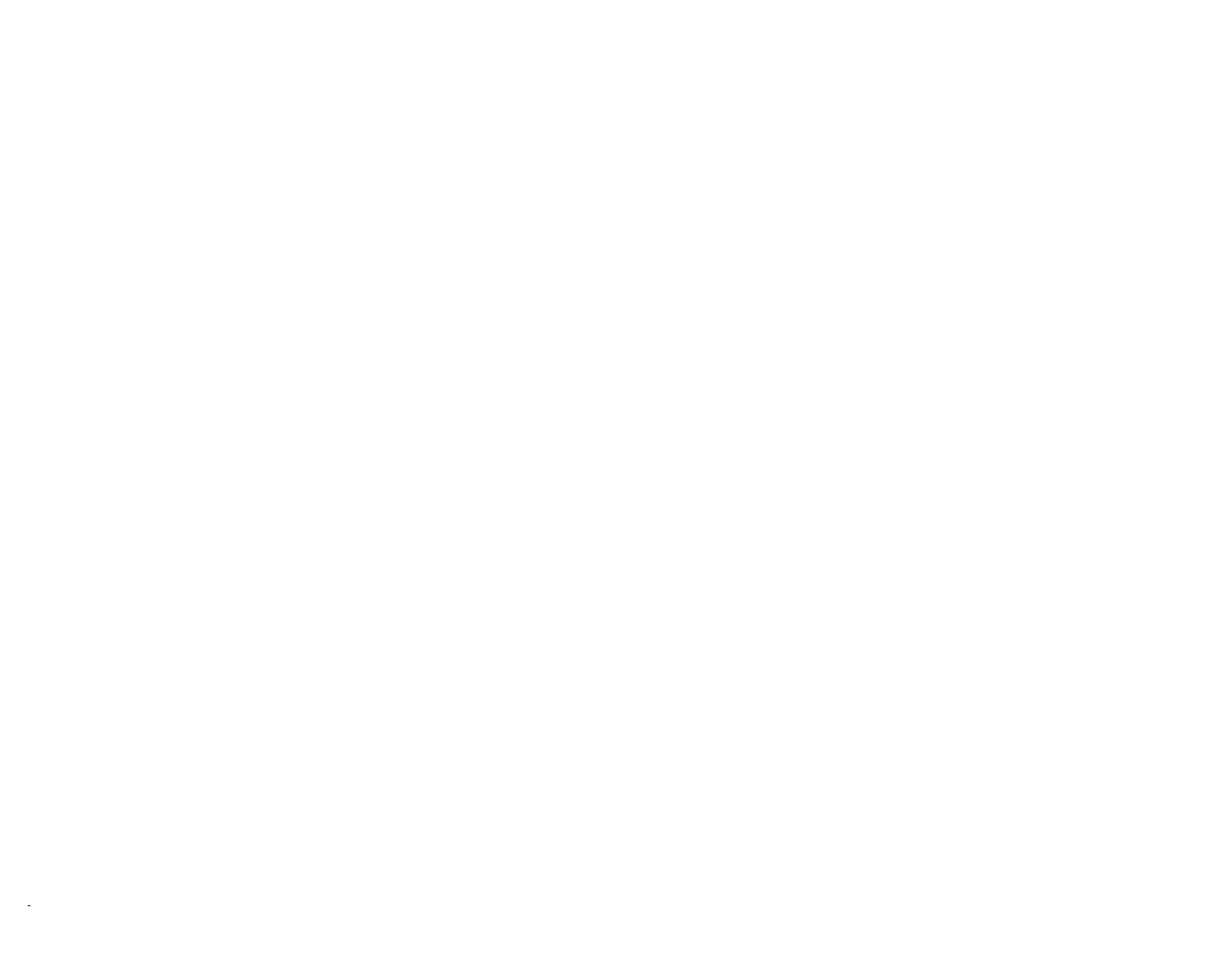|                    | Licence Business Name                        | <b>Address</b>                                                  | <b>Licence Type/Sub</b> |                              | <b>Phone</b>     |        | Fax                     |      |
|--------------------|----------------------------------------------|-----------------------------------------------------------------|-------------------------|------------------------------|------------------|--------|-------------------------|------|
| 19 858100          | <b>MCCM Residential Ltd</b>                  | 11782 Hammersmith Way Unit 163 Richmond BC V7A 5E2              | Service Use             | <b>General Contractor</b>    | (604) 437-9908   | Work   |                         | Hom  |
| 19 858064          | Little Cubic                                 | 4000 No 3 Rd Unit 2070 Richmond BC V6X 0J8                      | Mercantile Use          | <b>Retail Trading</b>        | (778) 628-2252   | Cellul |                         | Hom  |
| 19 858061          | Peakview International<br>Consulting Inc     | 4000 No 3 Rd Unit 5130 Richmond BC V6X 0J8                      | Service Use             |                              | (604) 349-8719   | Work   |                         | Hom  |
| 19 855966          | Lash Room                                    | 3031 Beckman PI Unit 150 Richmond BC V6X 3R2                    | Service Use             |                              | (778) 893-1779   | Work   |                         | Hom  |
| 18 835404          | <b>Exclusive Auto Brokers Inc.</b>           | 5711 No 3 Rd Unit 160 Richmond BC V6X 2C9                       | Mercantile Use          | Automobile Dealer            | (778) 882-9243   | Work   |                         | Hom  |
| 19 855923          | Tai Pan Tours                                | 8700 McKim Way Unit 2193 Richmond BC V6X 4A5                    | Service Use             | <b>Travel Agency</b>         | (604) 370-5738   |        | Work (604) 370-3448 Fax |      |
| 19 853960          | Three Bites Group                            | 13500 Maycrest Way Unit 260 Richmond BC V6V 2N8                 | Service Use             |                              | (778) 803-7773   | Work   |                         |      |
| 19 853299          | Top Group Industries Ltd                     | 1301 Valmont Way Unit 2 Richmond BC V6V 1Y3                     | Service Use             |                              | (604) 377-1733   | Work   |                         | Hom  |
| 19 851117          | Prostar Enterprises Inc                      | 11488 Eburne Way Unit 120 Richmond BC V6V 3E1                   | Mercantile Use          | <b>Wholesale Trading</b>     | (604) 327-8899   | Work   |                         |      |
| 19 858042          | <b>Canbest Express Logistics Ltd</b>         | 8888 Odlin Cr Unit 1185 Richmond BC V6X 3Z8                     | Service Use             | <b>Delivery Services</b>     | (604) 715-2058   | Work   |                         | Hom  |
| <b>Issue Date:</b> |                                              | April 5, 2019                                                   |                         |                              |                  |        |                         |      |
| 19 858212          | Mahadev Motors Ltd                           | 21000 Westminster Hwy Unit 2110 Richmond BC V6V 2S9             | Mercantile Use          | Automobile Dealer            | (778) 896-2644   | Work   |                         | Hom  |
| 19 858376          | Teriyaki Boys                                | PO BOX 3191 GARIBALDI HIGHLANDS BC VON 1T0                      | Assembly Use Group 1    | Mobile Food Vendor           | (604) 848-4595   | Work   |                         | Hom  |
| 19 858323          | <b>BC Zhou Consultant &amp; Trade</b>        | 9311 Alexandra Rd Unit 126 Richmond BC V6X 0L8                  | Service Use             | Home Occupation              | (778) 308-5595   | Work   |                         |      |
| 19 858320          | Fowlstone Electric Ltd                       | 188 PEMBERTON AVE UNIT 201 NORTH VANCOUVER<br><b>BC V7P 2R5</b> | Service Use             | <b>Electrical Contractor</b> | (604) 984-9082   | Work   |                         |      |
| 19 858288          | Zen Village                                  | 6551 No 3 Rd Richmond BC V6Y 2B6                                | Mercantile Use          | <b>Retail Trading</b>        | (778) 378-6667   | Work   |                         | Hom  |
| 19 858270          | <b>Rent Estate</b>                           | 9100 Blundell Rd Unit 550 Richmond BC V6Y 3X9                   | Service Use             |                              | (604) 276-2898   | Work   |                         | Hom  |
| 19 858226          | Jam Cleaning Services                        | 11580 Pintail Dr Richmond BC V7E 4P5                            | Service Use             | Home Occupation              | (250) 467-2309   | Work   |                         | Hom  |
| 19851676           | <b>Earnest Education Ltd</b>                 | 5811 Cooney Rd Unit 207 Richmond BC V6X 3M1                     | Assembly Use Group 3    | <b>Education Institution</b> | (778) 898-3790   | Work   |                         | Hom  |
| 19 850646          | Richmond Anti-Aging Clinic                   | 5580 No 3 Rd Unit 110 Richmond BC V6X 2C7                       | Service Use             |                              | (604) 277-9006   | Work   |                         | Hom  |
| 19 858174          | Seven Mechanical Ltd                         | 1539 EAGLE MOUNTAIN DR COQUITLAM BC V3E 2Z3                     | Service Use             | <b>Plumbing Contractor</b>   | (604) 783-4654   | Work   |                         | Hom  |
| 19 858123          | Retrofit Landscape Services Inc              | 12055 Greenland Dr Unit 24 Richmond BC V6V 2E8                  | Service Use             | <b>General Contractor</b>    | (604) 779-8486   | Cellul |                         | Hom  |
| 19858107           | <b>Happy Kids Studios</b>                    | 8291 Bennett Rd Unit 202 Richmond BC V6Y 1N4                    | Service Use             | Home Occupation              | (778) 861-5884   | Work   |                         | Hom  |
| 19 858025          | Meat the Best Food Limited                   | 8120 Colonial Dr Unit 105 Richmond BC V7C 4V2                   | Service Use             | Home Occupation              | (778) 321-3199   | Work   |                         | Hom  |
| 19 858021          | <b>Dolphin Cleaning Services</b>             | 13060 Westminster Hwy Richmond BC V6V 1A2                       | Service Use             | Home Occupation              | (778) 387-9900   | Work   |                         |      |
| 19 858209          | Shazi's Closet                               | 8631 Bennett Rd Unit 9 Richmond BC V6Y 3K5                      | Service Use             | Home Occupation              | (604) 363-4737   | Work   |                         | Hom  |
| 19 858230          | <b>Electech Contracting Ltd</b>              | 10672 46 ST SE UNIT 12 CALGARY AB T2C 1G1                       | Service Use             | <b>Electrical Contractor</b> | (888) 890-4620   |        | Work (403) 280-9934 Fax |      |
| <b>Issue Date:</b> |                                              | April 8, 2019                                                   |                         |                              |                  |        |                         |      |
| 19 858312          | Selwync                                      | 7151 Moffatt Rd Unit 44 Richmond BC V6Y 3G9                     | Service Use             | Home Occupation              | (604) 704-9674   | Work   |                         |      |
| 19 858322          | Jak International Logistics Ltd              | 8060 Ryan Rd Unit 208 Richmond BC V7A 2E5                       | Service Use             | <b>Delivery Services</b>     | (604) 724-3939   | Work   |                         | Hom  |
| 19 858347          | Richway New Media Technology<br>Inc          | 4380 Agar Dr Richmond BC V7B 1A3                                | Service Use             |                              | (778) 379-6926   |        | Work (778) 379-6927 Fax |      |
| 19 858349          | Classtop Inc                                 | 4380 Agar Dr Richmond BC V7B 1A3                                | Service Use             |                              | (778) 379-6926   | Work   |                         | Cell |
| 19 858373          | Groundhog Excavating Ltd                     | 20890 93 AVE LANGLEY BC V1M 2G6                                 | Service Use             | <b>General Contractor</b>    | (778) 233-7499   | Work   |                         |      |
| 19 858411          | Can Lingo Trading Ltd                        | 5660 Westminster Hwy Richmond BC V7C 1C4                        | Service Use             | Home Occupation              | $(604)$ 248-6438 |        | Work (604) 727-6158 Hom |      |
| 19 858305          | Northshore Gourmet Food<br>International Ltd | 7199 Petts Rd Richmond BC V7A 1J8                               | Service Use             | Home Occupation              | (647) 870-5977   | Work   |                         | Hom  |
| 19 858260          | <b>Empire One Renovations Ltd</b>            | 4380 Sorenson Cr Richmond BC V6X 2G8                            | Service Use             | <b>General Contractor</b>    | (778) 385-3395   | Work   |                         | Hom  |
| 19858396           | RoJo Construction Management<br>Inc          | 1368 GREELY LANE UNIT 2 GREELY ON K4P 1A1                       | Service Use             | <b>General Contractor</b>    | (613) 821-4193   | Work   |                         |      |
| 19 858268          | Wagman Electrical Systems Inc.               | 6330 REEVES RD SECHELT BC VON 3A7                               | Service Use             | <b>Electrical Contractor</b> | (778) 878-1344   | Work   |                         | Hom  |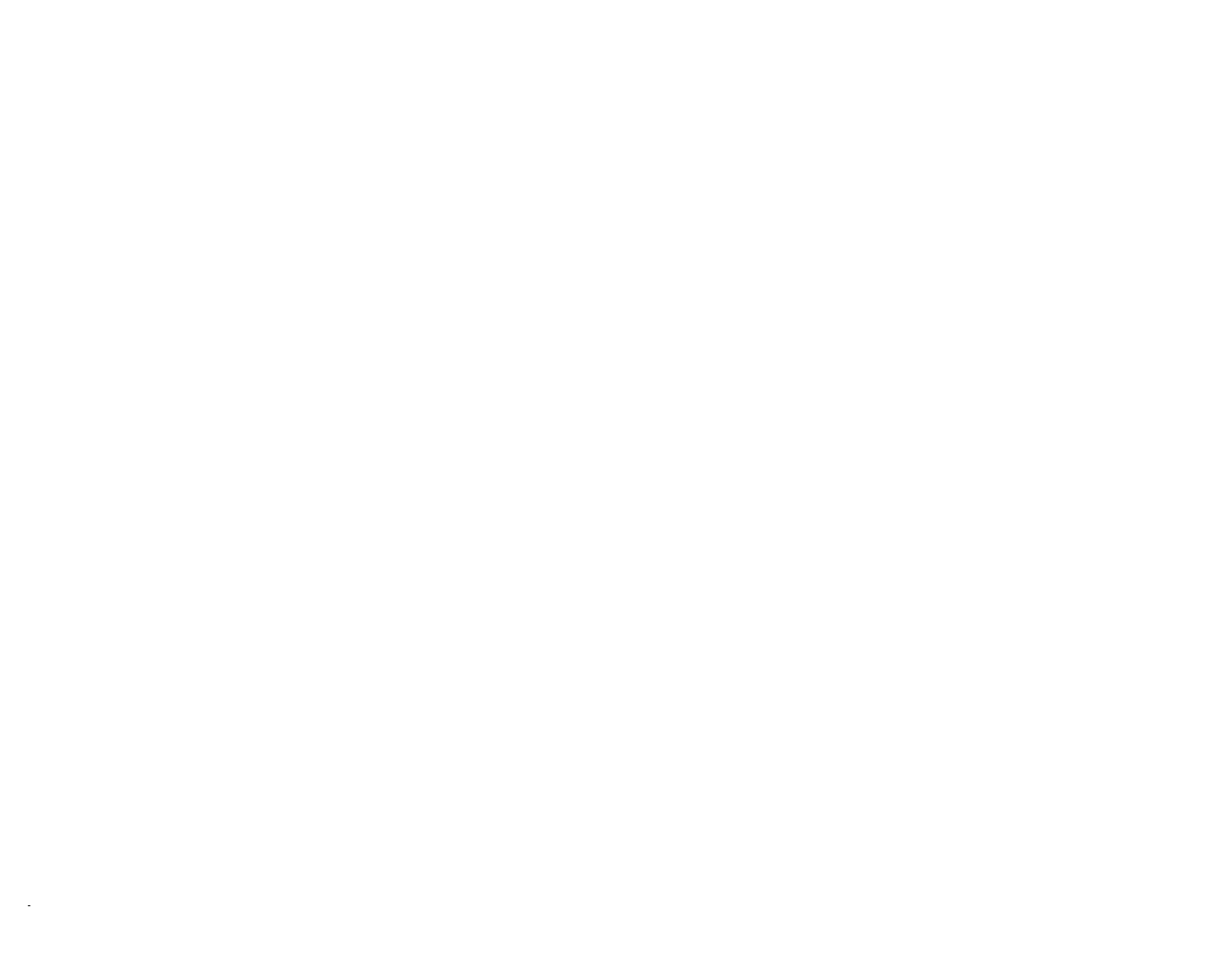| Licence            | <b>Business Name</b>                                        | <b>Address</b>                                                                 | <b>Licence Type/Sub</b>                    |                                             | <b>Phone</b>   |        | Fax                     |     |
|--------------------|-------------------------------------------------------------|--------------------------------------------------------------------------------|--------------------------------------------|---------------------------------------------|----------------|--------|-------------------------|-----|
| 19 858261          | <b>Empire One Renovations Ltd</b>                           | 4380 Sorenson Cr Richmond BC V6X 2G8                                           | <b>Inter-Municipal Business</b><br>Licence | <b>General Contractor</b>                   | (778) 385-3395 | Work   |                         | Hom |
| 19 858245          | <b>ASF Import Service</b>                                   | 9533 Tomicki Ave Unit 18 Richmond BC V6X 0E5                                   | Service Use                                | Home Occupation                             | (604) 278-9693 | Work   |                         | Hom |
| 19858183           | Diamond Star Perform Music                                  | 4311 Hazelbridge Way Unit 1805 Richmond BC V6X 3L7                             | Assembly Use Group 3                       | <b>Education Institution</b>                | (778) 318-7533 | Work   |                         | Hom |
| 19 858140          | Feng Feng Performance &<br><b>Education Academy Inc</b>     | 8980 River Rd Richmond BC V6X 1Y7                                              | Assembly Use Group 3                       | <b>Health Studio</b>                        | (604) 285-5855 | Work   |                         |     |
| 19 858070          | Polis & MCCM Development Ltd                                | 11782 Hammersmith Way Unit 163 Richmond BC V7A 5E2                             | <b>Inter-Municipal Business</b><br>Licence | <b>General Contractor</b>                   | (604) 437-9908 | Work   |                         | Hom |
| 19 858068          | Polis & MCCM Development Ltd                                | 11782 Hammersmith Way Unit 163 Richmond BC V7A 5E2                             | Service Use                                | <b>General Contractor</b>                   | (604) 437-9908 | Work   |                         | Hom |
| 19 858282          | Simplexiar Solutions Inc                                    | 8100 Railway Ave Richmond BC V7C 3K2                                           | Service Use                                | Home Occupation                             | (604) 710-9741 | Cellul |                         | Hom |
| 19 858265          | <b>IBY Paintings</b>                                        | 5631 Oliver Dr Richmond BC V6V 2P2                                             | Service Use                                | <b>General Contractor</b>                   | (604) 404-8525 | Work   |                         | Hom |
| <b>Issue Date:</b> |                                                             | <b>April 9, 2019</b>                                                           |                                            |                                             |                |        |                         |     |
| 19 858429          | <b>Scholars Edge Painting</b>                               | 7995 SUPERIOR RD LANTZVILLE BC V0R 2H0                                         | Service Use                                | <b>General Contractor</b>                   | (250) 390-3112 | Work   |                         |     |
| 19 858477          | <b>CoCoDot Affection</b>                                    | 5771 Laurelwood Crt Richmond BC V7C 5J1                                        | Service Use                                | Home Occupation                             | (604) 839-9093 | Work   |                         |     |
| <b>Issue Date:</b> |                                                             | April 10, 2019                                                                 |                                            |                                             |                |        |                         |     |
| 19 858377          | Chloe-Ting Curtain Design                                   | 8291 Lucerne Rd Richmond BC V6Y 1J1                                            | Service Use                                | Home Occupation                             | (778) 891-3001 | Work   |                         | Hom |
| 19 858454          | Long Xing International Trading<br>Ltd                      | 4140 No 3 Rd Unit 250 Richmond BC V6X 2C2                                      | Service Use                                |                                             | (604) 678-2887 |        | Work (604) 678-3687 Fax |     |
| 19 858449          | <b>Lumins Lighting Technology</b><br>Company Inc            | 8411 Carmel Rd Richmond BC V7C 3R4                                             | Service Use                                | <b>General Contractor</b>                   | (778) 891-3320 | Work   |                         | Hom |
| 19 858406          | <b>MG Environmental Ltd</b>                                 | 22888 Windsor Crt Unit 83 Richmond BC V6V 2W6                                  | <b>Inter-Municipal Business</b><br>Licence | <b>General Contractor</b>                   | (604) 396-7054 | Work   |                         | Hom |
| 19 858404          | <b>MG Environmental Ltd</b>                                 | 22888 Windsor Crt Unit 83 Richmond BC V6V 2W6                                  | Service Use                                | <b>General Contractor</b>                   | (604) 396-7054 | Work   |                         | Hom |
| 19 858378          | Ltd                                                         | Ejet International Import & Export 11786 River Rd Unit 116 Richmond BC V6X 3Z3 | Service Use                                |                                             | (778) 995-8727 | Work   |                         | Hom |
| 19 858368          | ANJ Immigration Services Ltd                                | 3980 Georgia St Richmond BC V7E 2S3                                            | Service Use                                | Home Occupation                             | (778) 829-8308 | Work   |                         | Hom |
| 19 858390          | Retrofit Landscape Services Inc                             | 12055 Greenland Dr Unit 24 Richmond BC V6V 2E8                                 | <b>Inter-Municipal Business</b><br>Licence | <b>General Contractor</b>                   | (604) 779-8486 | Cellul |                         | Hom |
| <b>Issue Date:</b> |                                                             | April 11, 2019                                                                 |                                            |                                             |                |        |                         |     |
| 19 858442          | <b>Green Leaf Technology Services</b><br>Group Corp         | 8411 Carmel Rd Richmond BC V7C 3R4                                             | Service Use                                | Home Occupation                             | (778) 891-3320 | Work   |                         | Hom |
| 19 858480          | Weimai                                                      | 8888 Odlin Cr Unit 1265 Richmond BC V6X 3Z8                                    | Service Use                                | Therapeutic Touch<br>Treatments             | (604) 285-6689 |        | Work (604) 285-6689 Fax |     |
| <b>Issue Date:</b> |                                                             | April 12, 2019                                                                 |                                            |                                             |                |        |                         |     |
|                    | 19 853167 Chun Yang Tea                                     | 7971 Alderbridge Way Unit 130 Richmond BC V6X 2A4                              | Assembly Use Group 1                       | Food Service<br>Establishment, Take-<br>Out | (604) 285-5571 | Work   |                         | Hom |
|                    | 18 828782 24K DELICIOUS                                     | 2811 No 3 Rd Unit 130 Richmond BC V6X 2B2                                      | Assembly Use Group 1                       | <b>Food Service</b><br>Establishment        | (778) 384-0530 | Work   |                         | Hom |
| <b>Issue Date:</b> |                                                             | April 15, 2019                                                                 |                                            |                                             |                |        |                         |     |
| 19 858574          | The Great Canadian<br>Landscaping Company Ltd               | 118 GARDEN AVE NORTH VANCOUVER BC V7P 3H2                                      | Service Use                                | <b>General Contractor</b>                   | (604) 924-5296 | Work   |                         |     |
| 19 858524          | H Q International Culture and Art<br><b>Exchange Center</b> | 6633 Pearson Way Unit 603 Richmond BC V7C 0C3                                  | Service Use                                | Home Occupation                             | (604) 821-5801 | Work   |                         |     |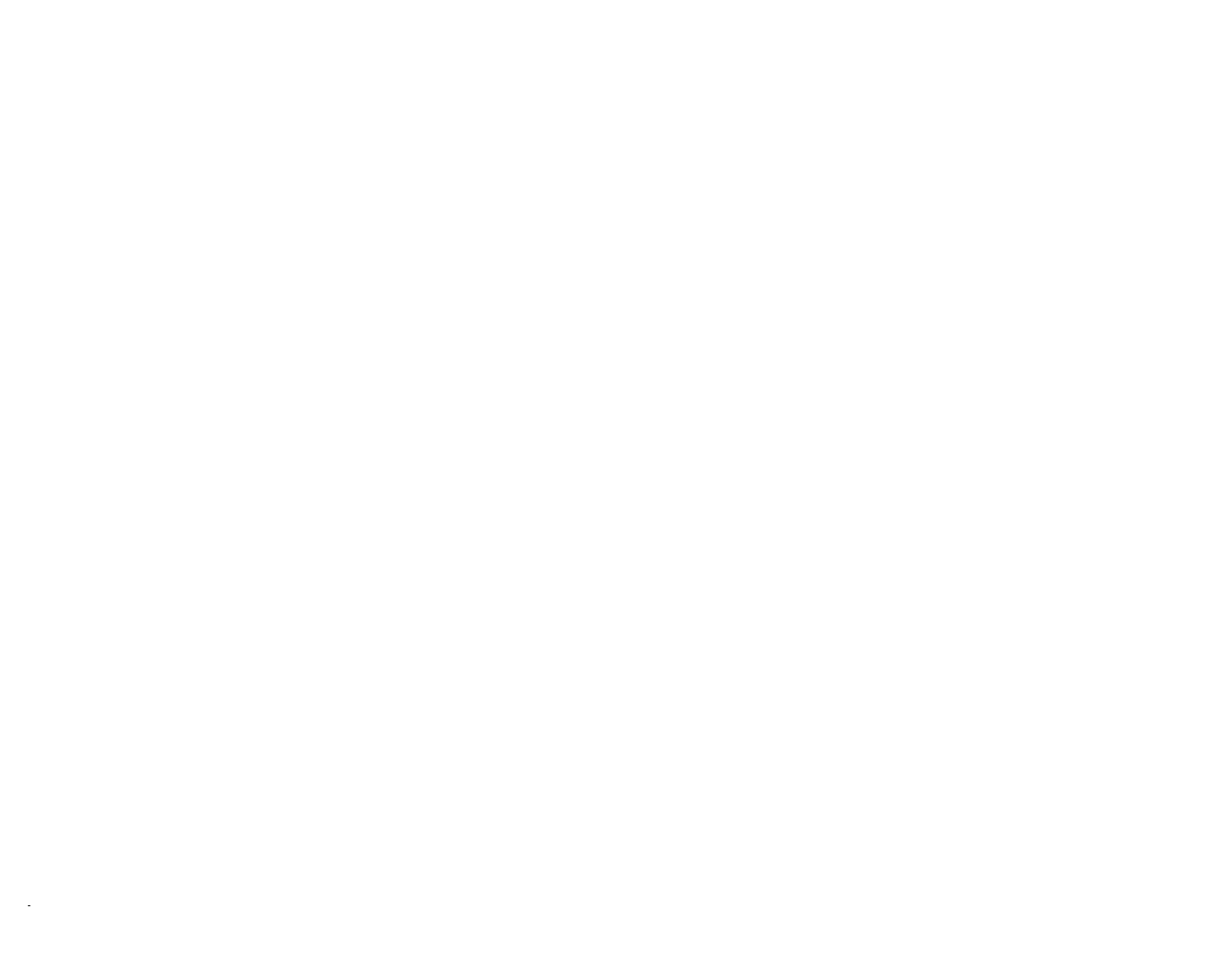| Licence            | <b>Business Name</b>                                       | <b>Address</b>                                                 | <b>Licence Type/Sub</b>                    |                              | <b>Phone</b>     |        | Fax                     |     |
|--------------------|------------------------------------------------------------|----------------------------------------------------------------|--------------------------------------------|------------------------------|------------------|--------|-------------------------|-----|
| 19 858479          | <b>RABKA Renovations</b>                                   | 22888 Windsor Crt Unit 14 Richmond BC V6V 2W6                  | <b>Inter-Municipal Business</b><br>Licence | <b>General Contractor</b>    | (604) 306-8248   | Work   |                         | Hom |
| 19 858478          | <b>RABKA Renovations</b>                                   | 22888 Windsor Crt Unit 14 Richmond BC V6V 2W6                  | Service Use                                | <b>General Contractor</b>    | (604) 306-8248   | Work   |                         | Hom |
| 19 858460          | Royal Greenland Community Ltd                              | 12900 Jack Bell Dr Unit 31 Richmond BC V6V 2V8                 | Service Use                                | <b>General Contractor</b>    | (778) 708-7731   | Work   |                         | Hom |
| 19 858463          | Royal Greenland Community Ltd                              | 12900 Jack Bell Dr Unit 31 Richmond BC V6V 2V8                 | <b>Inter-Municipal Business</b><br>Licence | <b>General Contractor</b>    | (778) 708-7731   | Work   |                         | Hom |
| <b>Issue Date:</b> |                                                            | April 16, 2019                                                 |                                            |                              |                  |        |                         |     |
| 18 840905          | Mei Yi Sheng Beauty Spa                                    | 4580 No 3 Rd Unit 2035 Richmond BC V6X 4E8                     | Service Use                                |                              | (778) 300-1665   | Work   |                         | Hom |
| 19 858537          | J2 Project Management Inc                                  | 2051 Viceroy PI Unit 100 Richmond BC V6V 1Y9                   | <b>Inter-Municipal Business</b><br>Licence | <b>General Contractor</b>    | (604) 618-0295   | Work   |                         | Hom |
| 19 858565          | <b>ACCEO Solutions Inc</b>                                 | 6911 No 3 Rd Richmond BC V6Y 2C1                               | Service Use                                |                              | 5149539898526    | Work   |                         |     |
| 19 858580          | <b>Big Guy Enterprises Ltd</b>                             | 6698 ADERA ST VANCOUVER BC V6P 5C1                             | Service Use                                | <b>General Contractor</b>    | (604) 322-3015   | Work   |                         |     |
| 19 858590          | <b>Palmer Environmental</b><br>Consulting Group Inc        | 470 GRANVILLE ST UNIT 630 VANCOUVER BC V6C<br>1 <sub>V</sub> 5 | Service Use                                |                              | 6046299075101    | Work   |                         |     |
| 19 858623          | WeConstruX Group Inc                                       | 8699 Williams Rd Unit 27 Richmond BC V7A 1G6                   | Service Use                                | <b>General Contractor</b>    | (604) 618-2128   | Cellul |                         |     |
| 19858628           | WeConstruX Group Inc                                       | 8699 Williams Rd Unit 27 Richmond BC V7A 1G6                   | <b>Inter-Municipal Business</b><br>Licence | <b>General Contractor</b>    | (604) 618-2128   | Cellul |                         |     |
| 19 858685          | <b>Dimension Tech</b>                                      | 9420 Ferndale Rd Unit 18 Richmond BC V6Y 0A7                   | Service Use                                | Home Occupation              | $(604)$ 505-3187 | Work   |                         |     |
| 19 858691          | <b>ECA International Resources Ltd</b>                     | 6588 Barnard Dr Unit 55 Richmond BC V7C 5R8                    | Service Use                                | Home Occupation              | (604) 209-9208   | Work   |                         |     |
| 19 858705          | <b>Systemos Development Ltd</b>                            | 9071 Dayton Ave Richmond BC V6Y 1E1                            | Service Use                                | <b>General Contractor</b>    | (604) 300-3377   | Work   |                         |     |
| 19 858761          | Websites4BC                                                | 14088 Riverport Way Unit 204 Richmond BC V6W 0A7               | Service Use                                | Home Occupation              | (778) 846-8072   | Work   |                         |     |
| <b>Issue Date:</b> |                                                            | April 17, 2019                                                 |                                            |                              |                  |        |                         |     |
| 18 838687          | Net All Road Holding Ltd                                   | 8171 Ackroyd Rd Unit 3030 Richmond BC V6X 3K1                  | Assembly Use Group 3                       | <b>Education Institution</b> |                  | Work   |                         | Hom |
| <b>Issue Date:</b> |                                                            | April 18, 2019                                                 |                                            |                              |                  |        |                         |     |
| 19 858848          | Western Geothechnical<br><b>Consultants Ltd</b>            | 3275 MCCALLUM RD UNIT 20 ABBOTSFORD BC V2S<br>7W8              | Service Use                                |                              | (604) 385-4244   | Work   |                         |     |
| 19 858620          | <b>Public Mobile</b>                                       | 6551 No 3 Rd Richmond BC V6Y 2B6                               | Mercantile Use                             | <b>Retail Trading</b>        | (416) 561-8941   | Work   |                         |     |
| 19 858662          | DreamCatcher Events and<br><b>Weddings Ltd</b>             | 7080 River Rd Unit 234 Richmond BC V6X 1X5                     | Service Use                                |                              | (778) 929-9651   | Work   |                         | Hom |
| 19 858693          | <b>Tulip Tree Totes</b>                                    | 7457 Moffatt Rd Unit 305 Richmond BC V6Y 1X9                   | Service Use                                | Home Occupation              | (604) 250-3981   | Work   |                         | Hom |
| 19 858814          | Neptune Wonton Noodle                                      | 5771 No 3 Rd Unit 200 Richmond BC V6X 2C9                      | Service Use                                |                              | (778) 379-0639   | Work   |                         | Hom |
| 19858815           | Jiaxin Development Inc                                     | 6151 Westminster Hwy Unit 201 Richmond BC V7C 4V4              | Service Use                                | <b>General Contractor</b>    | (604) 285-9225   | Work   |                         | Hom |
| 19 858904          | <b>CE Miles Construction Ltd</b>                           | 4438 W 10TH AVE UNIT 518 VANCOUVER BC V6R 4R8                  | Service Use                                | <b>General Contractor</b>    | (604) 916-8951   | Work   |                         |     |
| 19 858827          | <b>NKL Contracting Ltd</b>                                 | 9300 Glenacres Dr Unit 218 Richmond BC V7A 1Y8                 | <b>Inter-Municipal Business</b><br>Licence | <b>General Contractor</b>    | (778) 886-6869   | Work   |                         |     |
|                    | 19 853774 Yimu Home Service Canada<br>Limited              | 2268 No 5 Rd Unit 240 Richmond BC V6X 2T1                      | Service Use                                | <b>General Contractor</b>    | (778) 558-7755   | Work   |                         | Hom |
| 19 858850          | Icarspace International Business<br>Development Canada Ltd | 4311 Hazelbridge Way Unit 1735 Richmond BC V6X 3L7             | Service Use                                |                              | (778) 798-0386   | Work   |                         | Hom |
| 19 858860          | Planit Construction & F M                                  | 4949 COTE VERTU BLVD MONTREAL QC H4S 1E1                       | Service Use                                | <b>General Contractor</b>    | 5143391112108    | Work   |                         |     |
| 19 858861          | <b>Lantec Fabricating Ltd</b>                              | 5023 272 ST LANGLEY BC V4W 0C5                                 | Service Use                                | <b>General Contractor</b>    | $(604)$ 857-9038 |        | Work (604) 857-0861 Fax |     |
| 19858883           | <b>Total Home Solutions Inc</b>                            | 5309 MAIN ST UNIT 203 KELOWNA BC V1W 4V3                       | Service Use                                |                              | (778) 477-6797   | Work   |                         |     |
| 19 858891          | Gentai Asset Management Corp                               | 3600 No 3 Rd Unit 200 Richmond BC V6X 2C1                      | Service Use                                |                              | $(604)$ 638-1580 |        | Work (604) 630-7266 Fax |     |
| 19858588           | <b>EMS Canada GTL Express</b>                              | 4551 No 3 Rd Unit 160 Richmond BC V6X 2C3                      | Service Use                                | <b>Delivery Services</b>     | (833) 834-5678   | Work   |                         |     |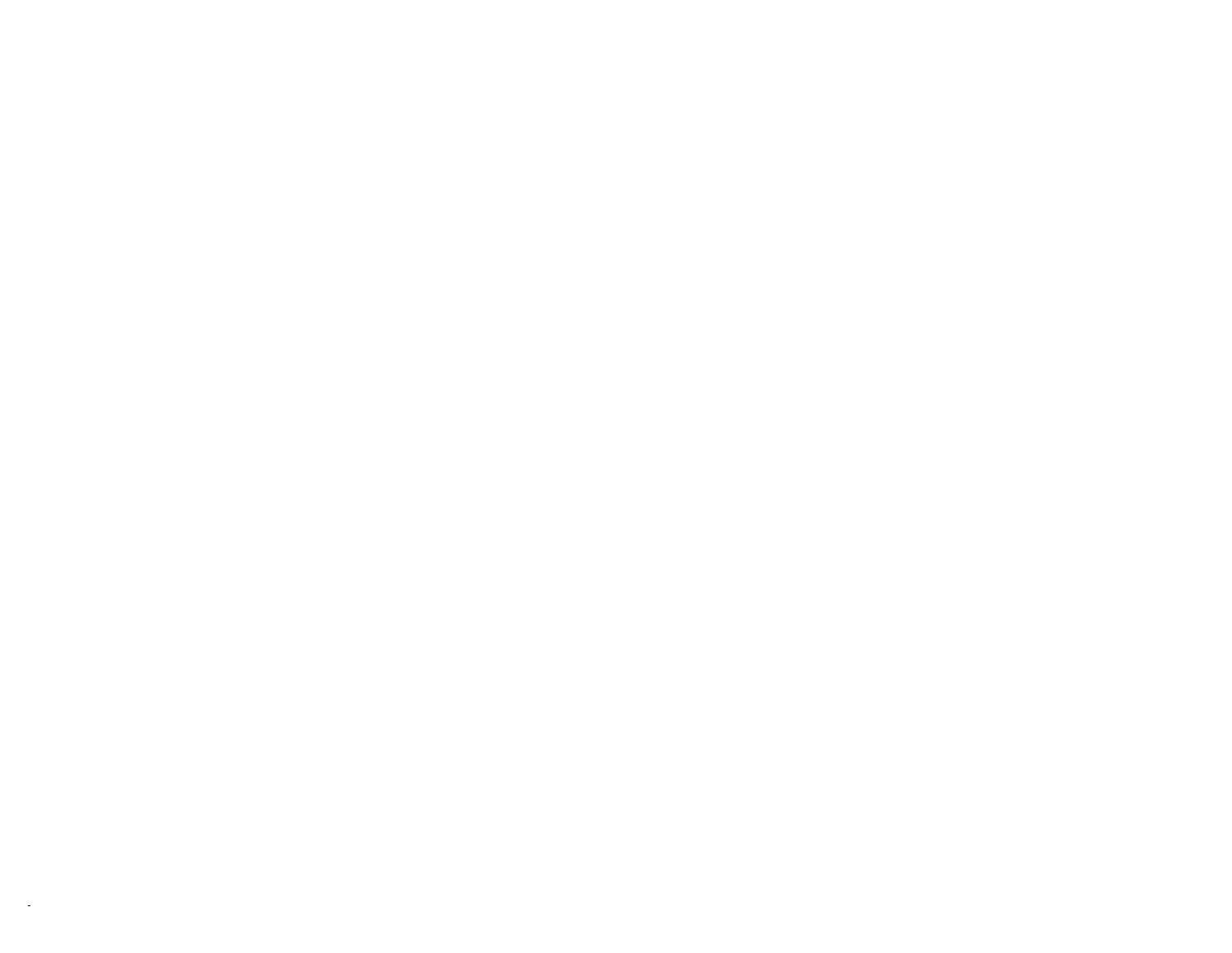|                    | <b>Licence Business Name</b>                                 | <b>Address</b>                                        | <b>Licence Type/Sub</b>                    |                                      | <b>Phone</b>                          |        | Fax                     |     |
|--------------------|--------------------------------------------------------------|-------------------------------------------------------|--------------------------------------------|--------------------------------------|---------------------------------------|--------|-------------------------|-----|
| 19 858824          | <b>NKL Contracting Ltd</b>                                   | 9300 Glenacres Dr Unit 218 Richmond BC V7A 1Y8        | Service Use                                | <b>General Contractor</b>            | (778) 886-6869                        | Work   |                         |     |
| 19 852723          | Hongjie Dance Academy                                        | 2633 Viking Way Unit 103 Richmond BC V6V 3B6          | Assembly Use Group 3                       | <b>Health Studio</b>                 | (778) 320-7676                        | Work   |                         | Hom |
| 18 822907          | Matcha Cafe Maiko                                            | 8279 Saba Rd Unit 199 Richmond BC V6Y 4B6             | Assembly Use Group 1                       | <b>Food Service</b><br>Establishment | (604) 644-0364                        | Work   |                         | Hom |
| 18 842053          | Yi Fang Fruit Tea                                            | 5555 Gilbert Rd Unit 150 Richmond BC V7C 0B8          | Assembly Use Group 1                       | <b>Food Service</b><br>Establishment | (604) 278-7773                        | Work   |                         | Hom |
| 18 843108          | Sunhuey Construction (Canada)<br>Ltd                         | 4611 Viking Way Unit 150 Richmond BC V6V 2K9          | Industrial/Manufacturing<br>Use            |                                      | (604) 370-0580                        |        | Work (604) 370-0581 Fax |     |
| 18 843109          | Sunhuey Construction (Canada)<br>Ltd                         | 4611 Viking Way Unit 150 Richmond BC V6V 2K9          | Service Use                                | <b>General Contractor</b>            | (604) 370-0580                        |        | Work (604) 370-0581 Fax |     |
| 19 850300          | Manabi Learning Academy / ICB<br><b>Education Canada ULC</b> | 4000 No 3 Rd Unit 4095 Richmond BC V6X 0J8            | Assembly Use Group 3                       | <b>Education Institution</b>         | (604) 222-9776                        | Work   |                         | Hom |
| 19 855284          | King International Group Inc                                 | 22091 Fraserwood Way Unit 1145 Richmond BC V6W 1J5    | Service Use                                |                                      | (778) 990-9168                        | Work   |                         | Hom |
| 19 851161          | D-Home Express                                               | 11780 River Rd Unit 160 Richmond BC V6X 1Z7           | Service Use                                | <b>Delivery Services</b>             | (778) 838-0904                        | Work   |                         | Hom |
| 19 857997          | Aimstar Model Industrial Ltd                                 | 9111 Beckwith Rd Unit 2060 Richmond BC V6X 1V7        | Service Use                                |                                      | (604) 725-7918                        | Work   |                         | Hom |
| 19 853771          | Yimu Home Service Canada<br>Limited                          | 2268 No 5 Rd Unit 240 Richmond BC V6X 2T1             | Industrial/Manufacturing<br>Use            |                                      | (778) 558-7755                        | Work   |                         | Hom |
| 19 855049          | Avatar Auto Care Centre                                      | 11871 Horseshoe Way Unit 1129 Richmond BC V7A 5H5     | Service Use                                |                                      | (604) 725-3983                        |        | Work (604) 669-3928 Hom |     |
| 19 856102          | <b>Avatar Auto Care Centre</b>                               | 11871 Horseshoe Way Unit 1129 Richmond BC V7A 5H5     | Vending Machine Use                        | \$.25 or More                        | (604) 725-3983                        |        | Work (604) 669-3928 Hom |     |
| 19857707           | Johnathan Academy                                            | 5811 Cooney Rd Unit 401 Richmond BC V6X 3M1           | Assembly Use Group 3                       | <b>Education Institution</b>         | (778) 938-8552                        | Cellul |                         | Hom |
| 19 857727          | <b>Global Arts Education Alliance</b><br><b>Inc</b>          | 4000 No 3 Rd Unit 5145 Richmond BC V6X 0J8            | Assembly Use Group 3                       | <b>Education Institution</b>         | (778) 708-6111                        | Work   |                         |     |
| 19 850342          | Jinlong TCM & Acupuncture<br>Clinic                          | 8111 Anderson Rd Unit 635 Richmond BC V6Y 3Z8         | Service Use                                |                                      | (778) 881-7588                        | Work   |                         | Hom |
| <b>Issue Date:</b> |                                                              | April 23, 2019                                        |                                            |                                      |                                       |        |                         |     |
| 19 851347          | Immortals Investments Inc                                    | 11860 Hammersmith Way Unit 143 Richmond BC V7A 5G1    | Industrial/Manufacturing<br>Use            |                                      | (604) 346-5872                        | Work   |                         | Hom |
| <b>Issue Date:</b> |                                                              | April 24, 2019                                        |                                            |                                      |                                       |        |                         |     |
|                    | 19 858832 Helena House Cleaning                              | 5202 Hollywood Dr Richmond BC V7E 4V4                 | Service Use                                | Home Occupation                      | (604) 295-0614                        | Work   |                         | Hom |
| 19 858831          | <b>Bhullar Excavating and</b><br>Demolition                  | 20391 Westminster Hwy Richmond BC V6V 1B3             | <b>Inter-Municipal Business</b><br>Licence | <b>General Contractor</b>            | (778) 891-4556                        | Work   |                         |     |
| 19 858863          | Q & Y Marble Ltd                                             | 8120 Minler Rd Richmond BC V7C 3T7                    | Service Use                                | <b>General Contractor</b>            | (778) 683-7808                        | Work   |                         | Hom |
| 19 858822          | Islamic Art of British Columbia                              | 8628 Hazelbridge Way Unit 39 Richmond BC              | Service Use                                | Home Occupation                      | (604) 700-3934                        | Work   |                         | Hom |
| 19 858600          | Gospel Investment Inc                                        | 3820 Cessna Dr Unit 250 Richmond BC V7B 0A2           | Service Use                                |                                      | (778) 889-9670                        | Work   |                         | Hom |
| 18 841457          | Ramen Takanotsume                                            | 4151 Hazelbridge Way Unit 2780 Richmond BC V6X 4J7    | Assembly Use Group 1                       | <b>Food Service</b><br>Establishment | (604) 821-8080                        | Work   |                         |     |
|                    | 19 858830 Bhullar Excavating and<br>Demolition               | 20391 Westminster Hwy Richmond BC V6V 1B3             | Service Use                                | General Contractor                   | (778) 891-4556 Work                   |        |                         |     |
| <b>Issue Date:</b> |                                                              | April 25, 2019                                        |                                            |                                      |                                       |        |                         |     |
| 19 859049          | <b>GJT Enterprises Ltd</b>                                   | 648 AUSTIN AVE COQUITLAM BC V3K 3N1                   | Service Use                                | <b>General Contractor</b>            | (604) 728-5883                        |        | Work (604) 648-8899 Fax |     |
| 19 857998          | <b>Collective Beauty Studio</b>                              | 3900 Moncton St Unit 110 Richmond BC V7E 3A6          | Service Use                                |                                      | (604) 809-3403                        | Work   |                         | Hom |
| 19 859063          | <b>CRS Commercial Carpet</b><br>Cleaning                     | 19055 AIRPORT WAY UNIT 406 PITT MEADOWS BC<br>V3Y 0G4 | Service Use                                | <b>General Contractor</b>            | 6044648511 22 Work (604) 464-8556 Fax |        |                         |     |
| 19 859041          | <b>Barrowtown Enterprises Ltd</b>                            | 40556 NO 2 RD ABBOTSFORD BC V3G 2R3                   | Service Use                                | <b>Plumbing Contractor</b>           | (778) 808-1145                        | Work   |                         | Hom |
| 19 859023          | Boen Laser                                                   | 5611 Cooney Rd Unit 140 Richmond BC V6X 3J6           | Service Use                                |                                      | (604) 369-2710                        | Work   |                         | Hom |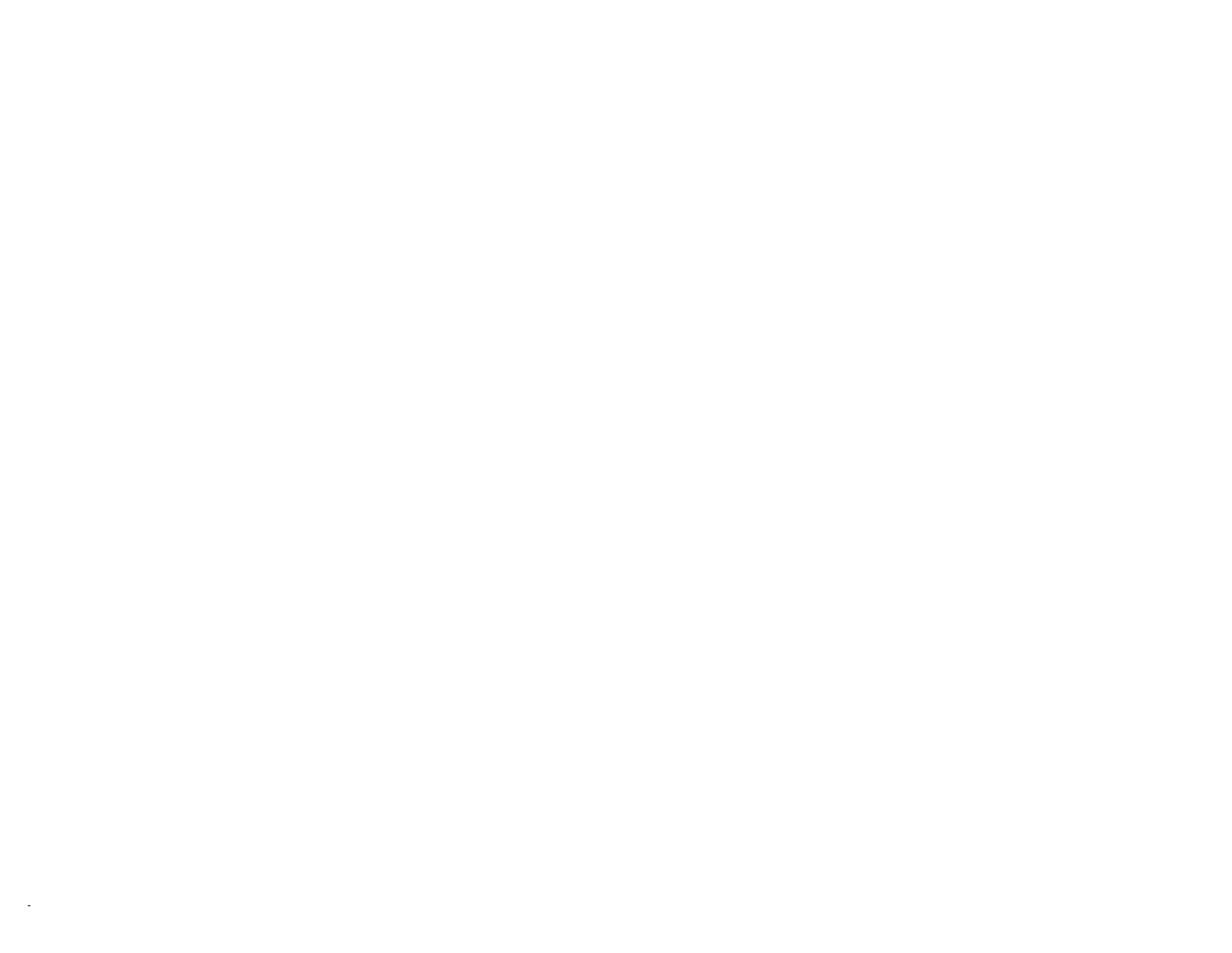|                    | <b>Licence Business Name</b>                   | <b>Address</b>                                     | <b>Licence Type/Sub</b>                    |                                             | <b>Phone</b>        |      | Fax                     |     |
|--------------------|------------------------------------------------|----------------------------------------------------|--------------------------------------------|---------------------------------------------|---------------------|------|-------------------------|-----|
| 19 859009          | Lightcube Design Studio                        | 9373 Hemlock Dr Unit 506 Richmond BC V6Y 0A9       | Service Use                                | Home Occupation                             | (604) 783-6896      | Work |                         |     |
| 19 858922          | <b>Riorich Capital Ltd</b>                     | 3700 No 3 Rd Unit 2560 Richmond BC V6X 3X2         | Service Use                                |                                             | (604) 285-1898      |      | Work (604) 370-0398 Fax |     |
| 19858893           | <b>Eco-Giants Construction</b><br>Cleaning Inc | 10948 131 ST SURREY BC V3T 3P6                     | Service Use                                |                                             | (604) 362-9162      | Work |                         |     |
| 19 858890          | <b>DSV Solutions Inc.</b>                      | 16111 Blundell Rd Unit 102 Richmond BC V6W 0A3     | Service Use                                |                                             | (604) 425-3255      | Work |                         |     |
| 19 858003          | Hair By Loni                                   | 3900 Moncton St Unit 110 Richmond BC V7E 3A6       | Service Use                                |                                             | (604) 809-3403      | Work |                         | Hom |
| 19 858862          | Surf Media Incorporation                       | 21331 Gordon Way Unit 1210 Richmond BC V6W 1J9     | Service Use                                |                                             | (604) 945-4225      | Work |                         |     |
| 19858991           | <b>DC Education Service Ltd</b>                | 9166 Dolphin Ave Richmond BC V6Y 1C5               | Service Use                                |                                             | (778) 989-2389      | Work |                         | Hom |
| <b>Issue Date:</b> |                                                | April 26, 2019                                     |                                            |                                             |                     |      |                         |     |
| 19 855915          | <b>Bubble Waffle Cafe</b>                      | 9040 Blundell Rd Unit 175 Richmond BC V6Y 1K3      | Assembly Use Group 1                       | Food Service<br>Establishment, Take-<br>Out | (604) 370-3127      |      | Work (604) 272-5107 Fax |     |
| 19 856577          | D D Huang & Associates                         | 4000 No 3 Rd Unit 3115 Richmond BC V6X 0J8         | Service Use                                |                                             | (604) 285-9276      |      | Work (604) 285-9277 Fax |     |
| 19 850976          | Luxe Club Decor Ltd                            | 13500 Maycrest Way Unit 130 Richmond BC V6V 2N8    | Service Use                                |                                             | (604) 379-1783      | Work |                         |     |
| <b>Issue Date:</b> |                                                | April 29, 2019                                     |                                            |                                             |                     |      |                         |     |
| 19851640           | Kimberlee Diamonds & Loans                     | 8080 Leslie Rd Unit 150 Richmond BC V6X 4A8        | Mercantile Use                             | Pawnbroker                                  | (604) 227-1518      | Work |                         |     |
| 19 858987          | <b>XHD Pacific Forex</b>                       | 7900 Westminster Hwy Unit 138 Richmond BC V6X 1A5  | Service Use                                |                                             | (604) 998-7787      | Work |                         | Hom |
| 19857676           | apm Monaco                                     | 6551 No 3 Rd Unit 1448 Richmond BC V6Y 2B6         | Mercantile Use                             | <b>Retail Trading</b>                       | (604) 370-1213      |      | Work (604) 631-3232 Fax |     |
| 19 851641          | Kimberlee Diamonds & Loans                     | 8080 Leslie Rd Unit 150 Richmond BC V6X 4A8        | Mercantile Use                             | Second-Hand Dealer                          | (604) 227-1518      | Work |                         |     |
| 19 851642          | Kimberlee Diamonds & Loans                     | 8080 Leslie Rd Unit 150 Richmond BC V6X 4A8        | Mercantile Use                             | <b>Retail Trading</b>                       | (604) 227-1518      | Work |                         |     |
| <b>Issue Date:</b> |                                                | April 30, 2019                                     |                                            |                                             |                     |      |                         |     |
| 19 859168          | Columbia Aerospace Investment<br>Corporation   | 5811 Cooney Rd Unit 305 Richmond BC V6X 3M1        | Service Use                                |                                             | (604) 355-3862      | Work |                         | Hom |
| 19 859192          | <b>Heapstech Solutions</b>                     | 8751 Cook Rd Unit 3 Richmond BC V6Y 1V8            | Service Use                                | Home Occupation                             | (778) 288-5234      | Work |                         |     |
| 19 859189          | Vezza Development Inc                          | 9951 Ash St Richmond BC V7A 2V2                    | <b>Inter-Municipal Business</b><br>Licence | <b>General Contractor</b>                   | (604) 603-3010      | Work |                         |     |
| 19859188           | Vezza Development Inc                          | 9951 Ash St Richmond BC V7A 2V2                    | Service Use                                | <b>General Contractor</b>                   | (604) 603-3010      | Work |                         |     |
| 19 859053          | <b>Dickies Services</b>                        | 128 MAITLAND PL NE CALGARY BC T2A 5V5              | Service Use                                | <b>General Contractor</b>                   | (403) 836-9104      | Work |                         | Hom |
| 19 859185          | Rosewood Interiors Inc                         | 19636 72A AVE LANGLEY BC V2Y 3E5                   | Service Use                                | <b>General Contractor</b>                   | (604) 339-6320      | Work |                         |     |
| 19 860183          | This Way Event Services Inc                    | 2756 W 6TH AVE VANCOUVER BC V6K 1W8                | Service Use                                |                                             | (778) 370-2246      | Work |                         | Hom |
| 19 859146          | IAS - Independent Agency<br>Services Corp      | 5426 Eastman Dr Richmond BC V7E 6H3                | Service Use                                | Home Occupation                             | (778) 668-7781      | Work |                         | Hom |
| 19 859120          | Norsco Construction Ltd                        | PO BOX 31053 RPO THUNDERBIRD LANGLEY BC V1M<br>0A9 | Service Use                                | <b>General Contractor</b>                   | (778) 232-4144      | Work |                         | Hom |
| 19 859051          | <b>Dickies Services</b>                        | 128 MAITLAND PL NE CALGARY BC T2A 5V5              | Service Use                                | <b>Plumbing Contractor</b>                  | (403) 836-9104      | Work |                         | Hom |
| 19 858947          | 123 West Esthetics                             | 3900 Moncton St Unit 110 Richmond BC V7E 3A6       | Service Use                                |                                             | (778) 228-2383      | Work |                         | Hom |
| 19 852941          | After Five                                     | 6060 Minoru Blvd Unit 2030 Richmond BC V6Y 2V7     | Mercantile Use                             | <b>Retail Trading</b>                       | (604) 284-5070      | Work |                         |     |
| 19 859149          | Rain Tea                                       | 4000 No 3 Rd Unit 3280 Richmond BC V6X 0J8         | Mercantile Use                             | <b>Retail Trading</b>                       | (778) 990-0966      | Work |                         | Hom |
| 19 859139          | Little Rabbit Station                          | 4000 No 3 Rd Unit 2230 Richmond BC V6X 0J8         | Mercantile Use                             | <b>Retail Trading</b>                       | (778) 681-7516      | Work |                         | Hom |
| <b>Issue Date:</b> |                                                | May 1, 2019                                        |                                            |                                             |                     |      |                         |     |
|                    | 19 858223 ANT Currency Corp                    | 4000 No 3 Rd Unit 5125 Richmond BC V6X 0J8         | Service Use                                |                                             | (778) 388-8422      | Work |                         | Hom |
|                    | 19 860385 LM Aluminum Group Inc                | 7426 HEDLEY AVE BURNABY BC V5E 2P9                 | Service Use                                | <b>General Contractor</b>                   | (604) 773-3126 Work |      |                         | Hom |
|                    |                                                |                                                    |                                            |                                             |                     |      |                         |     |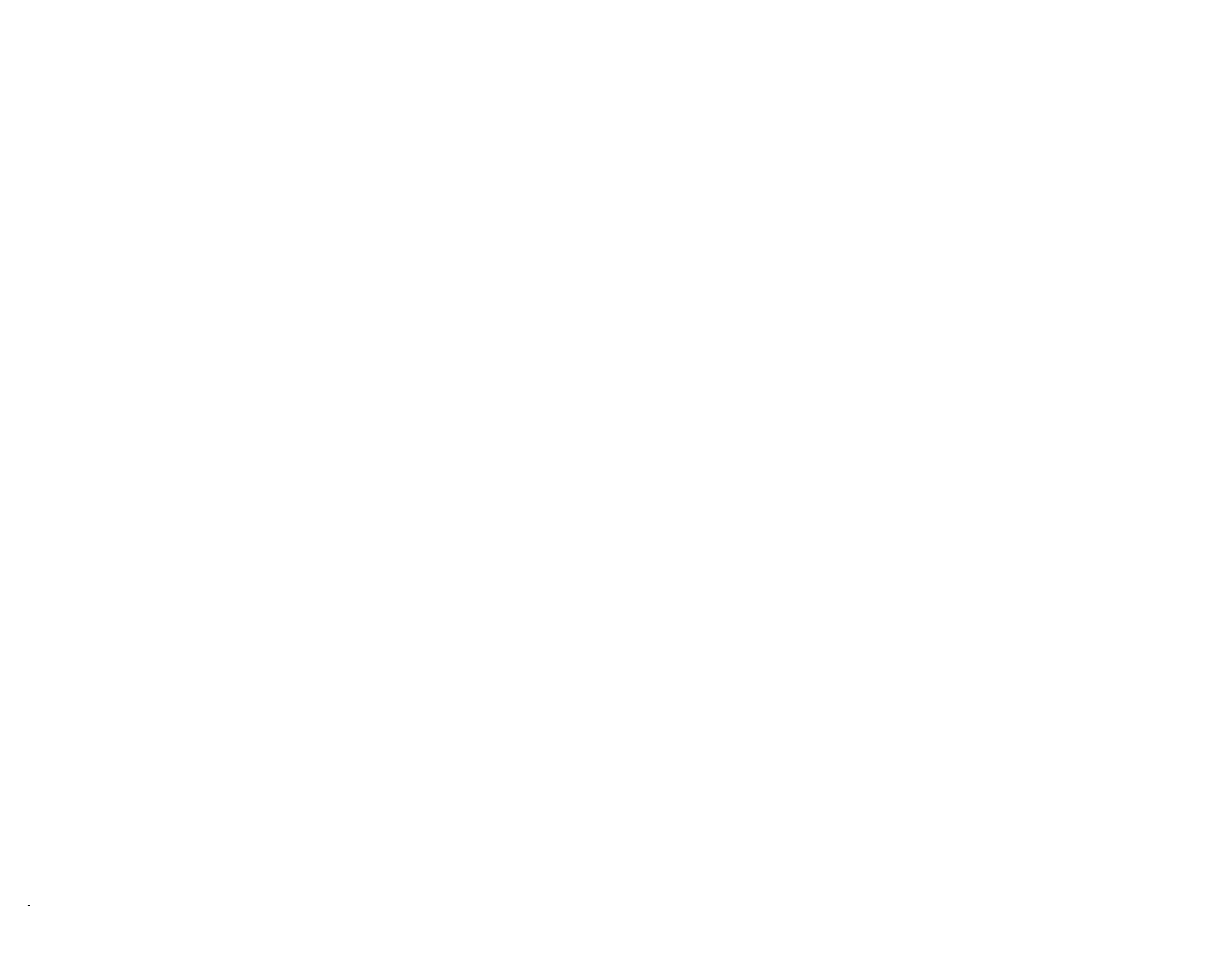| Licence            | <b>Business Name</b>                                          | <b>Address</b>                                      | <b>Licence Type/Sub</b>                    |                                                    | <b>Phone</b>       |        | Fax                     |     |
|--------------------|---------------------------------------------------------------|-----------------------------------------------------|--------------------------------------------|----------------------------------------------------|--------------------|--------|-------------------------|-----|
| 19 860353          | <b>FunctionAbility Rehabilition</b><br>Services               | 1285 W BROADWAY UNIT 600 VANCOUVER BC V6H<br>3X8    | Service Use                                |                                                    | (604) 283-3233     |        | Work (604) 283-3212 Fax |     |
| 19 860345          | Seven Homes Ltd                                               | 4311 Coldfall Rd Richmond BC V7C 3X7                | <b>Inter-Municipal Business</b><br>Licence | <b>General Contractor</b>                          | (778) 895-7751     | Work   |                         | Hom |
| 19 860323          | Speed Union Trading Ltd                                       | 9431 Desmond Rd Richmond BC V7E 1R1                 | Service Use                                | Home Occupation                                    | (604) 782-7638     | Work   |                         | Hom |
| 19 859226          | Interarch Construction Co Ltd                                 | 5488 Arcadia Rd Unit 103 Richmond BC V6X 2G9        | <b>Inter-Municipal Business</b><br>Licence | <b>General Contractor</b>                          | (604) 728-3872     | Work   |                         | Hom |
| 19 859225          | Interarch Construction Co Ltd                                 | 5488 Arcadia Rd Unit 103 Richmond BC V6X 2G9        | Service Use                                | <b>General Contractor</b>                          | (604) 728-3872     | Work   |                         | Hom |
| 19 858684          | Hugsmart Products Inc.                                        | 8291 Alexandra Rd Unit 205 Richmond BC V6X 1C3      | Service Use                                |                                                    | (604) 288-0077     |        | Work (604) 288-1155     | Fax |
| 19 855422          | Fei Design Studio                                             | 11780 Hammersmith Way Unit 122 Richmond BC V7A 5E9  | Service Use                                |                                                    | (778) 928-1595     | Work   |                         | Hom |
| 19 850785          | Canada Huiangu Technology Inc                                 | 12471 Horseshoe Way Unit 1025 Richmond BC V7A 4X6   | Service Use                                |                                                    | (604) 756-1392     | Work   |                         |     |
| 19 850301          | <b>Tenjouland Forest Products Inc</b>                         | 20800 Westminster Hwy Unit 1248 Richmond BC V6V 2W3 | Service Use                                |                                                    | (604) 952-0388     | Work   |                         | Hom |
| 18 843143          | Best Kids Canada Management<br>Ltd                            | 8171 Ackroyd Rd Unit 120 Richmond BC V6X 3K1        | Mercantile Use                             | <b>Retail Trading</b>                              | (778) 865-8519     | Work   |                         | Hom |
| 18 842660          | Par-Tee Golf                                                  | 2631 Viking Way Unit 138 Richmond BC V6V 3B5        | Service Use                                |                                                    | $(604) 674 - 8168$ | Work   |                         | Hom |
| 19 859161          | <b>RLTELFE</b>                                                | 12300 English Ave Unit 2 Richmond BC V7E 6T1        | Service Use                                | Home Occupation                                    | (778) 636-0666     | Work   |                         | Hom |
| <b>Issue Date:</b> |                                                               | May 2, 2019                                         |                                            |                                                    |                    |        |                         |     |
|                    | 19 859217 Aux Pays Des Chouchous                              | 6060 Minoru Blvd Unit 1820 Richmond BC V6Y 2V7      | Mercantile Use                             | <b>Retail Trading</b>                              | (778) 998-8816     | Work   |                         | Hom |
| <b>Issue Date:</b> |                                                               | May 3, 2019                                         |                                            |                                                    |                    |        |                         |     |
| 19 853588          | Drivelab                                                      | 13700 Mayfield PI Unit 1155 Richmond BC V6V 2E4     | Service Use                                |                                                    | (778) 999-7744     | Work   |                         | Hom |
| 19 859606          | <b>Star Ring</b>                                              | 4940 No 3 Rd Unit 304 Richmond BC V6X 3A5           | Service Use                                |                                                    | (604) 370-6618     | Work   |                         | Hom |
| 19 859247          | Mioco Kids Fashion Inc                                        | 4311 Hazelbridge Way Unit 1810 Richmond BC V6X 3L7  | Mercantile Use                             | <b>Retail Trading</b>                              | (778) 885-8989     | Work   |                         | Hom |
| 19 860482          | Glory Tech Ltd                                                | 6551 Westminster Hwy Unit 201 Richmond BC V7C 4V4   | Service Use                                |                                                    | (604) 628-2352     | Work   |                         |     |
| 19 851349          | SoyTalk                                                       | 4380 No 3 Rd Unit 1410 Richmond BC V6X 3V7          | Assembly Use Group 1                       | <b>Food Service</b><br>Establishment               | (778) 874-1111     | Work   |                         | Hom |
| 19 850743          | Chandni's House of Dance Ltd                                  | 11111 Horseshoe Way Richmond BC V7A 4Y1             | Assembly Use Group 3                       | <b>Health Studio</b>                               | (604) 220-4975     | Work   |                         | Hom |
| 18 835984          | Ben Gong's Tea Holding Ltd                                    | 3700 No 3 Rd Unit 1030 Richmond BC V6X 3X2          | Assembly Use Group 1                       | <b>Food Service</b><br>Establishment               | (778) 929-0212     | Work   |                         | Hom |
| 19 857880          | Ai-Boiled Restaurant Ltd                                      | 4000 No 3 Rd Unit 3310 Richmond BC V6X 0J8          | Assembly Use Group 1                       | <b>Food Service</b><br>Establishment, Take-<br>Out | $(604)$ 366-8897   | Work   |                         | Hom |
| 19 856291          | Zuiyunnan Rice Noodle Ltd                                     | 4800 No 3 Rd Unit 105 Richmond BC V6X 3A6           | Assembly Use Group 1                       | <b>Food Service</b><br>Establishment               | (778) 997-1599     |        | Work (604) 561-9886 Fax |     |
| <b>Issue Date:</b> |                                                               | May 6, 2019                                         |                                            |                                                    |                    |        |                         |     |
|                    | 19 860352 Best Black Top Ltd                                  | 8771 No 5 Rd Richmond BC V6Y 2V5                    | Service Use                                | <b>General Contractor</b>                          | (778) 878-5501     | Work   |                         | Hom |
| 19 860620          | Detail Delight Contracting                                    | 7900 Frobisher Dr Richmond BC V7C 4N5               | Service Use                                | <b>General Contractor</b>                          | (778) 938-8966     | Cellul |                         | Hom |
| 19 860501          | Mini Merries Baby Products Ltd                                | 5331 Clifton Rd Richmond BC V7C 3C2                 | Service Use                                | Home Occupation                                    | (778) 883-7717     |        | Work (604) 723-4577 Hom |     |
| 19 860483          | SolvedAF Consulting Inc                                       | 3531 Georgia St Richmond BC V7E 2R8                 | Service Use                                | Home Occupation                                    | (604) 754-5411     | Work   |                         |     |
| 19 860469          | <b>Avital Belkin</b><br>Yoga/Pilates/TRX/Personal<br>Training | 4026 Cavendish Dr Richmond BC V7E 5N5               | Service Use                                | Home Occupation                                    | (604) 551-8564     | Cellul |                         | Hom |
| 19 860442          | <b>LG Valdez Real Estate</b>                                  | 22511 Cochrane Dr Richmond BC V6V 2R1               | Service Use                                | Home Occupation                                    | (604) 314-4710     | Work   |                         | Hom |
| 19 860354          | Best Black Top Ltd                                            | 8771 No 5 Rd Richmond BC V6Y 2V5                    | <b>Inter-Municipal Business</b><br>Licence | <b>General Contractor</b>                          | (778) 878-5501     | Work   |                         | Hom |
| 19 860233          | <b>TAG Customs &amp; Trailers</b>                             | 5880 Dover Cr Unit 302 Richmond BC V7C 5P5          | Service Use                                | Home Occupation                                    | (778) 996-5907     | Work   |                         | Hom |
| January 2, 2020    |                                                               |                                                     | Page 22 of 59                              |                                                    |                    |        |                         |     |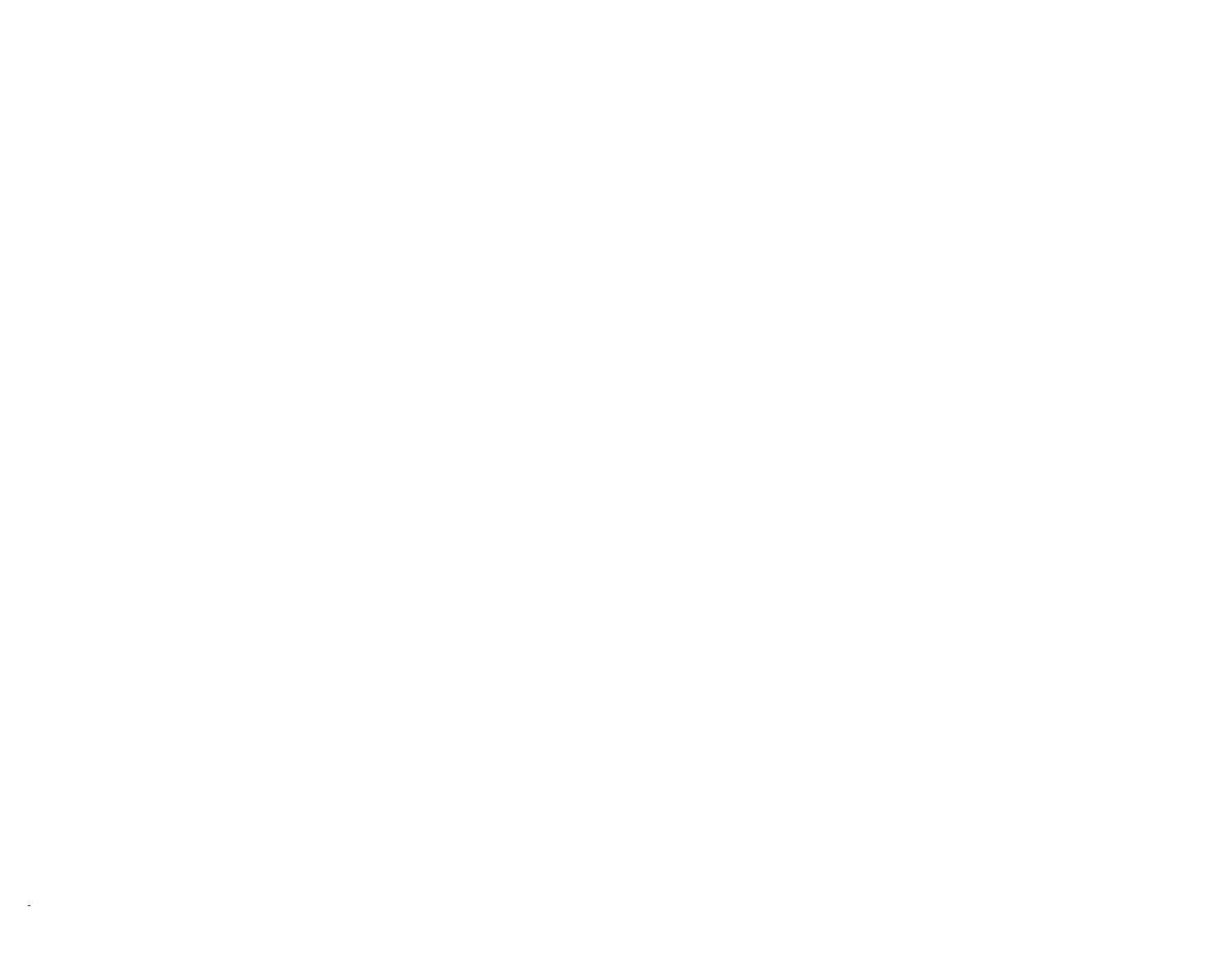| Licence            | <b>Business Name</b>                               | <b>Address</b>                                                                             | <b>Licence Type/Sub</b>                    |                              | <b>Phone</b>     |      | Fax                     |            |
|--------------------|----------------------------------------------------|--------------------------------------------------------------------------------------------|--------------------------------------------|------------------------------|------------------|------|-------------------------|------------|
| 19 860184          | CVT Import-Export Trading<br>Corporation           | 8700 Bennett Rd Unit 9 Richmond BC V6Y 1N7                                                 | Service Use                                | Home Occupation              | (778) 862-7329   | Work |                         | <b>Hom</b> |
| 19 860159          | Dennis at sewgrand.com                             | 8780 Saunders Rd Richmond BC V7A 2A7                                                       | Service Use                                | Home Occupation              | $(604)$ 274-3063 | Work |                         | Hom        |
| 19 860357          | Can-Baby Fertility Consultant                      | 8171 Saba Rd Unit 1205 Richmond BC V6Y 4B3                                                 | Service Use                                | Home Occupation              | (778) 985-7789   | Work |                         | Hom        |
| 19 860182          | <b>CVT Import-Export Trading</b><br>Corporation    | 8700 Bennett Rd Unit 9 Richmond BC V6Y 1N7                                                 | Service Use                                | Home Occupation              | (778) 862-7329   | Work |                         | Hom        |
| 19 860210          | Satvir Gill                                        | 6628 FRASER ST UNIT 205 VANCOUVER BC V5R 2W7                                               | Service Use                                |                              | (604) 340-5755   | Work |                         | Hom        |
| 19 860185          | <b>CVT Import-Export Trading</b><br>Corporation    | 8700 Bennett Rd Unit 9 Richmond BC V6Y 1N7                                                 | Service Use                                | Home Occupation              | (778) 862-7329   | Work |                         | Hom        |
| 19 860204          | <b>Hantech Construction Ltd</b>                    | 7733 Turnill St Unit 14 Richmond BC V6Y 4H9                                                | Service Use                                | <b>General Contractor</b>    | (778) 861-7977   | Work |                         | Hom        |
| 19 860206          | <b>Hantech Construction Ltd</b>                    | 7733 Turnill St Unit 14 Richmond BC V6Y 4H9                                                | <b>Inter-Municipal Business</b><br>Licence | <b>General Contractor</b>    | (778) 861-7977   | Work |                         | Hom        |
| 19 860207          | Mainland Landscaping Ltd                           | 6560 No 6 Rd Richmond BC V6W 1C8                                                           | Service Use                                | <b>General Contractor</b>    | (604) 275-7884   |      | Work (604) 275-7884 Fax |            |
| 19 860209          | Mainland Landscaping Ltd                           | 6560 No 6 Rd Richmond BC V6W 1C8                                                           | <b>Inter-Municipal Business</b><br>Licence | <b>General Contractor</b>    | (604) 275-7884   |      | Work (604) 275-7884 Fax |            |
| <b>Issue Date:</b> |                                                    | May 7, 2019                                                                                |                                            |                              |                  |      |                         |            |
| 19 860703          | Manitoulin Global Forwarding Inc                   | 5000 Miller Rd Unit 2005 Richmond BC V7B 1K6                                               | Service Use                                |                              | (604) 232-9924   | Work |                         |            |
| 19 860865          | Country-Wide Marketing Ltd                         | 22111 Fraserwood Way Richmond BC V6W 1J5                                                   | Mercantile Use                             | <b>Wholesale Trading</b>     | (604) 273-7035   |      | Work (604) 273-6720 Fax |            |
| 19 860642          | Barter Bay Exchange Inc                            | 3671 Viking Way Unit 7 Richmond BC V6V 2J5                                                 | Service Use                                |                              | (778) 513-1537   | Work |                         |            |
| <b>Issue Date:</b> |                                                    | May 8, 2019                                                                                |                                            |                              |                  |      |                         |            |
|                    | 19 861012 Westside Rebar Ltd                       | 31875 WESTVIEW AVE MISSION BC V2V 4S7                                                      | Service Use                                | <b>General Contractor</b>    | $(604)$ 615-6590 | Work |                         | Hom        |
| 19 860603          | Keto Munch Foods Inc                               | 5619 Cedarbridge Way Unit 509 Richmond BC V6X 0P8                                          | Service Use                                | Home Occupation              | (778) 874-9186   | Work |                         | Hom        |
| 19 860812          | AM-Pacific Excavating and<br>Demolition Ltd        | 11780 Mellis Dr Richmond BC V6X 1M1                                                        | Service Use                                | <b>General Contractor</b>    | (604) 339-9378   | Work |                         | Hom        |
| 19 860813          | AM-Pacific Excavating and<br>Demolition Ltd        | 11780 Mellis Dr Richmond BC V6X 1M1                                                        | <b>Inter-Municipal Business</b><br>Licence | <b>General Contractor</b>    | (604) 339-9378   | Work |                         | Hom        |
| 19 861000          | Fine Line Images Ltd                               | 4908 202 A ST LANGLEY BC V3A 1T5                                                           | Service Use                                |                              | (604) 381-3463   | Work |                         |            |
| <b>Issue Date:</b> |                                                    | May 9, 2019                                                                                |                                            |                              |                  |      |                         |            |
| 19 861060          | <b>Silverline Exterior Solutions</b>               | 1560 BROADWAY ST UNIT 5 PORT COQUITLAM BC<br>V3C 2M8                                       | Service Use                                | <b>General Contractor</b>    | (604) 942-0488   |      | Work (866) 383-1498 Fax |            |
| 19 860212          | <b>Colour Perfection Auto Cosmetic</b><br>Ltd      | 12211 Vulcan Way Unit 150 Richmond BC V6V 1J7                                              | Service Use                                |                              | (778) 892-6317   | Work |                         | Hom        |
| 19 860824          |                                                    | Beverley Productions Canada Inc 555 BROOKSBANK AVE SUITE 330 NORTH<br>VANCOUVER BC V7J 3S5 | Service Use                                |                              | (604) 998-5111   |      | Work (604) 988-5112 Fax |            |
| <b>Issue Date:</b> |                                                    | May 10, 2019                                                                               |                                            |                              |                  |      |                         |            |
|                    | 18 837909 Oxford Learning Centre                   | 3891 Chatham St Unit 5 Richmond BC V7E 2Z6                                                 | Assembly Use Group 3                       | <b>Education Institution</b> | (778) 990-5561   | Work |                         |            |
| 19 860887          | New Concept Science &<br><b>Technology Ltd</b>     | 20800 Westminster Hwy Unit 1238 Richmond BC V6V 2W3 Service Use                            |                                            |                              | (604) 231-8939   | Work |                         |            |
| <b>Issue Date:</b> |                                                    | May 14, 2019                                                                               |                                            |                              |                  |      |                         |            |
| 19 861190          | Classtop Inc                                       | 4380 Agar Dr Richmond BC V7B 1A3                                                           | Assembly Use Group 3                       | <b>Education Institution</b> | (778) 379-6926   | Work |                         | Cell       |
| 19 861537          | All Round Home Improvements<br>And Renovations Ltd | 13405 71A AVE UNIT 3 SURREY BC V3W 2L2                                                     | Service Use                                | <b>General Contractor</b>    | (604) 581-9887   | Work |                         | Hom        |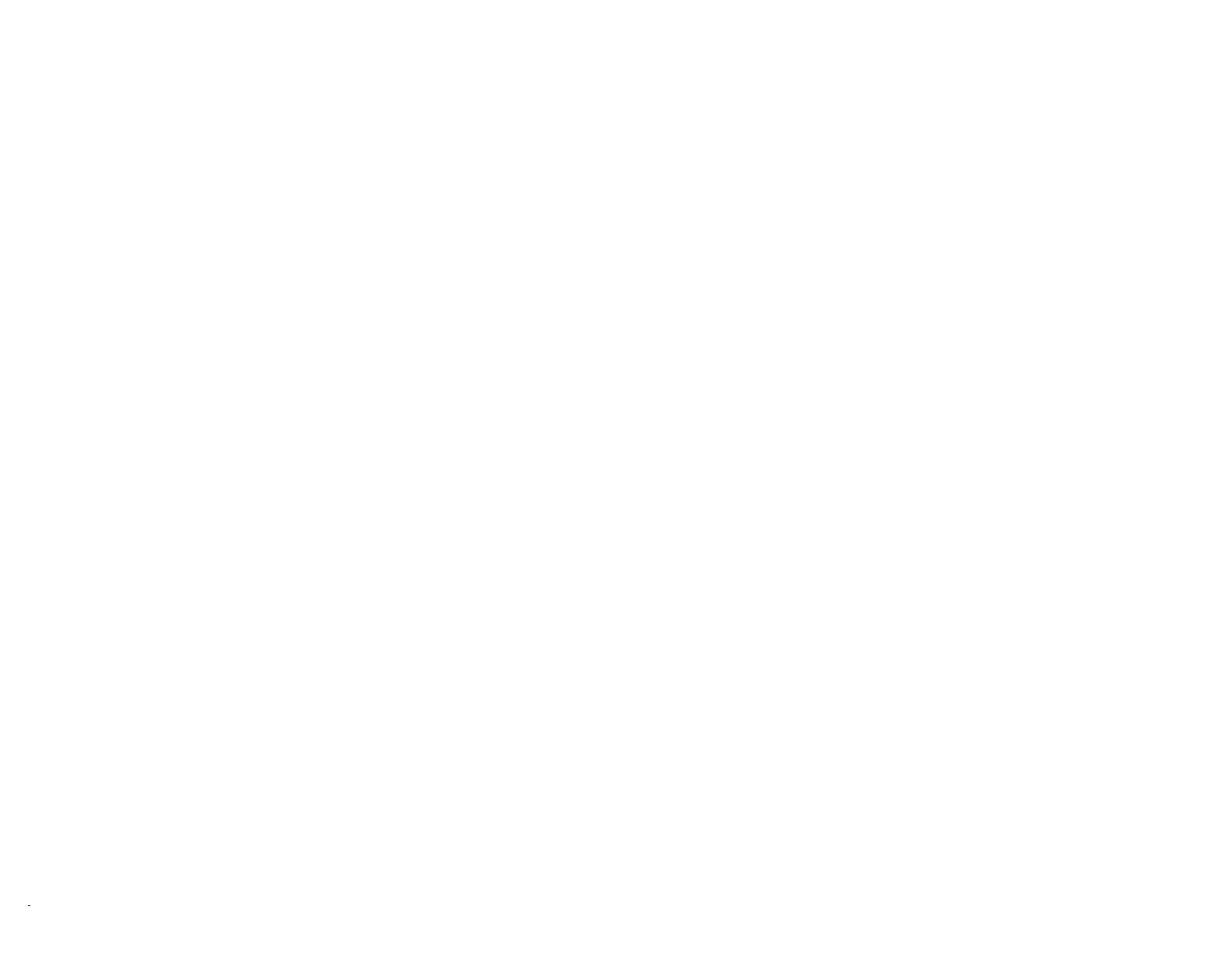|                    | Licence Business Name                                      | <b>Address</b>                                                  | <b>Licence Type/Sub</b>         |                                                    | <b>Phone</b>        |        | Fax                     |
|--------------------|------------------------------------------------------------|-----------------------------------------------------------------|---------------------------------|----------------------------------------------------|---------------------|--------|-------------------------|
| <b>Issue Date:</b> |                                                            | May 15, 2019                                                    |                                 |                                                    |                     |        |                         |
| 19 861264          | <b>Atlant Installation Ltd</b>                             | 3074 SPENCER PL WEST VANCOUVER BC V7V 3C9                       | Service Use                     | <b>General Contractor</b>                          | (604) 275-3376      |        | Work (778) 279-1656 Fax |
| 19 861291          | Tak Chin Lee                                               | 2755 E 44TH AVE VANCOUVER BC V5R 3A5                            | Service Use                     | <b>General Contractor</b>                          | (604) 788-8163      | Work   |                         |
| 19 861284          | Mo Zhan Peng                                               | 10180 Williams Rd Richmond BC V7A 1H4                           | Service Use                     | <b>General Contractor</b>                          | (604) 761-9679      | Work   | Hom                     |
| 19 861270          | Woods Gardening Ltd                                        | 8440 No 4 Rd Richmond BC V6Y 2T6                                | Service Use                     | <b>General Contractor</b>                          | (604) 780-8572      | Work   |                         |
| 19 861269          | <b>Talent Creative HR Solutions</b>                        | 12075 Imperial Dr Richmond BC V7E 6J5                           | Service Use                     | Home Occupation                                    | (604) 999-4310      | Work   | Hom                     |
| 19 861268          | <b>Fencer Rentals</b>                                      | 5755 124 ST SURREY BC V3X 3H3                                   | Service Use                     |                                                    | (604) 720-3001      | Work   |                         |
| 19 861302          | Ko Wing Yiu                                                | 1096 E 39TH AVE VANCOUVER BC V5W 1L1                            | Service Use                     | <b>General Contractor</b>                          | (604) 327-5138      | Work   |                         |
| 19 861266          | <b>West Control Services</b>                               | 51 GLACIER ST COQUITLAM BC V3K 5Y6                              | Service Use                     |                                                    | (604) 986-9777      |        | Work (604) 986-5211 Fax |
| 19 861361          | <b>Duly Renovation</b>                                     | 9331 Algoma Dr Richmond BC V7A 3P8                              | Service Use                     | <b>General Contractor</b>                          | (778) 889-5684      | Work   |                         |
| 19 861263          | Jianxin Zhong                                              | 2368 W 19TH AVE VANCOUVER BC V6L 1C6                            | Service Use                     | <b>General Contractor</b>                          | (778) 990-1314      | Cellul |                         |
| 19 861262          | Paul Lo Garden Service                                     | 10351 Buttermere Dr Richmond BC V7A 1R9                         | Service Use                     | <b>General Contractor</b>                          | (778) 229-9333      | Work   |                         |
| 19 861039          | Jie Jun Liang                                              | 8500 Bennett Rd Unit 32 Richmond BC V6Y 1N7                     | Service Use                     | <b>General Contractor</b>                          | (778) 713-3448      | Work   |                         |
| 19 861308          | <b>Kanex Industrial Services</b>                           | 33096 BEST AVE MISSION BC V2V 2T1                               | Service Use                     | <b>General Contractor</b>                          | (604) 539-1884      | Work   |                         |
| 19 861320          | Uneed Resource Inc.                                        | 8333 Sweet Ave Unit 1101 Richmond BC V6X 0P4                    | Service Use                     | Home Occupation                                    | (604) 868-1629      | Work   |                         |
| 19 861260          | Pooni Tiles Inc                                            | 7439 1ST ST BURNABY BC V3N 3S9                                  | Service Use                     | <b>General Contractor</b>                          | (778) 895-0005      | Work   |                         |
| 19 861385          | <b>Innovative Design Construction</b>                      | 36135 MARSHALL RD ABBOTSFORD BC V3G 2W9                         | Service Use                     | <b>General Contractor</b>                          | (604) 859-2686      | Work   |                         |
| 19 861400          | Nice Gardener Ltd                                          | 2476 ST LAWRENCE ST VANCOUVER BC V5Z 2R5                        | Service Use                     | <b>General Contractor</b>                          | (604) 805-9578      | Work   |                         |
| 19 861402          | Slip Tube Enterprises Ltd                                  | 19353 22ND ST UNIT 103 SURREY BC V3Z 3S6                        | Service Use                     | <b>General Contractor</b>                          | (604) 580-2177      | Hom    | (604) 580-2377 Fax      |
| 19 861404          | Zhao's Trading and Services Ltd                            | 971 RAYMOND AVE PORT COQUITLAM BC V3B 2M6                       | Service Use                     | <b>General Contractor</b>                          | (778) 928-9797      | Work   | Hom                     |
| 19 861423          | Sweetya International<br>Biotechnology Co Ltd              | 7060 Bridge St Unit 10 Richmond BC V6Y 2S7                      | Service Use                     | Home Occupation                                    | (778) 855-3567      | Cellul |                         |
| 19 861424          | Future Window Fashions Ltd                                 | 5851 Kozier PI Richmond BC V7E 5G1                              | Service Use                     | <b>General Contractor</b>                          | (778) 668-1396      | Cellul |                         |
| 19 861427          | Michael Gardening and<br>Landscaping                       | 1389 E 18TH AVE VANCOUVER BC V5V 1H5                            | Service Use                     | <b>General Contractor</b>                          | (604) 364-2689      | Work   | Hom                     |
| 19 861522          | S M Loh CPA                                                | 8877 Odlin Cr Unit 225 Richmond BC V6X 3Z7                      | Service Use                     |                                                    | (604) 214-8938      | Work   |                         |
| 19 861312          | Solon Capital                                              | 6828 Eckersley Rd Unit 104 Richmond BC V6Y 0E8                  | Service Use                     | Home Occupation                                    | (778) 954-8210      | Work   |                         |
| 19 860240          | Joe & The Juice Store #2039                                | 3880 Grant McConachie Way Richmond BC V7B 0A5                   | Assembly Use Group 1            | <b>Food Service</b><br>Establishment, Take-<br>Out | (604) 214-9690      | Work   |                         |
| 19 861065          | <b>Brother Reinforcing Steel Ltd</b>                       | 6650 121A ST SURREY BC V3W 3R3                                  | Service Use                     | <b>General Contractor</b>                          | (604) 760-9176      | Work   |                         |
| 19 861157          | <b>ALM Construction Ltd</b>                                | 4974 KINGSWAY SUITE 392 BURNABY BC V5H 4M9                      | Service Use                     | <b>General Contractor</b>                          | (604) 375-3400      | Work   | Hom                     |
| 18 817956          | P23 Holdings Inc                                           | 4000 No 3 Rd Unit 1070 Richmond BC V6X 0J8                      | Assembly Use Group 1            | <b>Food Service</b><br>Establishment               | (604) 295-9182      | Work   | Hom                     |
|                    | 18 820855 NYL Art Studio                                   | 5951 Minoru Blvd Unit 145 Richmond BC V6X 4B1                   | Assembly Use Group 3            | <b>Education Institution</b>                       | (604) 417-0733 Work |        | Hom                     |
|                    | 18 837535 Bonalife Acupuncture & Herbal<br>Medicine Clinic | 8311 Lansdowne Rd 110 Richmond BC V6X 3A4                       | Service Use                     | <b>Therapeutic Touch</b><br>Treatments             | (604) 336-0369 Work |        | Hom                     |
|                    | 18 842394 Classic Chair and Table<br>Warehouse             | 3771 Jacombs Rd Unit 160 Richmond BC V6V 2L9                    | Mercantile Use                  | <b>Wholesale Trading</b>                           | (604) 537-7169      | Work   | Hom                     |
| 19 850303          | Elvo Building Supply Ltd                                   | 20800 Westminster Hwy Unit 1248 Richmond BC V6V 2W3 Service Use |                                 |                                                    | (604) 952-0330      |        | Work (604) 952-0389 Fax |
| 19 854108          | Burn365 Fitness Inc                                        | 6168 London Rd Unit 140 Richmond BC V7E 0C1                     | Assembly Use Group 3            | <b>Health Studio</b>                               | (604) 518-6554      | Work   | Hom                     |
| 19 859024          | Inksense Screen Printing Ltd                               | 6260 Graybar Rd Unit 125 Richmond BC V6W 1H6                    | Industrial/Manufacturing<br>Use |                                                    | (604) 279-9523      | Work   | Hom                     |
| 19 860644          | <b>CJ Motivation and Wellness</b><br>Service               | 4497 Fortune Ave Richmond BC V7E 5J7                            | Service Use                     | Home Occupation                                    | (604) 241-4861      | Work   |                         |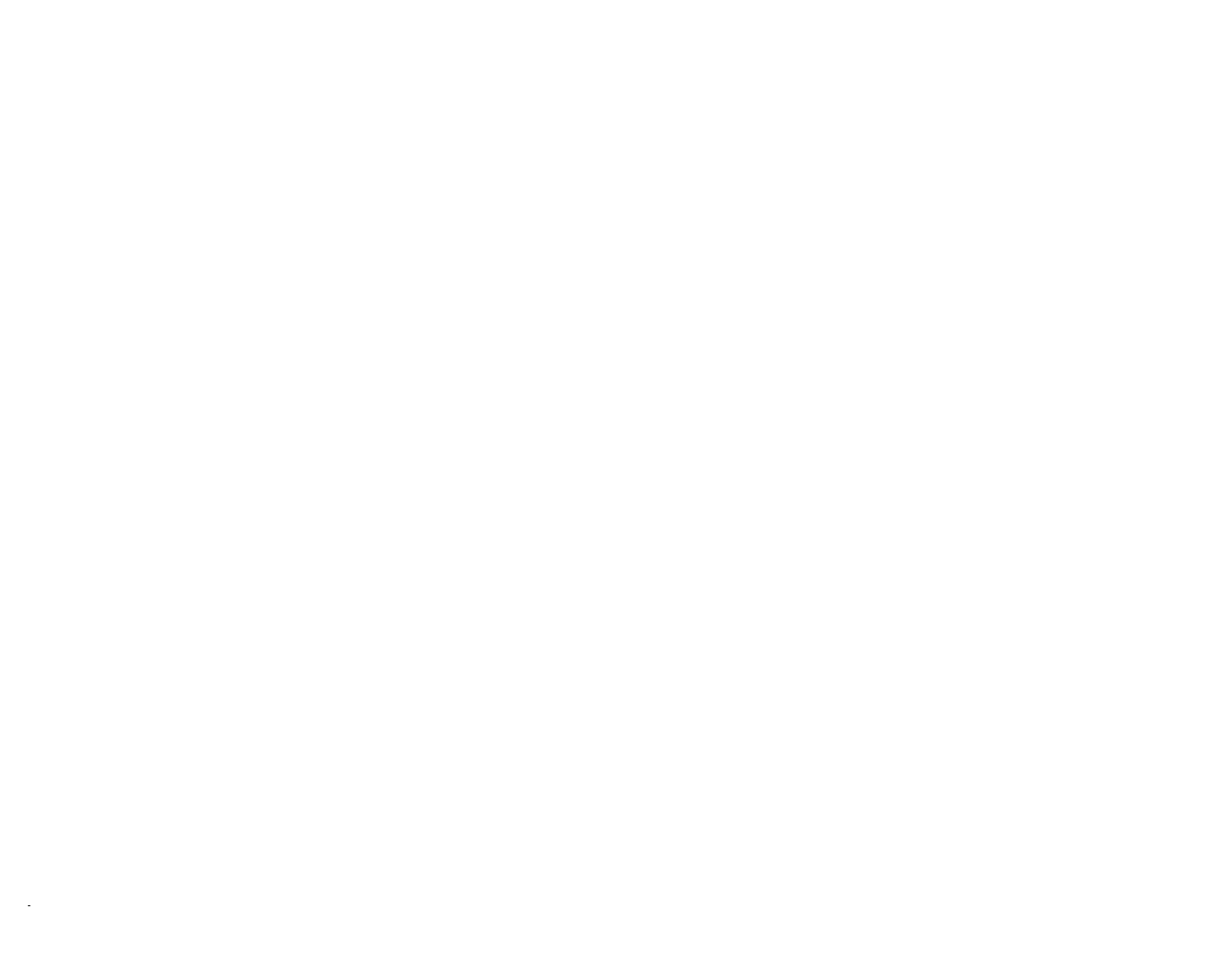|                    | Licence Business Name                           | <b>Address</b>                                                   | <b>Licence Type/Sub</b>                    |                                      | Phone          | Fax                     |            |
|--------------------|-------------------------------------------------|------------------------------------------------------------------|--------------------------------------------|--------------------------------------|----------------|-------------------------|------------|
| 19 860708          | Treewisemen Landscaping Ltd                     | UNIT 874 STATION A ABBOTSFORD BC V2T 7A2                         | Service Use                                | <b>General Contractor</b>            | (604) 828-5833 | Work                    | <b>Hom</b> |
| 19 861061          | Cascade Deliveries                              | 10651 Williams Rd Richmond BC V7A 1H9                            | Service Use                                | <b>Delivery Services</b>             | (778) 984-7133 | Work                    | Hom        |
| 19 861154          | <b>Uptown Drywall Solutions</b><br>Incorporated | 7051 No 5 Rd Richmond BC V6Y 2V3                                 | <b>Inter-Municipal Business</b><br>Licence | <b>General Contractor</b>            | (604) 816-7799 | Work                    |            |
| 19 861153          | <b>Uptown Drywall Solutions</b><br>Incorporated | 7051 No 5 Rd Richmond BC V6Y 2V3                                 | Service Use                                | <b>General Contractor</b>            | (604) 816-7799 | Work                    |            |
| 19 858726          | SANA Integrative Health Clinic                  | 6411 Buswell St Unit 300 Richmond BC V6Y 2G5                     | Service Use                                | Registered Massage<br>Therapy Clinic | (604) 715-4488 | Work                    | Hom        |
| 19 861121          | Joe Wong                                        | 4612 Kitcher PI Richmond BC V6X 3V3                              | Service Use                                | <b>General Contractor</b>            | (604) 644-3321 | Work                    | Hom        |
| 19 860961          | GreenBamboo Landscaping                         | 6200 Kalamalka Cr Richmond BC V7C 2R6                            | <b>Inter-Municipal Business</b><br>Licence | <b>General Contractor</b>            | (778) 960-6884 | Work                    |            |
| 19 861025          | <b>Foxeye Development Ltd</b>                   | 7811 Malahat Ave Richmond BC V7A 4H3                             | Service Use                                | <b>General Contractor</b>            | (778) 791-6786 | Work                    |            |
| 19 861015          | Penney Tile Installtion                         | 2709 PARKER ST VANCOUVER BC V5K 2T6                              | Service Use                                | <b>General Contractor</b>            | (604) 616-3262 | Work                    |            |
| 19 861014          | Life Space Interior Design                      | 1575 PEMBERTON AVE UNIT 101 NORTH VANCOUVER<br><b>BC V3C 1K5</b> | Service Use                                | <b>General Contractor</b>            | (604) 770-3317 | Work                    |            |
| 19 861005          | S & J Finishing Carpentry                       | 5392 DUMFRIES ST VANCOUVER BC V5P 3A4                            | Service Use                                | <b>General Contractor</b>            | (778) 994-2339 | Work                    |            |
|                    | 19 861122 Ho Ho Gardening                       | 425 BLUE MOUNTAIN ST COQUITLAM BC V3K 4K3                        | Service Use                                | <b>General Contractor</b>            | (778) 862-8828 | Work                    |            |
| <b>Issue Date:</b> |                                                 | May 16, 2019                                                     |                                            |                                      |                |                         |            |
| 19 861666          | Lulu Island Management &<br>Consulting          | 8871 Lansdowne Rd Unit 707 Richmond BC V6X 3X8                   | Service Use                                | Home Occupation                      | (604) 725-2271 | Work                    | Hom        |
| 19 861626          | JZ Electric                                     | 2200 Douglas Cr Richmond BC V7B 1E9                              | Service Use                                | <b>Electrical Contractor</b>         | (778) 986-2370 | Cellul                  | <b>Hom</b> |
| 19 856346          | elan Data Makers                                | 11120 Horseshoe Way Unit 350 Richmond BC V7A 5H7                 | Service Use                                |                                      | (604) 669-9366 | Work (604) 669-0171     | Fax        |
| 19 861647          | Lin Lin Accounting Inc.                         | 11871 Horseshoe Way Unit 1201 Richmond BC V7A 5H5                | Service Use                                |                                      | (604) 649-2138 | Work                    | Hom        |
| 19 861642          | Kussen and Kiss Designs                         | 2960 Steveston Hwy Unit 30 Richmond BC V7E 6C8                   | Service Use                                | Home Occupation                      | (778) 878-8077 | Work                    | Hom        |
| 19 861635          | Vlado Balen                                     | 10240 Ryan Rd Unit 313 Richmond BC V7A 4R1                       | Service Use                                | <b>General Contractor</b>            | (604) 720-2902 | Work                    | Hom        |
| 19 861629          | <b>Sansoon Yacht Services</b>                   | 6911 Graybar Rd Richmond BC V6W 1H3                              | Service Use                                |                                      | (236) 808-6270 | Cellul                  |            |
| 19 861627          | JZ Electric                                     | 2200 Douglas Cr Richmond BC V7B 1E9                              | <b>Inter-Municipal Business</b><br>Licence | <b>Electrical Contractor</b>         | (778) 986-2370 | Cellul                  | Hom        |
| 19 861541          | Garden Services Yixuan Zheng                    | 4028 KNIGHT ST UNIT 1002 VANCOUVER BC V5N 5Y8                    | Service Use                                | <b>General Contractor</b>            | (778) 320-6102 | Work                    | Hom        |
| 19 861316          | <b>Beur Education Canada</b>                    | 5811 Cooney Rd Unit 305 Richmond BC V6X 3M1                      | Service Use                                |                                      | (604) 366-6363 | Work                    | Hom        |
| 19 861306          | Doug Mortimer Ltd                               | 31 CENTINNIAL PKWY DELTA BC V4L 2C3                              | Service Use                                | <b>General Contractor</b>            | (604) 839-2905 | Work                    | Hom        |
| 19 861283          | Cryopeak                                        | 13351 Commerce Pkwy Unit 1263 Richmond BC V6V 2X7                | Service Use                                |                                      | (604) 321-4430 | Work (604) 324-4432 Fax |            |
| 19 860525          | Maehwa Beauty                                   | 4400 Hazelbridge Way Unit 800 Richmond BC V6X 3R8                | Service Use                                |                                      | (778) 952-6667 | Work                    | Hom        |
| 19 861602          | <b>Curious Wonders</b>                          | 9388 McKim Way Unit 458 Richmond BC V6X 1E1                      | Service Use                                | Home Occupation                      | (778) 996-3615 | Work                    | Hom        |
| 19 861011          | L & J International Trading Ltd                 | 5500 Cooney Rd Unit 206 Richmond BC V6X 3E5                      | Service Use                                | Home Occupation                      | (250) 891-4246 | Work                    | Hom        |
| <b>Issue Date:</b> |                                                 | May 17, 2019                                                     |                                            |                                      |                |                         |            |
| 19 861672          | <b>Balr Fitness</b>                             | 11311 Steveston Hwy Richmond BC V7A 1N8                          | Service Use                                | Home Occupation                      | (778) 710-9799 | Work                    | Hom        |
| 19 861883          | Sonic Steel Ltd                                 | 19837 TELEGRAPH TRAIL UNIT 201 LANGLEY BC V1M<br>3E6             | Service Use                                | <b>General Contractor</b>            | (604) 888-3334 | Work                    |            |
| 19 861 863         | LE5 Reinforcing Ltd                             | 12283 244TH ST MAPLE RIDGE BC V4R 1K9                            | Service Use                                | <b>General Contractor</b>            | (604) 506-3544 | Cellul                  |            |
| 19 861 862         | <b>Westview Glass And Aluminum</b>              | 31319 WHEEL AVE UNIT 1 ABBOTSFORD BC V2T 6H2                     | Service Use                                | <b>General Contractor</b>            | (604) 854-1221 | Work (604) 850-9673 Fax |            |
| 19 861846          | <b>RCG Homes Ltd</b>                            | 15645 81A AVE SURREY BC V4N 0X7                                  | Service Use                                | <b>General Contractor</b>            | (604) 518-9264 | Work                    |            |
| 19 861835          | Portable Storage Canada Limited<br>(PODS)       | ATTN: TAX DEPT 5585 RIO VISTA DR CLEARWATER<br>FL 33760          | Service Use                                |                                      | (727) 538-6300 | Work (727) 532-2688 Fax |            |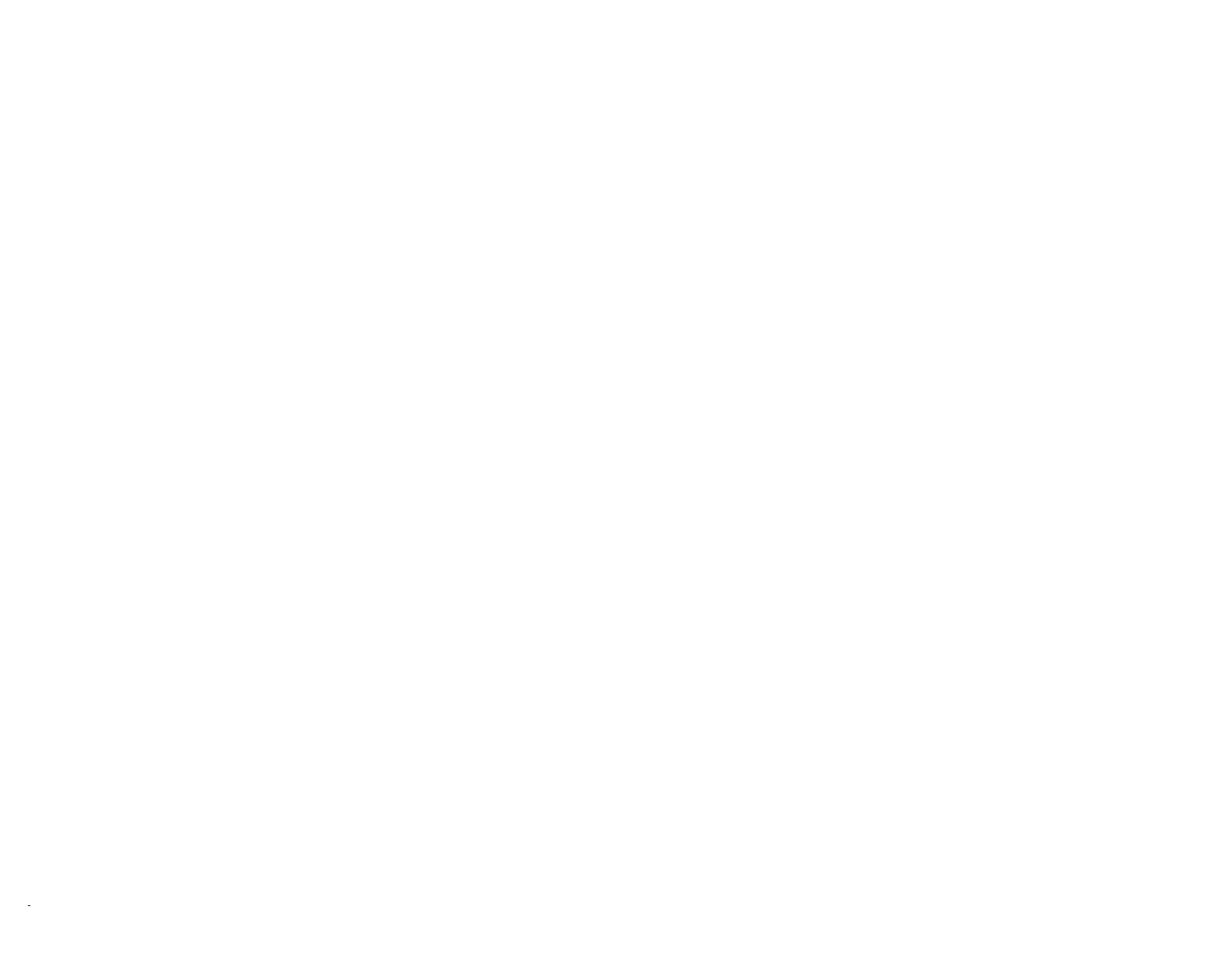|                    | Licence Business Name                                    | <b>Address</b>                                                                         | <b>Licence Type/Sub</b>                    |                                      | Phone               |      | Fax                     |     |
|--------------------|----------------------------------------------------------|----------------------------------------------------------------------------------------|--------------------------------------------|--------------------------------------|---------------------|------|-------------------------|-----|
| 19 861800          | <b>Elevate Ultimate</b>                                  | 4350 DUNDAS ST BURNABY BC V5C 1B3                                                      | Service Use                                |                                      | (778) 386-5976      | Work |                         |     |
|                    | 19 861833 HIG Entertainment Group Ltd                    | 6080 Steveston Hwy Richmond BC V7E 2K8                                                 | Service Use                                | Home Occupation                      | (778) 995-6053      | Hom  |                         |     |
| <b>Issue Date:</b> |                                                          | May 21, 2019                                                                           |                                            |                                      |                     |      |                         |     |
|                    | 19 861630 XL Engineering Ltd                             | 3771 Jacombs Rd Unit 230 Richmond BC V6V 2L9                                           | Service Use                                |                                      | (778) 706-5858      | Work |                         | Hom |
| 19 861707          | <b>Call Steve</b>                                        | 8231 Coldfall Crt Richmond BC V7C 4X3                                                  | Service Use                                | <b>General Contractor</b>            | (604) 816-5682      | Work |                         | Hom |
| 19 857948          | <b>Curtis Personalized Health</b><br>Management Ltd      | 13711 International PI Unit 125 Richmond BC V6V 2Z8                                    | Assembly Use Group 3                       | <b>Health Studio</b>                 | (604) 207-8390      | Work |                         |     |
| 19 861709          | <b>Call Steve</b>                                        | 8231 Coldfall Crt Richmond BC V7C 4X3                                                  | <b>Inter-Municipal Business</b><br>Licence | <b>General Contractor</b>            | (604) 816-5682      | Work |                         | Hom |
| <b>Issue Date:</b> |                                                          | May 22, 2019                                                                           |                                            |                                      |                     |      |                         |     |
| 19 861 864         | Matterhorn Enterprises Ltd                               | 13743 16TH AVE UNIT 2 SURREY BC V4A 1P7                                                | Service Use                                | <b>General Contractor</b>            | (604) 881-6030      |      | Work (604) 536-6460 Fax |     |
| 19 862001          | D Wollf General Contracting Inc                          | 8465 HARVARD PL UNIT 17 CHILLIWACK BC V2P 7Z5                                          | Service Use                                | <b>General Contractor</b>            | (604) 392-7481      | Work |                         |     |
| 19 861781          | Michael Hill                                             | 7899 Templeton Station Rd Unit 1150 Richmond V7B 0B7                                   | Mercantile Use                             | <b>Retail Trading</b>                |                     | Work |                         | Hom |
| 19 861542          | Bawbee                                                   | 8171 Ackroyd Rd Unit 5050 Richmond BC V6X 3K1                                          | Mercantile Use                             | <b>Wholesale Trading</b>             | (604) 285-8172      | Work |                         |     |
| 19 860939          | 1203433 B.C. Ltd.                                        | 21320 Westminster Hwy Unit 2118 Richmond BC V6V 2X5                                    | Mercantile Use                             | Automobile Dealer                    | (604) 773-9195      | Work |                         |     |
| 19 855682          | <b>Strategic Aviation Services Ltd</b>                   | 4851 Miller Rd Unit 150 Richmond BC V7B 1K7                                            | Service Use                                |                                      |                     | Work |                         | Hom |
| 19 855681          | <b>Strategic Aviation Services Ltd</b>                   | 3211 Grant McConachie Way Richmond BC                                                  | Service Use                                |                                      |                     | Work |                         | Hom |
| <b>Issue Date:</b> |                                                          | May 23, 2019                                                                           |                                            |                                      |                     |      |                         |     |
| 19 862081          | Special T Group Events Inc                               | 7191 Granville Ave Richmond BC V6Y 1N9                                                 | Mercantile Use                             | <b>Retail Trading</b>                | $(250)$ 999-8968    |      | Work (250) 381-8721 Fax |     |
| 19 861282          | <b>Grains Fish Noodle</b>                                | 8191 Westminster Hwy Unit 160 Richmond BC V6X 1A7                                      | Assembly Use Group 1                       | <b>Food Service</b><br>Establishment | (604) 370-6369      | Work |                         | Hom |
| 19 860401          | <b>Renew Skin Clinic</b>                                 | 4000 No 3 Rd Unit 1160 Richmond BC V6X 0J8                                             | Service Use                                |                                      | (604) 561-8682      | Work |                         | Hom |
| <b>Issue Date:</b> |                                                          | May 24, 2019                                                                           |                                            |                                      |                     |      |                         |     |
| 19 861926          | <b>Elite Tents and Events</b>                            | 350 232 ST UNIT 100 LANGLEY BC V2Z 2W1                                                 | Service Use                                |                                      | (604) 345-8123      | Work |                         |     |
| 19 862192          |                                                          | Jackson's Insulation Solutions Ltd 44849 ANGLERS BLVD UNIT 21 CHILLIWACK BC V2R<br>0Y4 | Service Use                                | <b>General Contractor</b>            | (604) 312-3392      |      | Work (604) 846-3236 fax |     |
| 19 862191          | Canjoy International Education &<br>Investment Group Inc | 22031 Wilson Ave Richmond BC V6V 2P1                                                   | Service Use                                | Home Occupation                      | (604) 430-9845      | Work |                         |     |
| 19 861981          | Splendid Harvest Corporation                             | 2631 Viking Way Unit 228 Richmond BC V6V 3B5                                           | Service Use                                |                                      | $(604)$ 233-1005    |      | Work (604) 231-8943 Fax |     |
| 19 861967          | Simple Go Travel and Exchange                            | 4311 Hazelbridge Way Unit 1780 Richmond BC V6X 3L7                                     | Service Use                                |                                      | $(604)$ 285-1900    | Work |                         |     |
| 19 861901          | Genuine Drywall Ltd.                                     | 31897 GLENWOOD AVE ABBOTSFORD BC V2T 1E4                                               | Service Use                                | <b>General Contractor</b>            | (604) 825-5424      | Work |                         | Hom |
| 19 861558          | <b>ITN International Corp</b>                            | 3820 Cessna Dr Unit 370 Richmond BC V7B 0A2                                            | Service Use                                |                                      | (604) 264-7733      |      | Work (604) 264-7734 Fax |     |
|                    | 19 861267 Paks Gardening                                 | 6200 Mara Cr Richmond BC V7C 2P9                                                       | Service Use                                | <b>General Contractor</b>            | (778) 896-8828 Work |      |                         | Hom |
|                    | 19 861017 JCC Registered Massage<br>Therapy              | 6111 River Rd Unit 160 Richmond V7C 0A2                                                | Service Use                                |                                      | (778) 689-1028 Work |      |                         | Hom |
|                    | 18 823202 Hai Di Lao Canada Restaurants<br>Group Ltd     | 5890 No 3 Rd Unit 200 Richmond BC V6X 3P6                                              | Assembly Use Group 1                       | <b>Food Service</b><br>Establishment | (778) 636-1265      | Work |                         | Hom |
|                    | 19 862195 Sideros Ironworks Ltd                          | 2071 KINGSWAY AVE UNIT 203 PORT COQUITLAM BC<br>V3C 6N2                                | Service Use                                | <b>General Contractor</b>            | (604) 474-4974      |      | Work 60447474975        | Fax |
| 18 838208 Red Gym  |                                                          | 5000 Minoru Blvd Richmond BC V6X 2A9                                                   | Assembly Use Group 3                       | <b>Health Studio</b>                 | (778) 929-8717 Work |      |                         | Hom |
| <b>Issue Date:</b> |                                                          | May 27, 2019                                                                           |                                            |                                      |                     |      |                         |     |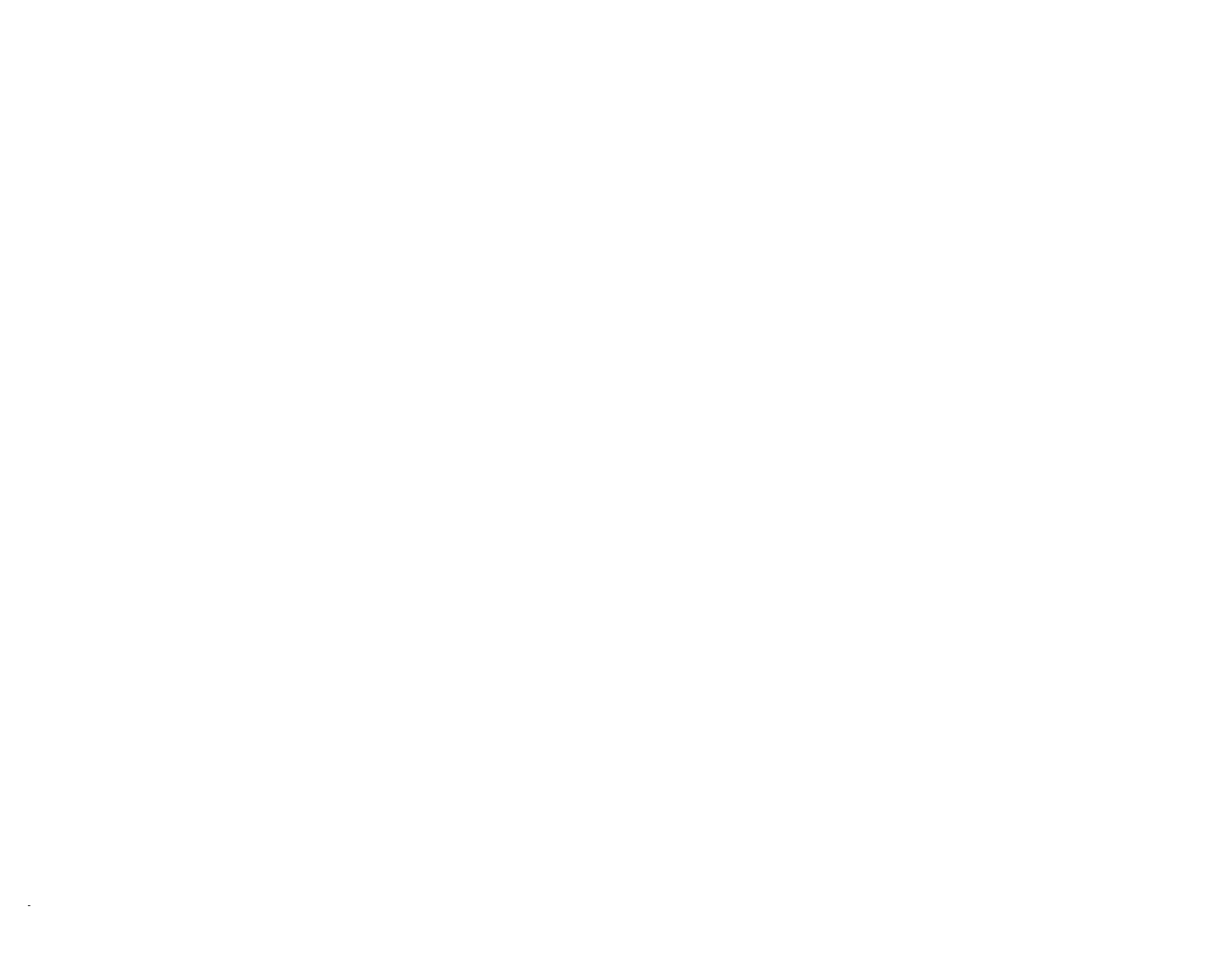|                    | Licence Business Name                        | <b>Address</b>                                       | <b>Licence Type/Sub</b>                    |                              | Phone               |        | Fax                       |            |
|--------------------|----------------------------------------------|------------------------------------------------------|--------------------------------------------|------------------------------|---------------------|--------|---------------------------|------------|
| 19 862301          | Alba Tree Service                            | 6500 ROCHE POINT DR UNIT 12 VANCOUVER BC V7H<br>2Z5  | Service Use                                | <b>General Contractor</b>    | (604) 760-4205      | Work   |                           |            |
| 19 860640          | Choice Skin Care                             | 4000 No 3 Rd Unit 3060 Richmond BC V6X 0J8           | Service Use                                |                              | (778) 636-5999      | Work   |                           | <b>Hom</b> |
| <b>Issue Date:</b> |                                              | May 29, 2019                                         |                                            |                              |                     |        |                           |            |
| 19 861843          | Guiltea Import                               | 7878 Westminster Hwy Unit 606 Richmond BC V6X 1A5    | Service Use                                | Home Occupation              | (778) 927-9028      | Work   |                           |            |
| 19 862314          | <b>Sswing Lifestyle</b>                      | 10140 Albion Rd Richmond BC V7A 3E4                  | Service Use                                | Home Occupation              | (778) 245-2252      | Work   |                           | Hom        |
| 19 862325          | JSH Landscaping Ltd.                         | 30748 CARDINAL AVE UNIT 1 ABBOTSFORD BC V2T<br>OC1   | Service Use                                | <b>General Contractor</b>    | (778) 344-4342      | Work   |                           | Hom        |
| 19 862445          | <b>Meeter Construction Ltd</b>               | 27367 32A AVE ALDERGROVE BC V4W 3H9                  | Service Use                                | <b>General Contractor</b>    | (604) 488-4232      | Work   |                           |            |
| <b>Issue Date:</b> |                                              | May 30, 2019                                         |                                            |                              |                     |        |                           |            |
| 19 863649          | <b>Yael Stav</b>                             | 1120 IRONWORK PASSAGE VANCOUVER BC V6H 3P1           | Service Use                                |                              | (778) 984-3779      | Work   |                           | Hom        |
| 19 863650          | <b>Best Quality Roofing</b>                  | 61A FAWCETT RD COQUITAM BC V3K 6V2                   | Service Use                                | <b>General Contractor</b>    | (604) 716-5325      | Work   |                           | Hom        |
| 19 862444          | Oh Snap! Photobooths                         | 5860 Kittiwake Dr Richmond BC V7E 4R9                | Service Use                                | Home Occupation              | (778) 628-6960      | Cellul |                           |            |
| 19 862193          | O.N. SITE CONSTRUCTION<br>INC.               | 2861 SHERWOOD HEIGHTS UNIT 40 OAKVILLE ON<br>L6J 7K1 | Service Use                                | <b>General Contractor</b>    | (778) 960-4949      |        | Cellul (905) 829-8895 Wor |            |
| 19 862044          | Vanrus Transport Inc.                        | 10751 Seahurst PI Richmond BC V7A 3Z7                | Service Use                                | Home Occupation              | (604) 277-6428      |        | Work (604) 700-6192 Hom   |            |
| 19 862040          | <b>Go Build Construction Services</b>        | 8780 Bennett Rd Unit 20 Richmond BC V6Y 1N7          | Service Use                                | <b>General Contractor</b>    | (778) 319-2791      | Work   |                           | Hom        |
| 19 861983          | LuYin Yuan Gardener                          | 1618 E 34TH AVE VANCOUVER BC V5P 1A1                 | Service Use                                | <b>General Contractor</b>    | (604) 719-1386      | Work   |                           | Hom        |
| <b>Issue Date:</b> |                                              | May 31, 2019                                         |                                            |                              |                     |        |                           |            |
| 19 861344          | YIYUAN Antiques Ltd                          | 4540 No 3 Rd Unit 1330 Richmond BC V6X 4E4           | Mercantile Use                             | Second-Hand Dealer           | (778) 919-8098      | Work   |                           | Hom        |
| 19 863506          | <b>MALC Construction Inc.</b>                | 9571 Swansea Dr Richmond BC V7A 1N5                  | <b>Inter-Municipal Business</b><br>Licence | <b>General Contractor</b>    | (778) 384-3080      | Work   |                           | Hom        |
| 19 863505          | <b>MALC Construction Inc.</b>                | 9571 Swansea Dr Richmond BC V7A 1N5                  | Service Use                                | <b>General Contractor</b>    | (778) 384-3080      | Work   |                           | Hom        |
| 19 862414          | Doug Mortimer Ltd                            | 31 CENTINNIAL PKWY DELTA BC V4L 2C3                  | Service Use                                | <b>Electrical Contractor</b> | (604) 839-2905      | Work   |                           | Hom        |
| 19 862441          | <b>Canrich International Trading</b><br>Corp | 7199 Lindsay Rd Richmond BC V7C 2P5                  | Service Use                                | Home Occupation              | (604) 282-6199      | Work   |                           |            |
| 19 863527          | Vancouver City Cleaning<br>Services Inc.     | 7831 Garden City Rd Unit 32 Richmond BC V6Y 4A3      | Service Use                                | Home Occupation              | (778) 658-6478      | Work   |                           |            |
| 19 862381          | Infinity Space Construction &<br>Design Ltd  | 4099 No 4 Rd Unit 8 Richmond BC V6X 2M2              | <b>Inter-Municipal Business</b><br>Licence | <b>General Contractor</b>    | (778) 968-1229      | Work   |                           | Hom        |
| 19 862304          | Infinity Space Construction &<br>Design Ltd  | 4099 No 4 Rd Unit 8 Richmond BC V6X 2M2              | Service Use                                | <b>General Contractor</b>    | (778) 968-1229      | Work   |                           | Hom        |
| 19 862186          | 8 PM                                         | 4151 Hazelbridge Way Unit 2760 Richmond BC V6X 4J7   | Mercantile Use                             | Retail Trading               | (778) 899-2508      | Work   |                           | Hom        |
| 19 861555          | Da Jue Cultural Development Ltd              | 2899 No 3 Rd Unit 120 Richmond BC V6X 2B2            | Mercantile Use                             | <b>Retail Trading</b>        | (778) 995-1166      | Work   |                           | Hom        |
|                    | 19 863509 Westwerk Built-Interiors Inc       | 11728 ALDERWOOD CR DELTA BC V4E 3E6                  | Service Use                                | General Contractor           | (778) 222-4345 Work |        |                           | Hom        |
|                    | 19 858423 No 3 Road Fresh Co                 | 10151 No 3 Rd Unit 100 Richmond BC V7A 4R6           | Mercantile Use                             | <b>Retail Trading</b>        | (604) 271-8678      |        | Work (604) 617-0036 Cell  |            |
| 19 863486          | <b>CR Excavating Services</b>                | 40351 NO 1 RD ABBOTSFORD BC V3G 2P9                  | Service Use                                | <b>General Contractor</b>    | (604) 302-1279      | Work   |                           | Hom        |
| 19 861301          | DIY Landscaping Ltd                          | 2851 Simpson Rd Unit 250 Richmond BC V6X 2R2         | <b>Inter-Municipal Business</b><br>Licence | <b>General Contractor</b>    | (604) 270-2677      | Work   |                           |            |
| 18 835341          | Greater Vancouver Cabinets Ltd               | 2212 Vauxhall PI Richmond BC V6V 1Z9                 | Industrial/Manufacturing<br>Use            |                              | (778) 999-0222      |        | Work (778) 318-3011 Cell  |            |
| 18 843452          | Bluebay Trade Development Inc                | 2688 Shell Rd Unit 123 Richmond BC V6X 4E1           | Service Use                                |                              | (604) 777-9369      | Work   |                           |            |
| 19 858231          | Tangguo Holiday Inc                          | 6151 Westminster Hwy Unit 201 Richmond BC V7C 4V4    | Service Use                                | <b>Travel Agency</b>         | (604) 318-4959      | Work   |                           | Hom        |
| 19 858481          | Ideal Image                                  | 11720 Steveston Hwy Unit 125 Richmond BC V7A 1N6     | Service Use                                |                              | $(813)$ 286-8100    |        | Work (866) 666-2953 Fax   |            |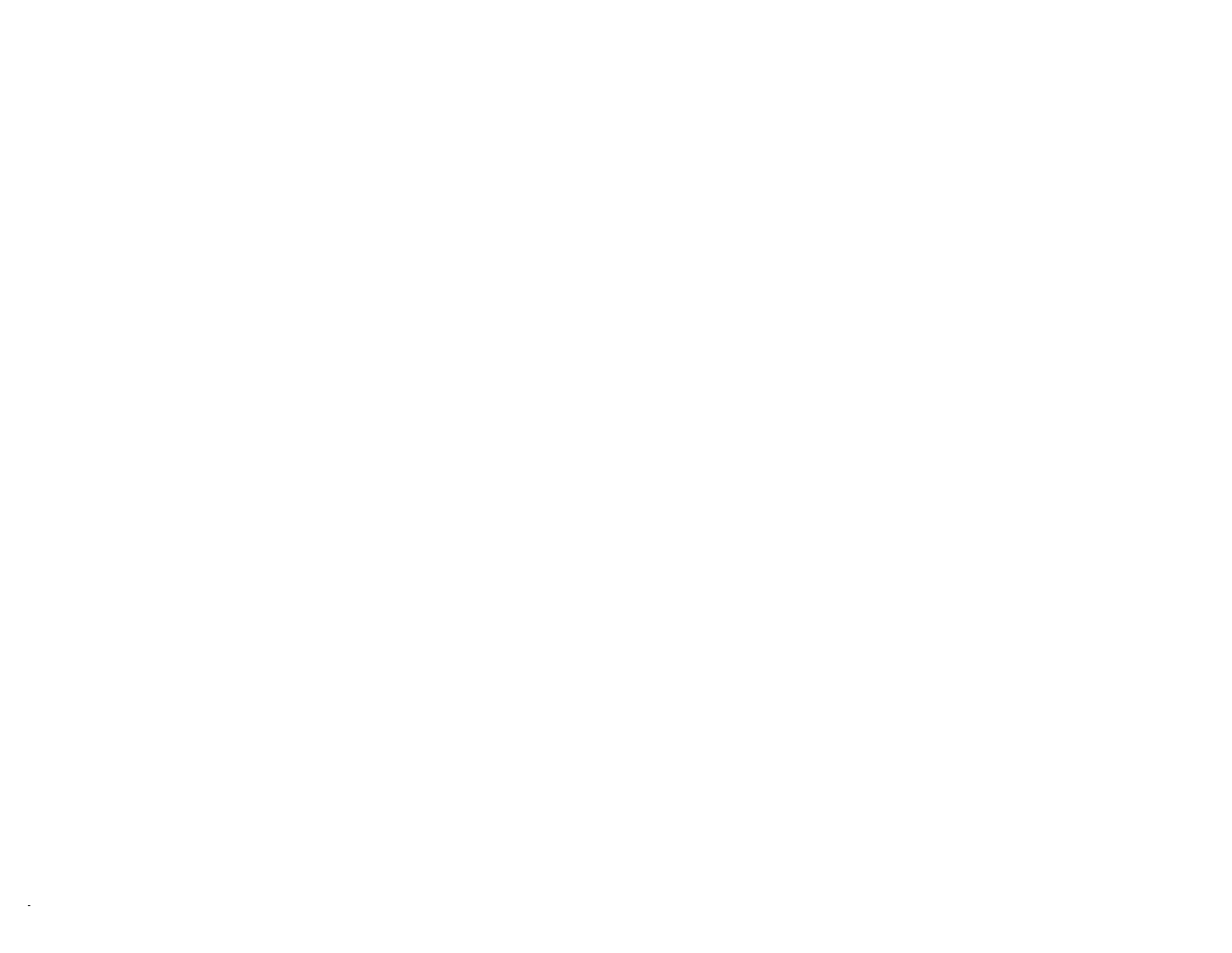|                    | Licence Business Name                                 | <b>Address</b>                                     | <b>Licence Type/Sub</b>                    |                              | <b>Phone</b>     |      | Fax                        |
|--------------------|-------------------------------------------------------|----------------------------------------------------|--------------------------------------------|------------------------------|------------------|------|----------------------------|
| 19 859169          | Cantabile Academy of Music Inc                        | 3757 Jacombs Rd Unit 255 Richmond BC V6V 2R3       | Assembly Use Group 3                       | <b>Education Institution</b> | (778) 991-6547   | Work | Hom                        |
| 19 860686          | Beautiful Land Consulting and<br>Development Inc      | 5811 Cooney Rd Unit 200 Richmond BC V6X 3M1        | Service Use                                |                              | $(604)$ 262-0965 |      | Work (604) 615-5888<br>Hom |
| 19 861029          | All Plus Development Ltd                              | 6180 Cooney Rd Unit 807 Richmond BC V6Y 2J4        | Service Use                                | Home Occupation              | $(778)$ 655-1018 | Work | Hom                        |
| 19 861102          | <b>Digital World</b>                                  | 4000 No 3 Rd Unit 1135 Richmond BC V6X 0J8         | Service Use                                |                              | (778) 383-9000   | Work |                            |
| 19 861293          | DIY Landscaping Ltd                                   | 2851 Simpson Rd Unit 250 Richmond BC V6X 2R2       | Service Use                                | <b>General Contractor</b>    | (604) 270-2677   | Work |                            |
| 19 853928          | San Tteurag Foods                                     | 11400 Twigg PI Unit 105 Richmond BC V6V 3C1        | Industrial/Manufacturing<br>Use            |                              | (778) 241-2015   | Work | Hom                        |
| <b>Issue Date:</b> |                                                       | June 3, 2019                                       |                                            |                              |                  |      |                            |
| 17 784839          | Sang Yuan Online Market Inc                           | 13900 Bridgeport Rd Richmond BC V6V 1V3            | Assembly Use Group 1                       | <b>Food Catering</b>         | (604) 273-8111   | Work | Hom                        |
| 19 861660          | Nice Pita Bread Ltd                                   | 11471 Blacksmith PI Unit 108 Richmond BC V7A 4T7   | Mercantile Use                             | <b>Wholesale Trading</b>     | (604) 275-4499   | Work | Hom                        |
| 19 863648          | <b>Beautiful Vancouver Explorer</b><br>Tour & Shuttle | 2363 AUSTIN AVE COQUITLAM BC V3K 3R9               | Service Use                                |                              | (604) 937-1101   | Work |                            |
| 19 860661          | Bacchus Enterprises Inc.                              | 9100 Blundell Rd Unit 400 Richmond BC V6Y 3X9      | Service Use                                |                              | (778) 319-6129   | Work | Hom                        |
| 17 784840          | Sang Yuan Online Market Inc                           | 13900 Bridgeport Rd Richmond BC V6V 1V3            | Mercantile Use                             | <b>Wholesale Trading</b>     | (604) 273-8111   | Work | Hom                        |
| <b>Issue Date:</b> |                                                       | <b>June 4, 2019</b>                                |                                            |                              |                  |      |                            |
| 19 862421          | <b>Westshore Consulting</b>                           | 4000 No 3 Rd Unit 1200 Richmond BC V6X 0J8         | Service Use                                |                              | (778) 676-0160   | Work | Hom                        |
| 19 863749          | Auth Fence Rental Ltd                                 | 8260 Gilbert Rd Richmond BC V7C 3W7                | Service Use                                | Home Occupation              | (604) 785-3981   | Work | Hom                        |
| 19 863703          | <b>March Air Control</b>                              | 3759 201A ST LANGLEY BC V3A 1R1                    | Service Use                                |                              | $(604)$ 530-5066 |      | Work (604) 534-9977<br>Fax |
| 19 863633          | <b>Richmond Food Tours</b>                            | 8222 VIVALDI PL VANCOUVER BC V5S 4G6               | Service Use                                |                              | (778) 228-7932   | Work | Hom                        |
| 19 863526          | Pacific Angler                                        | 3500 Cessna Dr Richmond BC V7B 1C7                 | Service Use                                |                              | (778) 788-8582   | Work | Hom                        |
| 19 863519          | <b>Orgnobi Consulting</b>                             | 10013 River Dr Unit 2030 Richmond BC V6X 0N2       | Service Use                                |                              | (604) 446-9820   | Work | Hom                        |
| 19 862429          | Thiago Menon Osteopathic<br>Practitioner              | 6091 Gilbert Rd Unit 510 Richmond BC V7C 5L9       | Service Use                                |                              | (604) 278-6108   | Work |                            |
| 19 863750          | Auth Fence Rental Ltd                                 | 8260 Gilbert Rd Richmond BC V7C 3W7                | <b>Inter-Municipal Business</b><br>Licence | <b>General Contractor</b>    | (604) 785-3981   | Work | Hom                        |
| 19 859223          | <b>Tourelles Trading Ltd</b>                          | 9111 Beckwith Rd Unit 1070 Richmond BC V6X 1V7     | Service Use                                |                              | (604) 278-7725   | Work |                            |
| 19 863684          | Hermetise                                             | 6551 No 3 Rd Richmond BC V6Y 2B6                   | Mercantile Use                             | <b>Retail Trading</b>        | (604) 946-6545   |      | Work (416) 556-1626 Hom    |
| 19 862334          | <b>Hydrant Solutions Inc</b>                          | 4611 Viking Way Unit 280 Richmond BC V6V 2K9       | Service Use                                |                              | (604) 200-0065   | Work |                            |
| 19 855114          | Norix Projects Corp                                   | 11566 Eburne Way Unit 128 Richmond BC V6V 2G7      | Service Use                                |                              | (604) 688-6011   |      | Work (604) 688-6012 Fax    |
| 19 860857          | <b>Sweet Tooth Creamery</b>                           | 19485 THORBURN WAY PITT MEADOWS BC V3Y 0B3         | Assembly Use Group 1                       | Mobile Food Vendor           | (778) 881-7111   | Work |                            |
| 19 862145          | Jade Master Yuan Jia Qi                               | 4311 Hazelbridge Way Unit 1745 Richmond BC V6X 3L7 | Mercantile Use                             | <b>Retail Trading</b>        | $(647)$ 808-3066 | Work | Hom                        |
| 19 862201          | Werke 1 Ltd                                           | 11860 Hammersmith Way Unit 108 Richmond BC V7A 5G1 | Mercantile Use                             | <b>Wholesale Trading</b>     | (604) 828-8187   | Work | Hom                        |
| 19 862225          | <b>CREIA Real Estate Services Inc.</b>                | 5811 Cooney Rd Unit 305 Richmond BC V6X 3M1        | Service Use                                |                              | (604) 738-8860   | Work | Hom                        |
|                    | 19 862302 Ready Academy                               | 11240 Bridgeport Rd Unit 207 Richmond BC V6X 1T2   | Service Use                                |                              | (778) 803-9191   | Work | Hom                        |
| 19 862305          | Dacosa Properties Ltd                                 | 5771 No 3 Rd Unit 110 Richmond BC V6X 2C9          | Service Use                                | <b>General Contractor</b>    | (604) 370-5881   | Work | Hom                        |
| <b>Issue Date:</b> |                                                       | <b>June 5, 2019</b>                                |                                            |                              |                  |      |                            |
| 19 862438          | Cannabinex Biosynthesis Corp                          | 13120 Vanier PI Unit 110 Richmond BC V6V 2J2       | Service Use                                |                              | (778) 870-5888   | Work |                            |
| 19 863841          | The Appliance Man                                     | 3531 Catalina Cr Richmond BC V7B 1E3               | Service Use                                | <b>General Contractor</b>    | 60464433421      | Work | Hom                        |
| 19 863840          | JustPlainSimple                                       | 5700 Dover Cr Unit 4 Richmond BC V7C 5R7           | Service Use                                | Home Occupation              | $(604)$ 809-5968 | Work | Hom                        |
| 19 863804          | <b>JNS Developments Ltd</b>                           | 4719 DUMFRIES ST VANCOUVER BC V5N 3T7              | Service Use                                | <b>General Contractor</b>    | (604) 671-3980   | Work | Hom                        |
| 19 863741          | Niazi Motors Ltd                                      | 8000 River Rd Richmond BC V6X 1X7                  | Mercantile Use                             | Automobile Dealer            | (778) 697-6038   | Work | Hom                        |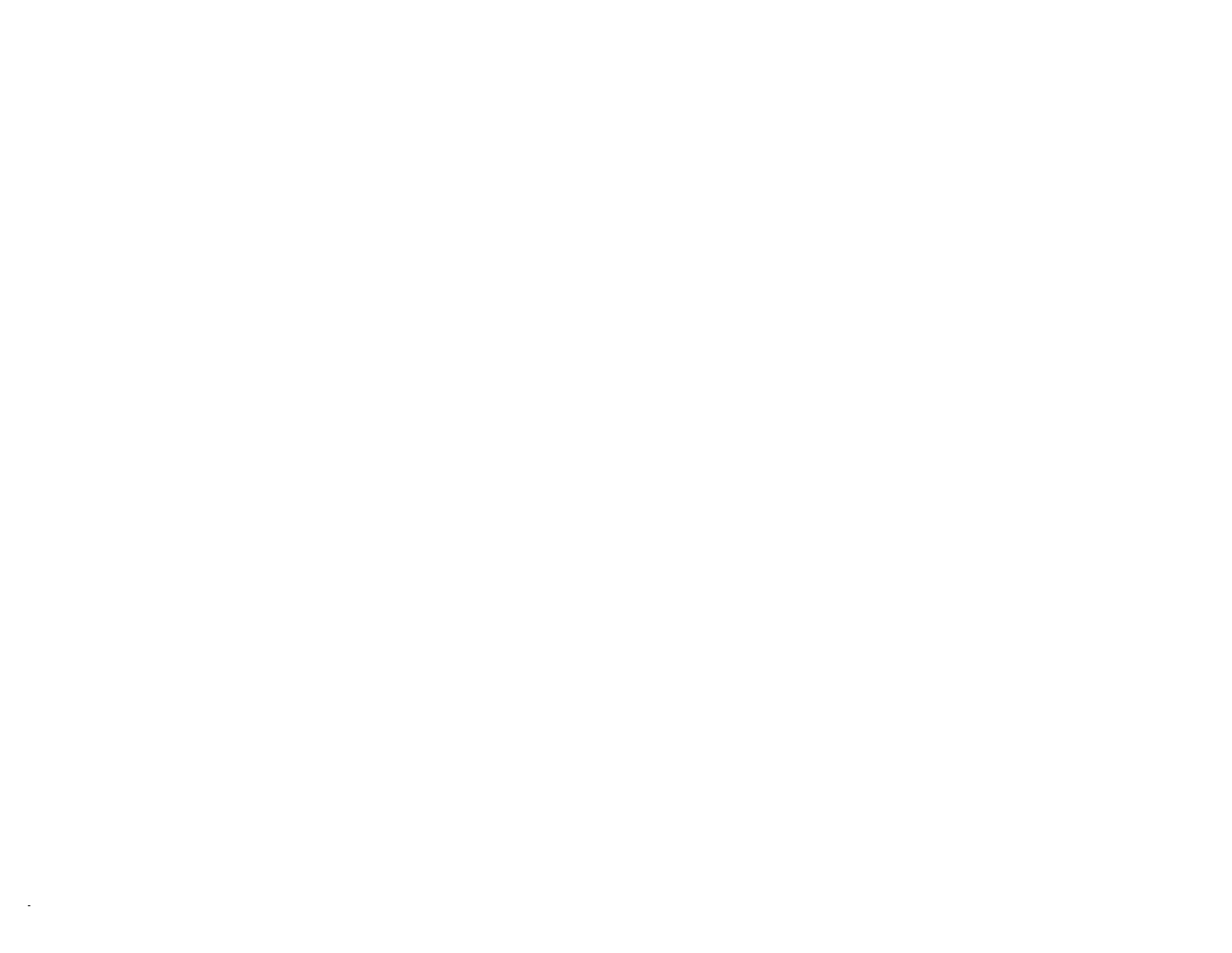|                    | <b>Licence Business Name</b>                    | <b>Address</b>                                               | <b>Licence Type/Sub</b>                    |                                             | Phone               |        | Fax                     |     |
|--------------------|-------------------------------------------------|--------------------------------------------------------------|--------------------------------------------|---------------------------------------------|---------------------|--------|-------------------------|-----|
| 19 863842          | The Appliance Man                               | 3531 Catalina Cr Richmond BC V7B 1E3                         | <b>Inter-Municipal Business</b><br>Licence | <b>General Contractor</b>                   | 60464433421         | Work   |                         | Hom |
| 19 862080          | <b>River Digital Marketing</b>                  | 5111 Brighouse Way Unit 504 Richmond V7C 0A6                 | Service Use                                | Home Occupation                             | (604) 704-9174      | Work   |                         | Hom |
| 19 861650          | Dajiana Joy Club                                | 6533 Buswell St Unit 120 Richmond BC V6Y 0J6                 | Assembly Use Group 3                       | <b>Education Institution</b>                | (236) 454-1077      | Work   |                         |     |
| 19858866           | Overdrive Auto Tuning Ltd                       | 5300 No 3 Rd Unit 201 Richmond BC V6X 2X9                    | Service Use                                |                                             |                     | Work   |                         | Hom |
| 19 855983          | Little Fox Bakehouse                            | 8181 Cambie Rd Unit 1180 Richmond BC V6X 3X9                 | Assembly Use Group 1                       | Food Service<br>Establishment, Take-<br>Out | (604) 725-8400      | Work   |                         |     |
| 19 855366          | CJ Manufacturing Ltd                            | 1060 Millcarch St Unit 150 Richmond BC V6V 2H4               | Industrial/Manufacturing<br>Use            |                                             | (604) 657-0485      |        | Work (604) 275-0435 Fax |     |
| 18 832929          | Moo's Cake                                      | 8171 Ackroyd Rd Unit 165 Richmond BC V6X 3K1                 | Assembly Use Group 1                       | <b>Food Service</b><br>Establishment        | (778) 321-8599      | Work   |                         | Hom |
| 19 863779          | Grandnature (Canada) Ltd.                       | 8988 Patterson Rd Unit 307 Richmond BC V6X 0R2               | Service Use                                | Home Occupation                             | (778) 955-6335      | Work   |                         | Hom |
| 19 862162          | Sign Tech Installations                         | 11620 RIDGECREST DR DELTA BC V4E 3A5                         | Service Use                                | <b>General Contractor</b>                   | (604) 360-7889      | Work   |                         | Hom |
| <b>Issue Date:</b> |                                                 | <b>June 6, 2019</b>                                          |                                            |                                             |                     |        |                         |     |
| 19 863586          | <b>Pit Stop Portable Toilet Services</b><br>Ltd | 32 FAWCETT RD COQUITLAM BC V3K 6X9                           | Service Use                                |                                             | $(604)$ 540-8180    | Work   |                         | Hom |
| 19 863856          | <b>Evolution Cleaning Company</b>               | 6333 Katsura St Unit 1707 Richmond BC V6Y 4L9                | Service Use                                |                                             | (778) 896-1933      | Work   |                         | Hom |
| 19 862123          | <b>Best Connections Travel</b>                  | 9339 General Currie Rd Richmond BC V6Y 1M7                   | Service Use                                | <b>Travel Agency</b>                        | $(604)$ 263-2868    | Work   |                         | Hom |
| <b>Issue Date:</b> |                                                 | <b>June 7, 2019</b>                                          |                                            |                                             |                     |        |                         |     |
| 19 863760          | Mr Com Accessories Limited                      | 6111 River Rd Richmond BC V7C 0A2                            | Mercantile Use                             | Retail Trading                              | (604) 729-8788      | Work   |                         | Hom |
| 19 863656          | Vantaa Enterprise Ltd                           | 3700 No 3 Rd Unit 2230 Richmond BC V6X 3X2                   | Mercantile Use                             | <b>Retail Trading</b>                       | (604) 600-0661      | Work   |                         | Hom |
| <b>Issue Date:</b> |                                                 | <b>June 11, 2019</b>                                         |                                            |                                             |                     |        |                         |     |
| 19 864010          | <b>MINC Industrial Repair Broker</b>            | 22233 Sharpe Ave Unit 7 Richmond BC V6V 2Y9                  | Service Use                                | Home Occupation                             | (778) 866-1471      | Work   |                         |     |
| 19 859221          | Europack                                        | 11111 Twigg PI Unit 1019 Richmond BC V6V 0B7                 | Service Use                                |                                             | (877) 633-8583      | Work   |                         | Hom |
| 19 863868          | Jejevas Beverages Suppliers                     | 9531 Patterson Rd Richmond BC V6X 1P8                        | Service Use                                | Home Occupation                             | (236) 888-4671      | Work   |                         | Hom |
| 19 863925          | Astro Mechanical                                | 1592 COLEMAN ST NORTH VANCOUVER BC V7K 1W8                   | Service Use                                | <b>Plumbing Contractor</b>                  | (604) 916-6633      | Cellul |                         | Hom |
| 19 863943          | (EASI) Entrance Automation<br>Systems Inc.      | 13015 84TH AVE UNIT 1 SURREY BC V3W 1B3                      | Service Use                                | <b>General Contractor</b>                   | (604) 594-5127      |        | Work (604) 594-5628 Fax |     |
| 19 863965          | Perfect Space Construction Ltd.                 | 8160 McBurney Crt Richmond BC V6Y 3H5                        | Service Use                                | <b>General Contractor</b>                   | (604) 365-0733      | Work   |                         | Hom |
| 19 864014          | Jackeyedu Learning Center                       | 6160 Sheridan Rd Richmond BC V7E 1L2                         | Service Use                                | Home Occupation                             | (778) 822-6779      | Work   |                         | Hom |
| 19 864160          | <b>DSG Mouldings Ltd</b>                        | 8651 No 5 Rd Richmond BC V6Y 2V5                             | <b>Inter-Municipal Business</b><br>Licence | <b>General Contractor</b>                   | (778) 952-4244      | Work   |                         |     |
|                    | 19 864016 Penny's Hot Wash                      | 4571 Blundell Rd Richmond BC V7C 1H1                         | Service Use                                | <b>General Contractor</b>                   | (236) 999-9210      | Work   |                         | Hom |
|                    | 19 864017 Penny's Hot Wash                      | 4571 Blundell Rd Richmond BC V7C 1H1                         | Inter-Municipal Business<br>Licence        | <b>General Contractor</b>                   | (236) 999-9210 Work |        |                         | Hom |
| 19 864064          | Lantern Films Inc                               | 119 W PENDER ST UNIT 311 VANCOUVER BC V6B<br>1S <sub>5</sub> | Service Use                                |                                             | (604) 723-4102      | Work   |                         |     |
| 19 864071          | <b>Broyce Mechanical Ltd</b>                    | 6511 WILLOUGHBY WAY LANGLEY BC V2Y 1K3                       | Service Use                                | <b>Plumbing Contractor</b>                  | (604) 319-9897      | Work   |                         | Hom |
| 19 864146          | Thai's Landscaping and<br>Gardening             | 4559 MOSS ST VANCOUVER BC V5R 3S9                            | Service Use                                | <b>General Contractor</b>                   | (604) 434-0669      | Hom    |                         |     |
| 19 864147          | Xin Li Zhang                                    | 7220 Miller Rd Richmond BC V7B 1L4                           | Service Use                                | Home Occupation                             | (778) 898-4546      | Work   |                         | Hom |
| 19 864159          | <b>DSG Mouldings Ltd</b>                        | 8651 No 5 Rd Richmond BC V6Y 2V5                             | Service Use                                | Home Occupation                             | (778) 952-4244      | Work   |                         |     |
| 19 863966          | Perfect Space Construction Ltd.                 | 8160 McBurney Crt Richmond BC V6Y 3H5                        | <b>Inter-Municipal Business</b><br>Licence | <b>General Contractor</b>                   | $(604)$ 365-0733    | Work   |                         | Hom |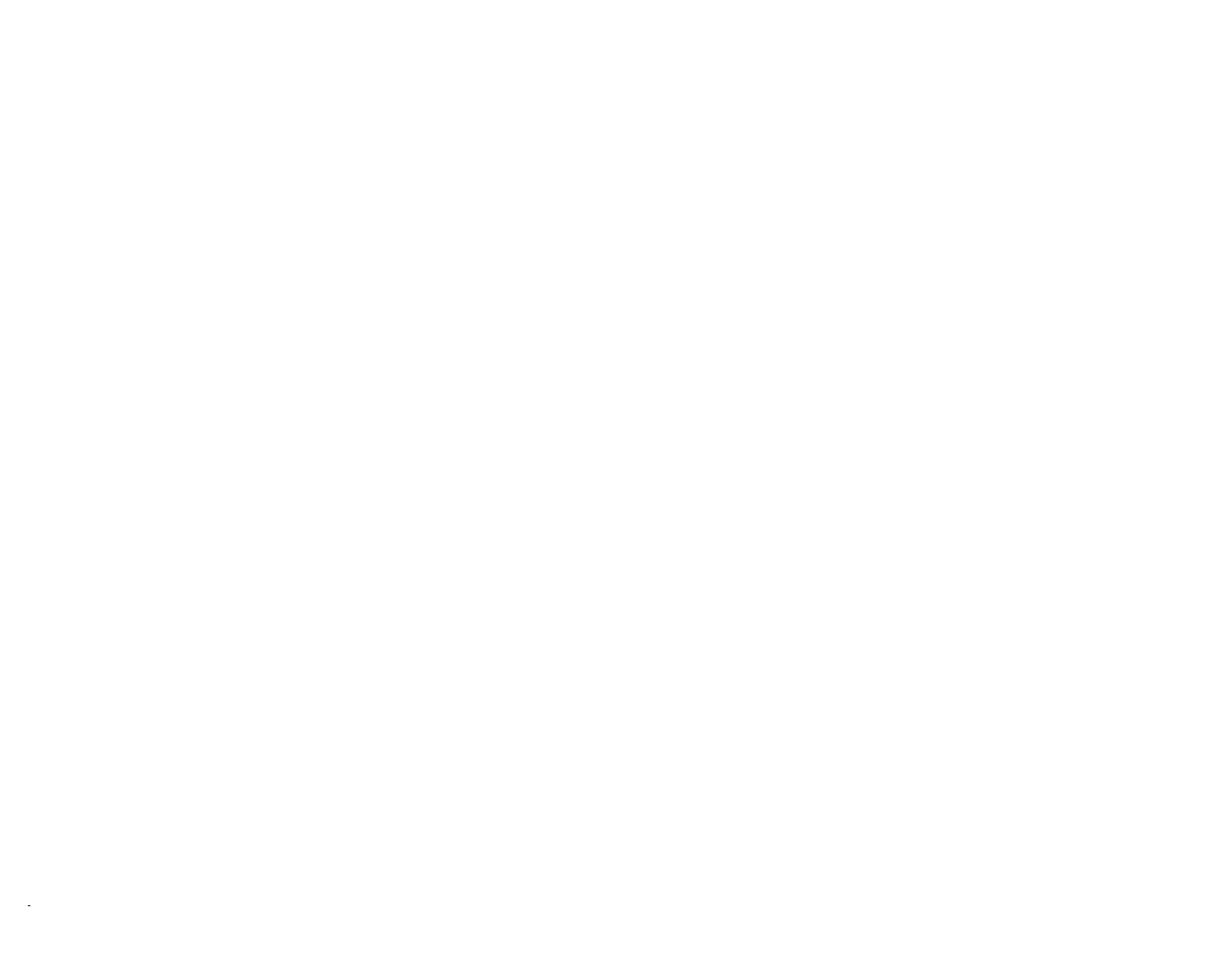|                             | Licence Business Name                                              | <b>Address</b>                                                                                         | <b>Licence Type/Sub</b>                     |                                                    | <b>Phone</b>                     |              | Fax                      |      |
|-----------------------------|--------------------------------------------------------------------|--------------------------------------------------------------------------------------------------------|---------------------------------------------|----------------------------------------------------|----------------------------------|--------------|--------------------------|------|
| <b>Issue Date:</b>          |                                                                    | June 12, 2019                                                                                          |                                             |                                                    |                                  |              |                          |      |
| 19 863876 8 PM<br>19 858529 | Jungle Gym                                                         | 4151 Hazelbridge Way Unit 2760 Richmond BC V6X 4J7<br>12371 Horseshoe Way Unit 125 Richmond BC V7A 4X6 | Vending Machine Use<br>Assembly Use Group 3 | \$.25 or More<br><b>Health Studio</b>              | (778) 899-2508<br>(604) 445-8625 | Work<br>Work |                          | Hom  |
| 19 857949                   | Truckin' BBQ                                                       | 20245 53RD AVE UNIT 109 LANGLEY BC V3A 3V2                                                             | Assembly Use Group 1                        | Mobile Food Vendor                                 | (778) 388-7390                   | Work         |                          | Hom  |
| 18 825779                   | Tanlu Grill Ltd                                                    | 4771 McClelland Rd Unit 1430 Richmond BC V6X 0M5                                                       | Assembly Use Group 1                        | <b>Food Service</b><br>Establishment               | (306) 501-7375                   | Work         |                          |      |
|                             | 18 825782 Tanlu Grill Ltd                                          | 4771 McClelland Rd Unit 1430 Richmond BC V6X 0M5                                                       | Vending Machine Use                         | Vending Machines                                   | $(306)$ 501-7375                 | Work         |                          |      |
| <b>Issue Date:</b>          |                                                                    | <b>June 13, 2019</b>                                                                                   |                                             |                                                    |                                  |              |                          |      |
| 19 864021                   | Terry International Education and<br><b>Business Services Inc.</b> | 4940 No 3 Rd Unit 309 Richmond BC V6X 3A5                                                              | Service Use                                 |                                                    | (604) 279-8864                   |              | Work (604) 303-6891 Fax  |      |
| 19 864009                   | Maple ABC Financial                                                | 8260 Westminster Hwy Unit 2220 Richmond BC V6X 3Y2                                                     | Service Use                                 |                                                    | (236) 668-7979                   | Work         |                          | Hom  |
| 19 864090                   | Wexxar Packaging Inc                                               | 2551 No 6 Rd Bldg 2000 Richmond BC V6V 1P3                                                             | Service Use                                 |                                                    | (604) 930-9300                   | Work         |                          | Hom  |
| 19 864040                   | Bodhi Tree Productions Ltd.                                        | 5811 Cooney Rd Unit 200 Richmond BC V6X 3M1                                                            | Service Use                                 |                                                    | (604) 262-0965                   | Work         |                          | Cell |
| 19 861900                   | Wings Richmond                                                     | 11080 No 5 Rd Unit 110 Richmond BC V7A 4E7                                                             | Assembly Use Group 1                        | <b>Food Service</b><br>Establishment               | (604) 447-7279                   |              | Work (604) 619-1298 Cell |      |
| 19 864007                   | Taiwanese Canadian Cultural<br>Society                             | 6111 River Rd Richmond BC V7C 0A2                                                                      | Mercantile Use                              | <b>Retail Trading</b>                              | (604) 267-0901                   | Work         |                          |      |
| 19 863922                   | Impark                                                             | 8540 Alexandra Rd Richmond BC V6X 1C4                                                                  | Service Use                                 | <b>Parking Enforcement</b><br><b>Business</b>      | (604) 331-7244                   | Work         |                          | Hom  |
| 19 864022                   | Kristar Studio                                                     | 4000 No 3 Rd Unit 3120 Richmond BC V6X 0J8                                                             | Service Use                                 |                                                    | (778) 999-2238                   | Work         |                          | Hom  |
| <b>Issue Date:</b>          |                                                                    | <b>June 14, 2019</b>                                                                                   |                                             |                                                    |                                  |              |                          |      |
| 19 855965                   | Simple Go Travel and Exchange                                      | 4311 Hazelbridge Way Unit 1780 Richmond BC V6X 3L7                                                     | Service Use                                 | <b>Travel Agency</b>                               | $(604)$ 285-1900                 | Work         |                          |      |
| 19 858945                   | <b>FLORIA</b>                                                      | 3580 Moncton St Unit 170 Richmond BC V7E 3A4                                                           | Mercantile Use                              | <b>Retail Trading</b>                              | (604) 227-9392                   |              | Work (604) 227-9392 Fax  |      |
| 19 860933                   | <b>Brite Kitchen Ltd</b>                                           | 11566 Eburne Way Unit 118 Richmond BC V6V 2G7                                                          | Mercantile Use                              | <b>Wholesale Trading</b>                           | (778) 636-0430                   | Work         |                          | Hom  |
| 19 864164                   | 360speedline.com                                                   | 4580 No 3 Rd Unit 2045 Richmond BC V6X 4E8                                                             | Service Use                                 | <b>Delivery Services</b>                           | (604) 370-6307                   |              | Work (604) 368-6127 Alt  |      |
| <b>Issue Date:</b>          |                                                                    | <b>June 17, 2019</b>                                                                                   |                                             |                                                    |                                  |              |                          |      |
| 19 864336                   | Henry's Hip Eats                                                   | 1103 RENFREW ST VANCOVUER BC V5K 4C1                                                                   | Assembly Use Group 1                        | Mobile Food Vendor                                 | (778) 898-3565                   | Work         |                          | Hom  |
| 19 864337                   | Selwyn Lee Home-Care<br>Physiotherapy and Consulting               | 7333 Turnill St Unit 9 Richmond BC V6Y 4L7                                                             | Service Use                                 | Home Occupation                                    | (604) 868-3990                   |              | Work (604) 270-3281      | Fax  |
| 19 864342                   | Shudaier Inc                                                       | 4380 Agar Dr Richmond V7B 1A3                                                                          | Service Use                                 |                                                    | (778) 885-3579                   | Work         |                          | Hom  |
| 19 864380                   | Dawn Construction (2018) Ltd.                                      | 8621 201 ST UNIT 300 LANGLEY BC V2Y 0G9                                                                | Service Use                                 | <b>General Contractor</b>                          | (604) 576-2711                   | Work         |                          |      |
| 19 864389                   | Euro Painting Ltd.                                                 | 6562 207 ST LANGLEY BC V2Y 2Y5                                                                         | Service Use                                 | <b>General Contractor</b>                          | (778) 895-2469                   | Work         |                          |      |
| 19 864390                   | W&A Farms (2006) Inc                                               | 17771 Westminster Hwy Richmond BC V6V 1A9                                                              | Mercantile Use                              | Roadside Stand                                     | (604) 278-5667                   |              | Work (604) 278-5635 Fax  |      |
| 19 864466                   | Good To Go Plumbing & Heating<br>Ltd.                              | 9088 HOLT RD UNIT 34 SURREY BC V3V 4H3                                                                 | Service Use                                 | <b>Plumbing Contractor</b>                         | (778) 321-0059                   | Work         |                          |      |
| 19 857871                   | Luckful Nest Natural Drink                                         | 3531 Bayview St Unit 125 Richmond BC V7E 5W3                                                           | Assembly Use Group 1                        | <b>Food Service</b><br>Establishment, Take-<br>Out | $(604)$ 307-2658                 | Work         |                          | Hom  |
| 19 864335                   | Supernova Flooring                                                 | 8399 Jones Rd Unit 19 Richmond BC V6Y 2K6                                                              | Service Use                                 | Home Occupation                                    | (604) 446-8345                   | Work         |                          | Hom  |
| 19 864464                   | Kriskat M Drafting Services                                        | 12331 McNeely Dr Unit 5 Richmond BC V6V 2S3                                                            | Service Use                                 | Home Occupation                                    | (604) 303-7440                   |              | Work (778) 228-0512      | Cell |
| 19 864245                   | <b>Faded Chronicle</b>                                             | 6171 Spender Dr Richmond BC V7E 4B9                                                                    | Service Use                                 | Home Occupation                                    | (604) 719-6251                   | Work         |                          | Hom  |
| 19 864152                   | Nor Lash                                                           | 10111 Gilbert Rd Unit 32 Richmond BC V7E 2H2                                                           | Service Use                                 | Home Occupation                                    | $(778)$ 668-6656                 | Work         |                          | Hom  |
| 19 863869                   | 24/7 Innovation Inc.                                               | 4315 Garry St Richmond BC V7E 2T9                                                                      | Service Use                                 | Home Occupation                                    | (778) 898-6086                   | Work         |                          | Hom  |
| January 2, 2020             |                                                                    |                                                                                                        | Page 30 of 59                               |                                                    |                                  |              |                          |      |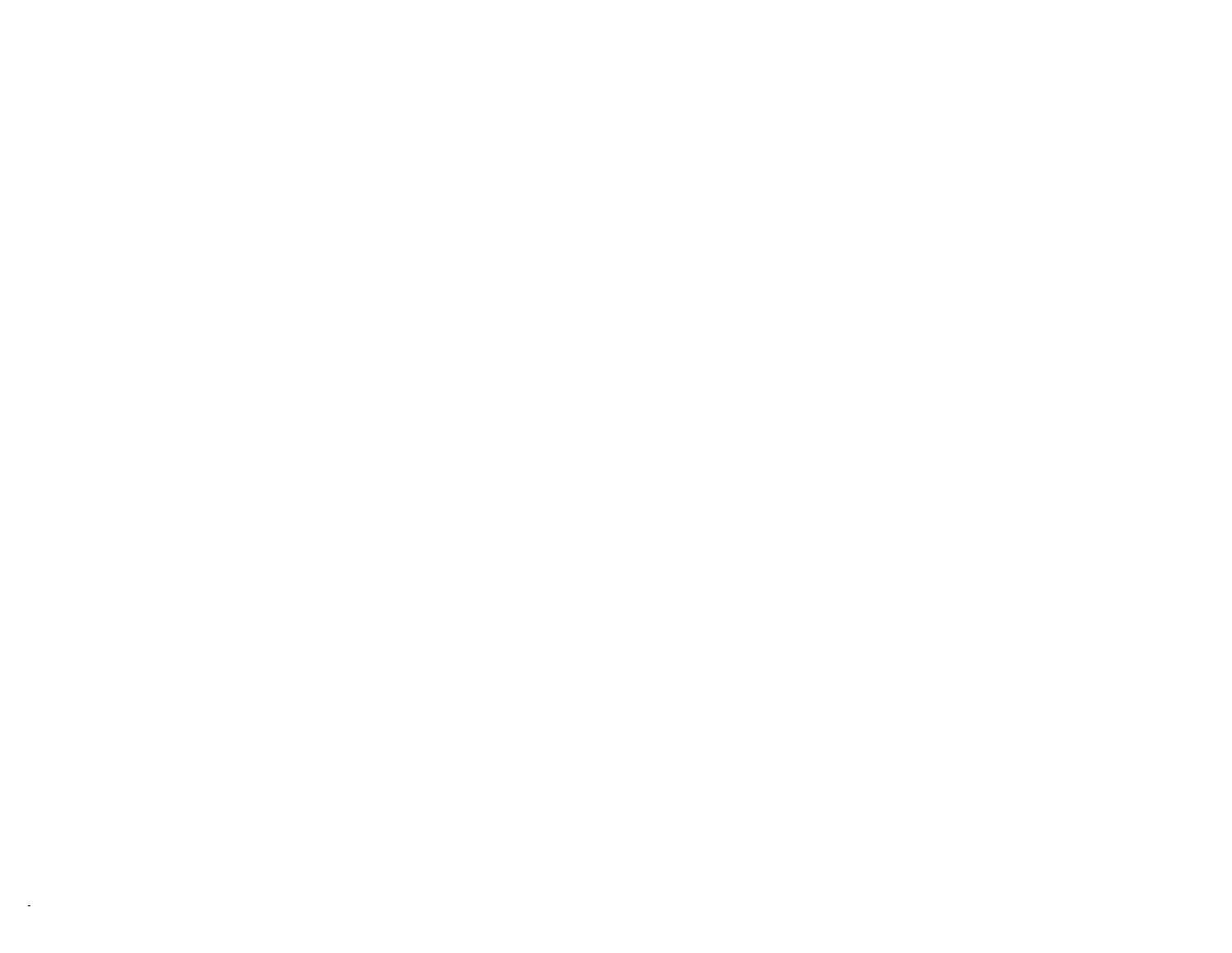|                    | Licence Business Name                         | <b>Address</b>                                     | <b>Licence Type/Sub</b> |                                        | <b>Phone</b>     |      | Fax                     |     |
|--------------------|-----------------------------------------------|----------------------------------------------------|-------------------------|----------------------------------------|------------------|------|-------------------------|-----|
| 19 863800          | Minoru View Homes Ltd                         | 4211 KINGSWAY UNIT 700 BURNABY BC V5H 1Z6          | Service Use             |                                        | (604) 451-7780   |      | Work (604) 451-7740 Fax |     |
| 19 863503          | Imex                                          | 11111 Twigg PI Unit 1027 Richmond BC V6V 0B7       | Mercantile Use          | <b>Wholesale Trading</b>               | (604) 725-0075   | Work |                         | Hom |
| 19 862279          | Encore Tea                                    | 8260 Westminster Hwy Unit 2400 Richmond BC V6X 3Y2 | Assembly Use Group 1    | Food Service<br>Establishment          | (778) 680-1413   | Work |                         | Hom |
| 19 851346          | Hot-Star Large Fried Chicken                  | 4791 McClelland Rd Unit 1623 Richmond BC V6X 0M5   | Assembly Use Group 1    | <b>Food Service</b><br>Establishment   | (604) 346-5872   | Work |                         | Hom |
| 19 861845          | Relaxing Beauty Body Care<br>Studio           | 8700 McKim Way Unit 1018 Richmond BC V6X 4A5       | Service Use             | <b>Therapeutic Touch</b><br>Treatments | (604) 726-6273   | Work |                         | Hom |
| 19 864332          | HS Man International Trading Inc              | 4311 Hazelbridge Way Unit 1755 Richmond BC V6X 3L7 | Service Use             |                                        | (604) 370-2155   | Work |                         |     |
| 19 861941          | Salon Trefle                                  | 6533 Buswell St Unit 105 Richmond BC V6Y 0J6       | Service Use             |                                        | (778) 883-4888   | Work |                         | Hom |
| <b>Issue Date:</b> |                                               | <b>June 18, 2019</b>                               |                         |                                        |                  |      |                         |     |
| 19 864523          | TMD Construction &<br>Development Inc.        | 6480 Cook Gate Richmond BC V6Y 3A2                 | Service Use             | <b>General Contractor</b>              | (778) 859-8822   | Work |                         | Hom |
| <b>Issue Date:</b> |                                               | June 19, 2019                                      |                         |                                        |                  |      |                         |     |
| 19 864341          | Sincubator Inc                                | 6151 Westminster Hwy Unit 202 Richmond BC V7C 4V4  | Service Use             |                                        | (778) 885-3579   | Work |                         | Hom |
| 19 864018          | Anmore Socks Co                               | 7117 Elmbridge Way Unit 601 Richmond BC V6X 2A2    | Service Use             | Home Occupation                        | (778) 321-2680   | Work |                         | Hom |
| 19 859203          | Conglom Inc                                   | 11488 Eburne Way Unit 130 Richmond BC V6V 3E1      | Mercantile Use          | <b>Wholesale Trading</b>               | (604) 629-1338   |      | Work (604) 629-1339 Fax |     |
| <b>Issue Date:</b> |                                               | <b>June 20, 2019</b>                               |                         |                                        |                  |      |                         |     |
| 19 850967          | OPA Canada                                    | 11666 Steveston Hwy Unit 3140 Richmond BC V7A 1N6  | Assembly Use Group 1    | Food Service<br>Establishment          | (604) 500-2910   | Work |                         |     |
| 19 856060          | Gracie Barra Richmond<br>Steveston            | 3531 Bayview St Unit 110 Richmond BC V7E 5W3       | Assembly Use Group 3    | Health Studio                          | (604) 442-8479   | Work |                         |     |
| 19 863908          | Zen Q Ironwood Bubble Tea &<br><b>Dessert</b> | 10880 No 5 Rd Unit 110 Richmond BC V6W 0B3         | Assembly Use Group 1    | <b>Food Service</b><br>Establishment   | (778) 385-1216   | Work |                         | Hom |
| 19 864533          | <b>Adhara Trading Corporation</b>             | 10013 River Dr Unit 2030 Richmond BC V6X 0N2       | Mercantile Use          | <b>Wholesale Trading</b>               | (604) 720-0568   | Work |                         | Hom |
| <b>Issue Date:</b> |                                               | <b>June 21, 2019</b>                               |                         |                                        |                  |      |                         |     |
| 19 864539          | AT Media Inc                                  | 4540 No 3 Rd Unit 1340 Richmond BC V6X 4E4         | Service Use             |                                        | (604) 671-0234   | Work |                         | Hom |
| 19 864563          | Horseshoe Press Inc                           | 4380 No 3 Rd Unit 1125 Richmond BC V6X 3V7         | Service Use             |                                        | (604) 325-1333   | Work |                         | Hom |
| 19 864480          | GPS Logistics and Warehousing<br>Services Ltd | 7360 River Rd Unit 150 Richmond BC V6X 1X6         | Service Use             |                                        | (604) 523-2201   | Work |                         | Hom |
| 19 863861          | Steveston Village B & B                       | 3500 Broadway St Richmond BC V7E 2X7               | <b>Residential Use</b>  | Bed & Breakfast                        | (778) 997-2827   | Work |                         | Hom |
| 19 864491          | Strada Auto Gallery Ltd                       | 4771 Garden City Rd Richmond BC V6X 3M7            | Service Use             |                                        | (236) 888-6777   | Work |                         |     |
| <b>Issue Date:</b> |                                               | June 24, 2019                                      |                         |                                        |                  |      |                         |     |
|                    | 19 856229 China Tang                          | 8181 Cambie Rd Unit 2260 Richmond BC V6X 3X9       | Assembly Use Group 1    | <b>Food Service</b><br>Establishment   | (778) 798-1171   | Work |                         | Hom |
|                    | 19 864550 Orion Electrical Systems Ltd        | 4180 LOUGHEED HWY UNIT 300 BURNABY BC V5C<br>6A7   | Service Use             | <b>Electrical Contractor</b>           | (604) 299-8328   | Work |                         |     |
| <b>Issue Date:</b> |                                               | <b>June 25, 2019</b>                               |                         |                                        |                  |      |                         |     |
| 19 864574          | Inter Flooring Ltd                            | 3178 ARROWSMITH PL COQUITLAM BC V3E 3B5            | Service Use             | <b>General Contractor</b>              | (604) 725-7458   | Work |                         | Hom |
| 19 864883          | Peter's Mechanical                            | 10176 SEMIAHMOO RD SURREY BC V3T 3N3               | Service Use             | <b>Plumbing Contractor</b>             | (604) 250-5124   | Work |                         | Hom |
| 19 864881          | Juryn Cleaning Maintenance                    | 22000 Sharpe Ave Unit 18 Richmond BC V6V 2V5       | Service Use             | Home Occupation                        | (604) 805-3884   | Work |                         | Hom |
| 19 864774          | O4A Office for Architecture                   | 2386 OAK ST VANCOUVER BC V6H 4J1                   | Service Use             |                                        | $(604)$ 305-0315 | Work |                         | Hom |
| January 2, 2020    |                                               |                                                    | Page 31 of 59           |                                        |                  |      |                         |     |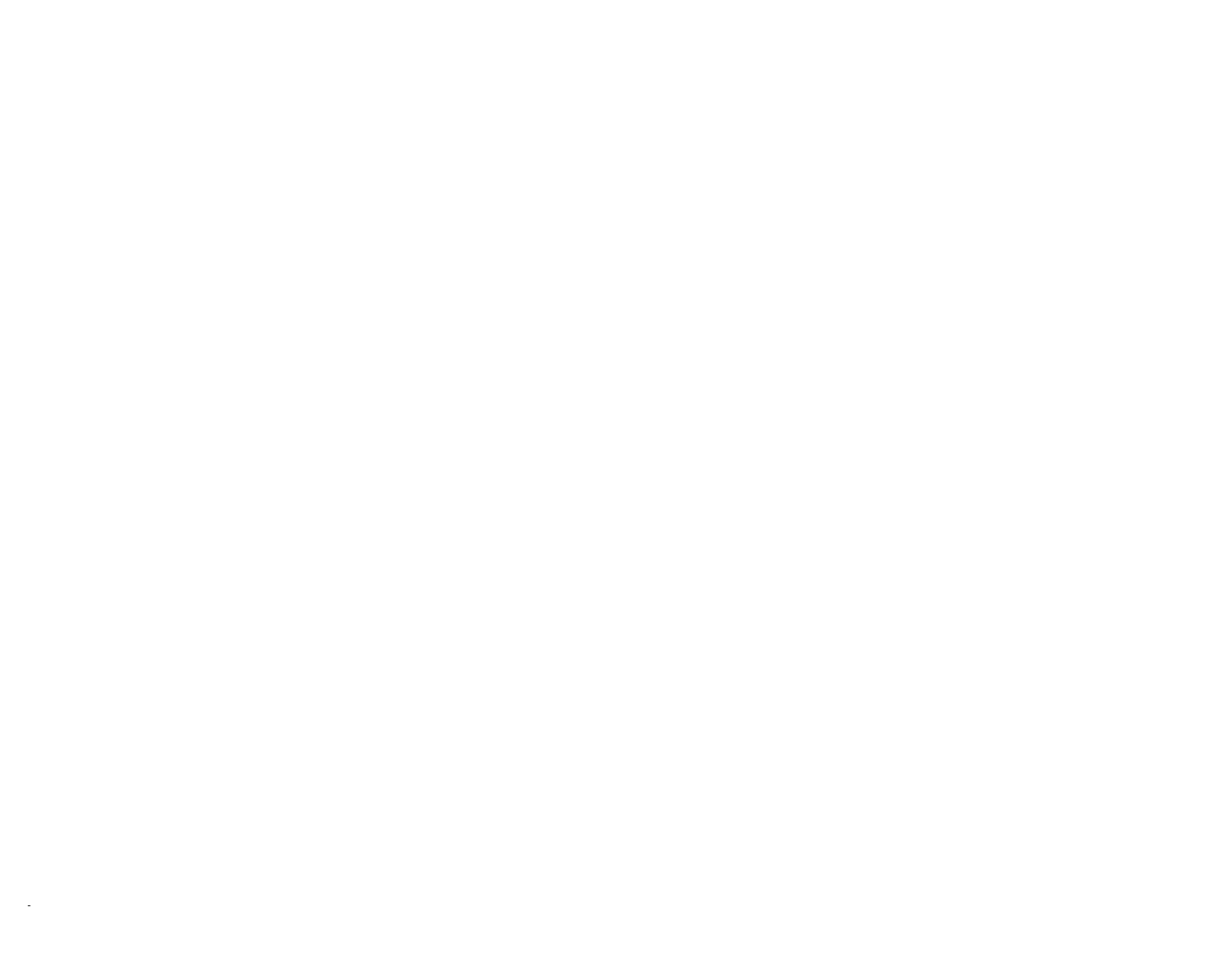|                    | <b>Licence Business Name</b>                       | <b>Address</b>                                            | <b>Licence Type/Sub</b>                    |                                                    | <b>Phone</b>     |      | Fax                      |     |
|--------------------|----------------------------------------------------|-----------------------------------------------------------|--------------------------------------------|----------------------------------------------------|------------------|------|--------------------------|-----|
| 19 864767          | Diamond Parking / DPS # 4946                       | 3411 No 3 Rd Richmond BC V6X 2B8                          | Service Use                                | <b>Parking Enforcement</b><br><b>Business</b>      | (604) 681-8797   |      | Work (604) 684-0329 Fax  |     |
| 19 864766          | <b>Floral Neverland</b>                            | 8531 Bennett Rd Unit 10 Richmond BC V6V 3M5               | Service Use                                | Home Occupation                                    | (778) 903-5791   | Work |                          |     |
| 19 864700          | <b>Quanta Extension Construction</b><br><b>Inc</b> | 6371 Williams Rd Richmond BC V7E 1K6                      | Service Use                                | <b>General Contractor</b>                          | (778) 927-7311   | Work |                          | Hom |
| 19 864905          | Fresh Minds Academy Inc                            | 10948 Canso Cr Richmond BC V7E 5B9                        | Service Use                                | Home Occupation                                    | (778) 709-9539   | Work |                          | Hom |
| 19 864568          | Jinju (Pearl) Construction Co                      | 2111 NOVA SCOTIA AVE PORT COQUITLAM BC V3C<br>5M9         | Service Use                                | <b>General Contractor</b>                          | (604) 552-1330   | Work |                          |     |
| 19 864490          | <b>Brad Sakiyama Tree Movers</b>                   | 15187 MARINE DR WHITE ROCK BC V4B 1C5                     | Service Use                                | <b>General Contractor</b>                          | (778) 232-5462   | Work |                          | Hom |
| 18 845600          | Y&J Global Network Ltd                             | 7051 Ash St Unit 33 Richmond BC V6Y 2R9                   | Service Use                                | Home Occupation                                    | $(604)$ 205-5008 | Work |                          |     |
| 19 864723          | <b>Hunter Browns</b>                               | 3935 Steveston Hwy Richmond BC V7E 2J9                    | Service Use                                | Home Occupation                                    | (778) 684-5343   | Work |                          | Hom |
| <b>Issue Date:</b> |                                                    | <b>June 26, 2019</b>                                      |                                            |                                                    |                  |      |                          |     |
|                    | 19 865043 Lemon Heaven                             | 10091 DENNIS CRES RICHMOND BC V7A 3R9                     | Assembly Use Group 1                       | <b>Food Service</b><br>Establishment, Take-<br>Out | (604) 353-6277   | Work |                          |     |
|                    | 19 864575 Hou Cai Lei Tea Shop                     | 8571 Alexandra Rd Unit 128 Richmond BC V6X 1C3            | Assembly Use Group 1                       | Food Service<br>Establishment, Take-<br>Out        | (778) 927-8506   | Work |                          | Hom |
| 19 865029          | <b>Shameless Buns</b>                              | 1933 E 41ST AVE UNIT 236 VANCOUVER BC V5P 1L1             | Assembly Use Group 1                       | Mobile Food Vendor                                 | (604) 961-0755   | Work |                          |     |
| <b>Issue Date:</b> |                                                    | <b>June 27, 2019</b>                                      |                                            |                                                    |                  |      |                          |     |
| 19 864181          | Liz Moore Destination Weddings                     | 4280 Bayview St Unit 210 Richmond BC V7E 0B3              | Service Use                                | Home Occupation                                    | (778) 578-7555   | Work |                          | Hom |
| 19 866039          | Come Arepa                                         | 401 INDUSTRIAL AVE VANCOUVER BC V6A 2P6                   | Assembly Use Group 1                       | Mobile Food Vendor                                 | (604) 368-8714   | Work |                          |     |
| 19 866225          | AmberLeaf Partners Inc                             | 10 SOUTH RIVERSIDE PLAZA UNIT 800 CHICAGO IL<br>60610 USA | Service Use                                |                                                    | (773) 456-3996   | Work |                          |     |
| <b>Issue Date:</b> |                                                    | June 28, 2019                                             |                                            |                                                    |                  |      |                          |     |
| 19 858028          | <b>Oriental Franchise Management</b><br>Group Ltd  | 13500 Maycrest Way Unit 160 Richmond BC V6V 2N8           | Service Use                                | <b>General Contractor</b>                          | (604) 370-2255   | Work |                          | Hom |
| 19 865072          | Aloha Poke                                         | 12871 Bathgate Way Unit 12 Richmond BC V6V 1Y5            | Assembly Use Group 1                       | Mobile Food Vendor                                 | (604) 780-7878   | Work |                          | Hom |
| 19 866100          | 365 Property Management<br>Corporation             | 13091 Vanier PI Unit 311 Richmond BC V6V 2J1              | Service Use                                |                                                    | (604) 585-2222   | Work |                          | Hom |
| 19 866110          | JKCE Construction Group Ltd                        | 2899 No 3 Rd Unit 280 Richmond BC V6X 2B2                 | Service Use                                | <b>General Contractor</b>                          | (778) 316-9598   | Work |                          | Hom |
| 19 866111          | <b>JKCE Construction Group Ltd</b>                 | 2899 No 3 Rd Unit 280 Richmond BC V6X 2B2                 | <b>Inter-Municipal Business</b><br>Licence | <b>General Contractor</b>                          | (778) 316-9598   | Work |                          | Hom |
| 19 866224          | <b>MPG Business Consulting</b>                     | 6081 No 3 Rd Unit 607 Richmond BC V6Y 2B2                 | Service Use                                |                                                    | (778) 919-8776   | Work |                          |     |
| 19 866313          | Smoothies                                          | 6720 LANGLEY CRT KELOWNA BC V1P 1A4                       | Assembly Use Group 1                       | Mobile Food Vendor                                 | (250) 300-6100   | Work |                          | Hom |
|                    | 19 866315 Corn Dog Express                         | 18663 1ST AVE UNIT 105 SURREY BC V3S 7A4                  | Assembly Use Group 1                       | Mobile Food Vendor (778) 960-5282                  |                  | Work |                          | Hom |
| 19 864821          | <b>Cheetah Consulting Ltd</b>                      | 4000 No 3 Rd Unit 1080 Richmond BC V6X 0J8                | Service Use                                |                                                    | (778) 241-9999   |      | Work (604) 780-8777 Cell |     |
| 19 866319          | <b>Roasted Revolution</b>                          | 18303 64TH AVE SURREY BC V3S 0M3                          | Assembly Use Group 1                       | Mobile Food Vendor                                 | (604) 721-4060   | Work |                          | Hom |
| 19 866332          | Go Curry Go!                                       | 8740 MAPLE GROVE CR UNIT 48 BURNABY BC V5A<br>4G5         | Assembly Use Group 1                       | Mobile Food Vendor                                 | (604) 351-7526   | Work |                          | Hom |
| 19 866360          | Uncle Milt's Rootbeer                              | 16655 64TH AVE UNIT 13 SURREY BC V3S 3V1                  | Assembly Use Group 1                       | Mobile Food Vendor                                 | $(604)$ 365-5037 | Work |                          | Hom |
| 19 861189          | Vast Education Training Inc.                       | 5511 Hollybridge Way Unit 3008 Richmond BC V7C 0A3        | Assembly Use Group 3                       | <b>Education Institution</b>                       | (778) 288-9899   | Work |                          |     |
| 19 864162          | Nijjer Blueberry Farm                              | 11590 Granville Ave Richmond BC V6Y 1R6                   | Mercantile Use                             | Roadside Stand                                     | (604) 276-0044   |      | Work (604) 270-3075 Fax  |     |
| 19 855173          | Lucky Farm                                         | 9220 No 5 Rd Richmond BC V7A 4E2                          | Mercantile Use                             | Roadside Stand                                     | (778) 322-3488   | Work |                          | Hom |
| 19 864776          | <b>ECA Global Education Link Inc</b>               | 10451 Shellbridge Way Unit 150 Richmond BC V6X 2W8        | Service Use                                |                                                    | (604) 209-9208   | Work |                          | Hom |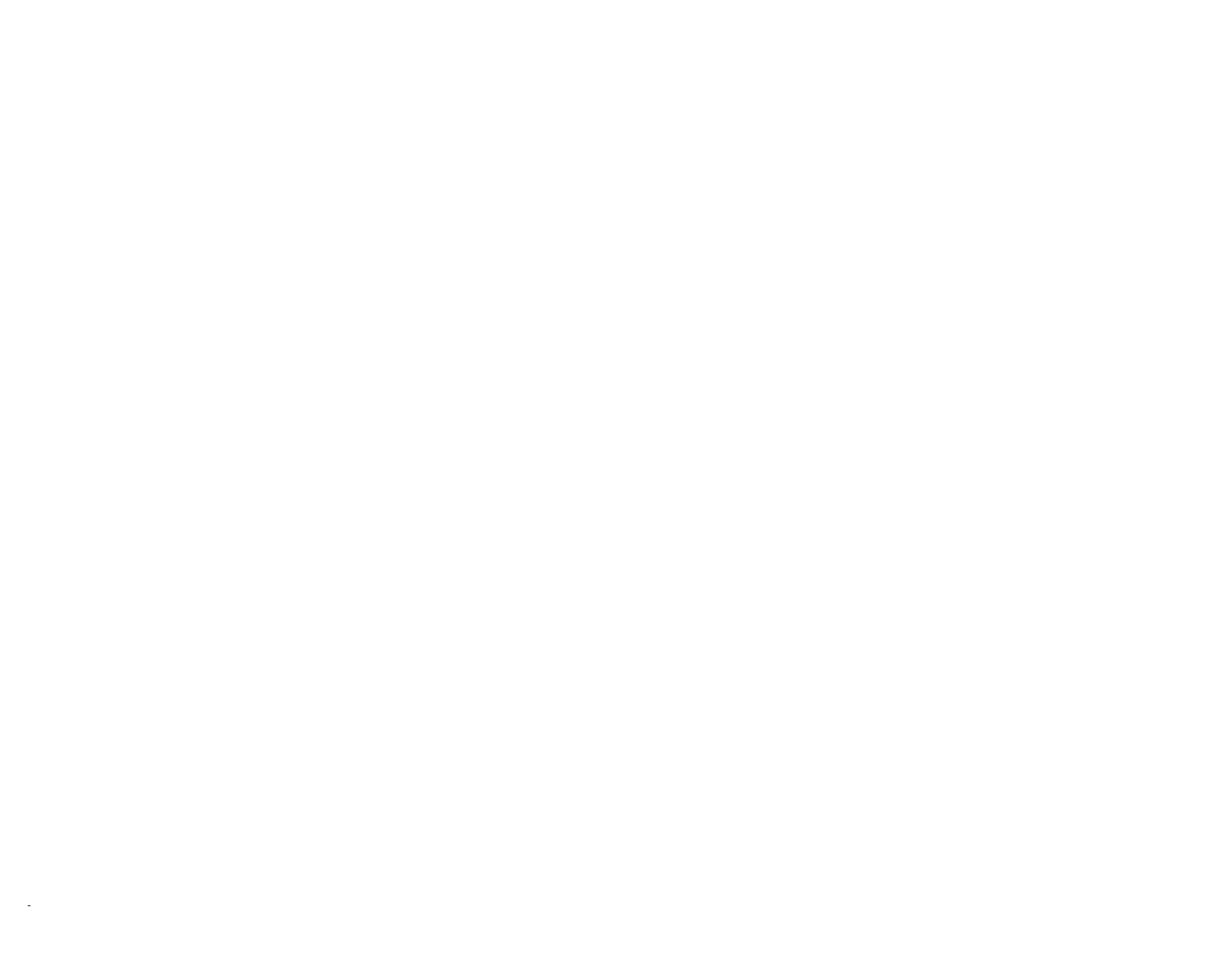|                    | Licence Business Name                                 | <b>Address</b>                                     | <b>Licence Type/Sub</b>                    |                                             | Phone            |      | Fax                      |
|--------------------|-------------------------------------------------------|----------------------------------------------------|--------------------------------------------|---------------------------------------------|------------------|------|--------------------------|
| 19 864163          | Nijjer Blueberry Farm                                 | 6271 No 5 Rd Richmond BC V6Y 2V1                   | Mercantile Use                             | Roadside Stand                              | (604) 276-0044   |      | Work (604) 270-3075 Fax  |
| 19 864623          | <b>Rice Burger</b>                                    | 2630 SASAMAT ST VANCOUVER BC V6R 2J1               | Assembly Use Group 1                       | Mobile Food Vendor                          | (604) 716-9686   | Work | Hom                      |
| 19 864652          | Canadian Glacial Clay<br><b>Cosmetics Corporation</b> | 6551 No 3 Rd Richmond BC V6Y 2B6                   | Mercantile Use                             | <b>Retail Trading</b>                       | (604) 370-5188   |      | Work (604) 370-5551 Fax  |
| 19 864685          | Stage West Home Ltd                                   | 3820 Cessna Dr Unit 120 Richmond BC V7B 0A2        | Service Use                                |                                             | (778) 321-9233   | Work | Hom                      |
| 19 864730          | Morrison Group of Companies                           | 2899 No 3 Rd Unit 280 Richmond BC V6X 2B2          | Service Use                                |                                             | $(604)$ 559-6696 |      | Work (604) 559-6695 Fax  |
| 19 864741          | Yao Culture Communication Ltd                         | 4000 No 3 Rd Unit 2205 Richmond BC V6X 0J8         | Mercantile Use                             | <b>Retail Trading</b>                       | (778) 996-8895   | Work | Hom                      |
| 19 864760          | Arch Way Projects Inc                                 | 2051 Viceroy PI Unit 100 Richmond BC V6V 1Y9       | Service Use                                | <b>General Contractor</b>                   | (604) 273-2932   | Work |                          |
| 18 839754          | Flow Thai Massage & Spa                               | 2899 No 3 Rd Unit 180 Richmond BC V6X 2B2          | Service Use                                | Therapeutic Touch<br>Treatments             | (604) 270-2588   | Work | Hom                      |
| <b>Issue Date:</b> |                                                       | <b>July 2, 2019</b>                                |                                            |                                             |                  |      |                          |
| 19 866280 Sharinio |                                                       | 4151 Hazelbridge Way Unit 2200 Richmond BC V6X 4J7 | Mercantile Use                             | <b>Retail Trading</b>                       | (778) 318-2119   | Work | Hom                      |
| <b>Issue Date:</b> |                                                       | <b>July 3, 2019</b>                                |                                            |                                             |                  |      |                          |
| 19 866263          | Zaskari Events                                        | 22140 McLean Ave Richmond BC V6V 2P3               | Service Use                                | Home Occupation                             | (778) 868-5134   | Work | Hom                      |
| 19 861314          | <b>BeauTouch Aesthetics Institute</b>                 | 4000 No 3 Rd Unit 5080 Richmond BC V6X 0J8         | Assembly Use Group 3                       | <b>Education Institution</b>                | (604) 773-1339   | Work | Hom                      |
| 19 866309          | <b>Empire Photography</b>                             | 4540 No 3 Rd Unit 1120 Richmond BC V6X 4E4         | Service Use                                |                                             | (778) 885-5618   | Work | Hom                      |
| 19 866302          | Sigma Furniture Ltd                                   | 5920 No 6 Rd Unit 214 Richmond BC V6V 1Z1          | Mercantile Use                             | <b>Wholesale Trading</b>                    | (778) 998-5111   | Work | Hom                      |
| 19 866301          | Sigma Furniture Ltd                                   | 5920 No 6 Rd Unit 214 Richmond BC V6V 1Z1          | Service Use                                |                                             | (778) 998-5111   | Work | Hom                      |
| 19 863778          | <b>TX Produce</b>                                     | 6280 No 4 Rd Richmond BC V6Y 2S9                   | Mercantile Use                             | Roadside Stand                              | (604) 763-1573   | Work | Hom                      |
| 19 861026          | Modern BnB                                            | 9880 Southgate PI Richmond BC V7A 2N2              | <b>Residential Use</b>                     | Bed & Breakfast                             | (604) 649-7923   | Work | Hom                      |
| 19 862065          | CC Mall Enterprise Inc                                | 8328 Capstan Way Unit 1126 Richmond BC V6X 4B6     | Mercantile Use                             | <b>Retail Trading</b>                       | (778) 828-5128   |      | Work (604) 396-1802 Cell |
| 19 862067          | CC Mall Enterprise Inc                                | 8328 Capstan Way Unit 1126 Richmond BC V6X 4B6     | Service Use                                |                                             | (778) 828-5128   |      | Work (604) 396-1802 Cell |
| 19 866249          | One Park                                              | 8160 Park Rd Unit 100 Richmond BC V6Y 1T1          | Service Use                                |                                             | $(604)$ 565-2836 |      | Work (604) 565-2839 Fax  |
| <b>Issue Date:</b> |                                                       | <b>July 4, 2019</b>                                |                                            |                                             |                  |      |                          |
| 19 866226          | Kevin's Closets                                       | 8951 St Albans Rd Richmond BC V6Y 2L5              | <b>Inter-Municipal Business</b><br>Licence | <b>General Contractor</b>                   | (604) 764-2485   | Work |                          |
| 19 866363          | Tammy Tsui Notary Public                              | 4751 Garden City Rd Unit 208 Richmond BC V6X 3M7   | Service Use                                |                                             | (604) 821-8448   |      | Work (604) 821-8449 Fax  |
| 19 866336          | <b>Chris Tait Contracting</b>                         | 6620 Francis Rd Richmond BC V7C 1K5                | Service Use                                | <b>General Contractor</b>                   | (604) 786-6650   | Work |                          |
| 19 866311          | Yolo Party Shop                                       | 9099 Cook Rd Unit 609 Richmond BC V6Y 0G5          | Service Use                                | Home Occupation                             | $(604)$ 404-6683 | Work | Hom                      |
| 19 866234          | Da-sh Building Maintenance Ltd                        | 4693 W 12TH AVE VANCOUVER BC V6R 2R7               | Service Use                                |                                             | (604) 908-3274   | Work | Hom                      |
| 19 866140          | Uno Gelato                                            | 3211 Grant McConachie Way Richmond BC              | Assembly Use Group 1                       | Food Service<br>Establishment, Take-<br>Out | (250) 486-3236   | Work |                          |
| 19 866105          | Shuoxin (Vincent) Wang                                | 6233 Birch St Unit 58 Richmond BC V6Y 4H3          | Service Use                                | Home Occupation                             | (604) 704-9187   | Work |                          |
| 19 865070          | <b>FestiLight Decor</b>                               | 3031 Williams Rd Unit 43 Richmond BC V7E 1H9       | <b>Inter-Municipal Business</b><br>Licence | <b>General Contractor</b>                   | (855) 733-7845   | Work |                          |
| 19 865062          | FestiLight Decor                                      | 3031 Williams Rd Unit 43 Richmond BC V7E 1H9       | Service Use                                | <b>General Contractor</b>                   | (855) 733-7845   | Work |                          |
| 19 864572          | Kevin's Closets                                       | 8951 St Albans Rd Richmond BC V6Y 2L5              | Service Use                                | <b>General Contractor</b>                   | (604) 764-2485   | Work |                          |
| 19 861722          | Rick Liu, CPA                                         | 3080 Granville Ave Richmond BC V7C 1C7             | Service Use                                | Home Occupation                             | (858) 736-9380   | Work |                          |
| 19 866246          | Evolved Agritech                                      | 4133 Cavendish Dr Richmond BC V7E 5N4              | Service Use                                | <b>General Contractor</b>                   | (778) 892-9772   | Work |                          |
| <b>Issue Date:</b> |                                                       | <b>July 5, 2019</b>                                |                                            |                                             |                  |      |                          |
|                    | 19 866524 NB Mechanical Services                      | 22511 Cochrane Dr Richmond BC V6V 2R1              | Service Use                                | Home Occupation                             | (604) 809-5784   | Work | Hom                      |
| January 2, 2020    |                                                       |                                                    | Page 33 of 59                              |                                             |                  |      |                          |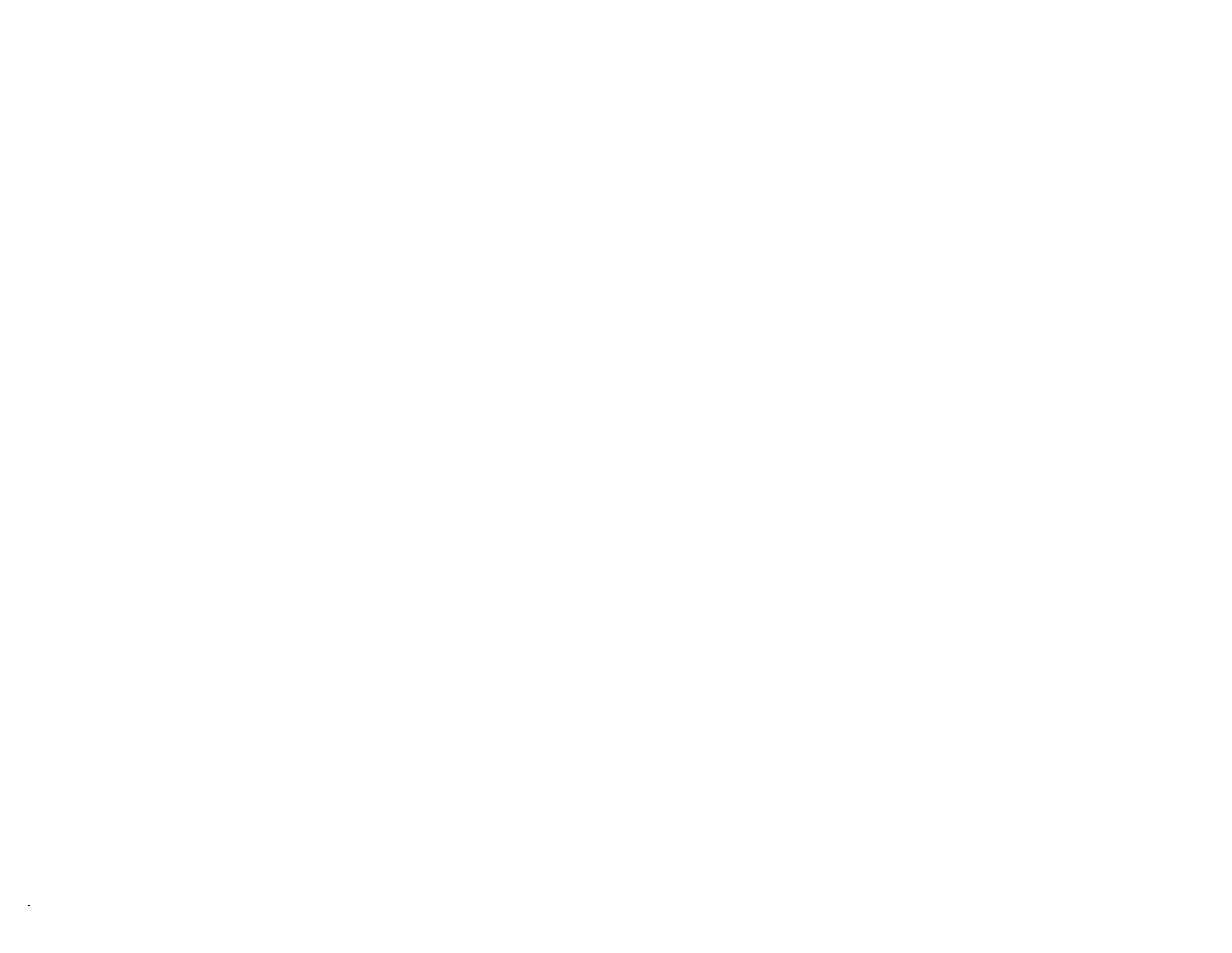|                    | Licence Business Name                                | <b>Address</b>                                  | <b>Licence Type/Sub</b>                    |                                         | <b>Phone</b>       |        | Fax                     |     |
|--------------------|------------------------------------------------------|-------------------------------------------------|--------------------------------------------|-----------------------------------------|--------------------|--------|-------------------------|-----|
| 19 866696          | Canada Start-Up Consulting<br>Group                  | 7840 Alderbridge Way Richmond BC V6X 2A5        | Service Use                                |                                         | (604) 781-4912     | Work   |                         | Hom |
| 19 866685          | RC6 Home Inspections                                 | 22800 Windsor Crt Unit 32 Richmond BC V6V 2X6   | Service Use                                | Home Occupation                         | (778) 384-0497     | Work   |                         | Hom |
| 19 866660          | <b>Linkmind Consulting</b>                           | 5880 Dover Cr Unit 214 Richmond BC V7C 5P5      | Service Use                                | Home Occupation                         | $(236)$ 858-3586   | Work   |                         | Hom |
| 19 866601          | <b>Purpose Smoothie Truck</b>                        | 3900 Bayview St Unit 115 Richmond BC V7E 4R7    | Assembly Use Group 1                       | Mobile Food Vendor                      | (604) 274-5884     | Work   |                         | Hom |
| 19 866600          | Bella Home & Furniture                               | 3840 Jacombs Rd Unit 108 Richmond BC V6V 1Y6    | Mercantile Use                             | <b>Wholesale Trading</b>                | (604) 783-7667     | Work   |                         | Hom |
| 19 866597          | <b>Echo Smart Homes</b>                              | 5380 Smith Dr Unit 51 Richmond BC V6V 2K8       | Service Use                                | Home Occupation                         | (778) 323-2545     | Cellul |                         | Hom |
| 19 866580          | Renah Jae Jewelry                                    | 8440 Odlin Cr Richmond BC V6X 1E8               | Service Use                                | Home Occupation                         | (604) 710-9302     | Cellul |                         | Hom |
| 19 866523          | Project Blue Book Season 2                           | 4210 PHILLIPS AVE BURNABY BC V5A 2X2            | Service Use                                |                                         | (604) 566-8322     |        | Work (604) 677-1859 Fax |     |
| 19 866503          | <b>Techline Security and Sound</b>                   | 26859 25TH AVE ALDERGROVE BC V4W 2Y5            | Service Use                                | <b>General Contractor</b>               | $(604) 880 - 4000$ | Work   |                         | Hom |
| 19 866362          | <b>Makcom Construction</b>                           | 2465 LAURALYNN DR NORTH VANCOUVER BC V7J<br>2Y6 | Service Use                                | <b>General Contractor</b>               | (604) 728-7947     | Work   |                         | Hom |
| 19 866326          | <b>Gusheng Artworks</b>                              | 6068 No 3 Rd Unit 120 Richmond BC V6Y 4M7       | Mercantile Use                             | <b>Retail Trading</b>                   | (778) 213-8181     | Work   |                         | Hom |
| 19 864802          | <b>Continental Medical Clinic 2.0</b>                | 4800 No 3 Rd Unit 170 Richmond BC V6X 3A6       | Service Use                                |                                         | (604) 231-8970     |        | Work (604) 278-1768 Fax |     |
| 19 864552          | Olive Tree Travel Agency Ltd                         | 4000 No 3 Rd Unit 5155 Richmond BC V6X 0J8      | Service Use                                | <b>Travel Agency</b>                    | (604) 780-3098     |        | Work (604) 243-6245 Fax |     |
| 19 862170          | Seasons Furniture                                    | 13982 Cambie Rd Unit 143 Richmond BC V6V 2K2    | Industrial/Manufacturing<br>Use            |                                         | (604) 676-7014     | Work   |                         |     |
| 19 866539          | <b>TCI Travel &amp; Tours Ltd</b>                    | 5871 No 6 Rd Richmond BC V6V 1T2                | Vehicle for Hire                           | Vehicle For Hire<br>Office              | (778) 282-1071     |        | Work (778) 282-1072 Fax |     |
| 19 866541          | <b>Encivil Contracting Inc</b>                       | 7734 WINDSOR ST VANCOUVER BC V5X 4A5            | Service Use                                | <b>General Contractor</b>               | (604) 600-3422     | Work   |                         | Hom |
| <b>Issue Date:</b> |                                                      | <b>July 9, 2019</b>                             |                                            |                                         |                    |        |                         |     |
| 19 866329          | Scent Of Flores                                      | 8240 Lansdowne Rd Unit 115 Richmond BC V6X 1B9  | Mercantile Use                             | <b>Retail Trading</b>                   | $(604)$ 828-1806   | Work   |                         | Hom |
| 19 866785          | PREHAB Physiotherapy and<br>Performance              | 3428 NOOTKA ST VANCOUVER BC V5M 4V9             | Service Use                                |                                         | (778) 898-9898     | Work   |                         |     |
| 19 866783          | Scenery Landscape Limited                            | 6071 Azure Rd Unit 43 Richmond BC V7C 2P3       | <b>Inter-Municipal Business</b><br>Licence | <b>General Contractor</b>               | (778) 929-7608     | Work   |                         | Hom |
| 19 866782          | Scenery Landscape Limited                            | 6071 Azure Rd Unit 43 Richmond BC V7C 2P3       | Service Use                                | <b>General Contractor</b>               | (778) 929-7608     | Work   |                         | Hom |
| 19 866760          | AV Western Stucco Ltd                                | 8654 11TH AVE BURNABY BC V3N 2P8                | Service Use                                | <b>General Contractor</b>               | (604) 290-3164     | Work   |                         | Hom |
| 19 866749          | <b>Steveston Karate</b><br>Club/Thompson Karate Club | 12515 Alliance Dr Richmond BC V7E 6J2           | Service Use                                | Home Occupation                         | (778) 228-4391     | Work   |                         | Hom |
| 19 866430          | Aeon Logistics Ltd                                   | 2931 Viking Way Unit 5 Richmond BC V6V 1Y1      | Service Use                                | <b>Delivery Services</b>                | (778) 881-8889     | Work   |                         | Hom |
| 19 864324          | Overland Sandwich Inc.                               | 7740 Alderbridge Way Richmond BC V6X 2A3        | Assembly Use Group 1                       | Mobile Food Vendor                      | (778) 322-5231     | Work   |                         | Hom |
| 19 864012          | Star Labour Supply Ltd                               | 13811 Gilbert Rd Richmond BC V7E 2H8            | Mercantile Use                             | Roadside Stand                          | (604) 325-1027     |        | Work (604) 325-1026 Fax |     |
| 18 840254          | Boiling Point Restaurant (BC) Inc                    | 12820 Clarke PI Unit 140 Richmond BC V6V 2H1    | Service Use                                |                                         | (604) 727-2723     | Work   |                         | Hom |
| 19 866704          | Cloudflow Video and Sound<br>Studio                  | 8200 Jones Rd Unit 408 Richmond BC V6Y 3Z2      | Service Use                                | Home Occupation                         | (778) 861-1008     | Work   |                         | Hom |
| <b>Issue Date:</b> |                                                      | <b>July 10, 2019</b>                            |                                            |                                         |                    |        |                         |     |
|                    | 19 866964 AMS Armstrong Mechanical<br>Services       | 5850 COWICHAN ST CHILLIWACK BC V2R 0G8          | Service Use                                | Plumbing Contractor (604) 539-7747 Work |                    |        |                         |     |
| <b>Issue Date:</b> |                                                      | <b>July 11, 2019</b>                            |                                            |                                         |                    |        |                         |     |
|                    | 19 864765 Zi Jin Tang Canada                         | 6111 River Rd Richmond BC V7C 0A2               | Mercantile Use                             | <b>Retail Trading</b>                   | (604) 773-2389     | Cellul |                         | Hom |
| <b>Issue Date:</b> |                                                      | <b>July 12, 2019</b>                            |                                            |                                         |                    |        |                         |     |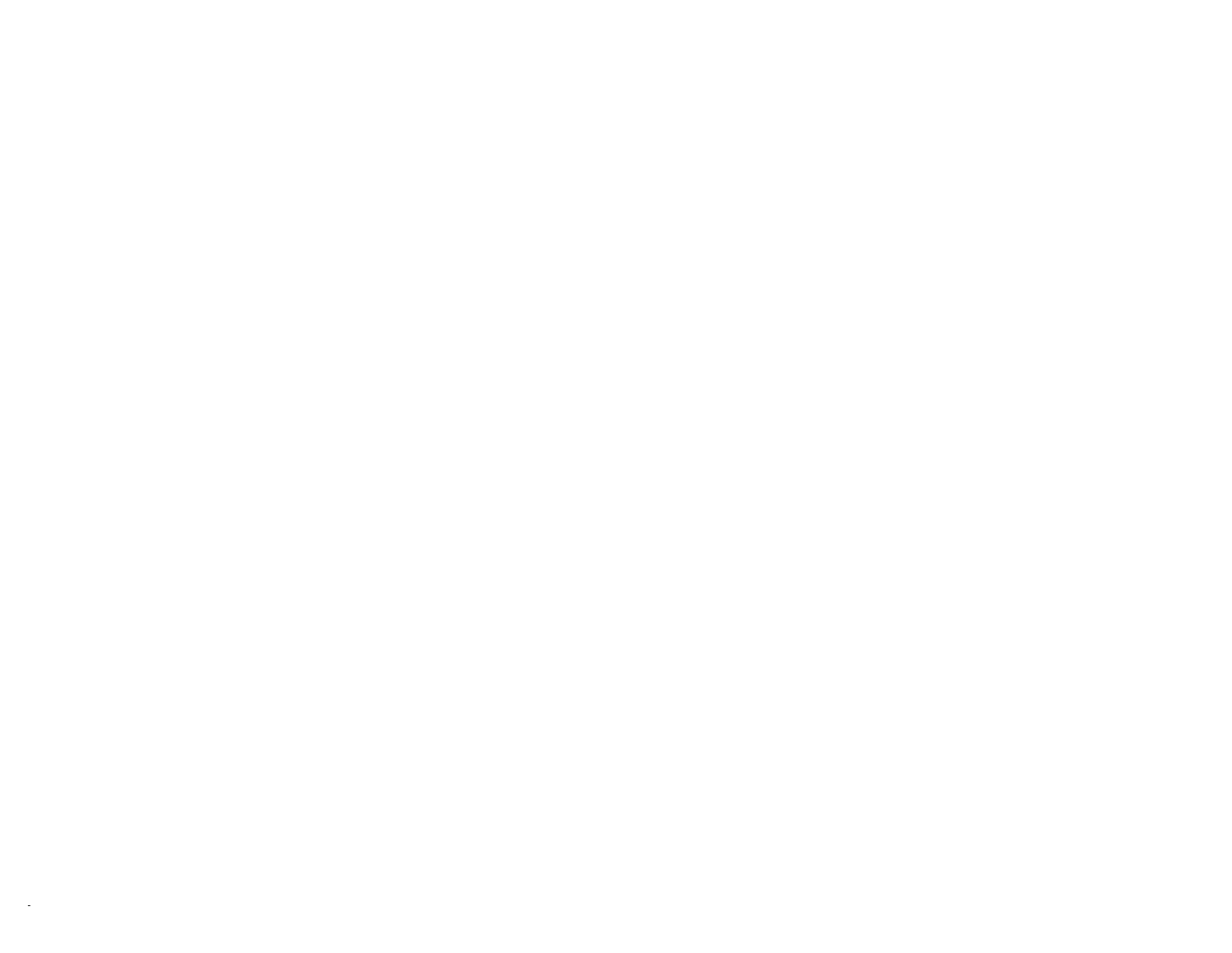|                    | <b>Licence Business Name</b>                 | <b>Address</b>                                      | <b>Licence Type/Sub</b>                    |                                                    | <b>Phone</b>       |        | Fax                     |
|--------------------|----------------------------------------------|-----------------------------------------------------|--------------------------------------------|----------------------------------------------------|--------------------|--------|-------------------------|
| 19 866689          | Canadian Icewine United<br>Specialty Hub Inc | 22091 Fraserwood Way Unit 2000 Richmond BC V6W 1J5  | Service Use                                |                                                    | (778) 297-1801     | Work   | Fax                     |
| 19 867126          | Cinderelli Lash                              | 4151 Regent St Unit 56 Richmond BC V7E 4S9          | Service Use                                | Home Occupation                                    | (778) 994-9551     | Work   | Hom                     |
| 19 867160          | Langley Awning & Sign                        | 20445 62ND AVE UNIT 304 LANGLEY BC V3A 5E6          | Service Use                                | <b>General Contractor</b>                          | (604) 530-2554     |        | Work (604) 530-1382 Fax |
| 19 867105          | Xiaolong Holding Company<br>Limited          | 3520 Tolmie Ave Richmond BC V7C 5R1                 | Service Use                                | Home Occupation                                    | (778) 883-4916     | Cellul |                         |
| 19 860855          | Jameson Li RMT                               | 4771 McClelland Rd Unit 1420 Richmond BC V6X 0M5    | Service Use                                |                                                    | (604) 285-8070     | Work   |                         |
| 19 859138          | San Marino Furniture                         | 6851 Elmbridge Way Unit 160 Richmond BC V7C 4N1     | Service Use                                |                                                    | (604) 821-9811     |        | Work (604) 821-9812 Fax |
| 19 867122          | <b>Canplus Trading</b>                       | 2960 E 29TH AVE UNIT 204 VANCOUVER BC V5R 5Z5       | Service Use                                | <b>General Contractor</b>                          | (604) 618-2323     | Work   | Hom                     |
| 19 861716          | Freshii London Plaza                         | 5951 No 3 Rd Unit 118 Richmond BC V6X 2E3           | Assembly Use Group 1                       | <b>Food Service</b><br>Establishment, Take-<br>Out | (604) 780-0606     | Work   | Hom                     |
| <b>Issue Date:</b> |                                              | <b>July 15, 2019</b>                                |                                            |                                                    |                    |        |                         |
| 19 864496          | Inn de Richmond                              | 8111 No 4 Rd Richmond BC V6Y 2T7                    | <b>Residential Use</b>                     | Bed & Breakfast                                    | (778) 997-9677     | Work   | Hom                     |
| 19 866804          | Maxx Car Rental                              | 21320 Westminster Hwy Unit 2118 Richmond BC V6V 2X5 | Vehicle for Hire                           | Class J - Rental<br>Vehicle Group 2                | (236) 260-5200     | Work   |                         |
| 19 866805          | Maxx Car Rental                              | 21320 Westminster Hwy Unit 2118 Richmond BC V6V 2X5 | Vehicle for Hire                           | Vehicle For Hire<br>Office                         | (236) 260-5200     | Work   |                         |
| 19 866840          | <b>Chester Enterprises Ltd</b>               | 13988 Cambie Rd Unit 323 Richmond BC V6V 2K4        | Service Use                                |                                                    | (604) 278-6238     | Work   | Hom                     |
| 19 866842          | Vortex Restaurant Equipment                  | 1600 Valmont Way Unit 4 Richmond BC V6V 1Y4         | Service Use                                |                                                    | (604) 569-7710     | Work   |                         |
| 19 866884          | <b>TCI Travel &amp; Tours Ltd</b>            | 5871 No 6 Rd Richmond BC V6V 1T2                    | Vehicle for Hire                           | Class E - Private Bus                              | (778) 282-1071     |        | Work (778) 282-1072 Fax |
| <b>Issue Date:</b> |                                              | <b>July 16, 2019</b>                                |                                            |                                                    |                    |        |                         |
| 19 867084          | All Season Painting Inc                      | 265 DUTHIE AVE UNIT 9 BURNABY BC V5A 2P3            | Service Use                                | <b>General Contractor</b>                          | (604) 570-0406     | Work   |                         |
| 19 867243          | <b>BBC Holdings Inc</b>                      | 2831 Westminster Hwy Richmond BC V7C 1A8            | Service Use                                | <b>General Contractor</b>                          | (604) 351-5111     |        | Work (604) 303-7643 Fax |
| 19 867242          | Mainland International Travel Co             | 3700 No 3 Rd Richmond BC V6X 3X2                    | Service Use                                | <b>Travel Agency</b>                               | (604) 658-8877     |        | Work (604) 630-8837 Fax |
| 19 867225          | <b>Bonlook</b>                               | 6551 No 3 Rd Unit 1848 Richmond BC V6Y 2B6          | Mercantile Use                             | <b>Retail Trading</b>                              | (877) 755-6649     | Work   |                         |
| 19 867184          | Vantaa Enterprise Ltd                        | 3700 No 3 Rd Richmond BC V6X 3X2                    | Mercantile Use                             | <b>Retail Trading</b>                              | $(604) 600 - 0661$ | Work   | Hom                     |
| 19 867161          | <b>Bali Brothers Construction Ltd</b>        | 10651 Agassiz Crt Richmond BC V7A 4K3               | Service Use                                | <b>General Contractor</b>                          | (604) 649-2117     | Work   | Hom                     |
| 19 867182          | Canvision Travel Inc                         | 3700 No 3 Rd Richmond BC V6X 3X2                    | Service Use                                |                                                    | (604) 370-7086     |        | Work (604) 868-1629 Hom |
| <b>Issue Date:</b> |                                              | <b>July 17, 2019</b>                                |                                            |                                                    |                    |        |                         |
| 19 867245          | Fukui Gift Shop                              | 3700 No 3 Rd Richmond BC V6X 3X2                    | Mercantile Use                             | <b>Retail Trading</b>                              | (604) 232-0888     | Work   | Fax                     |
| 19 867531          | <b>Bali Brothers Construction Ltd</b>        | 10651 Agassiz Crt Richmond BC V7A 4K3               | <b>Inter-Municipal Business</b><br>Licence | <b>General Contractor</b>                          | (604) 649-2117     | Work   | Hom                     |
| 19 867461          | <b>Real Amigos Painting</b>                  | 9171 162 ST SURREY BC V4N 3C4                       | Service Use                                | <b>General Contractor</b>                          | (778) 855-3490     | Work   | Hom                     |
| 19 867383          | <b>Goldman Future Education Ltd</b>          | 12838 Clarke PI Unit 148 Richmond BC V6V 2H6        | Service Use                                |                                                    | (604) 721-5769     | Work   | Hom                     |
| 19 867328          | Jeffrey Zou RMT                              | 6091 Gilbert Rd Unit 510 Richmond BC V7C 5L9        | Service Use                                | <b>Registered Massage</b><br><b>Therapy Clinic</b> | (604) 278-6108     | Cellul | Hom                     |
| 19 867234          | <b>KLEYN Construction</b><br>Managment Inc   | 4471 No 6 Rd Unit 130 Richmond BC V6V 1P8           | Service Use                                | <b>General Contractor</b>                          | (604) 270-7106     | Work   | Hom                     |
| 19 867183          | Canada Outreach Pharmacy<br>Program          | 10013 River Dr Unit 2030 Richmond BC V6X 0N2        | Service Use                                |                                                    | (778) 552-4422     | Cellul |                         |
| 19 866967          | 3 PM                                         | 10271 Shellbridge Way Unit 130 Richmond BC V6X 2W8  | Service Use                                |                                                    | (236) 521-3799     | Work   |                         |
| 19 858307          | Happy Fish House Restaurant                  | 8140 Leslie Rd Richmond BC V6X 1E5                  | Assembly Use Group 1                       | Food Service<br>Establishment                      | (604) 370-2928     | Work   | Hom                     |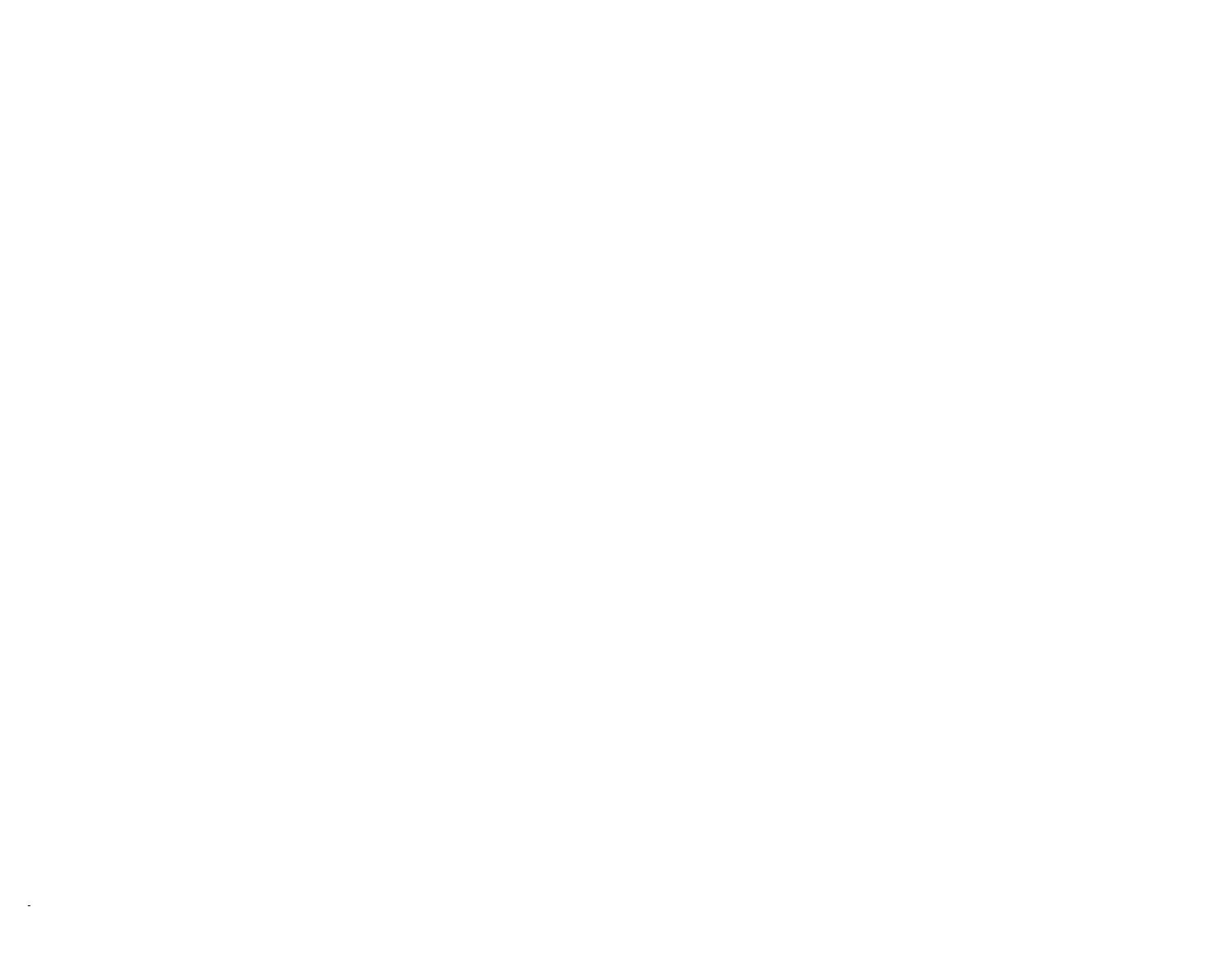|                    | Licence Business Name                                                              | <b>Address</b>                                                                | <b>Licence Type/Sub</b>                    |                                      | <b>Phone</b>     |      | Fax                      |     |
|--------------------|------------------------------------------------------------------------------------|-------------------------------------------------------------------------------|--------------------------------------------|--------------------------------------|------------------|------|--------------------------|-----|
| 19 867237          | <b>KLEYN Construction</b><br>Managment Inc                                         | 4471 No 6 Rd Unit 130 Richmond BC V6V 1P8                                     | <b>Inter-Municipal Business</b><br>Licence | <b>General Contractor</b>            | (604) 270-7106   | Work |                          | Hom |
| <b>Issue Date:</b> |                                                                                    | <b>July 18, 2019</b>                                                          |                                            |                                      |                  |      |                          |     |
| 19 867401          | Cherrix Holdings Ltd                                                               | 6533 Buswell St Unit 1701 Richmond BC V6Y 0J6                                 | Service Use                                | Home Occupation                      | $(604)$ 618-8308 | Work |                          | Hom |
| 19 867431          | Uni Express Inc                                                                    | 10551 Shellbridge Way Unit 40 Richmond BC V6X 2W9                             | Service Use                                | <b>Delivery Services</b>             | (604) 364-2383   | Work |                          | Hom |
| 19 867430          | <b>Graytek Solutions Ltd</b>                                                       | 250 SCHOOLHOUSE ST UNIT 116 COQUITLAM BC V3K<br>6V7                           | Service Use                                | <b>General Contractor</b>            | (604) 529-1034   | Work |                          | Hom |
| 19 864546          | Blackball                                                                          | 8300 Capstan Way Unit 1061 Richmond BC V6X 4B7                                | Assembly Use Group 1                       | <b>Food Service</b><br>Establishment | (778) 956-8198   | Work |                          | Hom |
| 19 867402          | Wu Acupuncture And Chinese<br><b>Medicine Centre</b>                               | 4580 No 3 Rd Unit 2080 Richmond BC V6X 4E8                                    | Service Use                                |                                      | (604) 722-5288   | Work |                          | Hom |
| 19 867382          | Double R Roofing & Sheet Metal<br>Ltd                                              | PO BOX 1274 571 SKAGIT AVE HOPE BC V0X 1L0                                    | Service Use                                | <b>General Contractor</b>            | (604) 351-0232   | Work |                          | Hom |
| 19 867381          | Multi-Element Art Research<br>International Ltd                                    | 4028 Granville Ave Richmond BC V7C 1E4                                        | Service Use                                | Home Occupation                      | (778) 322-2766   | Work |                          | Hom |
| 19867311           | David Byrne Countertops                                                            | 11880 Hammersmith Way Unit 130 Richmond BC V7A 5C8                            | Industrial/Manufacturing<br>Use            |                                      | (778) 251-0456   |      | Work (604) 277-3402 Fax  |     |
| 19 867001          | <b>Sungkis Construction Ltd</b>                                                    | 8333 Sweet Ave Unit 306 Richmond BC V6X 0P4                                   | <b>Inter-Municipal Business</b><br>Licence | <b>General Contractor</b>            | (778) 319-2933   | Work |                          | Hom |
| 19 867000          | <b>Sungkis Construction Ltd</b>                                                    | 8333 Sweet Ave Unit 306 Richmond BC V6X 0P4                                   | Service Use                                | <b>General Contractor</b>            | (778) 319-2933   | Work |                          | Hom |
| 19 866860          | Metro-Can Construction (AT) Ltd                                                    | 10470 152 ST UNIT 520 SURREY BC V3R 0Y3                                       | Service Use                                | <b>General Contractor</b>            | (604) 583-1174   |      | Work (604) 583-3321      | Fax |
| 19 864673          | Morning Glory Montessori<br>Children's Centre / Morning Glory<br>Children's Centre | 9491 Ash St Richmond BC V7A 2T7                                               | Assembly Use Group 3                       | <b>Education Institution</b>         | (604) 272-2821   | Work |                          | Hom |
| 19 867327          | Eco Living Now                                                                     | 8833 Hazelbridge Way Unit 919 Richmond BC V6X 0N3                             | Service Use                                | Home Occupation                      | (604) 704-7953   | Work |                          | Hom |
| 19 867423          | I Bhullar Trucking Ltd                                                             | 6660 Sidaway Rd Richmond BC V6W 1H1                                           | Service Use                                | Home Occupation                      | (604) 724-9734   | Work |                          |     |
| <b>Issue Date:</b> |                                                                                    | <b>July 19, 2019</b>                                                          |                                            |                                      |                  |      |                          |     |
| 19 867582          | Smartsoho Fund Ltd                                                                 | 8788 McKim Way Unit 2220 Richmond BC V6X 4E2                                  | Service Use                                |                                      | (778) 231-7702   | Work |                          | Hom |
|                    | 19 864522 Chef Andys Pies and Catering                                             | 12051 Riverside Way Richmond BC V6W 1K7                                       | Assembly Use Group 1                       | Food Service<br>Establishment        | (604) 242-9937   |      | Work (604) 242-9938 Fax  |     |
| <b>Issue Date:</b> |                                                                                    | <b>July 22, 2019</b>                                                          |                                            |                                      |                  |      |                          |     |
| 19 867583          |                                                                                    | Platinum Seal Project Canada Inc 4611 Viking Way Unit 150 Richmond BC V6V 2K9 | <b>Inter-Municipal Business</b><br>Licence | <b>General Contractor</b>            | (778) 846-1217   | Work |                          | Hom |
| 19 867649          | Maje E-Commerce                                                                    | 9100 Ferndale Rd Unit 277 Richmond BC V6Y 4L1                                 | Service Use                                | Home Occupation                      | (778) 868-1676   | Work |                          | Hom |
| 19 867651          | <b>Lucian Consulting</b>                                                           | 11791 King Rd Unit 212 Richmond BC V7A 3B5                                    | Service Use                                | Home Occupation                      | (778) 725-0165   |      | Work (778) 927-3502 Cell |     |
| 19 867724          | Costar Home Energy Ltd                                                             | 3700 No 3 Rd Richmond BC V6X 3X2                                              | Service Use                                |                                      | (604) 285-9668   |      | Work (604) 285-9667 Fax  |     |
| 19 867727          | <b>GBS Trucking Ltd</b>                                                            | 22091 Fraserwood Way Unit 1205 Richmond BC V6W 1J5                            | Service Use                                |                                      | (604) 613-0634   | Work |                          | Hom |
| 19 867741          | Horton CBI Limited                                                                 | 55116 HIGHWAY 825 STURGEON COUNTY AB T8L<br>5C1                               | Service Use                                | <b>General Contractor</b>            | (780) 998-2800   |      | Work (780) 998-5163 Fax  |     |
| 19 867581          | Platinum Seal Project Canada Inc                                                   | 4611 Viking Way Unit 150 Richmond BC V6V 2K9                                  | Service Use                                | <b>General Contractor</b>            | (778) 846-1217   | Work |                          | Hom |
| 19 867720          | Dr Jacqueline Chang Dr Nam H<br>Nguyen                                             | 7031 Westminster Hwy Unit 355 Richmond BC V6X 1A3                             | Service Use                                |                                      | (604) 837-0501   | Work |                          | Hom |
| 19 867753          | Mac Home Energy Advisors                                                           | 4802 OLEANDER DR OSOYOOS BC V0H 1V1                                           | Service Use                                |                                      | (250) 878-9157   | Work |                          | Hom |
| 19 867528          | <b>Evotech Solutions Ltd</b>                                                       | 9533 Granville Ave Unit 29 Richmond BC V6Y 1P9                                | Service Use                                | Home Occupation                      | (778) 885-7623   | Work |                          | Hom |
| 19 867511          | 604 BJJ                                                                            | 6231 London Rd Unit 120 Richmond BC V7E 3S3                                   | Assembly Use Group 3                       | <b>Health Studio</b>                 | (604) 762-1175   | Work |                          | Hom |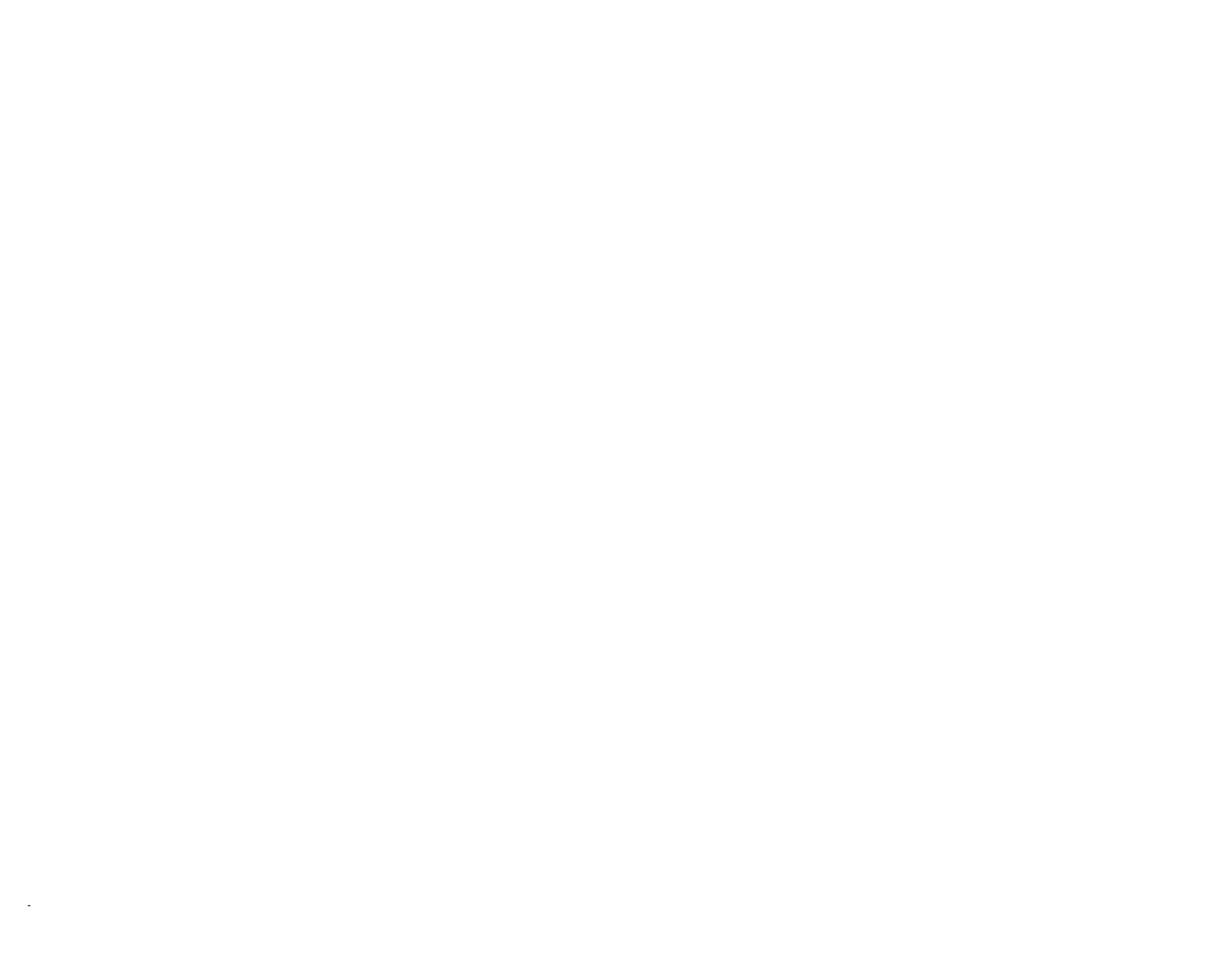|                    | <b>Licence Business Name</b>               | <b>Address</b>                                                            | <b>Licence Type/Sub</b>                    |                                                    | Phone          |      | Fax                     |     |
|--------------------|--------------------------------------------|---------------------------------------------------------------------------|--------------------------------------------|----------------------------------------------------|----------------|------|-------------------------|-----|
| 19 867483          | Luigi's Brand Ltd                          | 12417 No 2 Rd Unit 200 Richmond BC V7E 6H7                                | Industrial/Manufacturing<br>Use            |                                                    | (778) 558-9409 |      | Work (604) 241-9339 Fax |     |
| 19 867466          | <b>Skybamboo Construction</b>              | 6033 Katsura St Unit 107 Richmond BC V6Y 0B3                              | <b>Inter-Municipal Business</b><br>Licence | <b>General Contractor</b>                          | (778) 861-9688 | Work |                         | Hom |
| 19 864535          | <b>Brilliant Learning Center Limited</b>   | 8580 Alexandra Rd Unit 1180 Richmond BC V6X 4B3                           | Assembly Use Group 3                       | <b>Education Institution</b>                       | (604) 303-6899 | Work |                         |     |
| 19 867462          | Skybamboo Construction                     | 6033 Katsura St Unit 107 Richmond BC V6Y 0B3                              | Service Use                                | <b>General Contractor</b>                          | (778) 861-9688 | Work |                         | Hom |
| 19 867725          | <b>Brockton Construction Ltd</b>           | 24522 32 AVE LANGLEY BC V2Z 2J5                                           | Service Use                                | <b>General Contractor</b>                          | (604) 427-2452 | Work |                         |     |
| 19 867163          | Power Buddy Technology Inc.                | 8077 Alexandra Rd Unit 102 Richmond BC V6X 1C3                            | Service Use                                |                                                    | (778) 885-0001 | Work |                         | Hom |
| 19 866245          | J8 Plumbing & Heating Inc                  | 1301 Valmont Way Unit 1 Richmond BC V6V 1Y3                               | <b>Inter-Municipal Business</b><br>Licence | <b>Plumbing Contractor</b>                         | 77895758741    | Work |                         | Hom |
| 19 866243          | J8 Plumbing & Heating Inc                  | 1301 Valmont Way Unit 1 Richmond BC V6V 1Y3                               | Service Use                                | <b>Gas Contractor</b>                              | 77895758741    | Work |                         | Hom |
| 19 867530          | <b>Evotech Solutions Ltd</b>               | 9533 Granville Ave Unit 29 Richmond BC V6Y 1P9                            | <b>Inter-Municipal Business</b><br>Licence | <b>General Contractor</b>                          | (778) 885-7623 | Work |                         | Hom |
| <b>Issue Date:</b> |                                            | <b>July 23, 2019</b>                                                      |                                            |                                                    |                |      |                         |     |
| 19 867904          | R Uppal Trucking Ltd                       | 12180 Vickers Way Richmond BC V6V 1H9                                     | Service Use                                | <b>Delivery Services</b>                           | (604) 722-1515 | Work |                         | Hom |
| 19 867907          | HomilyChart Canada Inc.                    | 3700 No 3 Rd Richmond BC V6X 3X2                                          | Mercantile Use                             | <b>Retail Trading</b>                              | (778) 681-5868 | Work |                         | Hom |
| 19 861279          | <b>Global Shoe Connection Inc</b>          | 11411 Blacksmith PI Unit 8 Richmond BC V7A 4T7                            | Service Use                                |                                                    | (604) 241-1941 |      | Work (604) 241-1970 Fax |     |
| 19 863862          | EZ Food                                    | 7633 St Albans Rd Unit 308 Richmond BC V6Y 3W7                            | Service Use                                | Home Occupation                                    | (604) 283-7373 | Work |                         | Hom |
| 19 867903          | Wei Jia Intenrational Trading Co           | 4540 No 3 Rd Unit 1415 Richmond BC V6X 4E4                                | Mercantile Use                             | <b>Retail Trading</b>                              | (604) 715-5191 | Work |                         |     |
| 19 867923          | AP Uniforms                                | 7211 Westminster Hwy Richmond BC V6X 1A3                                  | Mercantile Use                             | <b>Retail Trading</b>                              | (647) 880-6204 | Work |                         | Hom |
| <b>Issue Date:</b> |                                            | <b>July 24, 2019</b>                                                      |                                            |                                                    |                |      |                         |     |
| 19 867602          | Gainway Sports Ltd                         | 11871 Horseshoe Way Unit 1135 Richmond BC V7A 5H5                         | Mercantile Use                             | Wholesale Trading                                  | (778) 798-1961 | Work |                         | Hom |
| 19 867924          | Scoops                                     | 7899 Templeton Station Rd Richmond V7B 0B7                                | Assembly Use Group 1                       | Mobile Food Vendor                                 | (778) 927-6577 | Work |                         | Hom |
|                    | 19 868024 Kal Side Grill                   | PO Box 4132 Sumas Way Abbotsford BC V2S 8R1                               | Assembly Use Group 1                       | Mobile Food Vendor                                 | (604) 556-6747 | Work |                         | Hom |
| <b>Issue Date:</b> |                                            | <b>July 25, 2019</b>                                                      |                                            |                                                    |                |      |                         |     |
|                    | 19 862432 Monga Fried Chicken              | 4000 No 3 Rd Unit 3325 Richmond BC V6X 0J8                                | Assembly Use Group 1                       | Food Service<br>Establishment, Take-<br>Out        | (604) 285-5168 | Work |                         |     |
| 19 869124          | <b>Island City Automotive</b>              | 5400 Minoru Blvd Unit 180 Richmond BC V6X 2A9                             | Service Use                                |                                                    | (604) 273-4023 |      | Work (604) 273-1783 Fax |     |
| 19 868040          | C & E Intellectual Solutions Corp          | 11871 Horseshoe Way Unit 1103 Richmond BC V7A 5H5                         | Service Use                                |                                                    | (778) 245-8595 | Work |                         | Hom |
| 19 868017          | <b>Tibetan Crystal Court Ltd</b>           | 4540 No 3 Rd Unit 1395 Richmond BC V6X 4E4                                | Mercantile Use                             | <b>Retail Trading</b>                              | (604) 319-6616 | Work |                         | Hom |
| 19 866861          | Sunglass Hut at Hudsons Bay #<br>9510      | 6060 Minoru Blvd Richmond BC V6Y 2V7                                      | Mercantile Use                             | <b>Retail Trading</b>                              | (604) 303-5796 | Work |                         |     |
| 19 866324          | JB's Crepes                                | 3615 VICTORIA DR UNIT 404 VANCOUVER BC V5N<br><sub>0</sub> C <sub>3</sub> | Assembly Use Group 1                       | <b>Food Service</b><br>Establishment, Take-<br>Out | (604) 345-7752 | Work |                         | Hom |
| 19 866691          | Sunny M Specialty Coffee & Tea             | 8700 McKim Way Unit 3228 Richmond BC V6X 4A5                              | Mercantile Use                             | <b>Retail Trading</b>                              | (778) 798-8688 | Work |                         | Hom |
| <b>Issue Date:</b> |                                            | <b>July 26, 2019</b>                                                      |                                            |                                                    |                |      |                         |     |
| 19 869221          | Saluto                                     | 12671 Carncross Ave Richmond BC V6V 2W4                                   | Service Use                                |                                                    | (778) 855-9303 | Work |                         | Hom |
| 19 864262          | Xingfutang Drink Canada<br>(Richmond) Ltd. | 8311 Lansdowne Rd 130 Richmond BC V6X 3A4                                 | Assembly Use Group 1                       | <b>Food Service</b><br>Establishment               | (604) 783-6036 | Work |                         | Hom |
| 19 869240          | Peek A Boo Photography                     | 12338 Alliance Dr Richmond BC V7E 6J3                                     | Service Use                                | Home Occupation                                    | (778) 322-1410 | Work |                         | Hom |
| 19 868014          | <b>Stefanie Tong</b>                       | 3031 Williams Rd Unit 162 Richmond BC V7E 4G1                             | Service Use                                | Home Occupation                                    | (604) 518-5808 | Work |                         | Hom |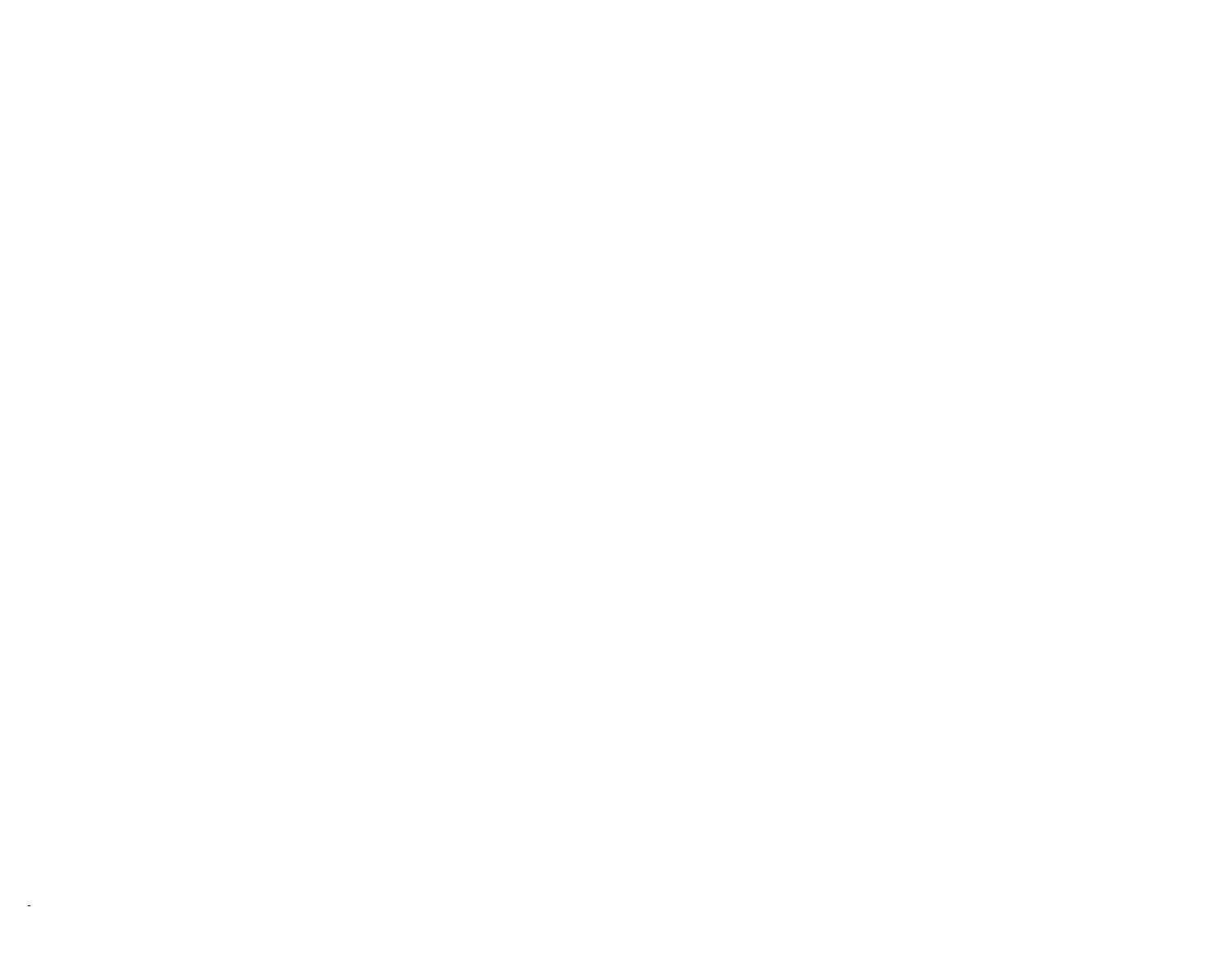|                    | Licence Business Name                                | <b>Address</b>                                               | <b>Licence Type/Sub</b>                    |                                     | <b>Phone</b>        |      | Fax                      |     |
|--------------------|------------------------------------------------------|--------------------------------------------------------------|--------------------------------------------|-------------------------------------|---------------------|------|--------------------------|-----|
|                    | 19 869105 Acai Dude                                  | 2490 MARCET CRT ABBOTSFORD BC V3G 2A8                        | Assembly Use Group 1                       | Mobile Food Vendor                  | (604) 807-6589      | Work |                          |     |
| <b>Issue Date:</b> |                                                      | <b>July 29, 2019</b>                                         |                                            |                                     |                     |      |                          |     |
| 19 863637          | <b>Eclectic Auto Sales Itd</b>                       | 8000 River Rd Richmond BC V6X 1X7                            | Mercantile Use                             | Automobile Dealer                   | (604) 727-3855      | Work |                          | Hom |
| 19 869269          | Socko Forestry Ltd.                                  | 7788 Ackroyd Rd Unit 1013 Richmond BC V6X 0M8                | Service Use                                | Home Occupation                     | (604) 505-7886      | Work |                          | Hom |
| <b>Issue Date:</b> |                                                      | <b>July 30, 2019</b>                                         |                                            |                                     |                     |      |                          |     |
| 19 869100          | <b>Shuxing Gardening</b>                             | 3271 Springhill PI Richmond BC V7E 1X1                       | Service Use                                | Home Occupation                     | (778) 628-0820      |      | Work (604) 366-3539 Cell |     |
| 19 869409          | Rebecca Farnell Professional<br>Services             | 7571 Moffatt Rd Unit 201 Richmond BC V6Y 3N1                 | Service Use                                | Home Occupation                     | (778) 549-0751      | Work |                          | Hom |
| 19 869369          | Silkey Fashion Inc                                   | 7079 Marrington Rd Richmond BC V7E 1V4                       | Service Use                                | Home Occupation                     | (778) 991-0086      | Work |                          | Hom |
| 19 869280          | M Blanche                                            | 4151 Hazelbridge Way Unit 2250 Richmond BC V6X 4J7           | Mercantile Use                             | <b>Retail Trading</b>               | (778) 874-9927      | Work |                          | Hom |
| 19 869185          | <b>XPO Logistics</b>                                 | 18371 McCartney Way Richmond BC V6W 0A1                      | Service Use                                |                                     | $(503)$ 450-5505    |      | Work (503) 450-5500 Fax  |     |
| 19 869088          | Hi-Design Custom Cabinetry Ltd                       | 6165 HIGHWAY 17 UNIT 130 DELTA BC V4K 5B8                    | Service Use                                | <b>General Contractor</b>           | (604) 946-8183      | Work |                          |     |
| 19 85 6454         | <b>Meet Beauty</b>                                   | 5890 No 3 Rd Unit 130 Richmond BC V6X 3P6                    | Service Use                                |                                     | (778) 688-6681      | Work |                          |     |
| 19 868038          | Pico Productions (BC) Limited                        | 2400 BOUNDARY RD BURNABY BC V5M 3Z3                          | Service Use                                |                                     | (604) 292-5150      |      | Work (604) 292-5151 Fax  |     |
| 19 868016          | AC Auto Group                                        | 21320 Westminster Hwy Unit 2133 Richmond BC V6V 2X5          | Vehicle for Hire                           | Class J - Rental<br>Vehicle Group 2 | (604) 284-1313      |      | Work (604) 284-1315 Fax  |     |
| 19 868015          | AC Auto Group                                        | 21320 Westminster Hwy Unit 2133 Richmond BC V6V 2X5          | Vehicle for Hire                           | Vehicle For Hire<br>Office          | (604) 284-1313      |      | Work (604) 284-1315 Fax  |     |
| 19 867946          | <b>Amazon Construction</b><br>Management Ltd         | 22771 McLean Ave Richmond BC V6V 2P7                         | <b>Inter-Municipal Business</b><br>Licence | <b>General Contractor</b>           | (604) 779-4108      | Hom  |                          | Hom |
| 19 867944          | <b>Amazon Construction</b><br>Management Ltd         | 22771 McLean Ave Richmond BC V6V 2P7                         | Service Use                                | <b>General Contractor</b>           | (604) 779-4108      | Hom  |                          | Hom |
| 19 869041          | <b>Leeswood Construction</b>                         | 11358 BARLOW TRAIL NE 160 CALGARY AB T3N 1E5                 | Service Use                                | <b>General Contractor</b>           | (587) 355-3729      |      | Work (587) 600-2311 Fax  |     |
| 19 869265          | Magna Reload Inc                                     | 16108 Blundell Rd Richmond BC V6W 0A2                        | Service Use                                |                                     | (778) 554-0313      | Work |                          |     |
| <b>Issue Date:</b> |                                                      | <b>July 31, 2019</b>                                         |                                            |                                     |                     |      |                          |     |
| 19 869377          | One Of A Kind Mortgage Inc.                          | 13091 Vanier PI Unit 311 Richmond BC V6V 2J1                 | Service Use                                |                                     | (604) 279-5555      | Work |                          | Hom |
| 19 869419          | Christopher Chiang                                   | 9931 Deagle Rd Richmond BC V7A 1P9                           | Service Use                                |                                     | (604) 764-0072      |      | Work (604) 764-0072 Cell |     |
| 19 869422          | Constec Designs and<br><b>Contracting Ltd</b>        | 9533 Granville Ave Unit 29 Richmond BC V6Y 1P9               | Service Use                                | <b>General Contractor</b>           | (778) 885-7623      | Work |                          | Hom |
| 19 869423          | <b>Constec Designs and</b><br><b>Contracting Ltd</b> | 9533 Granville Ave Unit 29 Richmond BC V6Y 1P9               | <b>Inter-Municipal Business</b><br>Licence | <b>General Contractor</b>           | (778) 885-7623      | Work |                          | Hom |
| 19 869425          | <b>RW MARKETING</b>                                  | 10528 Yarmish Dr Richmond BC V7E 5E7                         | Service Use                                | Home Occupation                     | (778) 558-6948      | Work |                          | Hom |
| 19 869468          | <b>Renaissance Contracting</b>                       | 3695 WEST 10TH AVE UNIT 39015 VANCOUVER BC<br><b>V6R 4P1</b> | Service Use                                | <b>General Contractor</b>           | (604) 230-3479      |      | Work (604) 737-8702 Fax  |     |
|                    | 19 869379 Canada Superior Mortgages Inc              | 13091 Vanier PI Unit 311 Richmond BC V6V 2J1                 | Service Use                                |                                     | (604) 553-3666 Work |      |                          | Hom |
| 19 869465          | Alset Installations Ltd                              | 334 VIENNA ST HAMILTON ON L8G 0B3                            | Service Use                                | <b>General Contractor</b>           | $(905)$ 962-0699    | Work |                          | Hom |
| 19 869373          | Eastbank Mortgage Investment<br>Corporation          | 13091 Vanier PI Unit 311 Richmond BC V6V 2J1                 | Service Use                                |                                     | $(604)$ 553-6666    | Work |                          | Hom |
| 19 869296          | Dr Romi Fung, Naturopathic<br>Doctor                 | 7340 Westminster Hwy Unit 230 Richmond BC V6X 1A1            | Service Use                                |                                     | (604) 284-5099      | Work |                          | Hom |
| 19 866340          | VNDL Jiu-Jitsu                                       | 2560 Shell Rd Unit 3023 Richmond BC V6X 0B8                  | Assembly Use Group 3                       | <b>Health Studio</b>                | (778) 798-8078      | Work |                          | Hom |
| 19 866308          | <b>Travel on Demand</b>                              | 8338 Capstan Way Unit 1266 Richmond BC V6X 4B5               | Service Use                                | <b>Travel Agency</b>                | (604) 262-2227      | Work |                          |     |
| 19 863583          | Xiang Zhu Fresh                                      | 11786 River Rd Unit 116 Richmond BC V6X 3Z3                  | Mercantile Use                             | Wholesale Trading                   | (778) 321-6309      | Work |                          | Hom |
| 19 861884          | Mixx Kitchen Inc                                     | 2639 Viking Way Unit 240 Richmond BC V6V 3B7                 | Service Use                                |                                     | (604) 288-2733      | Work |                          |     |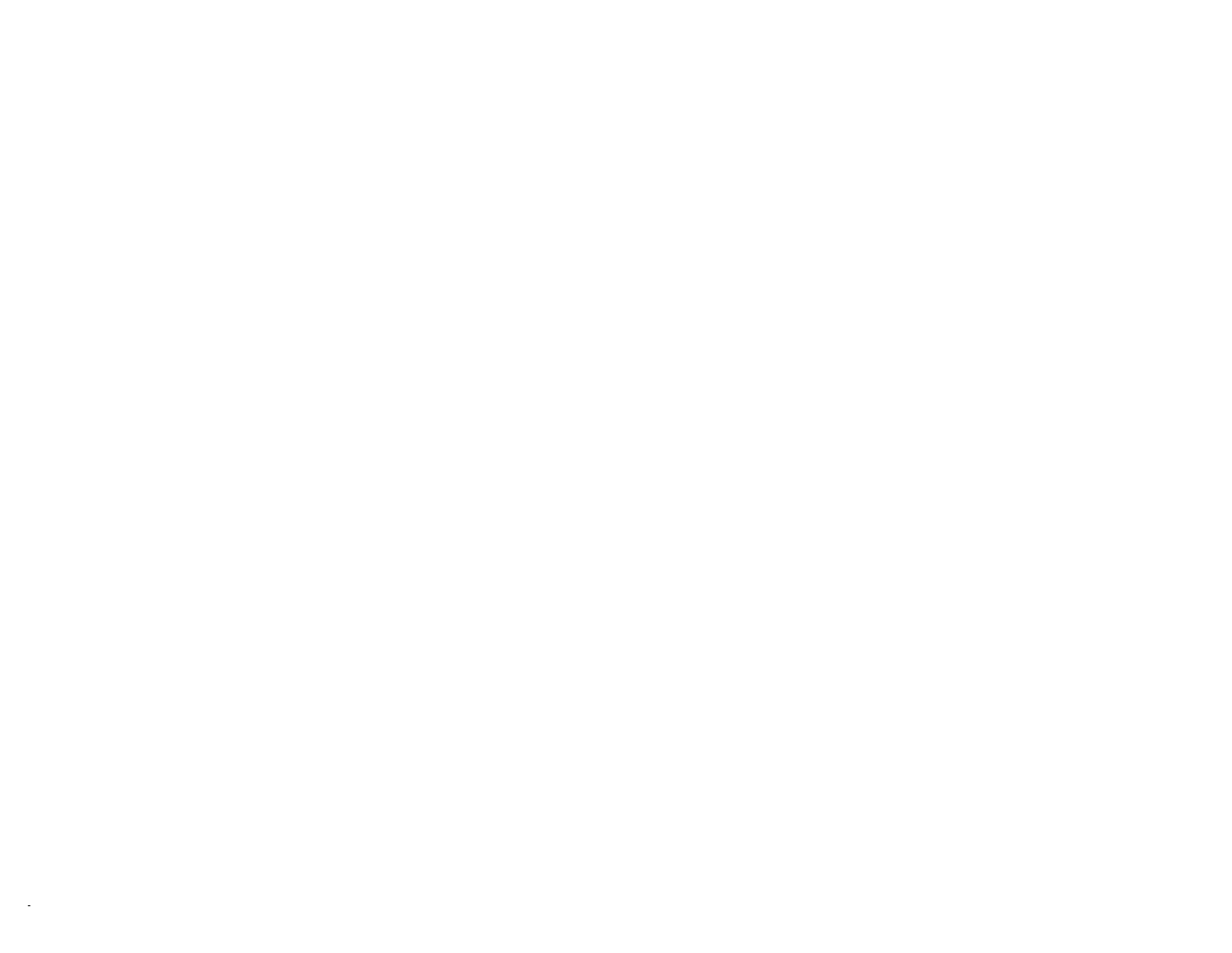|                    | <b>Licence Business Name</b>                         | <b>Address</b>                                      | <b>Licence Type/Sub</b>                    |                                      | Phone            |        | Fax                      |     |
|--------------------|------------------------------------------------------|-----------------------------------------------------|--------------------------------------------|--------------------------------------|------------------|--------|--------------------------|-----|
| 19 861628          | Lillian Chien CPA INC                                | 4751 Garden City Rd Unit 210 Richmond BC V6X 3M7    | Service Use                                |                                      | (778) 898-6676   | Cellul |                          | Hom |
| 19 869417          | Supersonic Auto Group Inc                            | 4000 No 3 Rd Unit 6125 Richmond BC V6X 0J8          | Service Use                                |                                      | (604) 368-3186   | Work   |                          |     |
| <b>Issue Date:</b> |                                                      | <b>August 1, 2019</b>                               |                                            |                                      |                  |        |                          |     |
| 19 869129          | Luca Kitchen & Bath Inc.                             | 10451 Shellbridge Way Unit 150 Richmond BC V6X 2W8  | Service Use                                |                                      | (909) 910-8266   | Cellul |                          | Hom |
| 19 869135          | Dr Rachel Lam, ND                                    | 8900 No 1 Rd Unit 150 Richmond BC V7C 4C1           | Service Use                                |                                      | (604) 274-2692   |        | Work (778) 991-7213 Hom  |     |
| <b>Issue Date:</b> |                                                      | <b>August 2, 2019</b>                               |                                            |                                      |                  |        |                          |     |
| 19 869183          | <b>BC Drugs Pharmacy</b>                             | 5611 Cooney Rd Unit 140 Richmond BC V6X 3J6         | Service Use                                |                                      | (604) 916-0123   |        | Work (604) 916-9988 Cell |     |
| 19 869794          | <b>Credton Construction Ltd</b>                      | 9400 Ferndale Rd Unit 101 Richmond BC V6Y 1X3       | <b>Inter-Municipal Business</b><br>Licence | <b>General Contractor</b>            | (778) 522-1333   | Work   |                          | Hom |
| 19 869703          | Chibuttons Enterprise Inc                            | 4871 Shell Rd Unit 1145 Richmond BC V6X 3Z6         | Mercantile Use                             | Wholesale Trading                    | (604) 270-0600   | Work   |                          | Hom |
| 19 869688          | West Coast Mah Jong Girls                            | 10691 Shellbridge Way Unit 130 Richmond BC V6X 2W8  | Service Use                                |                                      | (604) 657-8202   | Work   |                          |     |
| 19 869603          | <b>CEA Motor</b>                                     | 8420 Rideau Dr Richmond BC V7A 4M7                  | Service Use                                | Home Occupation                      | (778) 317-0968   | Work   |                          | Hom |
| 19 869566          | Red Barn Craftsmanship                               | 9300 Glenacres Dr Unit 110 Richmond BC V7A 1Y8      | Service Use                                | Home Occupation                      | (778) 232-8788   | Work   |                          | Hom |
| 19 868018          | <b>Billz Beez &amp; Berries</b>                      | 14291 Triangle Rd Richmond BC V6W 1B2               | Mercantile Use                             | Roadside Stand                       | (604) 644-9491   | Work   |                          | Hom |
| 19 865022          | <b>Bula Fiji Food Services</b>                       | 4117 No 5 Rd Richmond BC V6X 2T9                    | Assembly Use Group 1                       | Mobile Food Vendor                   | (604) 219-1623   |        | Work (604) 274-9846 Fax  |     |
| 19 869583          | BJD                                                  | 3700 No 3 Rd Unit 2210 Richmond BC V6X 3X2          | Service Use                                |                                      | (778) 874-9999   | Work   |                          |     |
| <b>Issue Date:</b> |                                                      | <b>August 7, 2019</b>                               |                                            |                                      |                  |        |                          |     |
| 19 867138          | Happy Home B & B                                     | 4871 Pendlebury Rd Richmond BC V7E 1E9              | <b>Residential Use</b>                     | Bed & Breakfast                      | (778) 855-8388   | Work   |                          | Hom |
| 19 869389          | Hanlin Tea House                                     | 8328 Capstan Way Unit 1121 Richmond BC V6X 4B6      | Assembly Use Group 1                       | <b>Food Service</b><br>Establishment | (778) 251-2385   | Work   |                          |     |
| 19 869500          | <b>AC Travel Inc</b>                                 | 21320 Westminster Hwy Unit 2133 Richmond BC V6V 2X5 | Vehicle for Hire                           | Vehicle For Hire<br>Office           | (778) 858-3338   |        | Work (604) 284-1315 Fax  |     |
|                    | 19 869502 AC Travel Inc                              | 21320 Westminster Hwy Unit 2133 Richmond BC V6V 2X5 | Vehicle for Hire                           | Class J - Rental<br>Vehicle Group 2  | (778) 858-3338   |        | Work (604) 284-1315 Fax  |     |
| <b>Issue Date:</b> |                                                      | <b>August 8, 2019</b>                               |                                            |                                      |                  |        |                          |     |
| 19 869798          | <b>Enrich Service</b>                                | 5811 Cooney Rd Unit 210 Richmond BC V6X 3M1         | Service Use                                | <b>General Contractor</b>            | (604) 682-7287   |        | Work (604) 279-8879 Fax  |     |
| 19 869799          | <b>Enrich Service</b>                                | 5811 Cooney Rd Unit 210 Richmond BC V6X 3M1         | <b>Inter-Municipal Business</b><br>Licence | <b>General Contractor</b>            | (604) 682-7287   |        | Work (604) 279-8879 Fax  |     |
| 19 869800          | Enrich Concierge                                     | 5811 Cooney Rd Unit 210 Richmond BC V6X 3M1         | Service Use                                |                                      | (604) 279-8808   | Work   |                          | Hom |
| 19 869565          | Luxy Easy Travel Ltd                                 | 10691 Shellbridge Way Unit 130 Richmond BC V6X 2W8  | Service Use                                |                                      | (604) 248-8909   | Work   |                          | Hom |
| 19 869084          | <b>Richmond Happy Farm Market</b>                    | 4400 Hazelbridge Way Unit 820 Richmond BC V6X 3R8   | Mercantile Use                             | Retail Trading                       | (604) 355-6380   | Work   |                          | Hom |
| 19 870049          | When The Streetlights Go On                          | 22031 Fraserwood Way Richmond BC V6W 1J5            | Service Use                                | Film Production<br>Office            | (778) 663-5015   |        | Work (604) 231-7246 Hom  |     |
|                    | 19 869686 Cruisin' Tabazi                            | 5552 188 ST SURREY BC V3S 4N7                       | Assembly Use Group 1                       | Mobile Food Vendor                   | (778) 988-1210   | Work   |                          | Hom |
| <b>Issue Date:</b> |                                                      | <b>August 9, 2019</b>                               |                                            |                                      |                  |        |                          |     |
|                    | 19 870064 Novus Building Services Ltd                | 9504 ERICKSON DR BURNABY BC V3J 1M9                 | Service Use                                | <b>General Contractor</b>            | $(604)$ 568-5548 |        | Work (604) 648-9424 Fax  |     |
|                    | 19 870182 Guangson Consulting Richmond<br>Ltd        | 5911 No 3 Rd Unit 150 Richmond BC V6X 0K9           | Service Use                                |                                      | (604) 620-3333   | Work   |                          | Hom |
| 19 870116          | Magnum Door                                          | 4912 205 ST LANGLEY BC V3A 5P7                      | Service Use                                | <b>General Contractor</b>            | (604) 530-8535   | Work   |                          | Hom |
|                    | 19 870112 Talent A & A Enterprise dba<br>Citiespromo | 10722 Ryan Rd Richmond BC V7A 2G4                   | Service Use                                | Home Occupation                      | (778) 929-8771   | Work   |                          | Hom |
| 19 870108          | Create Infinity Media                                | 8080 Ryan Rd Unit 106 Richmond BC V7A 2E5           | Service Use                                | Home Occupation                      | (604) 373-3222   | Work   |                          | Hom |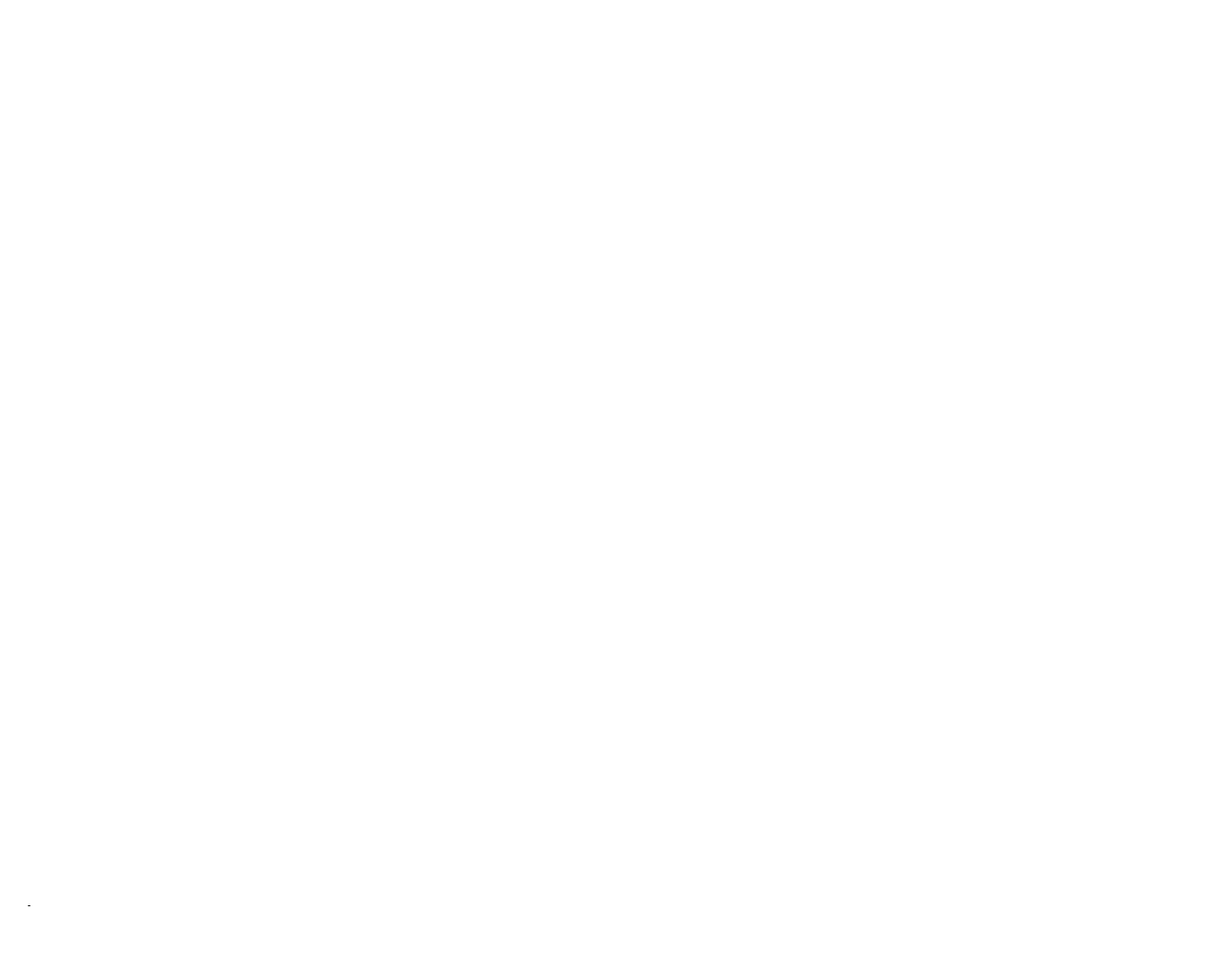|                    | <b>Licence Business Name</b>                      | <b>Address</b>                                         | <b>Licence Type/Sub</b>                    |                                                    | <b>Phone</b>     |        | Fax                     |
|--------------------|---------------------------------------------------|--------------------------------------------------------|--------------------------------------------|----------------------------------------------------|------------------|--------|-------------------------|
| 19 870066          | <b>Reason Investment Advisors Ltd</b>             | 5731 No 3 Rd Richmond BC V6X 2C9                       | Service Use                                |                                                    | (604) 285-9818   | Work   | Hom                     |
| 19 870061          | Man Lee Ng                                        | 12711 Jack Bell Dr Richmond BC V6V 2V3                 | Service Use                                | <b>General Contractor</b>                          | (778) 227-2907   | Work   | Hom                     |
| 19 870055          | Sakura Products                                   | 12351 Bridgeport Rd Unit 6 Richmond BC V6V 1J4         | Mercantile Use                             | <b>Wholesale Trading</b>                           | (604) 447-0029   | Work   | Hom                     |
| 19 870007          | Ironhorse Shoring & Deep<br><b>Foundation Ltd</b> | 11191 Twigg PI Richmond BC V6V 3C9                     | <b>Inter-Municipal Business</b><br>Licence | <b>General Contractor</b>                          | (604) 327-1900   | Work   | Hom                     |
| 19 870005          | Derick's Maintenance                              | 2537 CHARLES ST VANCOUVER BC V5K 3A2                   | Service Use                                | <b>General Contractor</b>                          | (604) 251-1599   | Work   |                         |
| 19 870004          | Ironhorse Shoring & Deep<br><b>Foundation Ltd</b> | 11191 Twigg PI Richmond BC V6V 3C9                     | Service Use                                | <b>General Contractor</b>                          | (604) 327-1900   | Work   | Hom                     |
| 19 869960          | Lora Blonski                                      | 11612 87 A AVE DELTA BC V4C 3B3                        | Service Use                                |                                                    | (604) 273-1225   |        | Work (604) 273-9253 Fax |
| 19 869925          | Dorbar Industrial Solutions Inc                   | 4631 Shell Rd Unit 170 Richmond BC V6X 3M4             | Service Use                                | <b>General Contractor</b>                          | (604) 551-1905   | Work   | Hom                     |
| 19 869797          | In Style Contracting Ltd                          | 26970 32 AVE UNIT 2 ALDERGROVE BC V4W 3T3              | Service Use                                | <b>Electrical Contractor</b>                       | (604) 856-1138   | Work   |                         |
| 19 869789          | Huayu Holding Ltd                                 | 4540 No 3 Rd Unit 1065 Richmond BC V6X 4E4             | Service Use                                |                                                    | (604) 731-1696   |        | Work (604) 731-1694 Fax |
| 19 870042          | Lisa Xu                                           | 6655 Lynas Lane Unit 110 Richmond BC V7C 3K8           | Service Use                                | Home Occupation                                    | (778) 321-8265   | Work   | Hom                     |
| 19 870105          | <b>After Rain Creative</b>                        | 8380 Jones Rd Unit 108 Richmond BC V6Y 1L6             | Service Use                                | Home Occupation                                    | (778) 708-1198   | Work   | Hom                     |
| <b>Issue Date:</b> |                                                   | <b>August 12, 2019</b>                                 |                                            |                                                    |                  |        |                         |
| 18 831517          | Panda Pod Hotel                                   | 6940 No 3 Rd Richmond BC V6Y 2C5                       | <b>Residential Use</b>                     | Other                                              | (604) 300-5551   | Work   | Hom                     |
| 19870199           | Ignite Future                                     | 5900 No 3 Rd Unit 408 Richmond BC V6X 3P7              | Assembly Use Group 3                       | <b>Education Institution</b>                       | (604) 278-2102   | Work   | Hom                     |
| 19870198           | <b>Gloinsure Technology</b>                       | 9111 Williams Rd Unit 2 Richmond BC V7A 1G8            | Service Use                                | Home Occupation                                    | (778) 751-8052   | Cellul | Hom                     |
| 19870188           | Jin Hao Holding Ltd                               | 12415 Brunswick PI Richmond BC V7E 6J3                 | Service Use                                | Home Occupation                                    | (778) 855-8999   | Cellul | Hom                     |
| 19 869602          | Aames Contracting                                 | 708 GUILTNER ST COQUITLAM BC V3J 4M5                   | Service Use                                | <b>General Contractor</b>                          | (604) 781-6597   | Work   | Hom                     |
| 19 862190          | Gelateria Del Mare                                | 3480 Moncton St Richmond BC V7E 3A2                    | Assembly Use Group 1                       | <b>Food Service</b><br>Establishment, Take-<br>Out | (778) 957-2777   | Work   |                         |
| <b>Issue Date:</b> |                                                   | <b>August 13, 2019</b>                                 |                                            |                                                    |                  |        |                         |
|                    | 19 870194 El's Semi-Precious Stones<br>Collection | 3700 No 3 Rd Richmond BC V6X 3X2                       | Mercantile Use                             | <b>Retail Trading</b>                              | (778) 297-1222   |        | Work (778) 297-1222 Fax |
| 19 870204          | <b>Dicoe Contracting Ltd</b>                      | 10694 CITY PKWY UNIT 6 SURREY BC V3S 2K5               | Service Use                                | <b>General Contractor</b>                          | (604) 325-8008   | Work   | Hom                     |
| 19 869480          | Jen Chien-Hua                                     | 7080 No 4 Rd Richmond BC V6Y 2T3                       | Mercantile Use                             | Roadside Stand                                     | (604) 241-7463   | Work   | Hom                     |
| 19 858573          | Steveston Logistics Ltd                           | 2060 Viceroy PI Unit 150 Richmond BC V6V 1Y9           | Service Use                                |                                                    | (604) 279-1459   |        | Work (604) 279-1467 Fax |
| 19 853426          | Canadian Chinese School of<br>Theology Vancouver  | 8971 Beckwith Rd Unit 120 Richmond BC V6X 1V4          | Assembly Use Group 3                       | <b>Education Institution</b>                       | (604) 285-2444   | Work   |                         |
| 19 869492          | Kits.com Technologies Inc                         | 11111 Twigg PI Unit 2001 Richmond BC V6V 0B7           | Mercantile Use                             | <b>Wholesale Trading</b>                           | (604) 828-7388   | Work   |                         |
| 19 870027          | Velondi Inc                                       | 1999 Savage Rd Unit 138 Richmond BC V6V 0A4            | Service Use                                |                                                    | (778) 323-1615   | Work   | Hom                     |
| <b>Issue Date:</b> |                                                   | <b>August 14, 2019</b>                                 |                                            |                                                    |                  |        |                         |
| 19 870369          | <b>Upside Down Magic</b>                          | 2400 BOUNDARY RD UNIT 602 BURNABY BC V5M 3Z3           | Service Use                                |                                                    | (604) 292-5230   |        | Work (604) 292-5231 Fax |
| 19 870374          | NB Green Landscaping                              | 6280 Taseko Cr Richmond BC V7C 2N5                     | Service Use                                | <b>General Contractor</b>                          | (778) 636-3020   | Work   | Hom                     |
| 19 870361          | AG Doors by Condoor                               | 1525 BROADWAY ST UNIT 123 PORT COQUITLAM BC<br>V3C 6P6 | Service Use                                | <b>General Contractor</b>                          | (604) 942-3667   |        | Work (604) 942-3627 Fax |
| 19 870346          | Sky Ride Construction Ltd                         | 9191 Patterson Rd Richmond BC V6X 1P8                  | Service Use                                | <b>General Contractor</b>                          | (604) 616-2039   | Cellul | Hom                     |
| 19 870329          | WYN                                               | 4151 Hazelbridge Way Unit 2420 Richmond BC V6X 4J7     | Mercantile Use                             | <b>Retail Trading</b>                              | $(604)$ 265-0020 | Work   |                         |
| 19 870300          | <b>Orion Construction</b>                         | 19052 26 AVE UNIT 107 SURREY BC V3Z 3V7                | Service Use                                | <b>General Contractor</b>                          | (778) 554-5086   | Work   | Hom                     |
| 19 870046          | Diamond Parking / DPS # 4901                      | 8171 Cook Rd Richmond BC V6Y 3T8                       | Service Use                                | <b>Parking Enforcement</b><br><b>Business</b>      | (604) 681-8797   |        | Work (604) 684-0329 Fax |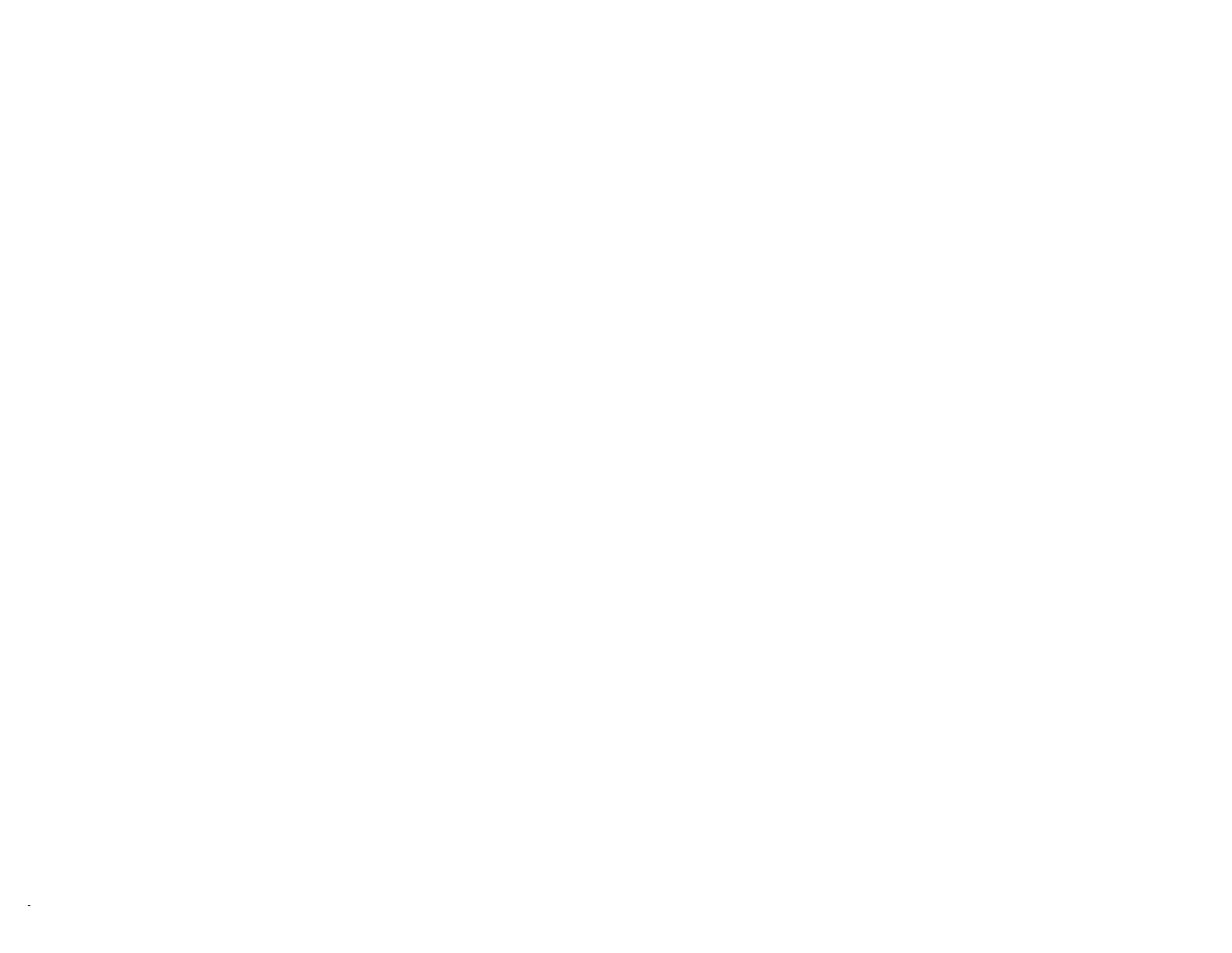|                    | <b>Licence Business Name</b>                              | <b>Address</b>                                                 | <b>Licence Type/Sub</b>                    |                                             | <b>Phone</b>   |        | Fax                     |      |
|--------------------|-----------------------------------------------------------|----------------------------------------------------------------|--------------------------------------------|---------------------------------------------|----------------|--------|-------------------------|------|
| 19 870191          | Balance Integrative Health                                | 8140 Cook Rd Unit 210 Richmond BC V6Y 1V1                      | Service Use                                | Registered Massage<br><b>Therapy Clinic</b> | (604) 270-2257 | Work   |                         | Hom  |
| 19 870376          | NB Green Landscaping                                      | 6280 Taseko Cr Richmond BC V7C 2N5                             | <b>Inter-Municipal Business</b><br>Licence | <b>General Contractor</b>                   | (778) 636-3020 | Work   |                         | Hom  |
| 19 870335          | Priority One Wholesale &<br><b>Construction Ltd</b>       | 10351 Granville Ave Richmond BC V6Y 1R5                        | Service Use                                | <b>General Contractor</b>                   | (604) 761-1605 | Work   |                         | Hom  |
| <b>Issue Date:</b> |                                                           | <b>August 15, 2019</b>                                         |                                            |                                             |                |        |                         |      |
| 19 869620          | Aiva Education Group Inc                                  | 11121 Horseshoe Way Unit 233 Richmond BC V7A 5G7               | Assembly Use Group 3                       | <b>Education Institution</b>                | (778) 889-1000 | Work   |                         | Hom  |
| 19 870256          | <b>MStar Cleaning Service</b>                             | 7393 Turnill St Unit 34 Richmond BC V6Y 0C1                    | Service Use                                | Home Occupation                             | (604) 370-3457 | Work   |                         | Hom  |
| 19858793           | PCL Constructors Westcoast Inc.                           | 13711 International PI Unit 150 Richmond BC V6V 2Z8            | Service Use                                | <b>General Contractor</b>                   | (604) 241-5200 | Work   |                         | Hom  |
| 19 870436          | Fitness on the Go                                         | 238 E 10TH AVE UNIT C8 VANCOUVER BC V5T 1Z5                    | Service Use                                |                                             | (604) 364-3216 | Cellul |                         |      |
| <b>Issue Date:</b> |                                                           | <b>August 19, 2019</b>                                         |                                            |                                             |                |        |                         |      |
| 19 860602          | Sabrina Lee, RMT                                          | 4771 McClelland Rd Unit 1420 Richmond BC V6X 0M5               | Service Use                                | Registered Massage<br><b>Therapy Clinic</b> | (604) 285-8070 | Work   |                         | Hom  |
| 19 866912          | <b>HKJ Marketing</b>                                      | 11960 Hammersmith Way Unit 165 Richmond BC V7A 5C9 Service Use |                                            |                                             | (604) 319-9488 | Work   |                         | Hom  |
| <b>Issue Date:</b> |                                                           | <b>August 20, 2019</b>                                         |                                            |                                             |                |        |                         |      |
| 19 870580          | <b>Blooming Construction Ltd</b>                          | 8711 Jones Rd Unit 18 Richmond BC V6Y 1L7                      | Service Use                                | <b>General Contractor</b>                   | (778) 986-8668 | Work   |                         | Hom  |
| 19870719           | 4ocean LLC                                                | 6560 W ROGERS CIRCLE UNIT 19 BOCA RATON FL<br>33487 USA        | Service Use                                | Mobile Vendor -<br><b>Private Property</b>  | (561) 270-0650 | Work   |                         | Hom  |
| 19870670           | Lucky Quincy Dream                                        | 6911 Shawnigan PI Richmond BC V7E 4W9                          | Service Use                                | Home Occupation                             | (604) 986-3666 | Cellul |                         | Hom  |
| 19870620           | 440 Mobile Blasting Inc.                                  | 25010 128TH AVE MAPLE RIDGE BC V4R 1S2                         | Service Use                                | <b>General Contractor</b>                   | (778) 998-6472 | Work   |                         | Hom  |
| 19 870623          | Wen Hua Jia Yi Art Studio                                 | 6411 Buswell St Unit 204 Richmond BC V6Y 2G5                   | Service Use                                |                                             | (778) 772-8090 | Work   |                         | Hom  |
| 19 870563          | Northern Light Electrical &<br><b>Electronic Services</b> | 82 RAVINE DR PORT MOODY BC V3H 4T8                             | Service Use                                | <b>Electrical Contractor</b>                | (778) 929-4199 | Work   |                         | Hom  |
| 19 870444          | Monster GSE                                               | 15895 84 AVE UNIT 403 SURREY BC V4N 0W7                        | Service Use                                |                                             | (778) 712-0705 | Work   |                         | Hom  |
| 19870375           | <b>Floral Treasures Events</b>                            | 8988 Patterson Rd Unit 828 Richmond BC V6X 0R2                 | Service Use                                | Home Occupation                             | (604) 729-9984 | Work   |                         |      |
| 19 869485          | Jiayi Cultural Media Tourism<br>Plannning Co Ltd          | 4599 Garry St Richmond BC V7E 2T9                              | Service Use                                | Home Occupation                             | (778) 318-9795 | Cellul |                         | Cell |
| 19 851168          | Northwest Coast Enterprises Inc                           | 12111 No 2 Rd Richmond BC V7E 2G2                              | Service Use                                | Home Occupation                             | (604) 273-0892 |        | Work (604) 273-0892 Fax |      |
| 19 870642          | <b>EC Accounting Solutions CPA</b>                        | 6282 Richards Dr Richmond BC V7C 5V7                           | Service Use                                | Home Occupation                             | (604) 644-1832 | Work   |                         | Hom  |
| 19 870566          | <b>Richmond Express Cleaning</b>                          | 9180 Hemlock Dr Unit 6 Richmond BC V6Y 4J5                     | Service Use                                | Home Occupation                             | (778) 319-9431 | Work   |                         | Hom  |
| <b>Issue Date:</b> |                                                           | <b>August 21, 2019</b>                                         |                                            |                                             |                |        |                         |      |
| 18 824448          | Grand Garden                                              | 8160 Park Rd Unit 100 Richmond BC V6Y 1T1                      | Service Use                                |                                             | (778) 829-6802 | Work   |                         |      |
| <b>Issue Date:</b> |                                                           | <b>August 22, 2019</b>                                         |                                            |                                             |                |        |                         |      |
| 19 870809          | Star & Ocean Constructions Ltd                            | 8895 Cook Cr Richmond BC V6Y 1X1                               | Service Use                                | <b>General Contractor</b>                   | (778) 878-0387 | Work   |                         | Hom  |
| 19 870873          | Virtuoso Energy Ltd                                       | 322 11 AVE SW UNIT 600 CALGARY AB T2R 0C5                      | Service Use                                | <b>Electrical Contractor</b>                | (888) 273-3999 | Cellul |                         |      |
| 19 870872          | <b>CYew Marketing</b>                                     | 3588 WHITNEY PL UNIT 6 VANCOUVER BC V5S 4T2                    | Service Use                                |                                             | (778) 889-3518 | Work   |                         |      |
| 19870867           | Cee Cee Cleaning                                          | 1674 56TH ST UNIT 228 DELTA BC V6L 2M5                         | Service Use                                |                                             | (778) 319-4767 | Cellul |                         | Hom  |
| 19 870820          | UnitedK12 Education Group Inc                             | 8081 WESTMINSTER HWY UNIT 302 RICHMOND BC<br><b>V6X 1A7</b>    | Service Use                                |                                             | (781) 996-0400 | Work   |                         | Hom  |
| 19870810           | Star & Ocean Constructions Ltd                            | 8895 Cook Cr Richmond BC V6Y 1X1                               | <b>Inter-Municipal Business</b><br>Licence | <b>General Contractor</b>                   | (778) 878-0387 | Work   |                         | Hom  |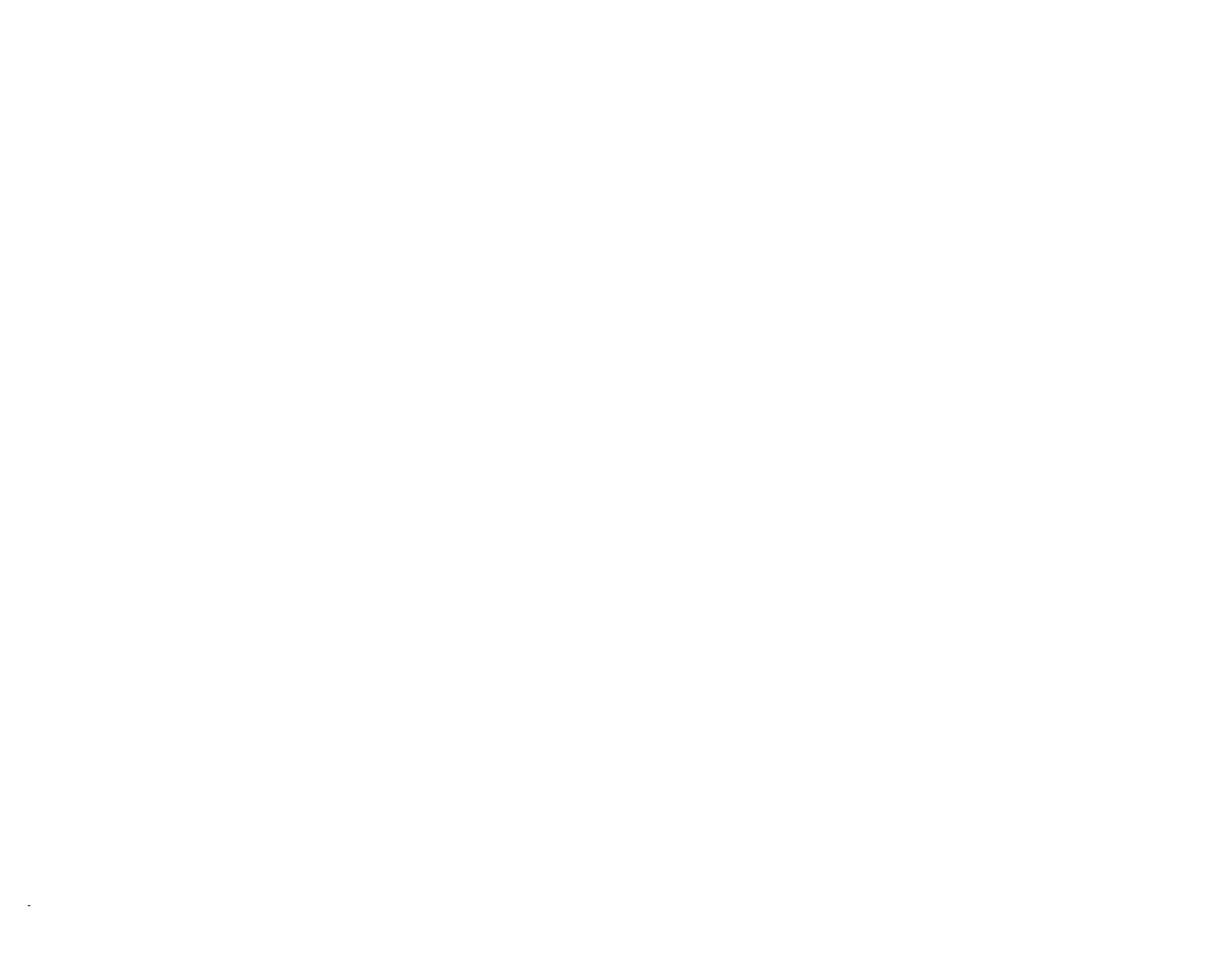|                    | <b>Licence Business Name</b>                       | <b>Address</b>                                       | <b>Licence Type/Sub</b>                    |                                            | <b>Phone</b>        |        | Fax                      |     |
|--------------------|----------------------------------------------------|------------------------------------------------------|--------------------------------------------|--------------------------------------------|---------------------|--------|--------------------------|-----|
| 19 870781          | Verite Design Group Inc                            | 3033 KING GEORGE BLVD UNIT 16 SURREY BC V4P<br>1B8   | Service Use                                | <b>General Contractor</b>                  | (604) 716-9112      | Work   |                          | Hom |
| 19 870749          | Four Leaf Clover Travel Ltd                        | 9288 Keefer Ave Unit 34 Richmond BC V6Y 4K9          | Service Use                                | <b>Travel Agency</b>                       | (604) 782-2829      | Work   |                          | Hom |
| 19870716           | Amor Solar Technology<br>Incorporated              | 5639 WILLOW ST VANCOUVER BC V5Z 3S3                  | Service Use                                | <b>General Contractor</b>                  | (778) 855-2868      | Work   |                          | Hom |
| 19870709           | L'Occitane                                         | 7899 Templeton Station Rd Unit 1000 Richmond V7B 0B7 | Mercantile Use                             | <b>Retail Trading</b>                      | (212) 696-9098      | Work   |                          | Hom |
| 19 870614          | Enterprise Fleet Management<br>Canada Inc          | 3871 North Service PI Richmond BC                    | Service Use                                |                                            | (604) 273-7670      |        | Work (604) 273-8936 Fax  |     |
| 19 869702          | Zonation Immigration and<br><b>Education Group</b> | 4891 Mariposa Crt Richmond BC V7C 3Z2                | Service Use                                | Home Occupation                            | (604) 518-6269      | Work   |                          | Hom |
| 19 870794          | Sweetie Pie Mini Outlet                            | 5900 Dover Cr Unit 213 Richmond BC V7C 5R4           | Service Use                                | Home Occupation                            | (778) 863-2110      |        | Work (604) 781-9120 Cell |     |
| 19 870814          | Catch Trade dba Comono Store                       | 3749 MOSCROP ST BURNABY BC V5G 2C7                   | Service Use                                | Mobile Vendor -<br><b>Private Property</b> | (778) 926-8142      | Work   |                          | Hom |
| <b>Issue Date:</b> |                                                    | <b>August 23, 2019</b>                               |                                            |                                            |                     |        |                          |     |
| 19 870248          | <b>Magic Compass International</b><br>Capital Ltd  | 10451 Shellbridge Way Unit 150 Richmond BC V6X 2W8   | Service Use                                |                                            | $(236)$ 593-1030    | Work   |                          |     |
| 19870887           | Old Navy #8374                                     | 7899 Templeton Station Rd Unit 1144 Richmond V7B 0B7 | Mercantile Use                             | <b>Retail Trading</b>                      | (604) 233-0983      | Work   |                          | Hom |
| 19870884           | Movado Company Store                               | 7899 Templeton Station Rd Unit 1151 Richmond V7B 0B7 | Mercantile Use                             | <b>Retail Trading</b>                      |                     | Work   |                          | Hom |
| 19870881           | J Choo Can Inc                                     | 7899 Templeton Station Rd Unit 1153 Richmond V7B 0B7 | Mercantile Use                             | <b>Retail Trading</b>                      | (778) 305-5450      | Work   |                          | Hom |
| 19870775           | Kabu-Eats                                          | 3700 No 3 Rd Richmond BC V6X 3X2                     | Service Use                                |                                            | (778) 968-3874      | Work   |                          | Hom |
| 19 870748          | Shenhua Culture Communication<br>Co Ltd.           | 11600 Bridgeport Rd Unit 7 Richmond BC V6X 1T2       | <b>Inter-Municipal Business</b><br>Licence | <b>General Contractor</b>                  | $(236)$ 558-3565    | Work   |                          | Hom |
| 19 870441          | Dong Sheng Jewelry                                 | 4151 Hazelbridge Way Unit 2160 Richmond BC V6X 4J7   | Mercantile Use                             | <b>Retail Trading</b>                      | (604) 700-8276      | Work   |                          | Hom |
| 19870888           | <b>Body Evolution Fitness Ltd</b>                  | 7733 Firbridge Way Unit 1107 Richmond BC V6X 2A9     | Service Use                                | Home Occupation                            | (778) 353-0111      | Work   |                          | Hom |
| 19870747           | Shenhua Culture Communication<br>Co Ltd.           | 11600 Bridgeport Rd Unit 7 Richmond BC V6X 1T2       | Service Use                                |                                            | $(236)$ 558-3565    | Work   |                          | Hom |
| <b>Issue Date:</b> |                                                    | <b>August 26, 2019</b>                               |                                            |                                            |                     |        |                          |     |
| 19 870975          | Line In Electric Ltd                               | 3166 PIERVIEW CRES VANCOUVER BC V5S 0A9              | Service Use                                | <b>Electrical Contractor</b>               | (604) 767-4560      | Work   |                          | Hom |
| 19 870633          | Deltec Power & Control Systems<br>Ltd              | 1430 36 ST N LETHBRIDGE AB T1H 5H8                   | Service Use                                | <b>Electrical Contractor</b>               | (403) 320-0795      |        | Work (403) 320-0869 Hom  |     |
| 19 867193          | Porsche Centre Richmond                            | 8060 Cambie Rd Richmond BC V6X 0C7                   | Mercantile Use                             | Automobile Dealer                          | (604) 273-0911      |        | Work (604) 506-0301 Cell |     |
| <b>Issue Date:</b> |                                                    | <b>August 27, 2019</b>                               |                                            |                                            |                     |        |                          |     |
|                    | 19 864578 Can Technomed Trading Ltd                | 11111 Twigg PI Unit 1025 Richmond BC V6V 0B7         | Mercantile Use                             | <b>Wholesale Trading</b>                   | (604) 326-1414      | Work   |                          |     |
| <b>Issue Date:</b> |                                                    | <b>August 28, 2019</b>                               |                                            |                                            |                     |        |                          |     |
| 19 856424          | dnata Catering Canada Limited                      | 3960 Jacombs Rd Richmond BC V6V 1Y6                  | Assembly Use Group 1                       | <b>Food Catering</b>                       | (604) 992-3264 Work |        |                          | Hom |
| 19 870571          | Banadiri Food                                      | 11150 135A ST SURREY BC V3R 3A4                      | Assembly Use Group 1                       | Mobile Food Vendor                         | (604) 708-5117      | Work   |                          |     |
| 19 870907          | <b>Twisted Creamery</b>                            | 45152 WELLS RD UNIT 15 CHILLIWACK BC V2R 5V3         | Assembly Use Group 1                       | Mobile Food Vendor                         | (604) 316-4696      | Work   |                          | Hom |
| <b>Issue Date:</b> |                                                    | <b>August 29, 2019</b>                               |                                            |                                            |                     |        |                          |     |
| 19 872103          | <b>Elizabeth Clark Contracting</b>                 | 12880 Railway Ave Unit 1 Richmond BC V7E 6G1         | Service Use                                | <b>General Contractor</b>                  | (604) 209-6204      | Cellul |                          |     |
| 19 870987          | <b>TEW Logistics</b>                               | 9831 Allison Crt Richmond BC V6Y 3J1                 | Service Use                                | Home Occupation                            | (778) 788-7978      | Cellul |                          |     |
| 19 871029          | <b>Matthew Nelson</b>                              | 1660 56 ST UNIT 106 DELTA BC V4L 2M2                 | Service Use                                | <b>Plumbing Contractor</b>                 | (778) 829-6569      | Work   |                          |     |
| 19 871060          | Jeffrey Wong                                       | 3018 REECE AVE COQUITLAM BC V3C 2L2                  | Service Use                                | <b>Electrical Contractor</b>               | (778) 688-7675      | Work   |                          |     |
|                    |                                                    |                                                      |                                            |                                            |                     |        |                          |     |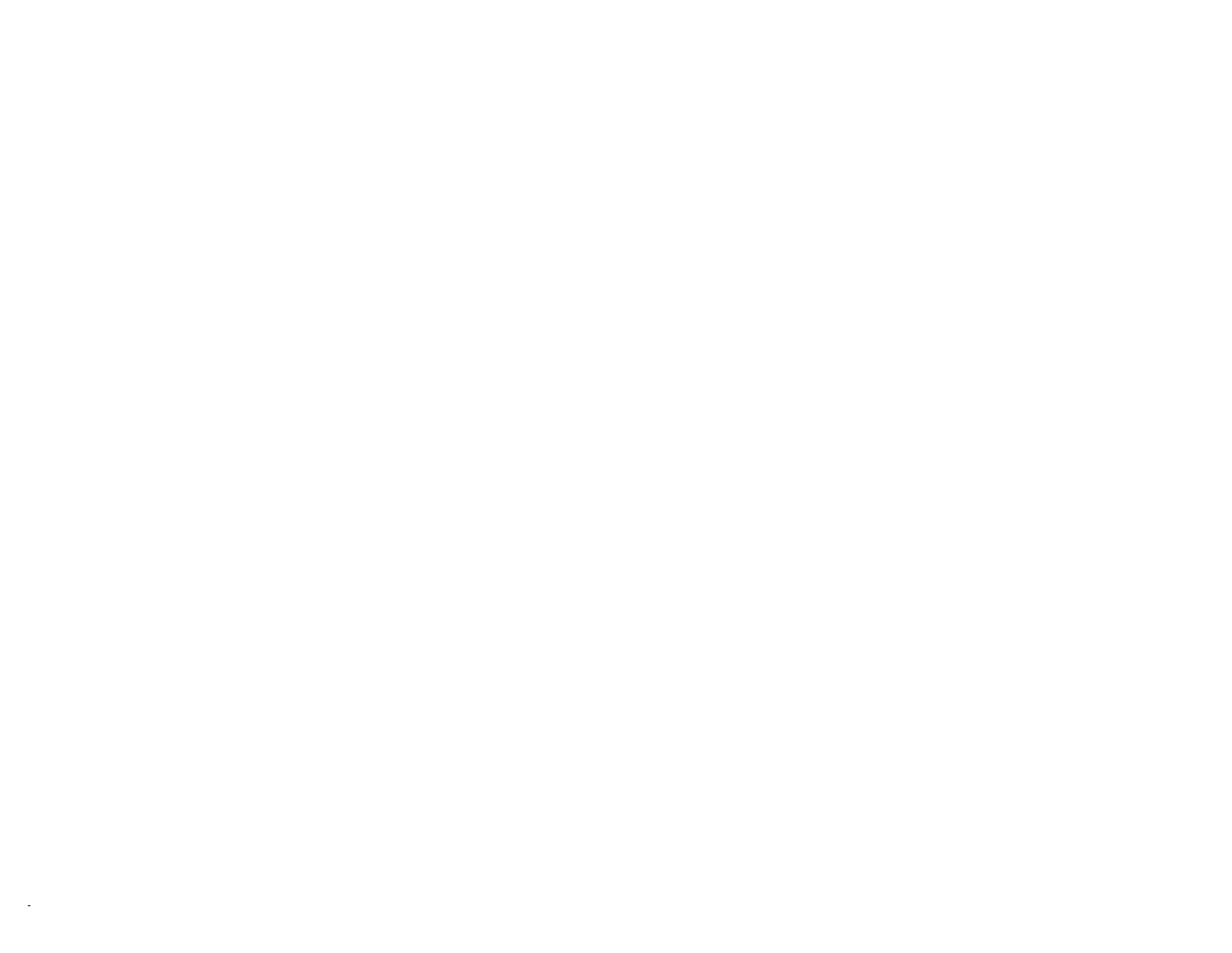|                    | Licence Business Name                   | <b>Address</b>                                      | <b>Licence Type/Sub</b> |                              | Phone            | Fax                      |     |
|--------------------|-----------------------------------------|-----------------------------------------------------|-------------------------|------------------------------|------------------|--------------------------|-----|
| 19 872005          | Smith and Long Limited                  | 115 IDEMA RD MARKHAM ON L3R 1A9                     | Service Use             | <b>General Contractor</b>    | (416) 391-0443   | Work                     |     |
| 19 872080          | Green Machine Shredding                 | 19567 FRASER HWY UNIT 324 SURREY BC V3S 9A4         | Service Use             |                              | $(604)$ 258-8800 | Work (604) 427-0507 Fax  |     |
| 19 870961          | Ross Rex Industrial Painters<br>Limited | 20097 92A AVE UNIT 2A LANGLEY BC V1M 3A5            | Service Use             | <b>General Contractor</b>    | (604) 888-2826   | Work (604) 888-2824 Fax  |     |
| 19 872100          | 1034010 BC Ltd                          | 7731 126A ST SURREY BC V3W 6Z9                      | Service Use             | <b>Delivery Services</b>     | (778) 855-7862   | Cellul                   |     |
| 19 870921          | <b>Primus Construction Ltd</b>          | 1380 EL COMINO DR COQUITLAM BC V3E 2W6              | Service Use             | <b>General Contractor</b>    | (604) 780-6856   | Cellul                   |     |
| 19 872087          | <b>Ohmtech Fire Protection Ltd</b>      | 3161 JERVIS ST PORT COQUITLAM BC V3C 3H6            | Service Use             | <b>General Contractor</b>    | (778) 869-0053   | Work                     |     |
| 19 870942          | <b>Inview Design</b>                    | 10161 Hollymount Dr Richmond BC V7E 4T5             | Service Use             | Home Occupation              | (778) 859-8472   | Work                     | Hom |
| 19872123           | <b>Skyline Painting</b>                 | 3166 BAIRD RD NORTH VANCOUVER BC V7K 2G6            | Service Use             | <b>General Contractor</b>    | (604) 618-5308   | Cellul                   |     |
| 19 870429          | Cyndy.Z Charity Foundation              | 4000 No 3 Rd Unit 5070 Richmond BC V6X 0J8          | Service Use             |                              | (778) 238-1768   | Work                     | Hom |
| 19 870427          | Red Asia Holdings Inc                   | 4000 No 3 Rd Unit 5070 Richmond BC V6X 0J8          | Service Use             |                              | (604) 370-0918   | Work                     |     |
| 19 869820          | MATH4ME                                 | 12871 Clarke PI Unit 110 Richmond BC V6V 2H9        | Assembly Use Group 3    | <b>Education Institution</b> | (604) 300-5081   | Work                     | Hom |
| 19 867309          | Terramera Inc.                          | 10111 Palmberg Rd Richmond BC V6W 1C5               | Mercantile Use          | Roadside Stand               | (604) 639-9600   | Work                     |     |
| 19 867301          | Terramera Inc.                          | 10111 Palmberg Rd Richmond BC V6W 1C5               | Mercantile Use          | <b>Wholesale Trading</b>     | (604) 639-9600   | Work                     |     |
| 19 861483          | Samiz International Trading             | 20800 Westminster Hwy Unit 2138 Richmond BC V6V 2W3 | Mercantile Use          | <b>Wholesale Trading</b>     | (604) 759-9724   | Work (604) 522-9624      | Fax |
| 19 861278          | <b>HYCITY HUB</b>                       | 13986 Cambie Rd Unit 278 Richmond BC V6V 2K3        | Service Use             |                              | (604) 277-0672   | Work                     | Hom |
| 19 857969          | <b>CrossFit Sea Level</b>               | 11180 Voyageur Way Unit 180 Richmond BC V6X 3N8     | Assembly Use Group 3    | <b>Health Studio</b>         | (778) 859-8903   | Cellul                   | Hom |
| 19 870943          | R & M Mechanical Ltd                    | 4026 1ST AVE BURNABY BC V5C 3W4                     | Service Use             | <b>Plumbing Contractor</b>   | (604) 677-9000   | Work                     | Hom |
| <b>Issue Date:</b> |                                         | <b>August 30, 2019</b>                              |                         |                              |                  |                          |     |
| 19 870904          | Bada Pass Express Ltd                   | 4871 Shell Rd Unit 1110 Richmond BC V6X 3Z6         | Service Use             | <b>Delivery Services</b>     | (778) 681-8820   | Work                     |     |
| 19 870909          | Hanson Human Resources<br>Service       | 6068 No 3 Rd Unit 120 Richmond BC V6Y 4M7           | Service Use             |                              | (778) 231-8181   | Work                     | Hom |
| 19 870962          | A Level Education Inc                   | 8600 Cambie Rd Unit 225 Richmond BC V6X 4J9         | Assembly Use Group 3    | <b>Education Institution</b> | (778) 697-4370   | Work (778) 751-7932 Cell |     |
| 19 870481          | ePong Canada Ltd                        | 12351 Bridgeport Rd Unit 5 Richmond BC V6V 1J4      | Service Use             |                              | (604) 779-3063   | Cellul                   | Hom |
| 19 870874          | <b>GCC Global Capital Corporation</b>   | 4871 Shell Rd Unit 2225 Richmond BC V6X 3Z6         | Service Use             |                              | (778) 297-8881   | Work                     | Hom |
| 19 870 875         | Jiu Fa Investments Ltd                  | 4871 Shell Rd Unit 2225 Richmond BC V6X 3Z6         | Service Use             |                              | (778) 297-8881   | Work                     | Hom |
| <b>Issue Date:</b> |                                         | September 3, 2019                                   |                         |                              |                  |                          |     |
| 19 870424          | <b>Diamond Schmitt Architects</b>       | 384 ADELAIDE ST W UNIT 100 TORONTO ON M5V 1R7       | Service Use             |                              | (416) 862-8800   | Work (416) 862-5508 Fax  |     |
| 19 872280          | Accountable Appliance<br>Installation   | 4508 TODD ST VANCOUVER BC V5R 3P8                   | Service Use             | <b>Gas Contractor</b>        | (604) 729-5901   | Cellul                   | Hom |
| 19872286           | <b>Black Bear Trades</b>                | 21365 EXETER AVE MAPLE RIDGE BC V4R 2J2             | Service Use             | <b>General Contractor</b>    | (604) 807-3562   | Cellul                   |     |
| 19 872323          | Titan Sheet Metal BC Inc                | 6162 DUNDEE PL CHILLIWACK BC V2R 2H1                | Service Use             | <b>Gas Contractor</b>        | (604) 846-5959   | Work                     |     |
| <b>Issue Date:</b> |                                         | September 5, 2019                                   |                         |                              |                  |                          |     |
| 19 870908          | Spirit Halloween                        | 6551 No 3 Rd Unit 1924 Richmond BC V6Y 2B6          | Mercantile Use          | <b>Retail Trading</b>        | (604) 278-5441   | Work                     | Hom |
| 19872383           | <b>Spotless Property Services</b>       | 448 13TH ST E NORTH VANCOUVER BC V7L 2M1            | Service Use             | <b>General Contractor</b>    | (778) 251-8553   | Cellul                   |     |
| <b>Issue Date:</b> |                                         | September 6, 2019                                   |                         |                              |                  |                          |     |
| 19 870618          | TST Secret Beauty Spa Ltd               | 4540 No 3 Rd Unit 1480 Richmond BC V6X 4E4          | Service Use             |                              | (778) 862-1678   | Work                     | Hom |
| 19 872420          | Stone Age Constructions BC Ltd.         | 11651 4TH AVE RICHMOND BC V7E 3H5                   | Service Use             | <b>General Contractor</b>    | (778) 881-8238   | Work                     |     |
| 19 872206          | He's PC Inc                             | 7633 Acheson Rd Richmond BC V6Y 1N1                 | Service Use             | Home Occupation              | (778) 228-9155   | Work                     | Hom |
| 19 866241          | J8 Plumbing & Heating Inc               | 1301 Valmont Way Unit 1 Richmond BC V6V 1Y3         | Service Use             | <b>Plumbing Contractor</b>   | 77895758741      | Work                     | Hom |
|                    |                                         |                                                     |                         |                              |                  |                          |     |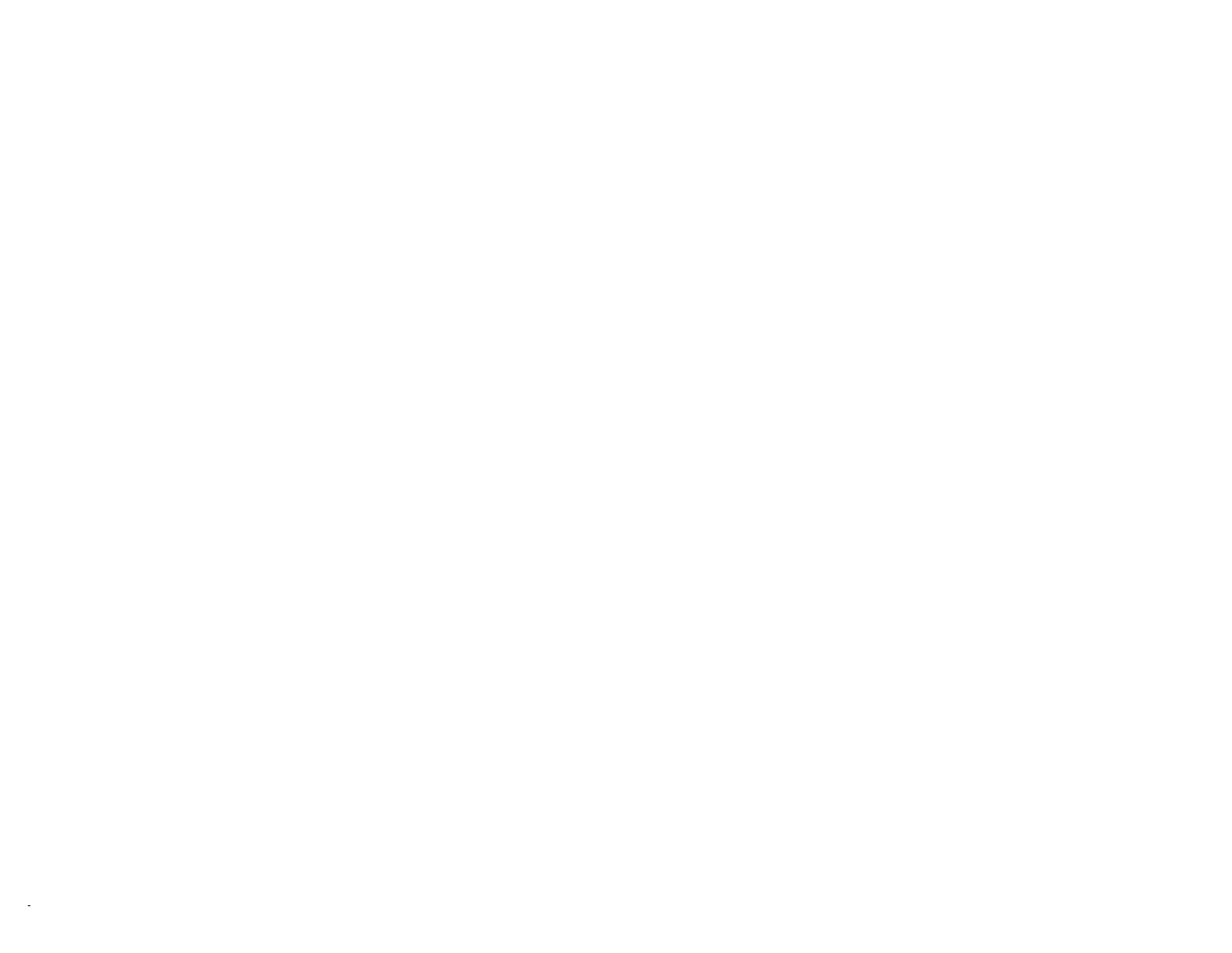|                    | <b>Licence Business Name</b>                    | <b>Address</b>                                                     | <b>Licence Type/Sub</b> |                                               | <b>Phone</b>        |        | Fax                      |     |
|--------------------|-------------------------------------------------|--------------------------------------------------------------------|-------------------------|-----------------------------------------------|---------------------|--------|--------------------------|-----|
| 18 825101          | The Shellfish Shack                             | 8580 Alexandra Rd Unit 1100 Richmond BC V6X 4B3                    | Assembly Use Group 1    | Food Service<br>Establishment                 | (604) 370-2018      | Work   |                          |     |
|                    | 19 872222 Gold Wing Trading Group               | 3333 Sexsmith Rd Unit 1103 Richmond BC                             | Service Use             | Home Occupation                               | $(604)$ 369-5220    |        | Work (604) 373-3215 Cell |     |
| <b>Issue Date:</b> |                                                 | September 9, 2019                                                  |                         |                                               |                     |        |                          |     |
| 19 872085          | <b>Numode Delivery Solutions</b>                | 11800 River Rd Unit 140 Richmond BC V6X 1Z7                        | Service Use             | <b>Delivery Services</b>                      | (778) 887-2017      | Work   |                          | Hom |
| 19872218           | <b>Axon Driving School</b>                      | 4151 Hazelbridge Way Unit 3430 Richmond BC V6X 4J7                 | Vehicle for Hire        | Vehicle For Hire<br>Office                    | (604) 447-1537      |        | Work (778) 869-3479 Cell |     |
| 19 872221          | Axon Driving School                             | 4151 Hazelbridge Way Unit 3430 Richmond BC V6X 4J7                 | Vehicle for Hire        | Class K -<br><b>DriverTraining</b><br>Vehicle | (604) 447-1537      |        | Work (778) 869-3479 Cell |     |
| 19 872482          | Goodvalue Construction Ltd                      | 30747 OSPREY DR W ABBOTSFORD BC V2T 1S3                            | Service Use             | <b>General Contractor</b>                     | (604) 832-2086      |        | Work (604) 832-2086 Fax  |     |
| 19872484           | <b>UK Interior Design</b>                       | 6658 Gamba Dr Richmond BC V7C 2G5                                  | Service Use             | Home Occupation                               | (604) 278-2744      | Work   |                          |     |
| 19 872505          | UFUND INVESTMENT GROUP                          | 4320 No 5 Rd Richmond BC V6X 2V3                                   | Service Use             | Home Occupation                               | (604) 722-4530      | Work   |                          |     |
| <b>Issue Date:</b> |                                                 | <b>September 10, 2019</b>                                          |                         |                                               |                     |        |                          |     |
| 19 872345          | EV Seafood Ltd                                  | 2088 No 5 Rd Unit 230 Richmond BC V6X 2T1                          | Mercantile Use          | <b>Wholesale Trading</b>                      | (778) 317-6836      | Work   |                          |     |
| 19872769           | <b>GCL Contracting &amp; Engineering</b><br>Inc | 20560 LANGLEY BYPASS UNIT 302 LANGLEY BC V3A<br>6K8                | Service Use             | <b>General Contractor</b>                     | (604) 534-9959      | Work   |                          |     |
| 19 872425          | <b>Synergy Marketing Ltd</b>                    | 8580 Cambie Rd Unit 204 Richmond BC V6X 4J8                        | Service Use             |                                               | (604) 276-0885      | Work   |                          |     |
| 19 872592          | Train with Purpose Rehabilitation<br>Inc.       | 1699 E 20TH AVE VANCOUVER BC V5N 2K9                               | Service Use             |                                               | (604) 889-4691      | Work   |                          |     |
| 19 872342          | Ignite Dream Commerce                           | 5811 Cooney Rd Unit 305 Richmond BC V6X 3M1                        | Service Use             |                                               | (778) 883-9644      | Cellul |                          |     |
| 19872299           | Dr Vanessa Yu, ND                               | 11020 No 5 Rd Unit 223 Richmond BC V7A 4E7                         | Service Use             |                                               | (604) 271-9355      | Work   |                          |     |
| 19872234           | C K Yuen Canada Limited                         | 11331 Coppersmith Way Unit 200 Richmond BC V7A 5J9                 | Service Use             |                                               | (604) 283-8210      | Work   |                          | Hom |
| 19 868251          | Sarah Pacini                                    | 7899 Templeton Station Rd Unit 1058 Richmond V7B 0B7               | Mercantile Use          | <b>Retail Trading</b>                         | (604) 273-8101      | Work   |                          |     |
| 19 872663          | <b>Raman Construction</b>                       | 10400 Anahim Dr Richmond BC V7A 3C5                                | Service Use             | <b>General Contractor</b>                     | (604) 401-9642      | Cellul |                          |     |
| <b>Issue Date:</b> |                                                 | <b>September 11, 2019</b>                                          |                         |                                               |                     |        |                          |     |
|                    | 19 872774 Micro Atelier Creative Ltd            | 9399 Alexandra Rd Unit 119 Richmond BC V6X 0L7                     | Service Use             | Home Occupation                               | (778) 953-2405      | Cellul |                          | Hom |
| <b>Issue Date:</b> |                                                 | <b>September 12, 2019</b>                                          |                         |                                               |                     |        |                          |     |
| 19 872749          | New Ocean Disposal                              | 10940 DENNIS CR RICHMOND BC V7A 3S4                                | Service Use             |                                               | (778) 240-3388      |        | Work (604) 318-8904 Cell |     |
| 19872775           | A-Z Mobile Auto Detailing                       | 5560 Arcadia Rd Unit 110 Richmond BC V6X 2G9                       | Service Use             | Home Occupation                               | (778) 706-1001      | Cellul |                          |     |
| 19872647           | <b>KGC Property Management</b>                  | 11711 Thorpe Rd Richmond BC V6X 1J5                                | Service Use             | <b>General Contractor</b>                     | (604) 214-9333      | Work   |                          |     |
| 19872341           | Vanmm                                           | 4051 Brown Rd Richmond BC V6X 2E7                                  | Service Use             | Home Occupation                               | (604) 379-1111      | Work   |                          | Hom |
| 19 871000          | <b>Great North Gold and Jewelry</b>             | 5300 No 3 Rd Space 17 Richmond BC V6X 2X9                          | Mercantile Use          | Second-Hand Dealer                            | (236) 668-1394      | Work   |                          | Hom |
|                    | 19 866239 TD Financial Planning                 | 7997 Westminster Hwy Unit 100 Richmond BC V6X 1A4                  | Service Use             |                                               |                     | Work   |                          | Hom |
|                    | 19 872778 TabakRichmond.ca                      | 10111 Bridgeport Rd Richmond BC V6X 1S5                            | Service Use             |                                               | (604) 370-3854      | Work   |                          | Hom |
| <b>Issue Date:</b> |                                                 | September 16, 2019                                                 |                         |                                               |                     |        |                          |     |
|                    | 19 858409 Alkel Auto Sales Ltd                  | 21320 Westminster Hwy Unit 2118 Richmond BC V6V 2X5 Mercantile Use |                         | <b>Automobile Dealer</b>                      | (604) 816-2222 Work |        |                          | Hom |
| <b>Issue Date:</b> |                                                 | <b>September 17, 2019</b>                                          |                         |                                               |                     |        |                          |     |
|                    | 19 870712 Base Hockey LP                        | 6851 Elmbridge Way Unit 120 Richmond BC V7C 4N1                    | Assembly Use Group 3    | <b>Education Institution</b>                  | (604) 421-2273      | Work   |                          |     |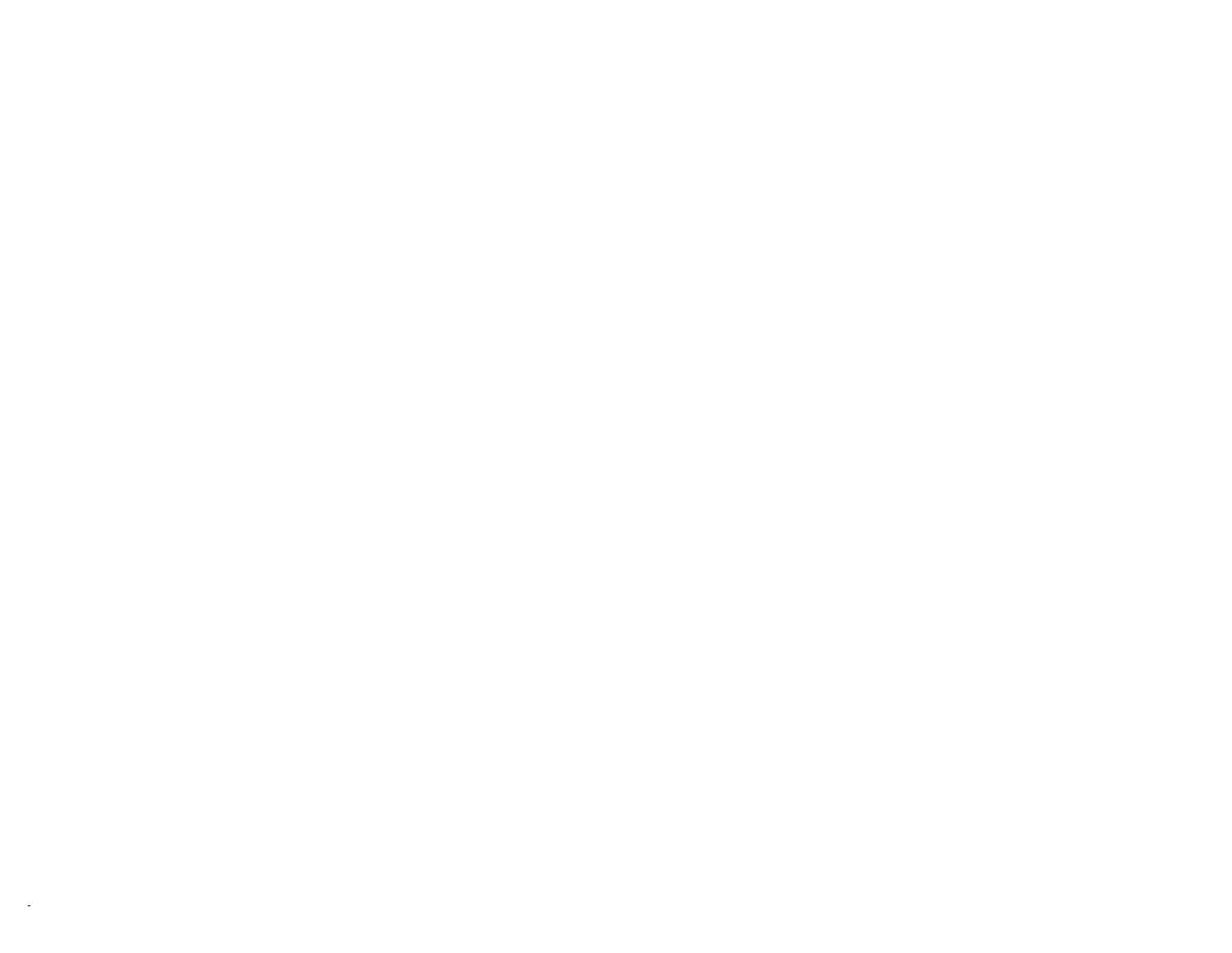|                    | <b>Licence Business Name</b>                         | <b>Address</b>                                                 | <b>Licence Type/Sub</b>         |                                        | <b>Phone</b>     |        | Fax                      |     |
|--------------------|------------------------------------------------------|----------------------------------------------------------------|---------------------------------|----------------------------------------|------------------|--------|--------------------------|-----|
| 19 870985          | Top Level Performance Institute<br><b>Inc</b>        | 6851 Elmbridge Way Unit 120 Richmond BC V7C 4N1                | Assembly Use Group 3            | <b>Health Studio</b>                   | (604) 340-9182   | Work   |                          |     |
| 19 873054          | Japan Airlines Co Ltd                                | 3211 Grant McConachie Way Richmond BC                          | Service Use                     |                                        | (604) 238-2704   |        | Work (604) 238-2707 Fax  |     |
| <b>Issue Date:</b> |                                                      | September 18, 2019                                             |                                 |                                        |                  |        |                          |     |
| 19 856467          | Eastwood Bio-Medical Canada<br>Inc                   | 4871 Shell Rd Unit 1130 Richmond BC V6X 3Z6                    | Industrial/Manufacturing<br>Use |                                        | $(604)$ 247-2100 | Work   |                          | Hom |
|                    | 19 870616 IYOHO Postpartum Consulting<br>Co Ltd      | 8888 Odlin Cr Unit 2315 Richmond BC V6X 3Z8                    | Service Use                     |                                        | (778) 233-0005   | Work   |                          | Hom |
| 19 873242          | 1223114 BC Ltd                                       | 9311 Alexandra Rd Unit 121 Richmond BC V6X 0L8                 | Service Use                     | Home Occupation                        | (778) 318-5678   | Work   |                          |     |
| 19 870935          | <b>Upraisely Solutions Inc.</b>                      | 7708 Alderbridge Way Unit 9 Richmond BC V6X 0P9                | Service Use                     | Home Occupation                        | (604) 250-7523   | Cellul |                          | Hom |
| 19 870640          | <b>CTRL Fashion</b>                                  | 4000 No 3 Rd Unit 1060 Richmond BC V6X 0J8                     | Mercantile Use                  | <b>Retail Trading</b>                  | (778) 980-6445   | Work   |                          | Hom |
| 19 870635          | Raison D'etre Education                              | 8136 Park Rd Unit 228 Richmond BC V6Y 1T1                      | Assembly Use Group 3            | <b>Education Institution</b>           | (604) 270-4123   | Work   |                          | Hom |
| 19 870026          | <b>VISM Education Group Inc.</b>                     | 4351 No 3 Rd Unit 280 Richmond BC V6X 3A7                      | Assembly Use Group 3            | <b>Education Institution</b>           | (778) 709-5566   | Work   |                          | Hom |
| 19 867221          | Common Place                                         | 4151 Hazelbridge Way Unit 3310 Richmond BC V6X 4J7             | Mercantile Use                  | Retail Trading                         | (778) 861-8677   | Work   |                          | Hom |
| 19 864702          | <b>Steveston MedSpa</b>                              | 6168 London Rd Unit 100 Richmond BC V7E 0C1                    | Service Use                     |                                        | (604) 448-9595   | Work   |                          |     |
| 19 857677          | Military Bowl Restaurant Ltd                         | 4580 No 3 Rd Unit 2060 Richmond BC V6X 4E8                     | Vending Machine Use             | Vending Machines                       | (778) 223-6270   | Work   |                          | Hom |
| 19 858697          | Jwrap Auto Design                                    | 11782 River Rd Unit 154 Richmond BC V6X 1Z7                    | Service Use                     |                                        | (778) 895-9982   | Cellul |                          | Hom |
| <b>Issue Date:</b> |                                                      | <b>September 19, 2019</b>                                      |                                 |                                        |                  |        |                          |     |
| 19 873000          | <b>Forest Cure</b>                                   | 6081 No 3 Rd Unit 603 Richmond BC V6Y 2B2                      | Service Use                     |                                        | $(604)$ 284-0888 |        | Work (604) 285-8080 Fax  |     |
| 19 864863          | Small Feet Reflexology                               | 8291 Alexandra Rd Unit 140 Richmond BC V6X 1C3                 | Service Use                     | <b>Therapeutic Touch</b><br>Treatments | (778) 863-7522   | Work   |                          | Hom |
| 19 873407          | <b>JCL Marketing</b>                                 | 8880 No 1 Rd Unit 226 Richmond BC V7C 4C3                      | Service Use                     | Home Occupation                        | (778) 875-1211   | Cellul |                          |     |
| 19 873097          | Uniwealth                                            | 3700 No 3 Rd Richmond BC V6X 3X2                               | Service Use                     |                                        | (604) 718-6699   | Work   |                          | Hom |
| 19 873084          | <b>Beloved Pet</b>                                   | 4000 No 3 Rd Unit 3175 Richmond BC V6X 0J8                     | Mercantile Use                  | <b>Retail Trading</b>                  | (778) 889-9815   | Work   |                          |     |
| 19 873080          | Old Abbey Ales                                       | 4211 No 3 Rd Richmond BC V6X 2C3                               | Service Use                     |                                        | 6042859975203    |        | Work (778) 889-7066 Cell |     |
| 19873077           | SED TEC GP LTD                                       | 8700 McKim Way Unit 1198 Richmond BC V6X 4A5                   | Mercantile Use                  | <b>Retail Trading</b>                  | (778) 836-3660   | Work   |                          | Hom |
| 19 873041          | Maxer Holdings Limited                               | 11331 Coppersmith Way Unit 200 Richmond BC V7A 5J9             | Service Use                     |                                        | (604) 283-2810   | Work   |                          |     |
| 19 873001          | <b>TCT Autogroup</b>                                 | 10013 River Dr Unit 2030 Richmond BC V6X 0N2                   | Service Use                     |                                        | (778) 773-2595   | Work   |                          | Hom |
| 19 872843          | Sandi Builder Supply Ltd                             | 11920 Horseshoe Way Richmond BC V7A 4V5                        | Mercantile Use                  | <b>Wholesale Trading</b>               | (778) 551-5128   | Work   |                          | Hom |
| 19 872750          | Sea to Sea Productions                               | 4311 Viking Way Unit 130 Richmond BC V6V 2K9                   | Service Use                     |                                        | (604) 395-1130   | Work   |                          |     |
| 19 872664          | Young Og                                             | 4151 Hazelbridge Way Unit 2470 Richmond BC V6X 4J7             | Mercantile Use                  | <b>Retail Trading</b>                  | (778) 636-4733   | Work   |                          |     |
| 19 872540          | <b>Strive Consultant Ltd</b>                         | 4328 No 3 Rd Unit 135 Richmond BC V6X 2C2                      | Service Use                     |                                        | (778) 388-6663   | Work   |                          | Hom |
| 19 860208          | Choo Tea                                             | 4000 No 3 Rd Unit 1020 Richmond BC V6X 0J8                     | Assembly Use Group 1            | <b>Food Service</b><br>Establishment   | (778) 223-9870   | Work   |                          | Hom |
| 19 872486 Oomoo    |                                                      | 4000 No 3 Rd Unit 3075 Richmond BC V6X 0J8                     | Vending Machine Use             | <b>Vending Machines</b>                | (604) 700-7419   | Work   |                          | Hom |
| 19872868           | <b>Everglade Construction Ltd</b>                    | 3757 Jacombs Rd Unit 155 Richmond BC V6V 2R3                   | Service Use                     | <b>General Contractor</b>              | (778) 386-2720   | Work   |                          | Hom |
| 19 872520          | <b>Fusion Element Interiors Design</b><br>Studio Inc | 11780 Hammersmith Way Unit 122 Richmond BC V7A 5E9 Service Use |                                 |                                        | (778) 928-1595   | Work   |                          | Hom |
| <b>Issue Date:</b> |                                                      | <b>September 20, 2019</b>                                      |                                 |                                        |                  |        |                          |     |
|                    | 18 839940 The Gaming Stadium                         | 4211 No 3 Rd Richmond BC V6X 2C3                               | Vending Machine Use             | <b>Amusement Centre</b>                | (778) 548-1823   | Work   |                          | Hom |
| 19 873112          | Kinex Rehab                                          | 5387 LAUREL ST BURNABY BC V5G 1N1                              | Service Use                     |                                        | (778) 846-1992   | Cellul |                          | Hom |
| 19 873095          | Polysum Plumbing                                     | 647 BLUERIDGE AVE NORTH VANCOUVER BC V7R<br>2J4                | Service Use                     | <b>Plumbing Contractor</b>             | (604) 537-9615   | Work   |                          | Hom |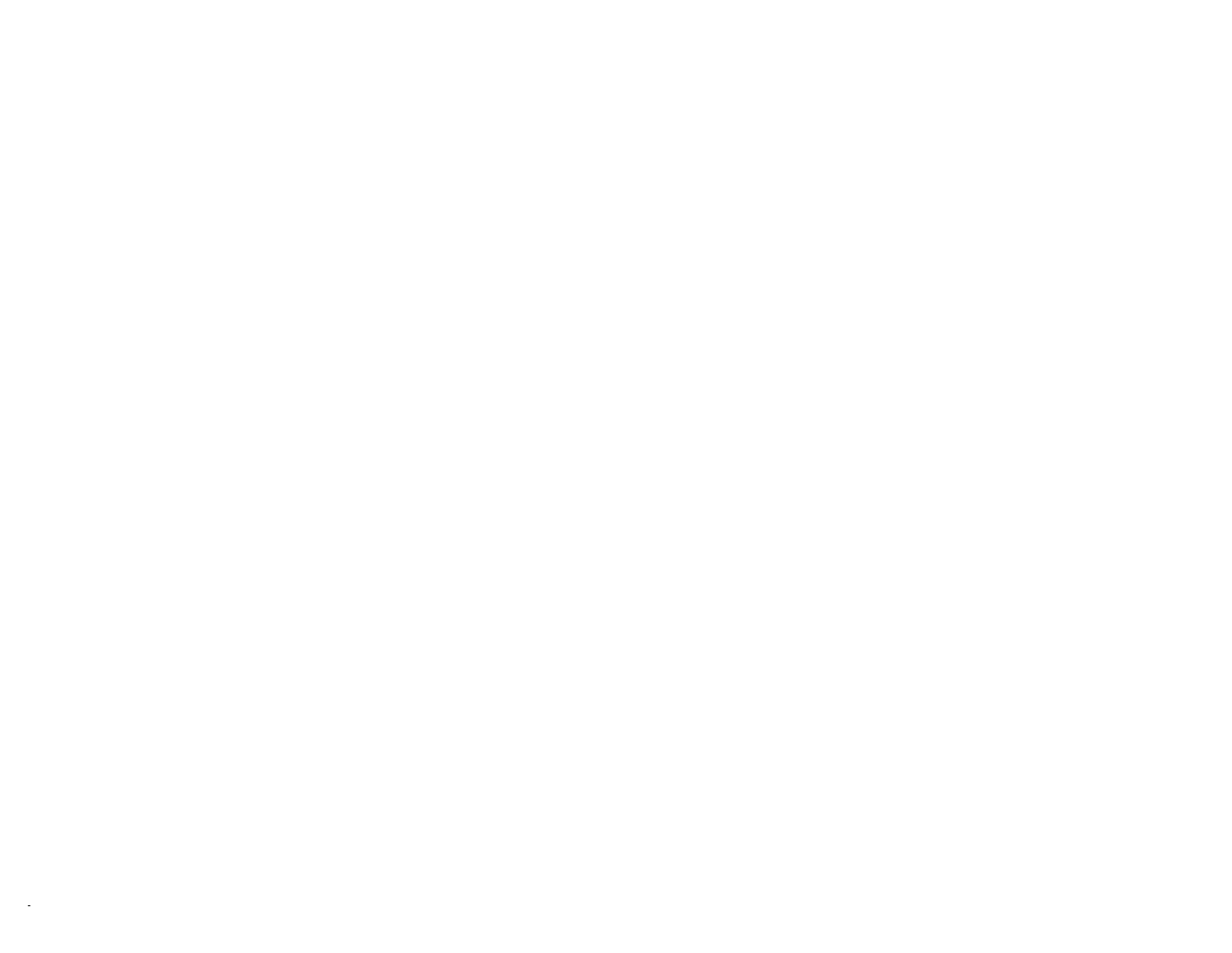|                    | <b>Licence Business Name</b>              | <b>Address</b>                                              | <b>Licence Type/Sub</b>                    |                               | <b>Phone</b>   | Fax                     |      |
|--------------------|-------------------------------------------|-------------------------------------------------------------|--------------------------------------------|-------------------------------|----------------|-------------------------|------|
| 19873093           | Loobi Canada Inc                          | 8880 Jones Rd Unit 320 Richmond BC V6Y 3Z1                  | Service Use                                | Home Occupation               | (778) 952-3697 | Work                    | Hom  |
| 19870164           | Paragon-West Developers Ltd               | 4200 No 3 Rd Unit 150 Richmond BC V6X 2C2                   | Service Use                                | <b>General Contractor</b>     | (604) 273-8969 | Work (604) 273-8967     | Fax  |
| 18 839938          | The Gaming Stadium                        | 4211 No 3 Rd Richmond BC V6X 2C3                            | Assembly Use Group 3                       | Commercial<br>Entertainment   | (778) 548-1823 | Work                    | Hom  |
| 18 823200          | Bron's International Trading Ltd          | 11860 Hammersmith Way Unit 138 Richmond BC V7A 5G1          | Mercantile Use                             | Wholesale Trading             | (604) 616-8311 | Work (604) 233-7766 Fax |      |
| 19 873529          | Persaj Countertops Inc.                   | PO BOX 1010 1641 LONSDALE AVE NORTH<br>VANCOUVER BC V7M 1P9 | Service Use                                | <b>General Contractor</b>     | (778) 840-0108 | Work                    | Hom  |
| 19 870976          | Fumis Nails                               | 3900 Moncton St Unit 110 Richmond BC V7E 3A6                | Service Use                                |                               | (604) 727-2536 | Work                    | Hom  |
| <b>Issue Date:</b> |                                           | <b>September 23, 2019</b>                                   |                                            |                               |                |                         |      |
| 19 873290          | Master Kit Painting Ltd                   | 8771 Bennett Rd Unit 1 Richmond BC V6Y 3Y2                  | <b>Inter-Municipal Business</b><br>Licence | <b>General Contractor</b>     | (778) 859-8999 | Work                    | Hom  |
| 19873534           | Suncatcher                                | 3211 Grant McConachie Way Richmond BC V7B 0A4               | Mercantile Use                             | <b>Retail Trading</b>         | (604) 273-1708 | Work                    | Hom  |
| 19 873512          | Dairy Plus                                | 1991 Savage Rd Unit 130 Richmond BC V6V 0A4                 | Industrial/Manufacturing<br>Use            |                               | (604) 447-8885 | Work (604) 447-8887     | Fax  |
| 19 873363          | Dr Nishant Goswami Inc                    | 8400 Granville Ave Unit 130 Richmond BC V6Y 1P6             | Service Use                                |                               | (604) 838-3623 | Work                    | Hom  |
| 19873330           | <b>Tomorrow Productions</b>               | 9480 Auburn Dr Richmond BC V7A 5A8                          | Service Use                                | Home Occupation               | (778) 991-9604 | Work                    | Hom  |
| 19873296           | Burning Bush Group Inc                    | 5311 Lackner Cr Unit 7 Richmond BC V7E 6B7                  | Service Use                                | Home Occupation               | (778) 245-8666 | Work (778) 788-3850     | Cell |
| 19873264           | Fobcouver.ca                              | 11590 Cambie Rd Unit 210 Richmond BC V6X 3Z5                | Service Use                                |                               | (778) 883-3089 | Work                    | Hom  |
| 19873113           | Sky-Hi Scaffolding Ltd.                   | 3195 PRODUCTION WAY BURNABY BC V5A 3H2                      | Service Use                                | <b>General Contractor</b>     | (604) 291-7245 | Work                    | Hom  |
| 19 866434          | Sequoia Children's Learning<br>Community  | 12151 Shell Rd Richmond BC V7A 3W9                          | Assembly Use Group 3                       |                               | (604) 764-9499 | Work                    | Hom  |
| 19 860828          | Gosh Tea Ltd                              | 4580 No 3 Rd Unit 2030 Richmond BC V6X 4E8                  | Vending Machine Use                        | <b>Vending Machines</b>       | (778) 798-1527 | Work                    | Hom  |
| 19 860826          | Gosh Tea Ltd                              | 4580 No 3 Rd Unit 2030 Richmond BC V6X 4E8                  | Assembly Use Group 1                       | Food Service<br>Establishment | (778) 798-1527 | Work                    | Hom  |
| 19 873289          | Master Kit Painting Ltd                   | 8771 Bennett Rd Unit 1 Richmond BC V6Y 3Y2                  | Service Use                                | <b>General Contractor</b>     | (778) 859-8999 | Work                    | Hom  |
| <b>Issue Date:</b> |                                           | <b>September 24, 2019</b>                                   |                                            |                               |                |                         |      |
| 19 866233          | Yummy Restaurant                          | 8231 Cambie Rd Unit 115 Richmond BC V6X 1J8                 | Assembly Use Group 1                       | Food Service<br>Establishment | (778) 998-0938 | Work                    | Hom  |
| 19 873580          | First Priority Eco Solutions Inc          | 5811 Cooney Rd Unit 305 Richmond BC V6X 3M1                 | <b>Inter-Municipal Business</b><br>Licence | <b>Plumbing Contractor</b>    | (604) 207-6530 | Work                    | Hom  |
| 19 873545          | Canada RMV Immigration<br>Consulting Ltd. | 11393 Steveston Hwy Unit 29 Richmond BC V7A 1N8             | Service Use                                | Home Occupation               | (604) 780-4145 | Cellul                  | Hom  |
| 19 865024          | Paragon Eyecare Centre                    | 13231 Delf PI Unit 105 Richmond BC V6V 2A2                  | Service Use                                |                               | (778) 840-5290 | Work                    | Hom  |
| 19 873577          | First Priority Eco Solutions Inc          | 5811 Cooney Rd Unit 305 Richmond BC V6X 3M1                 | Service Use                                | <b>Plumbing Contractor</b>    | (604) 207-6530 | Work                    | Hom  |
| <b>Issue Date:</b> |                                           | <b>September 25, 2019</b>                                   |                                            |                               |                |                         |      |
| 19 873540          | Fikka                                     | 7708 Alderbridge Way Unit 4 Richmond BC V6X 0P9             | Service Use                                | Home Occupation               | (204) 430-4025 | Work                    | Hom  |
| 19 855806          | Moon & Back Gallery Inc                   | 12800 Bathgate Way Unit 9 Richmond BC V6V 1Z4               | Service Use                                |                               | (778) 891-7177 | Work                    | Hom  |
| 19 873801          | <b>Rigid Electric</b>                     | 366 E 43 RD VANCOUVER BC V5W 1T3                            | Service Use                                | <b>Electrical Contractor</b>  | (604) 318-5822 | Work                    | Hom  |
| 19 873664          | Akachan Honpo                             | 10535 Lassam Rd Richmond BC V7E 2C2                         | Service Use                                | Home Occupation               | (778) 847-1026 | Work                    | Hom  |
| 19 873662          | Sunny Charm Enterprise Ltd                | 4871 Foxglove Cr Richmond BC V7C 2K4                        | Service Use                                | Home Occupation               | (778) 892-0861 | Work                    | Hom  |
| 19 873602          | <b>Primero Enterprises</b>                | PO BOX 91944 WEST VANCOUVER BC V7V 4S4                      | Service Use                                | <b>General Contractor</b>     | (778) 322-7153 | Work                    | Hom  |
| 19873535           | <b>Forbes Mechanical Ltd</b>              | 10340 Aintree Cr Richmond BC V7A 3T8                        | <b>Inter-Municipal Business</b><br>Licence | <b>Plumbing Contractor</b>    | (778) 855-8075 | Work                    | Hom  |
| 19 873533          | <b>Forbes Mechanical Ltd</b>              | 10340 Aintree Cr Richmond BC V7A 3T8                        | Service Use                                | <b>Plumbing Contractor</b>    | (778) 855-8075 | Work                    | Hom  |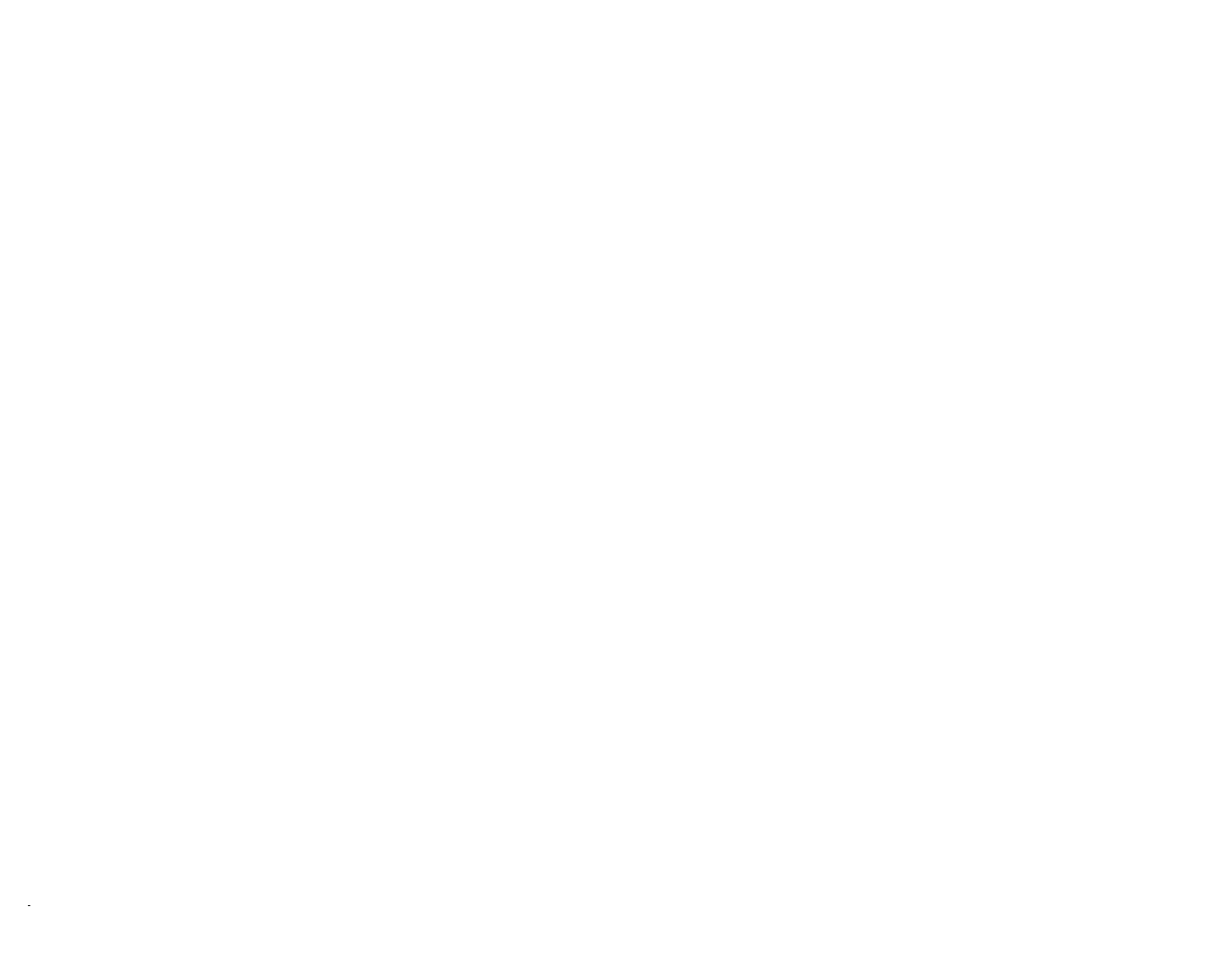|                    | Licence Business Name                                    | <b>Address</b>                                                 | <b>Licence Type/Sub</b>         |                              | <b>Phone</b>     |        | Fax                      |      |
|--------------------|----------------------------------------------------------|----------------------------------------------------------------|---------------------------------|------------------------------|------------------|--------|--------------------------|------|
| 19 873528          | Jin Long Trade Corp                                      | 6740 Gibbons Dr Richmond BC V7C 2E1                            | Service Use                     | Home Occupation              | (778) 990-2499   | Work   |                          | Hom  |
| 19 873430          | <b>Empower Energy Corp</b>                               | 8718 112 ST GRAND PRAIRIE AB T8V 5X4                           | Service Use                     | <b>General Contractor</b>    | (780) 532-3610   | Work   |                          | Hom  |
| 19 873526          | <b>Tritech Group Ltd</b>                                 | 5413 271 ST LANGLEY BC V4W 3Y7                                 | Service Use                     | <b>General Contractor</b>    | (604) 607-8878   |        | Work (604) 607-8872 Fax  |      |
| <b>Issue Date:</b> |                                                          | <b>September 26, 2019</b>                                      |                                 |                              |                  |        |                          |      |
| 19873686           | Four Seasons Designs &<br>Construction                   | 7431 Minoru Blvd Unit 315 Richmond BC V6Y 1Z3                  | Service Use                     | Home Occupation              | (778) 989-1628   | Work   |                          |      |
| 19873789           | Rookie Gear                                              | 7151 Moffatt Rd Unit 62 Richmond BC V6Y 3G9                    | Service Use                     | Home Occupation              | (778) 319-3396   | Cellul |                          |      |
| 19 873600          | <b>Cassian Commercial Services</b><br>Inc.               | PO BOX 608 FORT LANGLEY BC V1M 2R9                             | Service Use                     |                              | (604) 637-4672   | Work   |                          | Hom  |
| 19 873721          | <b>Okcrew Productions</b>                                | 10200 4th Ave Unit 62 Richmond BC V7E 1V3                      | Service Use                     | Home Occupation              | (236) 979-0599   | Work   |                          | Hom  |
| 19 873700          | Henry Creative Inc                                       | 1350 BURRARD ST UNIT 221 VANCOUVER BC V6Z<br>0C <sub>2</sub>   | Service Use                     | <b>General Contractor</b>    | (778) 828-4627   | Work   |                          | Hom  |
| <b>Issue Date:</b> |                                                          | <b>September 27, 2019</b>                                      |                                 |                              |                  |        |                          |      |
| 19 873427          | <b>UBREAKIFIX</b>                                        | 9040 Blundell Rd Unit 180 Richmond BC V6Y 1K3                  | Mercantile Use                  | <b>Retail Trading</b>        | (236) 978-4349   | Work   |                          | Hom  |
| 19 873825          | <b>Rice Culture Ltd</b>                                  | 7199 Petts Rd Richmond BC V7A 1J8                              | Service Use                     | Home Occupation              | (647) 870-5977   | Work   |                          | Hom  |
| 19873507           | Mii Financial Solutions Corp                             | 8680 Cambie Rd Unit 257 Richmond BC V6X 4K1                    | Service Use                     |                              | (604) 370-0755   | Work   |                          | Hom  |
| 19 873382          | Oasis Pacific Contracting Ltd                            | 8888 Odlin Cr Unit 1350 Richmond BC V6X 3Z8                    | Service Use                     |                              | (778) 995-2688   | Work   |                          | Hom  |
| 19 873146          | Youth STEM Academy                                       | 4000 No 3 Rd Unit 5125 Richmond BC V6X 0J8                     | Assembly Use Group 3            | <b>Education Institution</b> | (604) 200-5568   | Work   |                          | Cell |
| 19 870711          | Casa Chic Co                                             | 4151 Hazelbridge Way Unit 2870 Richmond BC V6X 4J7             | Mercantile Use                  | <b>Retail Trading</b>        | (778) 636-7631   | Work   |                          | Hom  |
| 19 865002          | Canada Regal Vault                                       | 5599 Cooney Rd Unit 120 Richmond BC V6X 0N8                    | Service Use                     |                              | $(604)$ 396-0303 | Work   |                          | Hom  |
| 19 864247          | iSpace Coworking Group Ltd                               | 7911 Alderbridge Way Unit 210 Richmond BC V6X 2A4              | Service Use                     |                              | (604) 652-4866   | Work   |                          | Hom  |
| 19 864067          | Fraser Sun Winery                                        | 9351 No 6 Rd Richmond BC V6W 1E5                               | Industrial/Manufacturing<br>Use |                              | (604) 370-5866   | Work   |                          | Hom  |
| 19 855292          | Fraser Sun Winery                                        | 9351 No 6 Rd Richmond BC V6W 1E5                               | Mercantile Use                  | <b>Retail Trading</b>        | (604) 370-5866   | Work   |                          | Hom  |
| 19 872582          | <b>HYL International Management</b><br>Company Ltd       | 3860 Jacombs Rd Unit 109 Richmond BC V6V 1Y6                   | Service Use                     |                              | (604) 370-0202   | Work   |                          |      |
| 19873786           | Vantage Entertainment                                    | 1460 W 73RD AVE UNIT 305 VANCOUVER BC V6P 3E8                  | Service Use                     |                              | (778) 999-4913   | Cellul |                          | Hom  |
| <b>Issue Date:</b> |                                                          | September 30, 2019                                             |                                 |                              |                  |        |                          |      |
| 19874883           | Cream Boutique                                           | 8511 Ackroyd Rd Unit 325 Richmond BC V6X 3E7                   | Service Use                     | Home Occupation              | (778) 956-8925   | Work   |                          | Hom  |
| 19 874920          | <b>Tribuild Management Ltd</b>                           | 680 SEYLYNN CR SUITE 2001 NORTH VANCOUVER<br><b>BC V4J 0B5</b> | Service Use                     | <b>General Contractor</b>    | (604) 728-7512   | Cellul |                          |      |
| 19874912           | <b>Crosstown Metal Industries Ltd</b>                    | 13133 115TH AVE UNIT 100 SURREY BC V3R 2V8                     | Service Use                     | <b>General Contractor</b>    | (604) 589-3133   |        | Work (604) 589-3134 Fax  |      |
| 19874885           | <b>Chi Construction Ltd</b>                              | 15068 58 AVE UNIT 4 SURREY BC V3S 9J9                          | Service Use                     | <b>General Contractor</b>    | (778) 858-2325   | Work   |                          |      |
| 19 874895          | North Trek Promotions Inc                                | 3571 Garry St Richmond BC V7E 2T4                              | Service Use                     | Home Occupation              | (604) 274-7331   |        | Work (604) 785-4242 Cell |      |
| <b>Issue Date:</b> |                                                          | October 1, 2019                                                |                                 |                              |                  |        |                          |      |
| 19 873283          | Liv'Ez Wellness Company Inc                              | 4351 Dallyn Rd Richmond BC V6X 2S5                             | Service Use                     | Home Occupation              | (778) 707-2587   | Work   |                          | Hom  |
| 19 875020          | <b>Upper Canada Specialty</b><br><b>Hardware Limited</b> | 1850 HARTLEY AVE UNIT 1 & 2 COQUITLAM BC V3K<br>7A1            | Service Use                     | <b>General Contractor</b>    | (604) 235-2609   |        | Work (604) 506-7205 Cell |      |
| <b>Issue Date:</b> |                                                          | October 2, 2019                                                |                                 |                              |                  |        |                          |      |
| 19 875047          | <b>Silex Restoration Ltd</b>                             | 356 HARBOUR AVE NORTH VANCOUVER BC V7J 2E9                     | Service Use                     | <b>General Contractor</b>    | (604) 985-8449   |        | Work (604) 985-5451 Fax  |      |
| 19 875035          | <b>Shamrock Realty</b>                                   | 9835 Seaton PI Richmond BC V7A 3Y3                             | Service Use                     | Home Occupation              | (778) 388-0011   | Work   |                          |      |
|                    |                                                          |                                                                |                                 |                              |                  |        |                          |      |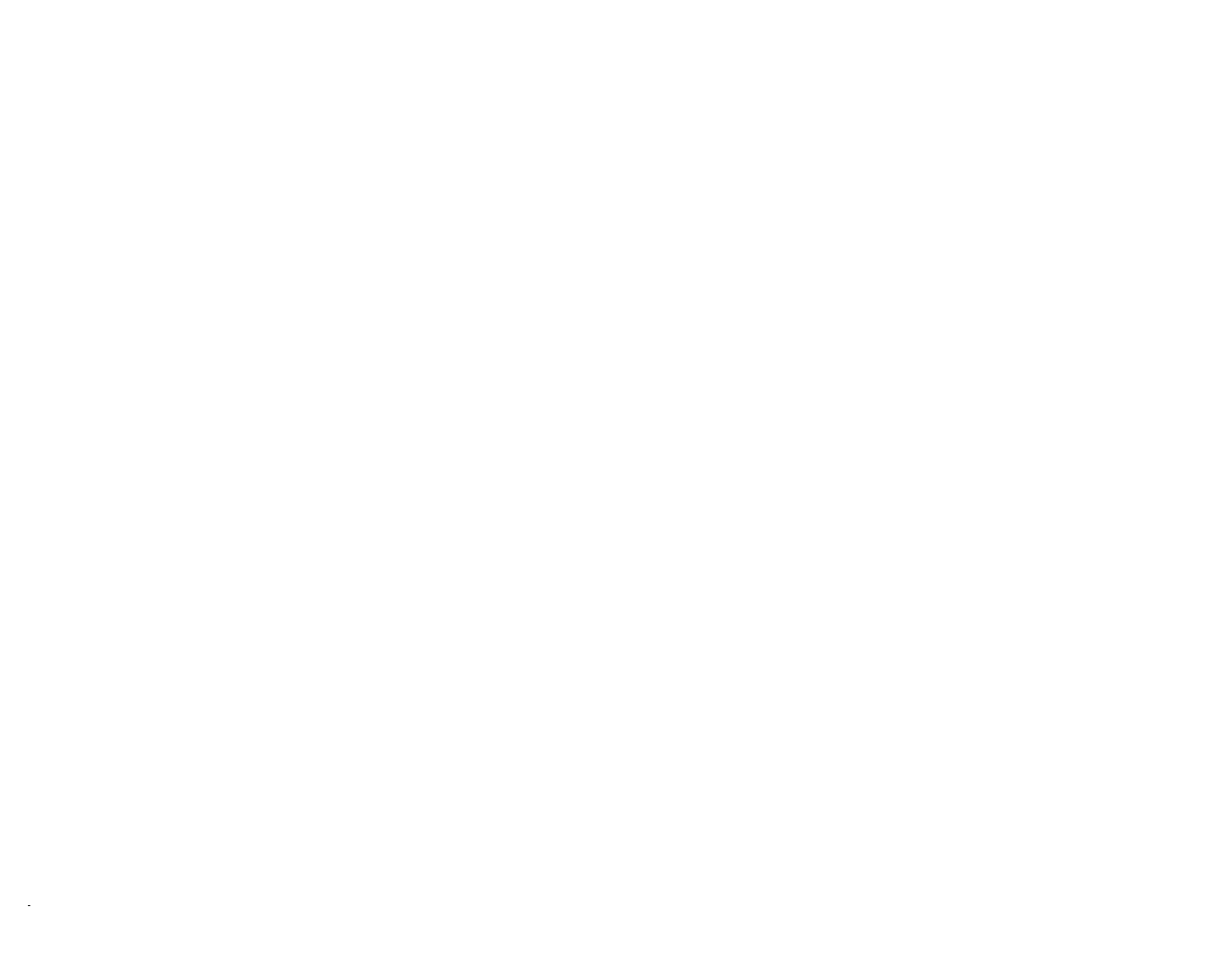|                    | Licence Business Name                    | <b>Address</b>                                     | <b>Licence Type/Sub</b>                    |                                             | <b>Phone</b>     |        | <b>Fax</b> |
|--------------------|------------------------------------------|----------------------------------------------------|--------------------------------------------|---------------------------------------------|------------------|--------|------------|
|                    | 19 875032 Cynthia Peng PREC              | 8880 Jones Rd Unit 102 Richmond BC V6Y 3Z1         | Service Use                                | Home Occupation                             | (604) 779-8231   | Work   | Hom        |
| <b>Issue Date:</b> |                                          | October 3, 2019                                    |                                            |                                             |                  |        |            |
| 19 870336          | M E Concept Cakes Ltd                    | 8300 Capstan Way Unit 1061 Richmond BC V6X 4B7     | Mercantile Use                             | <b>Retail Trading</b>                       | (604) 772-2119   | Work   | Hom        |
| 18 838012          | Penguin Bros Inc                         | 7488 Lansdowne Rd Unit 125 Richmond BC             | Assembly Use Group 1                       | Food Service<br>Establishment, Take-<br>Out | (604) 277-3707   | Work   |            |
| 19 875197          | Onni Property Management<br>Services Ltd | 1010 SEYMOUR ST UNIT 200 VANCOUVER BC V6B<br>3M6   | Service Use                                | <b>General Contractor</b>                   | (604) 602-7711   | Work   | Hom        |
| 19 875141          | <b>TOPIOT Solutions Inc</b>              | 9091 Glenallan Dr Richmond BC V7A 2S6              | Service Use                                | Home Occupation                             | (778) 885-9261   | Work   | Hom        |
| 19872487           | <b>Arctic Pearl Development</b>          | 9171 No 4 Rd Richmond BC V7A 2Y8                   | Service Use                                | <b>General Contractor</b>                   | $(604)$ 562-6461 | Work   |            |
| 19 870829          | Benjamin Kaan Notary Public              | 8888 Odlin Cr Unit 2395 Richmond BC V6X 3Z8        | Service Use                                |                                             | $(604)$ 304-0181 | Work   | Hom        |
| 19 867502          | <b>Bitontop Technologies Inc</b>         | 5760 Minoru Blvd Unit 204 Richmond BC V6X 2A9      | Service Use                                |                                             | (604) 629-7949   | Work   |            |
| 19 867287          | Ignite Sports Inc                        | 8555 Sea Island Way Unit 120 Richmond BC V6X 0A8   | Assembly Use Group 3                       | <b>Health Studio</b>                        | (778) 997-3233   | Work   | Hom        |
| 19 866801          | Mommylicious Club                        | 2560 Shell Rd Unit 2043 Richmond BC V6X 0B8        | Assembly Use Group 3                       | Commercial<br>Entertainment                 | (778) 798-9767   | Work   | Hom        |
| 19 863580          | <b>Purple Nail</b>                       | 6533 Buswell St Unit 110 Richmond BC V6Y 0J6       | Service Use                                |                                             | (778) 551-9818   | Work   | Hom        |
| 18 841582          | Beijing Hot Pot                          | 8251 Westminster Hwy Unit 60 Richmond BC V6X 1A7   | Assembly Use Group 1                       | <b>Food Service</b><br>Establishment        | (778) 896-9200   | Work   | Hom        |
| 18 840582          | Penguin Bros Inc                         | 7488 Lansdowne Rd Unit 125 Richmond BC             | Vending Machine Use                        | \$.25 or More                               | $(604)$ 277-3707 | Work   |            |
| 19 872109          | So Wedding                               | 4611 No 6 Rd Unit 130 Richmond BC V6V 2L3          | Service Use                                |                                             | (604) 809-1263   | Work   |            |
| <b>Issue Date:</b> |                                          | <b>October 4, 2019</b>                             |                                            |                                             |                  |        |            |
| 19 873723          | BaoBaoLaiLa Inc                          | 4380 Agar Dr Richmond V7B 1A3                      | Service Use                                |                                             | (778) 885-3579   | Work   |            |
| 19 875243          | T1 Framing Construction Ltd              | 9671 Capella Dr Unit 13 Richmond BC V6X 3R1        | Service Use                                | <b>General Contractor</b>                   | (778) 989-0226   | Work   | Hom        |
| 19 875290          | GPS Drywall & Steel Inc                  | 3900 Youngmore Rd Richmond BC V7C 1R6              | Service Use                                | <b>General Contractor</b>                   | (604) 825-9100   | Work   | Hom        |
| 19 875244          | T1 Framing Construction Ltd              | 9671 Capella Dr Unit 13 Richmond BC V6X 3R1        | <b>Inter-Municipal Business</b><br>Licence | <b>General Contractor</b>                   | (778) 989-0226   | Work   | Hom        |
| 19 875223          | Honormax Computer Inc                    | 7435 Moffatt Rd Unit 218 Richmond BC V6Y 1X9       | Service Use                                | Home Occupation                             | (778) 847-9386   | Cellul |            |
| 19 874962          | President Global Homes Ltd               | 3700 No 3 Rd Unit 2050 Richmond BC V6X 3X2         | Service Use                                |                                             | (604) 912-0102   | Work   | Hom        |
| 19 873823          | Adison Accounting Ltd                    | 4000 No 3 Rd Unit 5155 Richmond BC V6X 0J8         | Service Use                                |                                             | (604) 780-3098   | Work   | Hom        |
| 19 874931          | <b>MCCM Commercial Ltd</b>               | 11782 Hammersmith Way Unit 163 Richmond BC V7A 5E2 | Service Use                                |                                             | (604) 437-9908   | Work   | Hom        |
| <b>Issue Date:</b> |                                          | <b>October 7, 2019</b>                             |                                            |                                             |                  |        |            |
| 19 873519          | <b>AS Aesthetics School</b>              | 6091 Gilbert Rd Unit 300 Richmond BC V7C 5L9       | Assembly Use Group 3                       | <b>Education Institution</b>                | (778) 712-9899   | Work   | Hom        |
| 19 874848          | Lyft                                     | 6551 No 3 Rd Richmond BC V6Y 2B6                   | Service Use                                |                                             | (604) 418-6404   | Work   | Hom        |
|                    | 19 874966 Dianne Medina                  | 8111 Rideau Dr Richmond BC V7A 4M6                 | Service Use                                | Home Occupation                             | (604) 290-9675   | Work   | Hom        |
|                    | 19 875023 The Master Kitchen             | 4580 No 3 Rd Unit 2085 Richmond BC V6X 4E8         | Assembly Use Group 1                       | <b>Food Service</b><br>Establishment        | (778) 589-5068   | Work   |            |
| 19 875397          | Canada HanJiang Construction<br>Ltd      | 7680 Ash St Richmond BC V6Y 2S1                    | Service Use                                | <b>General Contractor</b>                   | (250) 818-9861   | Work   | Hom        |
| 19 875399          | Canada HanJiang Construction<br>Ltd      | 7680 Ash St Richmond BC V6Y 2S1                    | <b>Inter-Municipal Business</b><br>Licence | <b>General Contractor</b>                   | (250) 818-9861   | Work   | Hom        |
| <b>Issue Date:</b> |                                          | October 8, 2019                                    |                                            |                                             |                  |        |            |
|                    | 19 875436 1156555 BC Ltd                 | 3160 River Rd Richmond BC V7C 5N2                  | Service Use                                | <b>General Contractor</b>                   | (778) 878-6818   | Work   | Hom        |
| 19 875521          | Greg Koch                                | 6491 VEDDER RD UNIT 7 CHILLIWACK BC V2R 0Y5        | Service Use                                | <b>General Contractor</b>                   | (778) 893-1234   | Work   | Hom        |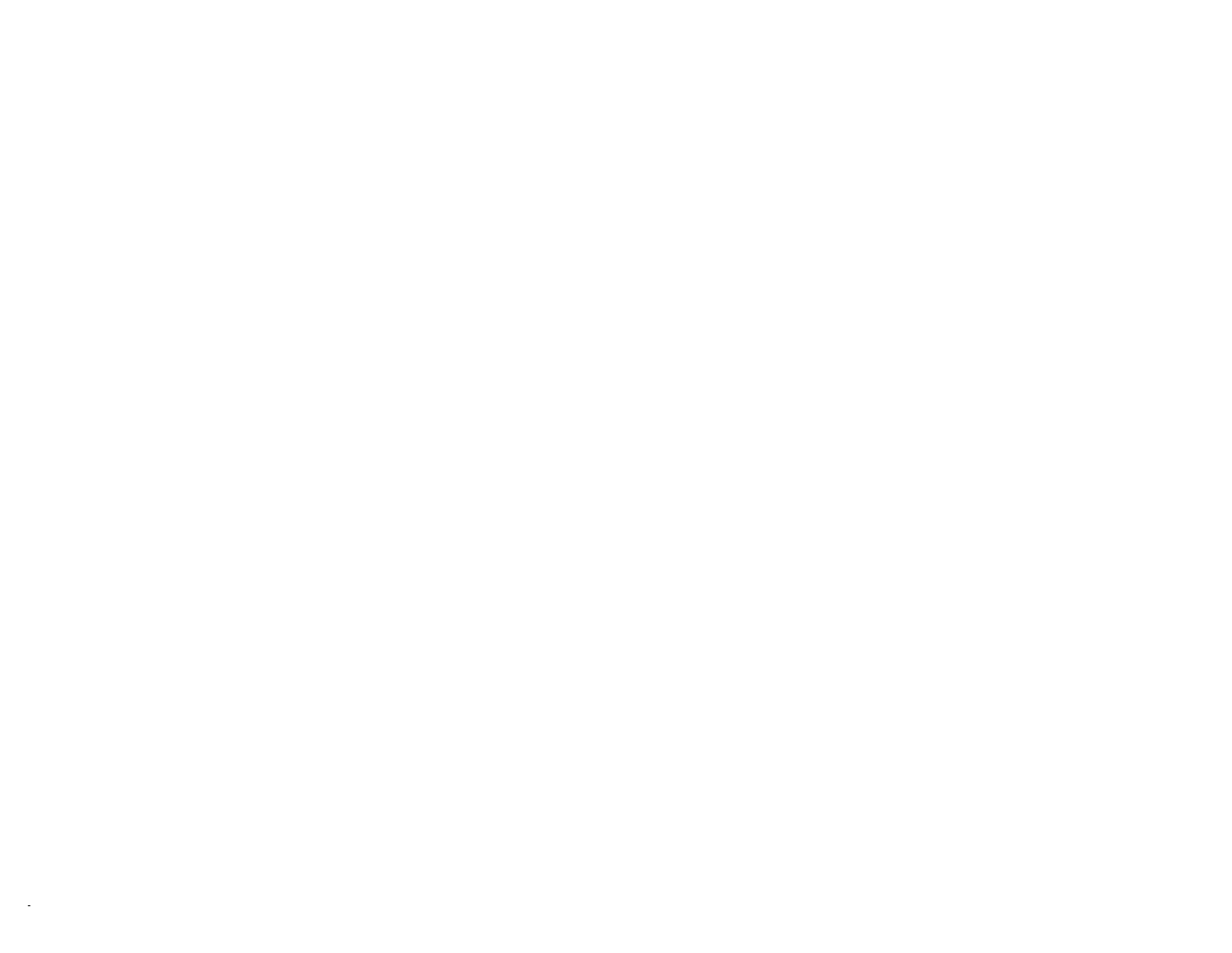|                    | Licence Business Name               | <b>Address</b>                                                 | <b>Licence Type/Sub</b>                    |                              | <b>Phone</b>        |        | Fax                     |     |
|--------------------|-------------------------------------|----------------------------------------------------------------|--------------------------------------------|------------------------------|---------------------|--------|-------------------------|-----|
|                    | 19 875437 1156555 BC Ltd            | 3160 River Rd Richmond BC V7C 5N2                              | <b>Inter-Municipal Business</b><br>Licence | <b>General Contractor</b>    | (778) 878-6818      | Work   |                         | Hom |
| 19 874987          | Fraser Innovation Inc               | 11951 Hammersmith Way Unit 103 Richmond BC V7A 5H9             | Service Use                                |                              | $(604)$ 370-3096    | Work   |                         |     |
| 19 872011          | Sophia Jiang Art Studio             | 4000 No 3 Rd Unit 2175 Richmond BC V6X 0J8                     | Mercantile Use                             | <b>Retail Trading</b>        | (778) 881-0698      | Cellul |                         | Hom |
| 19 875433          | EZI Signs                           | 9256 STUART CRES SURREY BC V3V 1T6                             | Service Use                                | <b>General Contractor</b>    | (236) 881-7079      | Work   |                         | Hom |
| 19 872727          | Jac by Jacqueline Conoir            | 6551 No 3 Rd Unit 1440 Richmond BC V6Y 2B6                     | Mercantile Use                             | Retail Trading               | $(604) 688 - 6920$  | Work   |                         |     |
| <b>Issue Date:</b> |                                     | October 9, 2019                                                |                                            |                              |                     |        |                         |     |
| 19 874823          | HC Express Hair Studio              | 4000 No 3 Rd Unit 1095 Richmond BC V6X 0J8                     | Service Use                                |                              | (778) 928-6758      | Work   |                         |     |
| 19 875511          | TLC Top Line Projects Ltd           | 11284 PALMER ROLPH ST MAPLE RIDGE BC V2W 1H1                   | Service Use                                | <b>General Contractor</b>    | $(604)$ 306-4468    | Cellul |                         |     |
| 19 875543          | Tug Tek                             | 8180 Railway Ave Richmond BC V7C 3K2                           | Service Use                                | Home Occupation              | (778) 512-1184      | Cellul |                         |     |
| 19 875620          | Everlast Construction Inc.          | 4388 STILL CREEK DR UNIT 234 BURNABY BC V5C<br>6C6             | Service Use                                | <b>General Contractor</b>    | (778) 668-5161      | Cellul |                         |     |
| 19 875621          | Mem Cleaning Specialists            | 8151 Colonial Dr Unit 110 Richmond BC V7C 4W9                  | Service Use                                | Home Occupation              | (778) 322-6710      | Work   |                         | Hom |
| <b>Issue Date:</b> |                                     | October 10, 2019                                               |                                            |                              |                     |        |                         |     |
| 19 875640          | <b>Shawn Beaudette Construction</b> | 19220 FAIRWAY DR SURREY BC V3S 5M8                             | Service Use                                | <b>General Contractor</b>    | (778) 773-4181      | Cellul |                         |     |
| 19 875752          | Saffron Landscaping Ltd             | 11331 Cambie Rd Unit 10 Richmond BC V6X 1L3                    | <b>Inter-Municipal Business</b><br>Licence | <b>General Contractor</b>    | (778) 325-2515      | Cellul |                         |     |
| 19 875751          | Saffron Landscaping Ltd             | 11331 Cambie Rd Unit 10 Richmond BC V6X 1L3                    | Service Use                                | <b>General Contractor</b>    | (778) 325-2515      | Cellul |                         |     |
| 19 875745          | TL Housing Solutions Ltd            | 450 SW MARINE DR UNIT 1212 VANCOUVER BC V5X<br>0C <sub>3</sub> | Service Use                                | <b>General Contractor</b>    | (604) 301-3999      | Work   |                         |     |
| 19 875718          | <b>JTB Construction</b>             | 5065 209 ST LANGLEY BC V3A 7V6                                 | Service Use                                | <b>General Contractor</b>    | $(604)$ 889-0607    | Work   |                         | Hom |
| 19 873783          | <b>CTC Container Service Ltd</b>    | 4000 No 3 Rd Unit 6155 Richmond BC V6X 0J8                     | Service Use                                |                              | $(604)$ 265-1048    |        | Work (604) 370-3658 Fax |     |
| 19 870365          | Motor Buddy                         | 4311 Hazelbridge Way Unit 1755 Richmond BC V6X 3L7             | Service Use                                |                              | (778) 822-4789      | Work   |                         |     |
| 19 875719          | Iridia Medical Inc                  | 1644 W 3RD AVE VANCOUVER BC V6J 1K2                            | Service Use                                |                              | (604) 685-4747      | Work   |                         |     |
| <b>Issue Date:</b> |                                     | October 11, 2019                                               |                                            |                              |                     |        |                         |     |
| 19 875006          | Unlimited Vision Optical Ltd        | 4151 Hazelbridge Way Unit 3700 Richmond BC V6X 4J7             | Mercantile Use                             | <b>Retail Trading</b>        | $(236)$ 668-7868    | Work   |                         | Hom |
| 19 875439          | Altrex Plumbing and Heating Ltd     | 6180 No 5 Rd Richmond BC V6Y 2T9                               | <b>Inter-Municipal Business</b><br>Licence | <b>Plumbing Contractor</b>   | (604) 763-3601      | Work   |                         |     |
| 19 875438          | Altrex Plumbing and Heating Ltd     | 6180 No 5 Rd Richmond BC V6Y 2T9                               | Service Use                                | <b>Plumbing Contractor</b>   | $(604)$ 763-3601    | Work   |                         |     |
| 19 875340          | Geek Education                      | 4000 No 3 Rd Unit 3030 Richmond BC V6X 0J8                     | Assembly Use Group 3                       | <b>Education Institution</b> | (604) 732-2114      | Work   |                         |     |
| 19 875245          | Capital West Motor Cars Ltd         | 21320 Westminster Hwy Unit 2103 Richmond BC V6V 2X5            | Mercantile Use                             | Automobile Dealer            | (604) 727-8476      | Work   |                         | Hom |
| 19 875144          | <b>GRE-KRITI</b>                    | 4000 No 3 Rd Unit 2280 Richmond BC V6X 0J8                     | Mercantile Use                             | <b>Retail Trading</b>        | (438) 926-8725      | Work   |                         | Hom |
| 19 875143          | KF Aerospace                        | 3611 Jericho Rd Richmond BC V7B 1M3                            | Service Use                                |                              | (604) 303-3611      |        | Work (250) 765-1489 Fax |     |
|                    | 19 875124 Luxman Construction       | 8000 Heather St Unit 25 Richmond BC V6Y 2R1                    | Service Use                                | <b>General Contractor</b>    | (604) 761-6099 Work |        |                         | Hom |
| 19 875039          | Sherromech                          | 3720 Pacemore Ave Richmond BC V7C 1P2                          | Service Use                                | Home Occupation              | (604) 791-3324      | Work   |                         |     |
| 19 875045          | Supersonic Auto Group Inc           | 4000 No 3 Rd Unit 6125 Richmond BC V6X 0J8                     | Service Use                                |                              | (604) 368-3186      | Work   |                         |     |
| 19 874844          | West North Education                | 5811 Cooney Rd Unit 305 Richmond BC V6X 3M1                    | Assembly Use Group 3                       | <b>Education Institution</b> | (778) 929-7891      | Work   |                         | Hom |
| 19 874821          | <b>Buchmayer Projects</b>           | 7080 No 3 Rd Unit 908 Richmond BC V6Y 0B5                      | Service Use                                | <b>General Contractor</b>    | (613) 583-7204      | Work   |                         | Hom |
| 19873539           | Daredynamic Construction Inc        | 6180 No 5 Rd Richmond BC V6Y 2T9                               | <b>Inter-Municipal Business</b><br>Licence | <b>General Contractor</b>    | (778) 237-3341      | Work   |                         | Hom |
| 19 873537          | Daredynamic Construction Inc        | 6180 No 5 Rd Richmond BC V6Y 2T9                               | Service Use                                | <b>General Contractor</b>    | (778) 237-3341      | Work   |                         | Hom |
| 19 864414          | Janice Lowe Travel Agent            | 8451 Westminster Hwy Unit 229 Richmond BC V6X 3E4              | Service Use                                | <b>Travel Agency</b>         | (604) 244-0712      | Hom    |                         |     |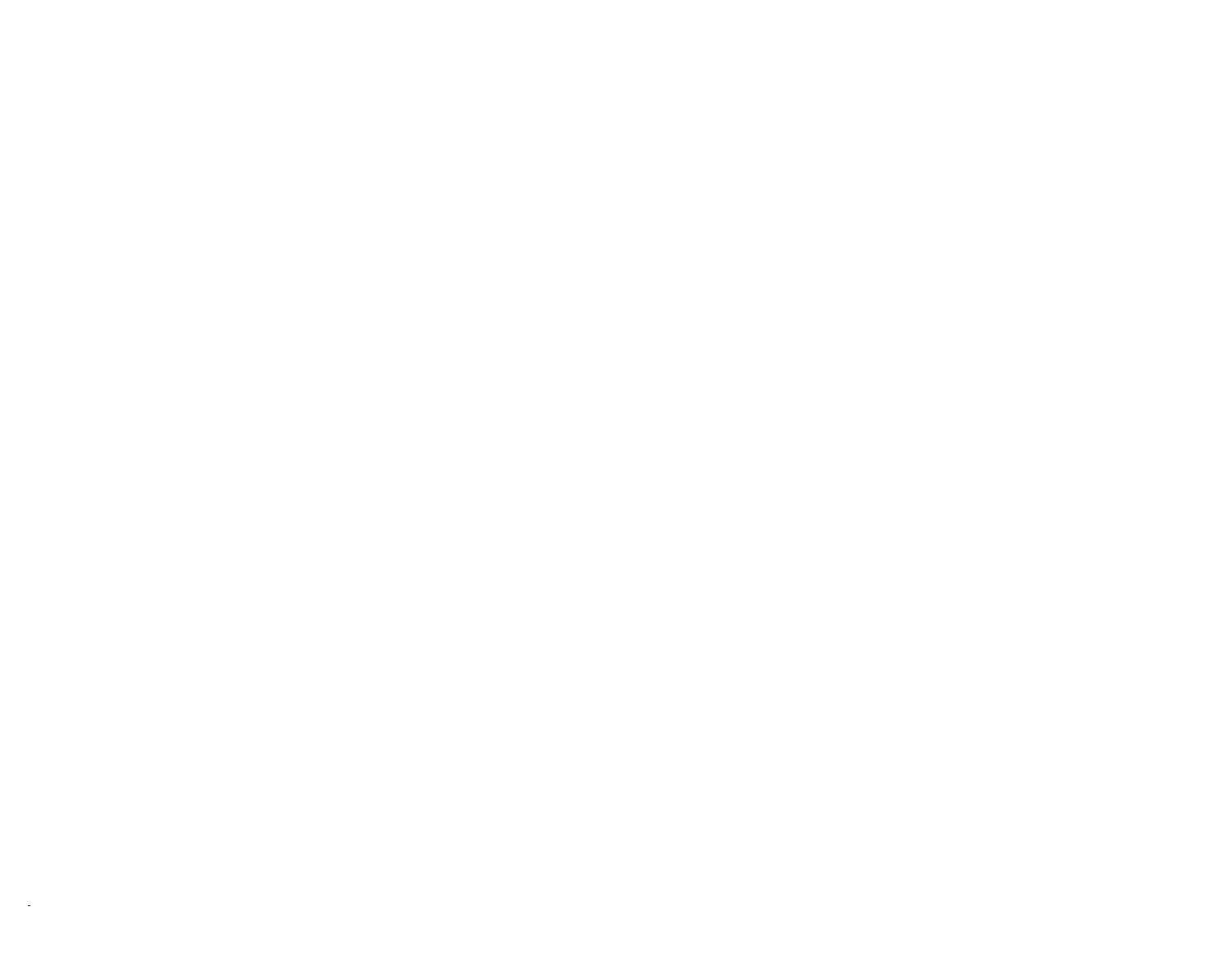|                    | <b>Licence Business Name</b>                                    | <b>Address</b>                                         | <b>Licence Type/Sub</b>         |                                                    | Phone            |        | Fax |
|--------------------|-----------------------------------------------------------------|--------------------------------------------------------|---------------------------------|----------------------------------------------------|------------------|--------|-----|
|                    | 19 875050 RJ Detailing                                          | 7190 Kimberley Dr Richmond BC V7A 4S4                  | Service Use                     | Home Occupation                                    | (778) 926-8385   | Cellul |     |
| <b>Issue Date:</b> |                                                                 | October 15, 2019                                       |                                 |                                                    |                  |        |     |
| 19 875430          | Victoria Huan-Huan Dong<br>Registered Acupuncture               | 8900 No 1 Rd Unit 150 Richmond BC V7C 4C1              | Service Use                     |                                                    | (604) 274-2692   | Work   |     |
| 19 875435          | Samantha Quan Notary Public                                     | 13571 Commerce Pkwy Unit 200 Richmond BC V6V 2R2       | Service Use                     |                                                    | (604) 378-0361   | Work   | Hom |
| 19 875509          | Yi Teng Investment Inc                                          | 3820 Cessna Dr Unit 410 Richmond BC V7B 0A2            | Service Use                     |                                                    | (778) 384-2346   | Work   | Hom |
| <b>Issue Date:</b> |                                                                 | October 16, 2019                                       |                                 |                                                    |                  |        |     |
| 19 861782          | One Nine Entertainment Group<br>Ltd                             | 4000 No 3 Rd Unit 3300 Richmond BC V6X 0J8             | Assembly Use Group 1            | Food Service<br>Establishment                      | $(604)$ 808-2948 | Work   | Hom |
| 19875862           | Lee Kum Kee (USA) Inc                                           | 7831 Steveston Hwy Unit 102 Richmond BC V7A 1L9        | Service Use                     |                                                    | $(604)$ 249-0369 | Work   | Hom |
| 19 861783          | One Nine Entertainment Group<br>Ltd                             | 4000 No 3 Rd Unit 3300 Richmond BC V6X 0J8             | Assembly Use Group 3            | Commercial<br>Entertainment                        | (604) 808-2948   | Work   | Hom |
| 18 841321          | <b>Five Continents Food Ltd</b>                                 | 7771 Westminster Hwy Unit 170 Richmond BC V6X 1A4      | Industrial/Manufacturing<br>Use |                                                    | (604) 500-3428   | Work   | Hom |
| 19 875247          | <b>BBG Security BC</b>                                          | 5599 Cooney Rd Unit 517 Richmond BC V6X 0N8            | Service Use                     |                                                    | $(604)$ 755-3365 | Work   |     |
| <b>Issue Date:</b> |                                                                 | October 17, 2019                                       |                                 |                                                    |                  |        |     |
| 19 867584          | Joe & The Juice Store #2125                                     | 3880 Grant McConachie Way Richmond BC V7B 0A5          | Assembly Use Group 1            | <b>Food Service</b><br>Establishment, Take-<br>Out | (604) 214-9690   | Work   | Hom |
| 19 869171          | Money Tea                                                       | 3779 Sexsmith Rd Unit 1116 Richmond BC V6X 3Z9         | Assembly Use Group 1            | Food Service<br>Establishment                      | (647) 336-8177   | Work   |     |
| 19 869786          | Planar Motor Incorporated                                       | 12191 Hammersmith Way Unit 1120 Richmond BC V7A<br>5H2 | Industrial/Manufacturing<br>Use |                                                    | (604) 484-0220   | Work   | Hom |
| 19875762           | 0907695 BC Ltd                                                  | 5257 EWART ST BURNABY BC V5J 2W5                       | Service Use                     | <b>General Contractor</b>                          | (778) 896-6669   | Work   | Hom |
| 19 875929          | Generator Images Inc                                            | 8480 Pigott Rd Richmond BC V7A 2C4                     | Service Use                     | Home Occupation                                    | (778) 683-8845   | Work   |     |
| <b>Issue Date:</b> |                                                                 | October 18, 2019                                       |                                 |                                                    |                  |        |     |
| 19 876012          | Reygent International                                           | 9760 Saunders Rd Richmond BC V7A 2B4                   | Service Use                     | Home Occupation                                    | (604) 765-7588   | Work   | Hom |
| 19 876020          | Zebra Home Solutions Inc.                                       | 3988 Lockhart Rd Richmond BC V7C 1M3                   | Service Use                     | Home Occupation                                    | (778) 869-0883   | Work   |     |
| 19 876242          | Day2Day Plumbing                                                | 13696 MCKERCHER DR MAPLE RIDGE BC V4R 0E1              | Service Use                     | <b>Plumbing Contractor</b>                         | (604) 442-4226   | Work   | Hom |
| <b>Issue Date:</b> |                                                                 | October 21, 2019                                       |                                 |                                                    |                  |        |     |
| 19875857           | Calendar Club                                                   | 6551 No 3 Rd Unit 1115 Richmond BC V6Y 2B6             | Mercantile Use                  | <b>Retail Trading</b>                              | (778) 997-9076   | Cellul |     |
| 19 875949          | <b>Golden Territory Logistics Public</b><br><b>Market Store</b> | 8260 Westminster Hwy Unit 1375 Richmond BC V6X 3Y2     | Service Use                     |                                                    | (778) 985-5758   | Work   |     |
|                    | 19 876164 IHeart Pie Productions                                | 6560 Buswell St Unit 311 Richmond BC V6Y 2G7           | Service Use                     | Home Occupation                                    | (778) 908-8833   | Work   | Hom |
|                    | 19 874911 J Sweet Store Partnership                             | 4151 Hazelbridge Way Unit 2500 Richmond BC V6X 4J7     | Mercantile Use                  | <b>Retail Trading</b>                              | (604) 288-2390   | Work   |     |
| <b>Issue Date:</b> |                                                                 | October 22, 2019                                       |                                 |                                                    |                  |        |     |
|                    | 19 876403 Perspection Welding                                   | 12590 BLACKSTOCK ST MAPLE RIDGE BC V2X 5N8             | Service Use                     | <b>General Contractor</b>                          | (604) 828-6876   | Cellul |     |
| <b>Issue Date:</b> |                                                                 | October 23, 2019                                       |                                 |                                                    |                  |        |     |
| 19 876383          | Inconnu Enterprise Ltd                                          | 3713 Lam Dr Richmond BC V7C 5T3                        | Service Use                     | Home Occupation                                    | (778) 773-3453   | Work   | Hom |
| 19 876460          | Icon Security Systems Ltd                                       | 27049 18TH AVE ALDERGROVE BC V4W 2N9                   | Service Use                     | <b>General Contractor</b>                          | (604) 625-7770   | Work   |     |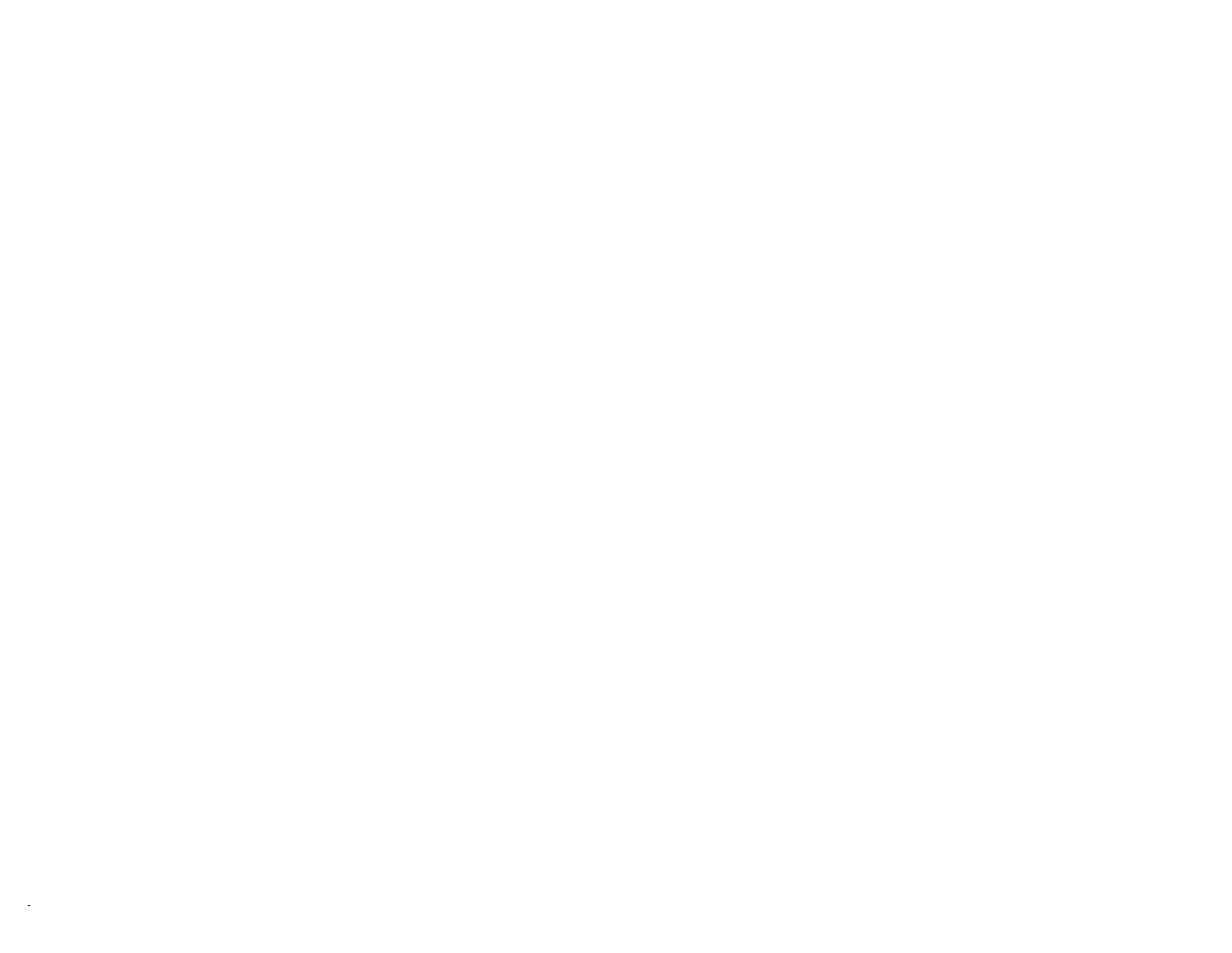|                    | <b>Licence Business Name</b>                         | <b>Address</b>                                                            | <b>Licence Type/Sub</b> |                              | <b>Phone</b>        |        | Fax                      |     |
|--------------------|------------------------------------------------------|---------------------------------------------------------------------------|-------------------------|------------------------------|---------------------|--------|--------------------------|-----|
| 19 876510 Eleven93 |                                                      | 7040 Williams Rd Unit 33 Richmond BC V7A 5B6                              | Service Use             | Home Occupation              | (778) 918-3012      | Work   |                          |     |
| 19 876521          | Zimo China Arts Education<br>Development Inc         | 9800 Kilby Dr Unit 4 Richmond BC V6X 3N1                                  | Service Use             | Home Occupation              | (778) 883-6608      | Work   |                          | Hom |
| <b>Issue Date:</b> |                                                      | October 24, 2019                                                          |                         |                              |                     |        |                          |     |
|                    | 19 875845 Kcoin Holding Limited                      | 13571 Commerce Pkwy Unit 200 Richmond BC V6V 2R2                          | Service Use             |                              | (778) 814-0398      | Work   |                          | Hom |
| <b>Issue Date:</b> |                                                      | October 25, 2019                                                          |                         |                              |                     |        |                          |     |
| 19 876480          | The Storehouse                                       | 9300 Van Horne Way Richmond BC V6X 1W3                                    | Service Use             |                              | $(604)$ 276-1643    | Work   |                          | Hom |
| 19 876485          | Dr Vangie Tsui & Associates<br>Optometry             | 6551 No 3 Rd Unit 1848 Richmond BC V6Y 2B6                                | Mercantile Use          | <b>Retail Trading</b>        | (778) 802-8333      |        | Work (647) 296-2926 Cell |     |
| 19 876266          | <b>Libang Clinical Nutrition</b><br>(Canada) Limited | 4211 No 3 Rd Richmond BC V6X 2C3                                          | Service Use             |                              | (604) 285-9975      |        | Work (604) 821-1175 Fax  |     |
| 19 876262          | MW Home Remodelling                                  | 4560 Garry St Richmond BC V7E 2V3                                         | Service Use             | <b>General Contractor</b>    | (604) 727-2232      | Work   |                          | Hom |
| 19 876225          | <b>Gexi Cultural Development</b><br>Canada Ltd       | 8181 Cambie Rd Unit 6650 Richmond BC V6X 3X9                              | Assembly Use Group 3    | <b>Education Institution</b> | (778) 723-8299      | Work   |                          |     |
| 19 876625          | <b>RUDSAK</b>                                        | 7899 Templeton Station Rd Unit 1029 Richmond V7B 0B7                      | Mercantile Use          | <b>Retail Trading</b>        |                     | Work   |                          | Hom |
| 19876263           |                                                      | CanadaTiantianxiang Trading Ltd 6068 No 3 Rd Unit 120 Richmond BC V6Y 4M7 | Mercantile Use          | <b>Retail Trading</b>        | (778) 927-0958      | Work   |                          | Hom |
| <b>Issue Date:</b> |                                                      | October 28, 2019                                                          |                         |                              |                     |        |                          |     |
| 19 876603          | Sonic Waste Removal and<br>Recycling Inc             | 10871 Rosecroft Cr Richmond BC V7A 2J2                                    | Service Use             | Home Occupation              | (604) 831-5865      | Work   |                          |     |
|                    | 19 876610 Focus Construction Ltd                     | 7180 No 4 Rd Richmond BC V6Y 2T3                                          | Service Use             | <b>General Contractor</b>    | (604) 561-6231      | Cellul |                          |     |
| <b>Issue Date:</b> |                                                      | October 29, 2019                                                          |                         |                              |                     |        |                          |     |
|                    | 19 876820 Ferrari Contracting Ltd                    | 2438 MARINE DR UNIT 213 WEST VANCOUVER BC<br>V7V 1L2                      | Service Use             | <b>General Contractor</b>    | (604) 922-8282      | Work   |                          |     |
| 19 876833          | Kun Import Corp                                      | 5280 Williams Rd Unit 2 Richmond BC V7E 1K1                               | Service Use             | Home Occupation              | (778) 955-7998      | Work   |                          |     |
| 19 876809          | <b>Crane Contracting</b>                             | 15192 62A AVE UNIT 1 SURREY BC V3S 9A6                                    | Service Use             | <b>General Contractor</b>    | (604) 272-2771      | Work   |                          |     |
| <b>Issue Date:</b> |                                                      | October 30, 2019                                                          |                         |                              |                     |        |                          |     |
| 19 864683          | Applewood Mitsubishi                                 | 13340 Smallwood PI Unit 100 Richmond BC V6V 1W8                           | Service Use             |                              | (604) 834-1738      | Work   |                          |     |
|                    | 19 864585 Applewood Mitsubishi                       | 13340 Smallwood PI Unit 100 Richmond BC V6V 1W8                           | Mercantile Use          | Automobile Dealer            | (604) 834-1738      | Work   |                          |     |
| <b>Issue Date:</b> |                                                      | October 31, 2019                                                          |                         |                              |                     |        |                          |     |
| 19 877034          | <b>Matts Plumbing</b>                                | 4831 Windjammer Dr Richmond BC V7E 4L8                                    | Service Use             | <b>Plumbing Contractor</b>   | (604) 789-6536      | Work   |                          |     |
|                    | 19 877024 Persephone Projects                        | 2271 No 4 Rd Richmond BC V6X 2L4                                          | Service Use             | <b>General Contractor</b>    | (604) 379-5561      | Work   |                          | Hom |
|                    | 19 878027 TNS Auto Accessories                       | 10470 Hollymount Dr Richmond BC V7E 4Z2                                   | Service Use             | Home Occupation              | (778) 957-6380 Work |        |                          |     |
| 19 878066          | Phoenix Restorations (2015) Ltd                      | 1800 BRIGANTINE DR COQUITLAM BC V3K 7B5                                   | Service Use             | <b>General Contractor</b>    | (604) 945-5371      | Work   |                          | Hom |
| 19 877025          | <b>HCC Marketing Ltd</b>                             | 8080 Cambie Rd Unit 818 Richmond BC V6X 0C1                               | Service Use             | Home Occupation              | (778) 952-0217      | Cellul |                          | Hom |
| 19 876929          | Horus Logistics Ltd                                  | 9391 Alberta Rd Unit 15 Richmond BC V6Y 1T7                               | Service Use             | Home Occupation              | (604) 773-5833      |        | Work (604) 307-1685 Cell |     |
| 19875681           | Q&A Motor Cars Inc                                   | 4311 Hazelbridge Way Unit 1735 Richmond BC V6X 3L7                        | Mercantile Use          | Automobile Dealer            | (778) 387-7776      | Work   |                          |     |
| 19 872640          | Qualitek                                             | 4211 Vanguard Rd Richmond BC V6X 2P5                                      | Service Use             |                              | (604) 725-2025      | Work   |                          | Hom |
| 19 872231          | T3 BOARDGAME                                         | 2560 Shell Rd Unit 2253 Richmond BC V6X 0B8                               | Assembly Use Group 3    | Commercial<br>Entertainment  | (604) 779-3133      | Cellul |                          |     |
|                    | 19 876962 Sheikh Tire                                | 4957 RUMBLE ST BURNABY BC V5J 2B3                                         | Service Use             |                              | (604) 561-4932      | Work   |                          | Hom |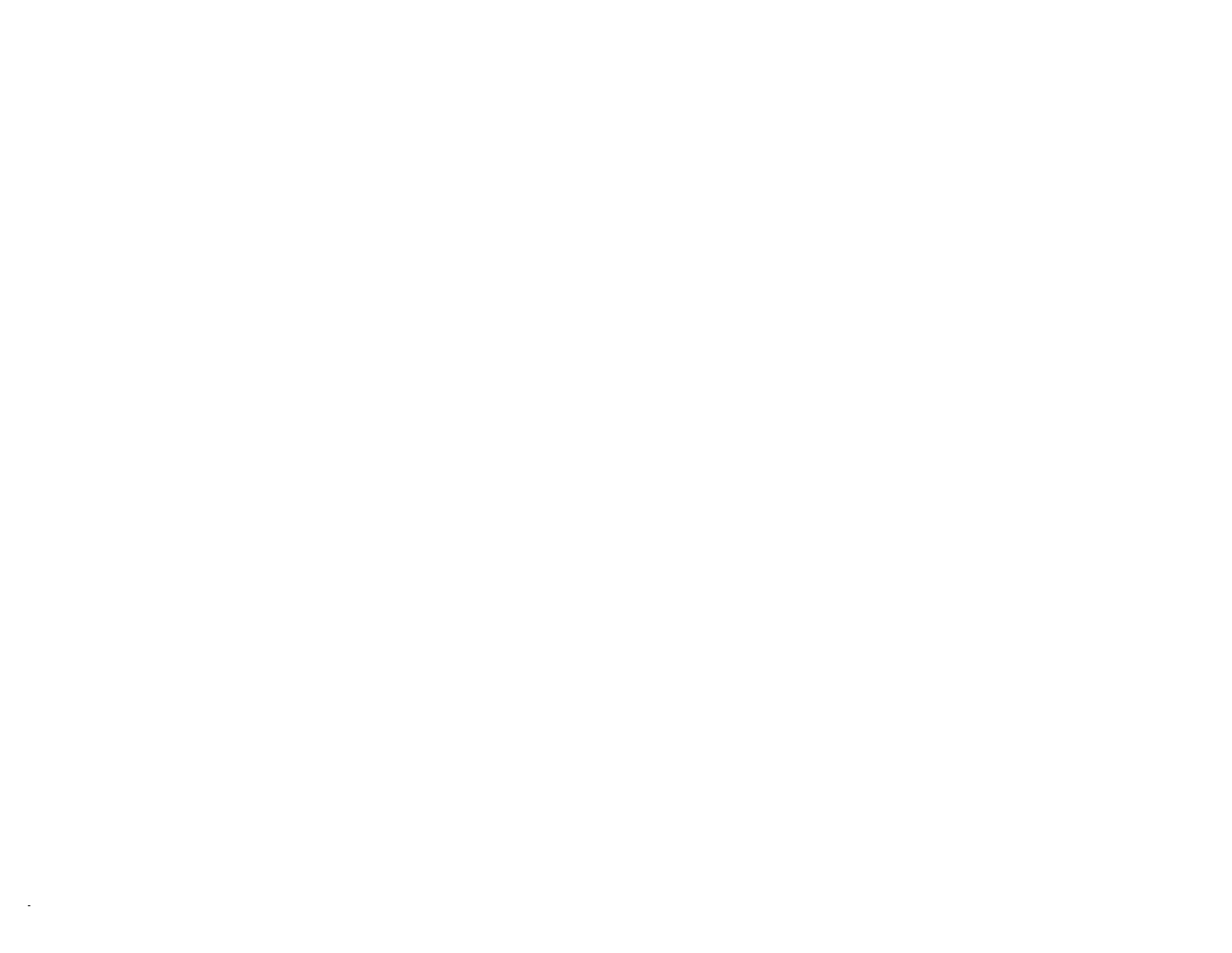|                    | <b>Licence Business Name</b>                                 | <b>Address</b>                                               | <b>Licence Type/Sub</b>                    |                              | Phone            |        | Fax                     |     |
|--------------------|--------------------------------------------------------------|--------------------------------------------------------------|--------------------------------------------|------------------------------|------------------|--------|-------------------------|-----|
|                    | 19 878062 Fili Plumbing                                      | 2906 WIGGINS PL LANGLEY BC V2Y 1E9                           | Service Use                                | <b>Plumbing Contractor</b>   | (604) 375-3971   | Work   |                         | Hom |
| <b>Issue Date:</b> |                                                              | <b>November 1, 2019</b>                                      |                                            |                              |                  |        |                         |     |
| 19876486           | Colwin Design Ltd                                            | 20181 115A AVE MAPLE RIDGE BC V2X 0Z3                        | Service Use                                | <b>General Contractor</b>    | (604) 460-6620   |        | Work (604) 460-6621 Fax |     |
| 19 878234          | Westgate Koenig                                              | 100 PARK ROYAL 200 WEST VANCOUVER BC V7T<br>1A2              | Service Use                                | <b>General Contractor</b>    | (604) 398-4001   | Work   |                         |     |
| 19 878206          | 1157149 BC Ltd                                               | 4851 Wyne Cr Richmond BC V6V 2V3                             | Service Use                                | Home Occupation              | (778) 855-9763   | Work   |                         |     |
| 19 878203          | Allsom Autos Inc                                             | 6828 Eckersley Rd Unit 217 Richmond BC V6Y 0E8               | Service Use                                | Home Occupation              | (604) 767-9998   | Cellul |                         |     |
| 19878138           | Sealine Trading Ltd                                          | 6091 Azure Rd Richmond BC V7C 2P2                            | Service Use                                | Home Occupation              | (778) 888-1709   | Work   |                         |     |
| 19 877021          | Demolition and Disposal Services                             | 116 W 21ST ST UNIT 208 NORTH VANCOUVER BC<br>V7M 1Y9         | Service Use                                | <b>General Contractor</b>    | (604) 710-4775   | Work   |                         | Hom |
| 19 876508          | Happy Home Heating Ltd                                       | 19673 MEADOW GARDENS WAY UNIT 416 PITT<br>MEADOWS BC V3Y 0A1 | Service Use                                | <b>Gas Contractor</b>        | (778) 285-4328   | Work   |                         |     |
| 19876484           | Grid Plus Interior Systems Inc.                              | 203 199 ST LANGLEY BC V2Z 0A4                                | Service Use                                | <b>General Contractor</b>    | (604) 230-9719   | Work   |                         | Hom |
| 19 876360          | <b>Rimal Sandhu</b>                                          | 5811 Cooney Rd Unit 305 Richmond BC V6X 3M1                  | Service Use                                |                              | (604) 764-8616   | Cellul |                         |     |
| 19 876341          | Wizcon Enterprise Ltd                                        | 18812 96TH AVE UNIT 11 SURREY BC V4N 3R1                     | Service Use                                | <b>General Contractor</b>    | (604) 513-5717   | Work   |                         | Hom |
| 19 875823          | Sunwins                                                      | 8400 West Rd Unit 1205 Richmond BC V6X 0S7                   | Service Use                                |                              | (604) 284-5366   | Work   |                         | Hom |
| 19 851025          | Ridgeline Auto Body Ltd                                      | 15500 River Rd Unit 130 Richmond BC V6V 2X2                  | Service Use                                |                              | (604) 285-5250   | Work   |                         | Hom |
| 19 876722          | <b>Pacific Tree Consultants</b>                              | 12207 AGAR ST SURREY BC 4A9 3B9                              | Service Use                                | <b>General Contractor</b>    | (778) 792-8449   | Cellul |                         |     |
| <b>Issue Date:</b> |                                                              | <b>November 4, 2019</b>                                      |                                            |                              |                  |        |                         |     |
| 19 876743          | <b>Luxmore Marketing</b>                                     | 4211 No 3 Rd Richmond BC V6X 2C3                             | Service Use                                |                              | (604) 790-1111   | Work   |                         | Hom |
| 19 878260          | Vancouver North Shore<br>Immigration Service Ltd             | 9339 Alberta Rd Unit 9 Richmond BC V6Y 4E3                   | Service Use                                | Home Occupation              | (604) 770-3456   | Work   |                         | Hom |
| 19878285           | 1135979 BC Ltd                                               | 8988 Patterson Rd Unit 1129 Richmond BC V6X 0R2              | Service Use                                | Home Occupation              | (778) 317-4013   | Cellul |                         |     |
| 19 878258          | <b>GLM Construction Ltd</b>                                  | 7171 Blundell Rd Unit 8 Richmond BC V6Y 1J5                  | <b>Inter-Municipal Business</b><br>Licence | <b>General Contractor</b>    | (604) 600-0908   | Work   |                         | Hom |
| 19 878257          | <b>GLM Construction Ltd</b>                                  | 7171 Blundell Rd Unit 8 Richmond BC V6Y 1J5                  | Service Use                                | <b>General Contractor</b>    | (604) 600-0908   | Work   |                         | Hom |
| 19 876605          | <b>Nuivivo Consultants</b>                                   | 2981 Simpson Rd Unit 240 Richmond BC V6X 2R2                 | Service Use                                |                              | (604) 512-9591   | Work   |                         |     |
| 19876536           | Airtek Canada Inc                                            | 20800 Westminster Hwy Unit 3148 Richmond BC V6V 2W3          | Mercantile Use                             | <b>Wholesale Trading</b>     | (604) 370-5676   | Work   |                         |     |
| 19 876447          | Astro Tran C                                                 | 4000 No 3 Rd Unit 1085 Richmond BC V6X 0J8                   | Service Use                                |                              | (778) 773-9928   | Work   |                         |     |
| 19 875851          | <b>Canadian Flower Winery</b>                                | 16060 Westminster Hwy Richmond BC V6V 1A8                    | Industrial/Manufacturing<br>Use            |                              | (778) 927-3777   | Work   |                         | Hom |
| 19 875850          | <b>Canadian Flower Winery</b>                                | 16060 Westminster Hwy Richmond BC V6V 1A8                    | Mercantile Use                             | <b>Retail Trading</b>        | (778) 927-3777   | Work   |                         | Hom |
| 19876689           | LittleFleets Solutions Inc                                   | 12811 Clarke PI Unit 150 Richmond BC V6V 2H9                 | Service Use                                |                              | (604) 613-9066   | Work   |                         | Hom |
| <b>Issue Date:</b> |                                                              | <b>November 5, 2019</b>                                      |                                            |                              |                  |        |                         |     |
| 19 878085          | La Vie En Rose                                               | 7899 Templeton Station Rd Unit 1147 Richmond V7B 0B7         | Mercantile Use                             | <b>Retail Trading</b>        | (819) 912-0001   | Work   |                         |     |
| 19 869691          | 177 Club                                                     | 11111 Twigg PI Unit 1033 Richmond BC V6V 0B7                 | Assembly Use Group 3                       | <b>Health Studio</b>         | (778) 892-0528   | Cellul |                         | Hom |
| 19 878480          | Drainbusters Plumbing Squad Inc                              | 11670 79 A AVE DELTA BC V4C 6W1                              | Service Use                                | <b>General Contractor</b>    | (778) 885-6995   | Work   |                         | Hom |
| 19878280           | Nelson Island Art and Antiques<br>Ltd                        | 11871 Horseshoe Way Unit 1143 Richmond BC V7A 5H5            | Mercantile Use                             | <b>Wholesale Trading</b>     | (604) 275-2201   | Work   |                         |     |
| 19 878091          | Lipont Caus Capital Inc                                      | 4211 No 3 Rd Richmond BC V6X 2C3                             | Service Use                                |                              | (604) 285-9975   | Work   |                         |     |
| 19876688           | Square Hair Salon                                            | 4351 No 3 Rd Unit 155 Richmond BC V6X 3A7                    | Service Use                                |                              | (604) 370-6891   | Work   |                         |     |
| 19 876064          | New Modern Reflexology & Body<br><b>Care Training School</b> | 4811 Hazelbridge Way Unit 165 Richmond BC V6X 3K7            | Assembly Use Group 3                       | <b>Education Institution</b> | $(604)$ 285-8575 |        | Work (604) 266-8872 Fax |     |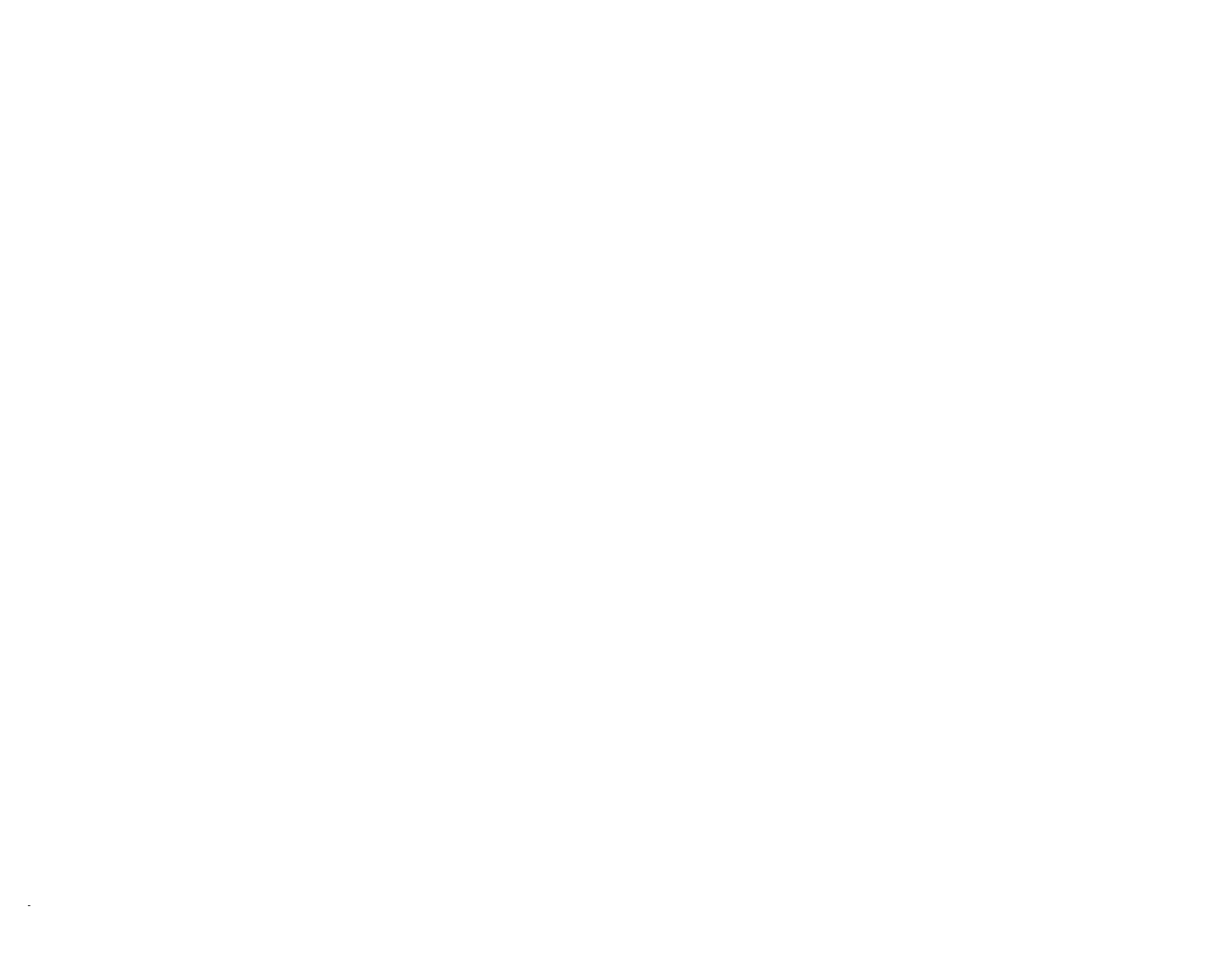|                    | Licence Business Name                            | <b>Address</b>                                    | <b>Licence Type/Sub</b>                    |                                     | <b>Phone</b>       |      | Fax                      |     |
|--------------------|--------------------------------------------------|---------------------------------------------------|--------------------------------------------|-------------------------------------|--------------------|------|--------------------------|-----|
| 19 875341          | Safety Wealth Management<br>Company              | 5000 Minoru Blvd Richmond BC V6X 2A9              | Service Use                                |                                     | (778) 908-2885     | Work |                          | Hom |
| 19 873800          | Scotiabank                                       | 12088 3rd Ave Unit 110 Richmond BC V7E 0C3        | Service Use                                |                                     | (778) 288-1458     | Work |                          |     |
| 19 878242          | QY Icewine Trading Inc                           | 5300 No 3 Rd Unit 940 Richmond BC V6X 2X9         | Service Use                                |                                     | (604) 370-0862     | Work |                          |     |
| <b>Issue Date:</b> |                                                  | November 7, 2019                                  |                                            |                                     |                    |      |                          |     |
|                    | 19 858455 FreshCo #8931                          | 6140 Blundell Rd Richmond BC V7C 1H8              | Mercantile Use                             | Retail Trading                      | (604) 274-7244     | Work |                          |     |
| 19 876841          | <b>YG Car Rental</b>                             | 7911 Alderbridge Way Unit 210 Richmond BC V6X 2A4 | Vehicle for Hire                           | Class J - Rental<br>Vehicle Group 2 | (778) 223-7373     | Work |                          |     |
| 19878568           | Man on a Ladder Video Services                   | 10600 Kozier Dr Richmond BC V7E 5L7               | Service Use                                | Home Occupation                     | (604) 204-2005     | Work |                          |     |
| 19878588           | <b>Workplace Physiotherapy Clinics</b>           | 6491 BALSAM WAY WHISTLER BC VON 1B6               | Service Use                                |                                     | (604) 906-0682     | Work |                          |     |
| 19 878522          | <b>FPS Food Process Solutions</b><br>Corporation | 13201 River Rd Richmond BC                        | Industrial/Manufacturing<br>Use            |                                     | (604) 232-4145     |      | Work (604) 232-4154 Fax  |     |
| 19 878520          | FPS Food Process Solutions<br>Corporation        | 18391 McCartney Way Richmond BC V6W 0A1           | Industrial/Manufacturing<br>Use            |                                     | (604) 232-4145     |      | Work (604) 232-4154 Fax  |     |
| 19 878501          | Oli Consulting Ltd                               | 5300 No 3 Rd Unit 978 Richmond BC V6X 2X9         | Service Use                                |                                     | $(604)$ 428-5966   | Work |                          | Hom |
| 19878307           | <b>Triwaves Academy</b>                          | 6340 No 4 Rd Richmond BC V6Y 2S9                  | Assembly Use Group 3                       | <b>Education Institution</b>        | (604) 721-5500     | Work |                          |     |
| 19876840           | <b>YG Car Rental</b>                             | 7911 Alderbridge Way Unit 210 Richmond BC V6X 2A4 | Vehicle for Hire                           | Vehicle For Hire<br>Office          | (778) 223-7373     | Work |                          |     |
| 19 876408          | Slane Trading BC                                 | 4471 No 6 Rd Unit 135 Richmond BC V6V 1P8         | Mercantile Use                             | <b>Wholesale Trading</b>            | $(236) 868 - 0619$ | Work |                          | Hom |
| 19 875901          | Bright Harvest Enterprise (2019)<br><b>Inc</b>   | 2620 Simpson Rd Unit 140 Richmond BC V6X 2P9      | Mercantile Use                             | <b>Wholesale Trading</b>            | (604) 278-6680     | Work |                          |     |
| 19873291           | Save On Foods Pharmacy #2252                     | 12088 3rd Ave Unit 120 Richmond BC V7E 0C3        | Mercantile Use                             | <b>Retail Trading</b>               | $(604)$ 250-9860   | Work |                          | Hom |
| 19873284           | Versante Swim Club Ltd.                          | 8280 Lansdowne Rd Unit 120 Richmond BC V6X 0B2    | Assembly Use Group 3                       | <b>Health Studio</b>                | (604) 278-0779     | Work |                          |     |
| 19 863565          | <b>Chicken Winner Restaurant</b>                 | 7771 Westminster Hwy Unit 180 Richmond BC V6X 1A4 | Assembly Use Group 1                       | Food Service<br>Establishment       | (778) 997-2048     | Work |                          | Hom |
|                    | 19 864596 So'o Salon                             | 7688 Alderbridge Way Unit 130 Richmond BC V6X 0P7 | Service Use                                |                                     | (778) 297-9927     | Work |                          | Hom |
| <b>Issue Date:</b> |                                                  | November 8, 2019                                  |                                            |                                     |                    |      |                          |     |
| 19 878340          | Time Immigration Consulting Ltd                  | 5300 No 3 Rd Unit 950 Richmond BC V6X 2X9         | Service Use                                |                                     | $(604)$ 358-1112   | Work |                          |     |
| 19 878420          | Global Edvantage Education Ltd                   | 5811 Cooney Rd Unit 305 Richmond BC V6X 3M1       | Assembly Use Group 3                       | <b>Education Institution</b>        | (604) 781-8111     |      | Work (778) 999-3998 Cell |     |
| 19 878344          | Z Square Construction (BC) Inc                   | 3820 Cessna Dr Unit 365 Richmond BC V7B 0A2       | <b>Inter-Municipal Business</b><br>Licence | <b>Gas Contractor</b>               | (778) 987-2018     | Work |                          | Hom |
| 19 878341          | Z Square Architects (BC) Inc                     | 3820 Cessna Dr Unit 365 Richmond BC V7B 0A2       | Service Use                                |                                     | (778) 987-2018     | Work |                          | Hom |
|                    | 19 878342  Z Square Architects (BC) Inc          | 3820 Cessna Dr Unit 365 Richmond BC V7B 0A2       | <b>Inter-Municipal Business</b><br>Licence | <b>General Contractor</b>           | (778) 987-2018     | Work |                          | Hom |
| 19 878343          | Z Square Construction (BC) Inc                   | 3820 Cessna Dr Unit 365 Richmond BC V7B 0A2       | Service Use                                | <b>General Contractor</b>           | (778) 987-2018     | Work |                          | Hom |
| <b>Issue Date:</b> |                                                  | <b>November 12, 2019</b>                          |                                            |                                     |                    |      |                          |     |
| 19 878642          | <b>Echoem Construction</b>                       | 3665 KINGSWAY UNIT 300 VANCOUVER BC V5R 5W2       | Service Use                                | <b>General Contractor</b>           | (778) 891-9147     | Work |                          |     |
| 19878666           | Inner Circle Physiotherapy                       | 1833 CROWE ST UNIT 902 VANCOUVER BC V5Y OA9       | Service Use                                |                                     | (778) 893-2273     | Work |                          |     |
| 19878611           | <b>Andres Electronic Experts</b>                 | 8888 Odlin Cr Unit 1260 Richmond BC V6X 3Z8       | Mercantile Use                             | <b>Retail Trading</b>               | (604) 279-1545     | Work |                          | Hom |
| 19878598           | Jelloland Playground                             | 10820 No 5 Rd Unit 1015 Richmond BC V6W 0B5       | Assembly Use Group 3                       | Commercial<br>Entertainment         | (604) 330-7737     | Work |                          |     |
| 19873086           | <b>CCUE Finance</b>                              | 5900 No 3 Rd Unit 750 Richmond BC V6X 3P7         | Service Use                                |                                     | (604) 803-6480     |      | Work (604) 284-5331 Fax  |     |
| 19 870981          | Simon's Specialty Foods                          | 12051 Horseshoe Way Unit 120 Richmond BC V7A 4V4  | Service Use                                |                                     | (604) 241-0446     |      | Work (604) 241-0466 Fax  |     |
|                    |                                                  |                                                   |                                            |                                     |                    |      |                          |     |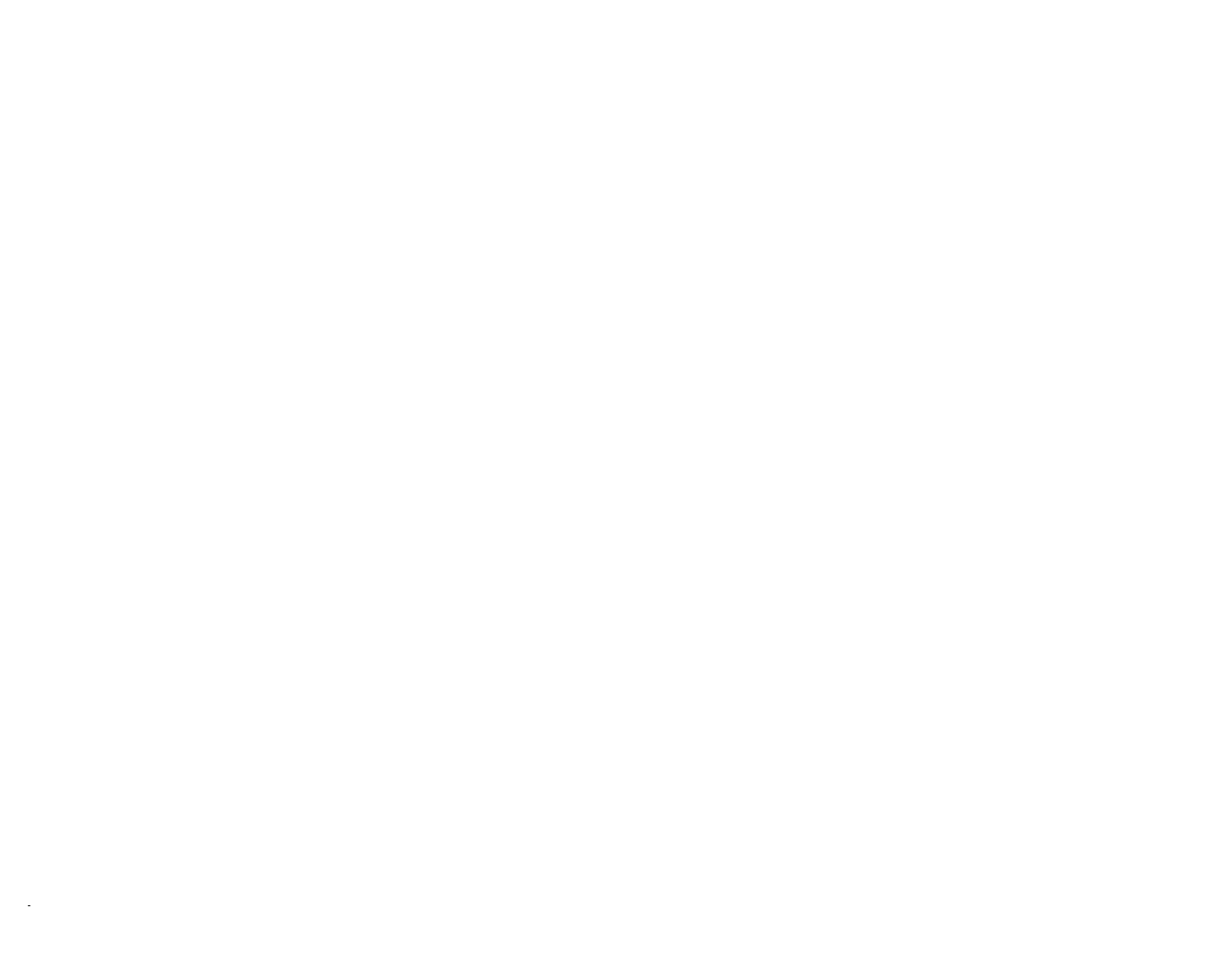|                    | <b>Licence Business Name</b>                 | <b>Address</b>                                                                                  | <b>Licence Type/Sub</b>         |                                      | <b>Phone</b>        |        | Fax                      |     |
|--------------------|----------------------------------------------|-------------------------------------------------------------------------------------------------|---------------------------------|--------------------------------------|---------------------|--------|--------------------------|-----|
| 19 855067          | Sal y Limon                                  | 3211 Grant McConachie Way Richmond BC                                                           | Assembly Use Group 1            | <b>Food Service</b><br>Establishment | (604) 278-2755      |        | Work (604) 830-1898 Cell |     |
| 19 869680          | Acanda Biotechnologies<br>(Canada) Limited   | 2931 Viking Way Unit 3 Richmond BC V6V 1Y1                                                      | Mercantile Use                  | <b>Wholesale Trading</b>             | (604) 718-0816      | Work   |                          | Hom |
| 19 878745          | Pro-Handy Group                              | 10071 No 2 Rd Richmond BC V7E 2E3                                                               | Service Use                     | <b>General Contractor</b>            | (604) 788-9943      | Work   |                          |     |
| 19 878442          | Kuehne & Nagel Ltd                           | 18279 Blundell Rd Unit 130 Richmond BC V6W 1L8                                                  | Service Use                     | <b>Delivery Services</b>             | (604) 207-8929      | Work   |                          | Hom |
| <b>Issue Date:</b> |                                              | <b>November 13, 2019</b>                                                                        |                                 |                                      |                     |        |                          |     |
| 19 878147          | <b>Bridges Marina Ltd</b>                    | 23740 Dyke Rd Richmond BC V6V 1E2                                                               | Service Use                     |                                      | (604) 720-8938      | Work   |                          |     |
| 19878801           | <b>Black Shepherd Risk Consulting</b>        | 1880 E KENT AVE S UNIT 301 VANCOUVER BC V5P<br><b>2S7</b>                                       | Service Use                     |                                      | (604) 345-6775      | Work   |                          | Hom |
| 19 878612          | <b>Khataw Electric</b>                       | 10780 No 5 Rd Unit 106 Richmond BC V6W 0B8                                                      | Service Use                     | <b>Electrical Contractor</b>         | (778) 385-7786      | Work   |                          | Hom |
| 19 870039          | Jane Woodward dba Travel<br>Agents in Action | 4120 Steveston Hwy Unit 6 Richmond BC V7E 2K3                                                   | Service Use                     | <b>Travel Agency</b>                 | (604) 838-5710      | Work   |                          | Hom |
| 19 878755          | Chancellor's Choice Learning<br>Centre Ltd   | 224 LEBLEU ST COQUITLAM BC V3K 4L6                                                              | Service Use                     |                                      | (604) 779-6814      | Work   |                          | Hom |
| <b>Issue Date:</b> |                                              | <b>November 14, 2019</b>                                                                        |                                 |                                      |                     |        |                          |     |
| 19 878902          | Unlimited Ceilings & Partition Inc           | 5633 182 ST SURREY BC V3S 4M5                                                                   | Service Use                     | <b>General Contractor</b>            | (604) 771-3001      | Work   |                          |     |
| 19 878949          | Xiang Education Ltd                          | 4760 Larkspur Ave Richmond BC V7C 2J3                                                           | Service Use                     | Home Occupation                      | (778) 378-6058      | Cellul |                          | Hom |
| 19 878947          | Xiao Xiao Wang RMT                           | 8120 Cook Rd Unit 220 Richmond BC V6Y 1T9                                                       | Service Use                     |                                      | (604) 700-5606      | Work   |                          | Hom |
| 19878913           | West Coast Fire Protection Ltd               | 11575 236 ST MAPLE RIDGE BC V4R 2C5                                                             | Service Use                     | <b>General Contractor</b>            | (604) 467-0425      | Work   |                          |     |
| 19 878903          | <b>NACA</b>                                  | 8331 Rosebank Cr Richmond BC V7A 2K8                                                            | Service Use                     | Home Occupation                      | (778) 322-1322      | Work   |                          | Hom |
| 19878780           | Ibanera Services Ltd                         | 13500 Maycrest Way Unit 275 Richmond BC V6V 2N8                                                 | Service Use                     |                                      | $(604)$ 368-6800    | Work   |                          | Hom |
| 19 878662          | Jet2Go                                       | 5360 Airport Rd Unit 303 Richmond BC V7B 1B4                                                    | Service Use                     |                                      | (604) 369-7764      | Work   |                          | Hom |
| 19 878654          | Paris Wedding Photography                    | 3757 Jacombs Rd Unit 230 Richmond BC V6V 2R3                                                    | Service Use                     |                                      | (604) 247-9725      | Work   |                          | Hom |
| 19878649           | KDC                                          | 14351 Burrows Rd Unit 130 Richmond BC V6V 1K9                                                   | Service Use                     |                                      | (604) 720-1876      | Work   |                          | Hom |
| 19 878840          | <b>Blue Sky Distributors</b>                 | 6060 Twintree PI Richmond BC V7C 4A3                                                            | Service Use                     | Home Occupation                      | (604) 218-7605      | Work   |                          |     |
| <b>Issue Date:</b> |                                              | <b>November 15, 2019</b>                                                                        |                                 |                                      |                     |        |                          |     |
| 19 874901          | EllisDon Realty Inc                          | 13775 Commerce Pkwy Unit 350 Richmond BC V6V 2V4                                                | Service Use                     |                                      | (905) 803-6648      |        | Work (604) 247-1073 Fax  |     |
| 19 855564          | Pulse FM 107.7                               | 20800 Westminster Hwy Unit 1223 Richmond BC V6V 2W3                                             | Service Use                     |                                      | (604) 961-7790      | Cellul |                          | Hom |
| 19 878842          | Dejoy                                        | 4000 No 3 Rd Unit 3135 Richmond BC V6X 0J8                                                      | Assembly Use Group 3            | <b>Education Institution</b>         | (778) 859-6085      | Work   |                          |     |
| 19878818           | Jan - Pro                                    | 8300 Park Rd Unit 109 Richmond BC V6Y 2Y8                                                       | Service Use                     | Home Occupation                      | (778) 874-9996      | Work   |                          | Hom |
| 19 874908          | Kim Long Enterprises Ltd                     | 11800 River Rd Unit 124 Richmond BC V6X 1Z7                                                     | Industrial/Manufacturing<br>Use |                                      | (778) 919-7128      | Work   |                          |     |
|                    | 19 873288 Save On Foods                      | 12088 3rd Ave Unit 105 Richmond BC V7E 0C3                                                      | Mercantile Use                  | <b>Retail Trading</b>                | $(604) 888 - 1213$  |        | Work (604) 888-2258 Fax  |     |
|                    |                                              | 19 876106 Independent Respiratory Services 8120 Cook Rd Unit 250 Richmond BC V6Y 1T9            | Service Use                     |                                      | (250) 365-0202 Work |        |                          |     |
| <b>Issue Date:</b> |                                              | <b>November 18, 2019</b>                                                                        |                                 |                                      |                     |        |                          |     |
|                    | 19 879038 Musialek Projects Ltd              | 8741 SELKIRK ST UNIT 204 VANCOUVER BC V6P 4J5                                                   | Service Use                     | <b>General Contractor</b>            | (778) 917-5884 Work |        |                          |     |
| <b>Issue Date:</b> |                                              | <b>November 19, 2019</b>                                                                        |                                 |                                      |                     |        |                          |     |
|                    | Ltd                                          | 19 878960 Mack Kirk Roofing & Sheet Metal 18799 AIRPORT WAY UNIT 130 PITT MEADOWS BC<br>V3Y 2B4 | Service Use                     | <b>General Contractor</b>            | (604) 258-7121 Work |        |                          | Hom |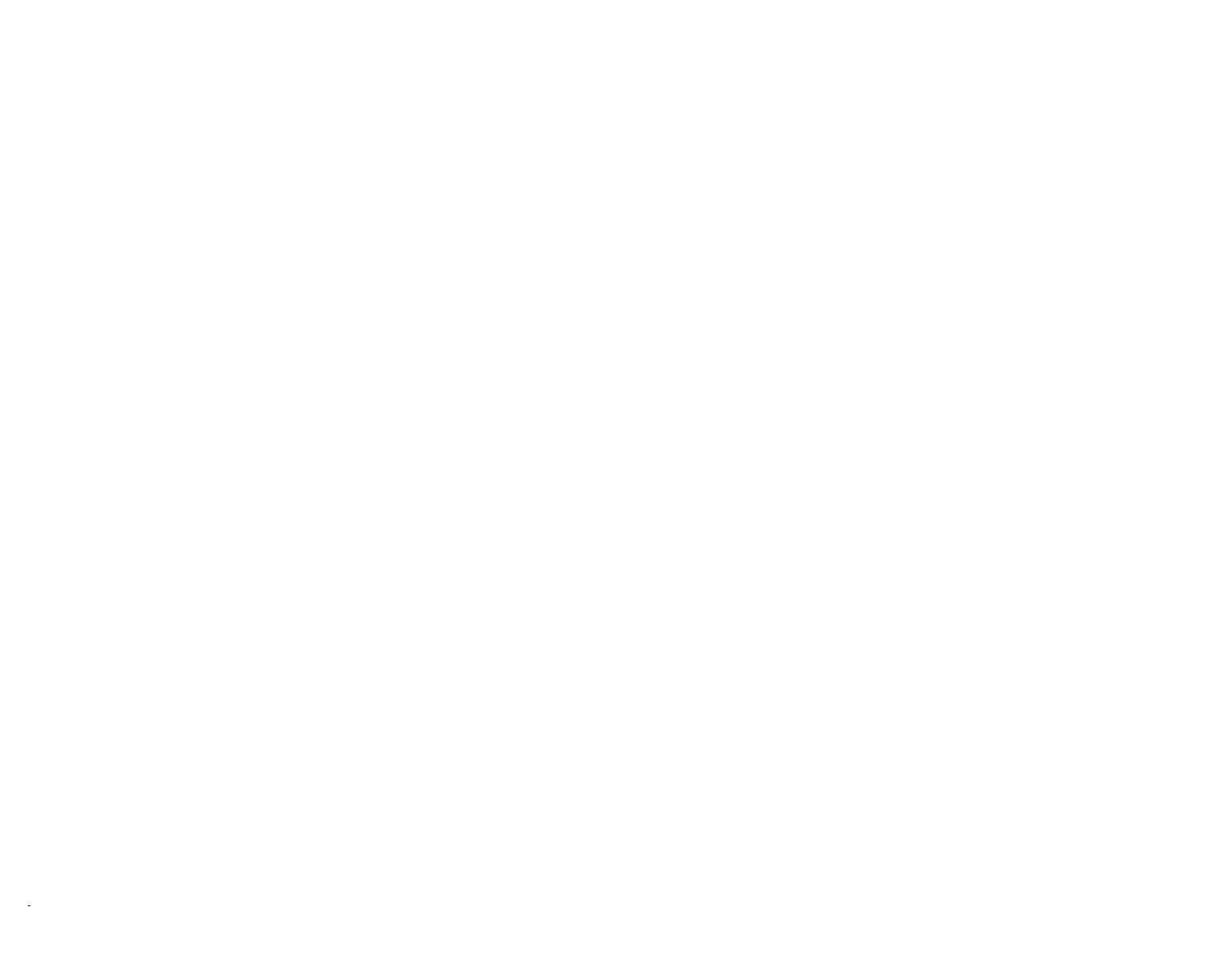| <b>Licence Business Name</b>                                                                                                                                                                                 | <b>Address</b>                                                                                                                                                                                                 | <b>Licence Type/Sub</b>                                                  |                                                                                     | <b>Phone</b>                                                                           | Fax                                     |     |  |
|--------------------------------------------------------------------------------------------------------------------------------------------------------------------------------------------------------------|----------------------------------------------------------------------------------------------------------------------------------------------------------------------------------------------------------------|--------------------------------------------------------------------------|-------------------------------------------------------------------------------------|----------------------------------------------------------------------------------------|-----------------------------------------|-----|--|
| <b>November 20, 2019</b><br><b>Issue Date:</b>                                                                                                                                                               |                                                                                                                                                                                                                |                                                                          |                                                                                     |                                                                                        |                                         |     |  |
| 19879067<br>Space XD Enterprises<br><b>Counterpoint Project Inc</b><br>19 879246<br>JL Spicytohigh Consulting<br>19 879061<br>Lofted Design & Manufacturing<br>19879174<br><b>YVR Foot Care</b><br>19 879082 | 11571 Thorpe Rd Unit 18 Richmond BC V6X 3Z4<br>1118 HOMER ST UNIT 223 VANCOUVER BC V6B 2X6<br>7260 Bates Rd Richmond BC V7A 1C7<br>10711 Aintree Cr Richmond BC V7A 3H1<br>5359 KNIGHT ST VANCOUVER BC V5P 2T8 | Service Use<br>Service Use<br>Service Use<br>Service Use<br>Service Use  | Home Occupation<br><b>General Contractor</b><br>Home Occupation                     | (778) 558-8992<br>(604) 683-8407<br>(778) 895-0219<br>(778) 883-4895<br>(778) 386-9006 | Work<br>Work<br>Work<br>Cellul<br>Work  | Hom |  |
| <b>Issue Date:</b>                                                                                                                                                                                           | <b>November 21, 2019</b>                                                                                                                                                                                       |                                                                          |                                                                                     |                                                                                        |                                         |     |  |
| 19 879243<br>Databoys<br>19 879244<br>Databoys<br>Diamond Parking / DPS #4971<br>19 879285                                                                                                                   | 4111 Garry St Unit 14 Richmond BC V7E 2T9<br>4111 Garry St Unit 14 Richmond BC V7E 2T9<br>8077 Alexandra Rd Richmond BC V6X 1C3                                                                                | Service Use<br><b>Inter-Municipal Business</b><br>Licence<br>Service Use | <b>Electrical Contractor</b><br><b>Electrical Contractor</b><br>Parking Enforcement | (604) 616-1695<br>(604) 616-1695<br>(604) 681-8797                                     | Work<br>Work<br>Work (604) 684-0329 Fax |     |  |
| 19 879365<br>Railway Gym                                                                                                                                                                                     | 8188 Railway Ave Richmond BC V7C 3K2                                                                                                                                                                           | Service Use                                                              | <b>Business</b><br>Home Occupation                                                  | (604) 808-8350                                                                         | Work                                    |     |  |
| <b>Issue Date:</b>                                                                                                                                                                                           | <b>November 22, 2019</b>                                                                                                                                                                                       |                                                                          |                                                                                     |                                                                                        |                                         |     |  |
| 19 879434 In Style Contracting Ltd                                                                                                                                                                           | 26970 32 AVE UNIT 2 ALDERGROVE BC V4W 3T3                                                                                                                                                                      | Service Use                                                              | <b>General Contractor</b>                                                           | (604) 856-1138                                                                         | Work                                    |     |  |
| <b>Issue Date:</b>                                                                                                                                                                                           | <b>November 25, 2019</b>                                                                                                                                                                                       |                                                                          |                                                                                     |                                                                                        |                                         |     |  |
| 19 873311 Freshii                                                                                                                                                                                            | 11020 No 5 Rd Unit 103 Richmond BC V7A 4E7                                                                                                                                                                     | Assembly Use Group 1                                                     | <b>Food Service</b><br>Establishment                                                | (604) 616-5799                                                                         | Work                                    | Hom |  |
| <b>Issue Date:</b>                                                                                                                                                                                           | <b>November 28, 2019</b>                                                                                                                                                                                       |                                                                          |                                                                                     |                                                                                        |                                         |     |  |
| CleanO2 Carbon Capture<br>19 879721<br>Technologies Inc                                                                                                                                                      | 1155 44TH AVE SE UNIT L CALGARY AB T2G 4X4                                                                                                                                                                     | Service Use                                                              | <b>Gas Contractor</b>                                                               | (403) 650-2437                                                                         | Work (403) 650-2436 Cell                |     |  |
| CleanO2 Carbon Capture<br>19 879718<br>Technologies Inc                                                                                                                                                      | 1155 44TH AVE SE UNIT L CALGARY AB T2G 4X4                                                                                                                                                                     | Service Use                                                              | <b>General Contractor</b>                                                           | (403) 650-2437                                                                         | Work (403) 650-2436 Cell                |     |  |
| <b>Issue Date:</b>                                                                                                                                                                                           | <b>November 29, 2019</b>                                                                                                                                                                                       |                                                                          |                                                                                     |                                                                                        |                                         |     |  |
| 19 870160 Yangon Holdings Ltd                                                                                                                                                                                | 1350 Valmont Way Unit 7 Richmond BC V6V 1Y4                                                                                                                                                                    | Industrial/Manufacturing<br>Use                                          |                                                                                     | (604) 612-8133                                                                         | Work                                    | Hom |  |
| 19 878452<br>Steveston Harbour Riverside<br>Cafe                                                                                                                                                             | 12740 Trites Rd Richmond BC V7E 3R8                                                                                                                                                                            | Assembly Use Group 1                                                     | <b>Food Service</b><br>Establishment                                                | (778) 318-4938                                                                         | Work                                    | Hom |  |
| 19 878197 Yi Pin Yuan Food and Beverage                                                                                                                                                                      | 8260 Westminster Hwy Unit 2420 Richmond BC V6X 3Y2                                                                                                                                                             | Assembly Use Group 1                                                     | <b>Food Service</b><br>Establishment                                                | (778) 682-9977                                                                         | Work                                    |     |  |
| 19878570<br>Japadog                                                                                                                                                                                          | 11666 Steveston Hwy Unit 3000 Richmond BC V7A 1N6                                                                                                                                                              | Assembly Use Group 1                                                     | Mobile Food Vendor                                                                  | (604) 322-6465                                                                         | Work (604) 322-6649 Fax                 |     |  |
| 19878017<br>Axine Water Technologies                                                                                                                                                                         | 11111 Twigg PI Unit 1011 Richmond BC V6V 0B7                                                                                                                                                                   | Industrial/Manufacturing<br>Use                                          |                                                                                     | (604) 783-2452                                                                         | Work                                    | Hom |  |
| Yangon Holdings Ltd<br>19 870161                                                                                                                                                                             | 1350 Valmont Way Unit 7 Richmond BC V6V 1Y4                                                                                                                                                                    | Mercantile Use                                                           | <b>Wholesale Trading</b>                                                            | $(604)$ 612-8133                                                                       | Work                                    | Hom |  |
| <b>DYG Windows Ltd</b><br>19 869268                                                                                                                                                                          | 11400 Bridgeport Rd Unit 104 Richmond BC V6X 1T2                                                                                                                                                               | Mercantile Use                                                           | <b>Wholesale Trading</b>                                                            | (604) 522-8300                                                                         | Work                                    |     |  |
| 19 867757<br>Tiny Hoppers Early Learning<br>Centre                                                                                                                                                           | 7951 Alderbridge Way Unit 160 Richmond BC V6X 2A4                                                                                                                                                              | Assembly Use Group 3                                                     |                                                                                     | (778) 874-6088                                                                         | Work                                    | Hom |  |
| 1226036 BC Ltd<br>19 876448                                                                                                                                                                                  | 11800 River Rd Unit 130 Richmond BC V6X 1Z7                                                                                                                                                                    | Industrial/Manufacturing<br>Use                                          |                                                                                     | $(604)$ 346-9583                                                                       | Work                                    |     |  |
| 19 876925 Lovo Lashes                                                                                                                                                                                        | 12000 1st Ave Unit 120 Richmond BC V7E 3L9                                                                                                                                                                     | Service Use                                                              |                                                                                     | (604) 284-2020                                                                         | Work                                    |     |  |
| <b>Issue Date:</b>                                                                                                                                                                                           | <b>December 2, 2019</b>                                                                                                                                                                                        |                                                                          |                                                                                     |                                                                                        |                                         |     |  |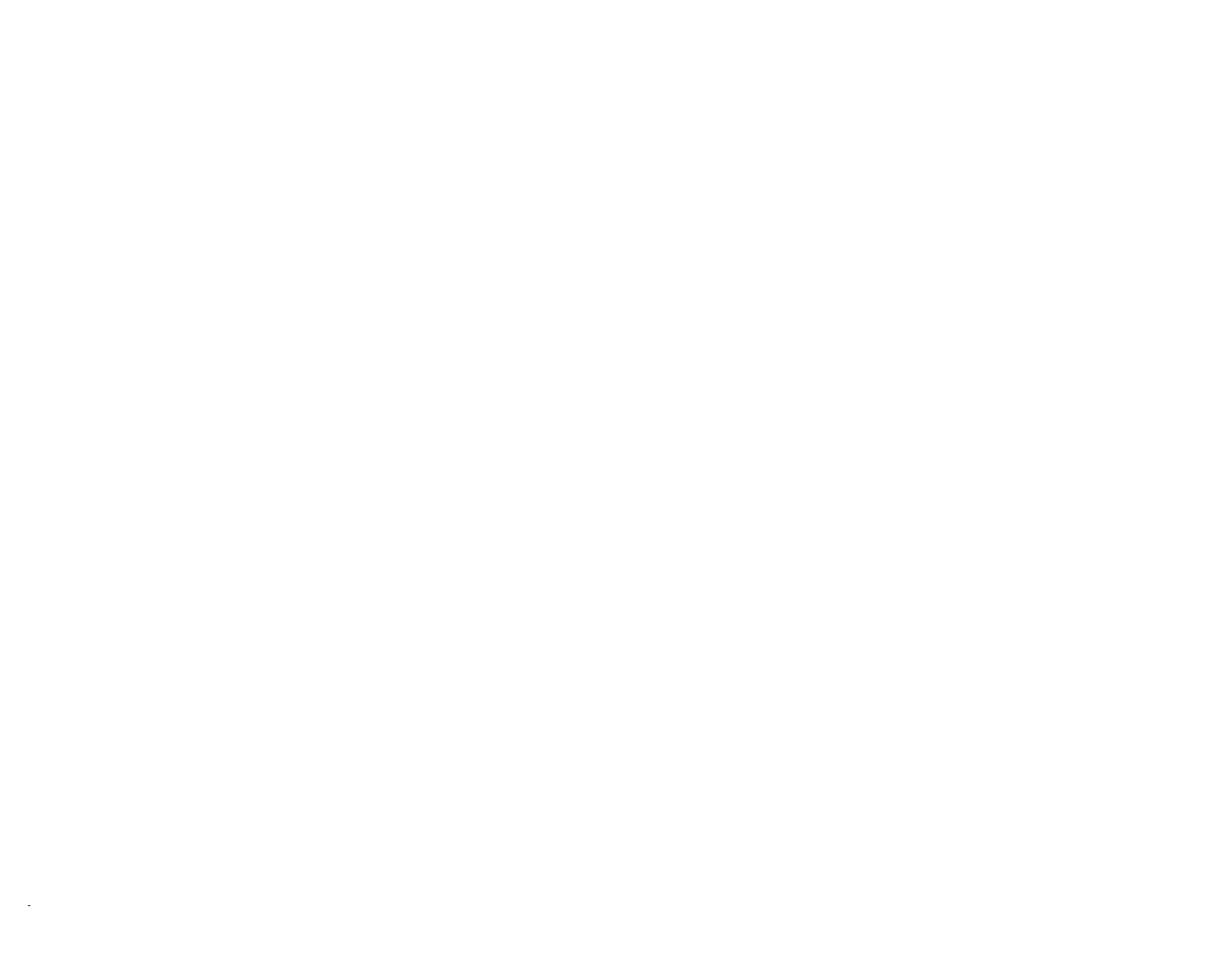|                    | <b>Licence Business Name</b>                 | <b>Address</b>                                                             | <b>Licence Type/Sub</b>                    |                              | <b>Phone</b>     |        | Fax                       |     |
|--------------------|----------------------------------------------|----------------------------------------------------------------------------|--------------------------------------------|------------------------------|------------------|--------|---------------------------|-----|
| 19 872202          | Pro-Tech Plumbing Ltd                        | 11791 Seacliff Rd Richmond BC V7A 3J6                                      | Service Use                                | <b>Plumbing Contractor</b>   | (604) 716-4200   | Work   |                           | Hom |
| 19 879560          | Can-International Immigration<br>Consultancy | 8660 No 3 Rd Unit 1 Richmond BC V6Y 2E8                                    | Service Use                                | Home Occupation              | (604) 318-8280   | Work   |                           |     |
| 19879666           | Jason Yau RMT                                | 9833 Keefer Ave Unit 1 Richmond BC V6Y 4M5                                 | Service Use                                | Home Occupation              | (604) 306-2125   | Work   |                           |     |
| 19879797           | House of Astrology                           | 10340 No 4 Rd Richmond BC V7A 2Z7                                          | Service Use                                | Home Occupation              | (604) 615-5756   | Work   |                           |     |
| 19879877           | Pro-Tech Plumbing Ltd                        | 11791 Seacliff Rd Richmond BC V7A 3J6                                      | <b>Inter-Municipal Business</b><br>Licence | <b>Plumbing Contractor</b>   | (604) 716-4200   | Work   |                           | Hom |
| <b>Issue Date:</b> |                                              | <b>December 3, 2019</b>                                                    |                                            |                              |                  |        |                           |     |
| 19 879753          | Unique Trucking Ltd                          | 4691 Granville Ave Richmond BC V7C 1E5                                     | Service Use                                | Home Occupation              | $(604)$ 716-0333 | Work   |                           | Hom |
| 19 879802          | Star Heating and Cooling Ltd                 | 1623 PRAIRIE AVE PORT COQUITLAM BC V3B 1T8                                 | Service Use                                | Gas Contractor               | (604) 354-6122   | Work   |                           | Hom |
| 19 879203          | X Studio Nails                               | 4000 No 3 Rd Unit 3285 Richmond BC V6X 0J8                                 | Service Use                                |                              | (604) 760-7878   | Work   |                           | Hom |
| 19879036           | <b>Basanti on Wheels</b>                     | 11970 88TH AVE DELTA BC V4C 3C8                                            | Assembly Use Group 1                       | <b>Food Catering</b>         | (778) 578-7777   | Work   |                           |     |
| 19 879045          | 1228438 BC Ltd                               | 5599 Cooney Rd Unit 208 Richmond BC V6X 0N8                                | Service Use                                | <b>General Contractor</b>    | (604) 655-4510   | Cellul |                           | Hom |
| 19 879048          | 1228438 BC Ltd                               | 5599 Cooney Rd Unit 208 Richmond BC V6X 0N8                                | <b>Inter-Municipal Business</b><br>Licence | <b>General Contractor</b>    | (604) 655-4510   | Cellul |                           | Hom |
| <b>Issue Date:</b> |                                              | December 4, 2019                                                           |                                            |                              |                  |        |                           |     |
| 19 879727          |                                              | Fountana Investment Group Corp 3820 Cessna Dr Unit 400 Richmond BC V7B 0A2 | Service Use                                |                              | (604) 207-8992   |        | Work (604) 207-0922 Fax   |     |
| 19 880029          | Franny's Foot Care                           | 880 W 71ST AVE UNIT 308 VANCOUVER BC V6P 3A3                               | Service Use                                |                              | (778) 383-6482   | Work   |                           |     |
| 19 880024          | <b>Bulldog Energy Group Ltd</b>              | 2906 5TH ST NISKU AB T9E 0H1                                               | Service Use                                | <b>General Contractor</b>    | (877) 541-9029   | Work   |                           | Hom |
| 19879855           | <b>McSoli Construction Ltd</b>               | 8623 GRANVILLE AVE UNIT 183 VANCOUVER BC V6P<br>5A2                        | Service Use                                | <b>General Contractor</b>    | (604) 446-2440   | Work   |                           |     |
| 19879815           | <b>Finnish Builders Inc</b>                  | 8811 Mowbray Rd Richmond BC V7A 2B9                                        | <b>Inter-Municipal Business</b><br>Licence | <b>General Contractor</b>    | $(604)$ 657-8607 | Work   |                           | Hom |
| 19 878943          | <b>Airport Excutive Park</b>                 | 10451 Shellbridge Way Unit 90 Richmond BC V6X 2W8                          | Service Use                                |                              | (604) 233-1044   | Work   |                           | Hom |
| 19879791           | Unisync Group Ltd                            | 6080 Russ Baker Way Unit 125 Richmond BC V7B 1B4                           | Mercantile Use                             | <b>Wholesale Trading</b>     | (604) 708-8904   | Work   |                           | Hom |
| 19 879700          | CairnHeart K9 Training                       | 12180 Horseshoe Way Unit 8 Richmond BC V7A 4V5                             | Assembly Use Group 3                       | <b>Education Institution</b> | (604) 868-9710   | Work   |                           | Hom |
| 19879667           | <b>Grando Marketing Inc</b>                  | 11121 Horseshoe Way Unit 133 Richmond BC V7A 5G7                           | Service Use                                |                              | (778) 680-6480   | Work   |                           | Hom |
| 19879489           | Rebound Health & Fitness                     | 7870 134TH ST SURREY BC V3W 4T5                                            | Service Use                                |                              | (604) 725-5005   | Work   |                           |     |
| 19 879040          | Yeedak Logistic and Trading Ltd              | 8888 Odlin Cr Unit 1380 Richmond BC V6X 3Z8                                | Service Use                                | <b>Delivery Services</b>     | (778) 814-5895   | Work   |                           | Hom |
| 19879814           | <b>Finnish Builders Inc.</b>                 | 8811 Mowbray Rd Richmond BC V7A 2B9                                        | Service Use                                | <b>General Contractor</b>    | (604) 657-8607   | Work   |                           | Hom |
| <b>Issue Date:</b> |                                              | <b>December 5, 2019</b>                                                    |                                            |                              |                  |        |                           |     |
| 19 879379          | Swarovski                                    | 7899 Templeton Station Rd Unit 1103 Richmond V7B 0B7                       | Mercantile Use                             | <b>Retail Trading</b>        | $(604)$ 248-1610 |        | Work (604) 248-1611 Fax   |     |
| 19 866886          | <b>Bread &amp; Cheese Gourmet</b>            | 1483 LAMEYS MILL RD UNIT 713 VANCOUVER BC V6H Assembly Use Group 1<br>3Y7  |                                            | Mobile Food Vendor           | (604) 454-4844   | Work   |                           |     |
|                    | 19 880142 DUPIsCHAI                          | 9308 Keefer Ave Unit 10 Richmond BC V6Y 4K9                                | Service Use                                | Home Occupation              | (778) 229-6606   | Work   |                           | Hom |
| 19879101           | Derek Siu Kai Tam                            | 2188 No 5 Rd Unit 140 Richmond BC V6X 2T1                                  | Service Use                                |                              | (778) 898-8789   | Work   |                           |     |
| 19 878590          | Can Corp                                     | 6033 London Rd Unit 128 Richmond BC V7E 0A7                                | Service Use                                | <b>General Contractor</b>    | (604) 241-4400   |        | Cellul (604) 230-5111 Hom |     |
| 19879171           | FT Art Studio                                | 6151 Westminster Hwy Unit 201 Richmond BC V7C 4V4                          | Service Use                                |                              | (778) 929-9938   | Work   |                           | Hom |
| <b>Issue Date:</b> |                                              | December 6, 2019                                                           |                                            |                              |                  |        |                           |     |
|                    | 19 862086 Superpass Payment                  | 11331 Coppersmith Way Unit 220 Richmond BC V7A 5J9                         | Service Use                                |                              | (604) 428-8279   | Work   |                           |     |
| 19 867756          | Jim's Railing                                | 11951 Mitchell Rd Unit 195 Richmond BC V6V 1T5                             | Industrial/Manufacturing<br>Use            |                              | (778) 861-7880   | Work   |                           | Hom |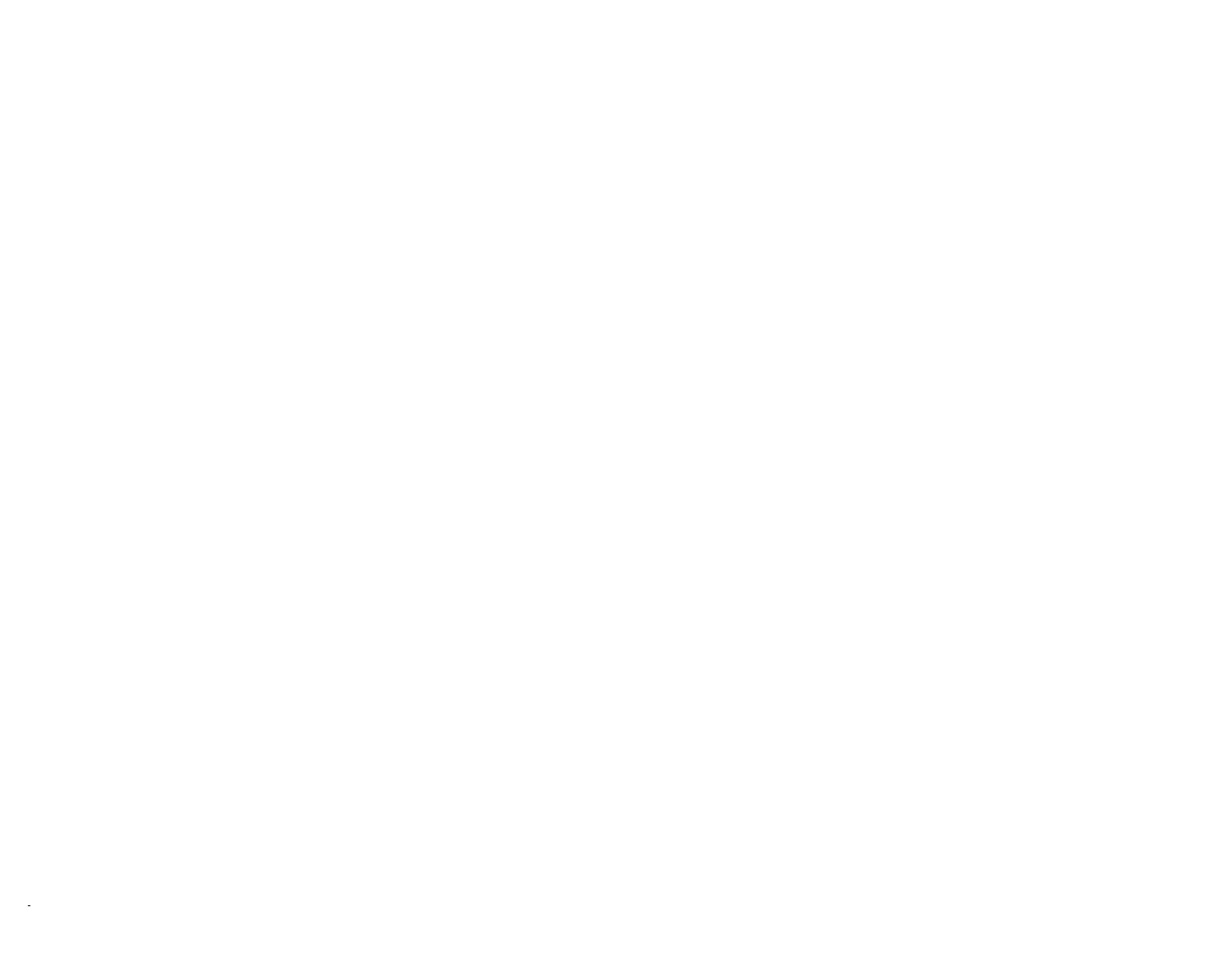|                    | Licence Business Name                           | <b>Address</b>                                                  | <b>Licence Type/Sub</b>                    |                                      | <b>Phone</b>     |        | Fax                      |     |
|--------------------|-------------------------------------------------|-----------------------------------------------------------------|--------------------------------------------|--------------------------------------|------------------|--------|--------------------------|-----|
| 19 867759          | Jim's Railing                                   | 11951 Mitchell Rd Unit 195 Richmond BC V6V 1T5                  | Service Use                                | <b>General Contractor</b>            | (778) 861-7880   | Work   |                          | Hom |
| <b>Issue Date:</b> |                                                 | December 10, 2019                                               |                                            |                                      |                  |        |                          |     |
| 19 880222          | <b>ARW Development Ltd</b>                      | 6551 Riverdale Dr Richmond BC V7C 2G3                           | Service Use                                | <b>General Contractor</b>            | (778) 869-5622   | Work   |                          |     |
| 19 880223          | <b>ARW Development Ltd</b>                      | 6551 Riverdale Dr Richmond BC V7C 2G3                           | <b>Inter-Municipal Business</b><br>Licence | <b>General Contractor</b>            | (778) 869-5622   | Work   |                          |     |
| 19 880240          | Room to Play Consulting                         | 6333 Princess Lane Unit 18 Richmond BC V7E 6T3                  | Service Use                                | Home Occupation                      | (778) 926-9364   | Work   |                          | Hom |
| 19 880246          | Polysum Plumbing                                | 647 BLUERIDGE AVE NORTH VANCOUVER BC V7R<br>2J4                 | Service Use                                | <b>Gas Contractor</b>                | (604) 537-9615   | Work   |                          | Hom |
| 19 880249          | 201401 International Consultant<br>Service Ltd  | 4500 Windjammer Dr Richmond BC V7E 4L6                          | Service Use                                | Home Occupation                      | (778) 869-9892   | Work   |                          | Hom |
| 19 880285          | Also Enterprises                                | 5500 Lynas Lane Unit 404 Richmond BC V7C 5R5                    | Service Use                                | Home Occupation                      | (604) 729-1525   | Work   |                          |     |
| <b>Issue Date:</b> |                                                 | <b>December 11, 2019</b>                                        |                                            |                                      |                  |        |                          |     |
| 19 879561          | Modern Electric Inc                             | 735 W 15TH AVE, UNIT 228 NORTH VANCOUVER BC<br><b>V7M 0B8</b>   | Service Use                                | <b>Electrical Contractor</b>         | (778) 887-8343   | Work   |                          | Hom |
| 19 880359          | Henri de Light & Electric                       | 6633 Pearson Way Unit 605 Richmond BC V7C 0C3                   | Service Use                                | <b>Electrical Contractor</b>         | (604) 657-2887   |        | Work (604) 590-5577 Fax  |     |
| 19 853940          | <b>JCL Auto</b>                                 | 21320 Westminster Hwy Unit 2113 Richmond BC V6V 2X5             | Mercantile Use                             | Automobile Dealer                    | (778) 886-2666   | Work   |                          |     |
| 19 880360          | Henri de Light & Electric                       | 6633 Pearson Way Unit 605 Richmond BC V7C 0C3                   | <b>Inter-Municipal Business</b><br>Licence | <b>Electrical Contractor</b>         | (604) 657-2887   |        | Work (604) 590-5577 Fax  |     |
| <b>Issue Date:</b> |                                                 | December 12, 2019                                               |                                            |                                      |                  |        |                          |     |
| 19 879722          | <b>Bouncy World Adventure Park</b>              | 4800 Bonavista Dr Richmond BC V7E 4K4                           | Service Use                                | Home Occupation                      | (778) 929-6998   | Work   |                          |     |
| 19 880511          | A1 Auto Services                                | 3531 Steveston Hwy Richmond BC V7E 2J4                          | Service Use                                | Home Occupation                      | (604) 649-2649   | Cellul |                          |     |
| <b>Issue Date:</b> |                                                 | <b>December 13, 2019</b>                                        |                                            |                                      |                  |        |                          |     |
| 19 880320          | <b>UTECH Security Systems</b>                   | 10560 Seaway Rd Richmond BC V7A 4C4                             | Service Use                                | <b>Electrical Contractor</b>         | (778) 917-7713   | Work   |                          | Hom |
| 19 880591          | JD Campbell Consulting                          | 15138 34 AVE UNIT 420 SURREY BC V3Z 0Y5                         | Service Use                                |                                      | (604) 761-3005   | Work   |                          | Hom |
| 19 880593          | <b>Complete Gutter</b>                          | 20540 DUNCAN WAY UNIT 502 LANGLEY BC V3A 7A3                    | Service Use                                |                                      | (604) 690-7473   | Work   |                          | Hom |
| 19 880597          | Green Valley Pest Control Ltd                   | 11310 240 ST MAPLE RIDGE BC V2W 0B4                             | Service Use                                | <b>General Contractor</b>            | (604) 861-9530   | Work   |                          | Hom |
| <b>Issue Date:</b> |                                                 | <b>December 16, 2019</b>                                        |                                            |                                      |                  |        |                          |     |
| 19 879564          | On the Boards Construction                      | 6577 MARINE DR WEST VANCOUVER BC V7W 2S8                        | Service Use                                | <b>General Contractor</b>            | (604) 644-5841   | Cellul |                          | Hom |
| 19 880221          | TZ Trading Inc                                  | 22091 Fraserwood Way Unit 2000 Richmond BC V6W 1J5              | Service Use                                |                                      | (778) 898-6201   | Work   |                          | Hom |
| 19 878521          | FPS Food Process Solutions<br>Corporation       | 7431 Nelson Rd Unit 130 Richmond BC V6W 1G3                     | Industrial/Manufacturing<br>Use            |                                      | (604) 232-4145   |        | Work (604) 232-4154 Fax  |     |
| 19 879858          | <b>Canadian Network Installations</b><br>Ltd    | 20800 Westminster Hwy Unit 3108 Richmond BC V6V 2W3 Service Use |                                            | <b>General Contractor</b>            | (604) 279-0194   |        | Work (604) 828-7859 Cell |     |
| 19 880404          | Miniso                                          | 5300 No 3 Rd Unit 420 Richmond BC V6X 2X9                       | Mercantile Use                             | <b>Retail Trading</b>                | $(604)$ 244-0061 | Work   |                          | Hom |
| 19 879784          | Hudson                                          | 3880 Grant McConachie Way Richmond BC V7B 0A5                   | Mercantile Use                             | <b>Retail Trading</b>                | (604) 214-9690   | Work   |                          | Hom |
| 19 879448          | <b>Forbest Academy</b>                          | 8171 Ackroyd Rd Unit 3030 Richmond BC V6X 3K1                   | Assembly Use Group 3                       | <b>Education Institution</b>         | (604) 370-2569   | Work   |                          |     |
| 19 878950          | Revivalist Aesthetics & Academy<br>Incorporated | 5220 Merganser Dr Richmond BC V7E 3W6                           | Service Use                                | Home Occupation                      | (778) 835-3584   | Work   |                          | Hom |
| 19 853234          | <b>Tiger Sugar</b>                              | 8271 Westminster Hwy Unit 2 Richmond BC V6X 1A7                 | Assembly Use Group 1                       | Food Service<br>Establishment        | (778) 968-3874   | Work   |                          | Hom |
| 19879106           | <b>Tamara Richert</b>                           | 2611 Viscount Way Richmond BC V6V 2G8                           | Assembly Use Group 1                       | <b>Food Service</b><br>Establishment | (604) 318-5659   | Work   |                          | Hom |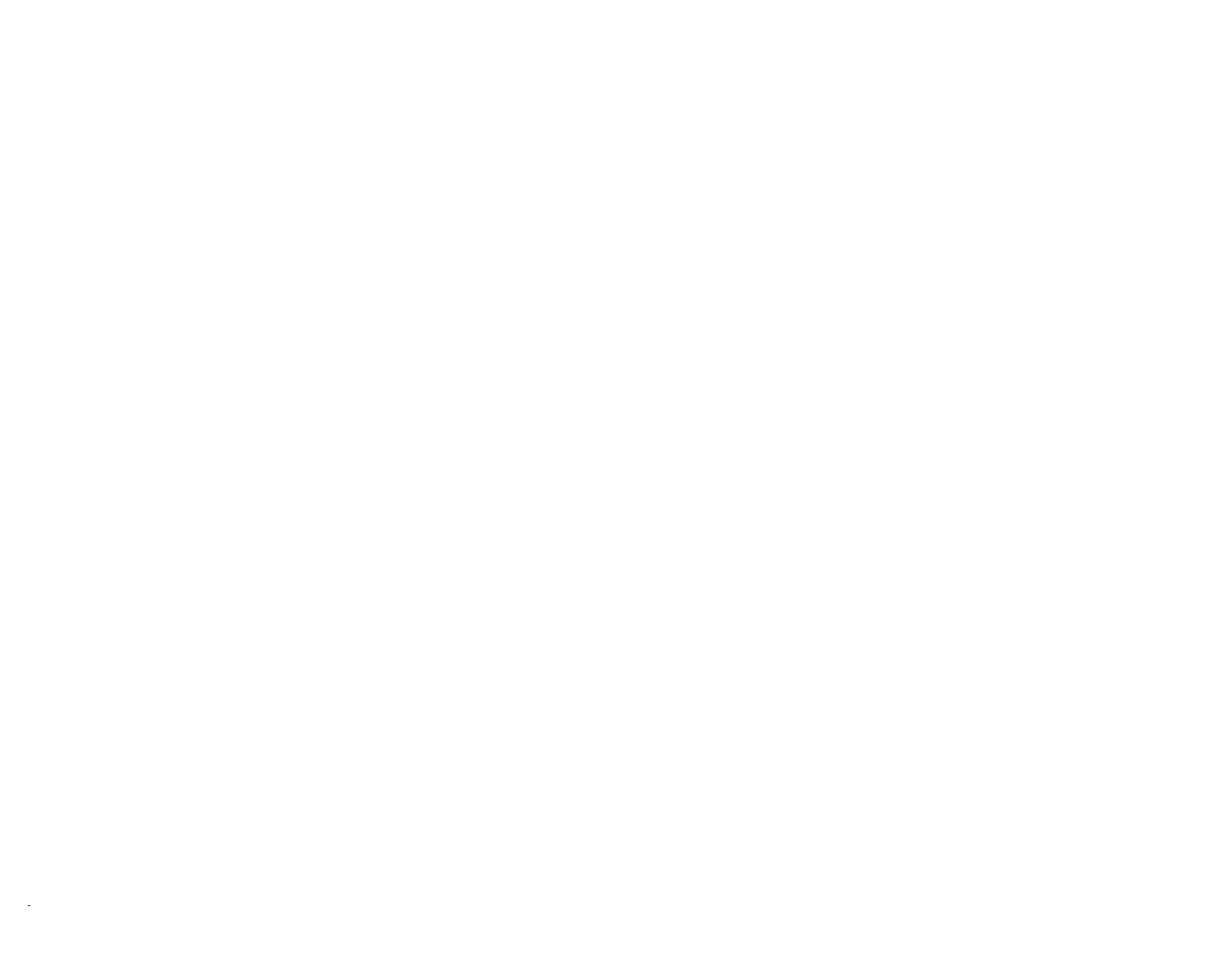|                                                | Licence Business Name                                              | <b>Address</b>                                    | <b>Licence Type/Sub</b>                    |                                      | <b>Phone</b>     |        | Fax                      |     |  |
|------------------------------------------------|--------------------------------------------------------------------|---------------------------------------------------|--------------------------------------------|--------------------------------------|------------------|--------|--------------------------|-----|--|
| 19 879487                                      | Vgang                                                              | 4380 No 3 Rd Unit 1420 Richmond BC V6X 3V7        | Service Use                                |                                      | (778) 859-3555   | Work   |                          | Hom |  |
| <b>Issue Date:</b><br><b>December 17, 2019</b> |                                                                    |                                                   |                                            |                                      |                  |        |                          |     |  |
| 19 880454                                      | Richmond Sports And Fitness                                        | 2251 No 5 Rd Unit 150 Richmond BC V6X 2S8         | Assembly Use Group 3                       | <b>Health Studio</b>                 | (604) 276-2295   | Work   |                          | Hom |  |
| 19 880786                                      | <b>Sustain Electric Ltd</b>                                        | 8880 No 1 Rd Unit 219 Richmond BC V7C 4C3         | <b>Inter-Municipal Business</b><br>Licence | <b>Electrical Contractor</b>         | (778) 628-8508   | Work   |                          | Hom |  |
| 19 880785                                      | <b>Sustain Electric Ltd</b>                                        | 8880 No 1 Rd Unit 219 Richmond BC V7C 4C3         | Service Use                                | <b>Electrical Contractor</b>         | (778) 628-8508   | Work   |                          | Hom |  |
| 19 880703                                      | Miko Eyelash Ltd                                                   | 4099 Stolberg St Unit 653 Richmond BC V6X 0J4     | Service Use                                | Home Occupation                      | $(236)$ 862-9669 | Work   |                          | Hom |  |
| 19 880592                                      | <b>Super Cleaners</b>                                              | 6491 Minoru Blvd Unit 304 Richmond BC V6Y 1Y8     | Service Use                                | Home Occupation                      | (778) 877-9834   | Cellul |                          | Hom |  |
| 19 880532                                      | Shabuclub Enterprises Ltd                                          | 13500 Maycrest Way Unit 260 Richmond BC V6V 2N8   | Service Use                                |                                      | (604) 270-2588   | Work   |                          | Hom |  |
| 19 880295                                      | Orico Distribution Inc                                             | 22171 Fraserwood Way Richmond BC V6W 1J5          | Service Use                                |                                      | (877) 631-0995   | Work   |                          | Hom |  |
| 19 879500                                      | <b>Tranlight Education</b>                                         | 10788 No 5 Rd Unit 811 Richmond BC V6W 0B7        | Service Use                                | Home Occupation                      | (905) 966-5270   | Work   |                          | Hom |  |
| 19872144                                       | Jovi Realty (Richmond) Inc                                         | 8600 Cambie Rd Unit 215 Richmond BC V6X 4J9       | Service Use                                |                                      | (604) 657-6485   | Cellul |                          |     |  |
| 19880288                                       | Sunmoon Canada Publisher Ltd                                       | 10611 Trepassey Dr Richmond BC V7E 2K8            | Service Use                                | Home Occupation                      | (778) 859-6999   | Work   |                          | Hom |  |
| 19 880590                                      | <b>BC Corps of Commissionaires</b><br>(Commissionaires BC)         | 595 HOWE ST UNIT 600 VANCOUVER BC V6C 2T5         | Service Use                                |                                      | (604) 646-3330   |        | Work (604) 681-9864 Fax  |     |  |
| 19 880287                                      | Selections by Me                                                   | 8540 Westminster Hwy Unit 203 Richmond BC V6X 1A8 | Service Use                                | Home Occupation                      | (236) 777-2091   | Work   |                          | Hom |  |
| 19 880051                                      | J M T Construction Ltd                                             | 14088 Riverport Way Unit 320 Richmond BC V6W 0A7  | <b>Inter-Municipal Business</b><br>Licence | <b>General Contractor</b>            | (778) 955-6028   | Work   |                          | Hom |  |
| 19 880050                                      | J M T Construction Ltd                                             | 14088 Riverport Way Unit 320 Richmond BC V6W 0A7  | Service Use                                | <b>General Contractor</b>            | (778) 955-6028   | Work   |                          | Hom |  |
| 19 880290                                      | Canpower Technology Inc                                            | 9311 Alexandra Rd Unit 116 Richmond BC V6X 0L8    | Service Use                                | Home Occupation                      | (604) 726-5033   |        | Work (778) 989-0769 Cell |     |  |
| <b>Issue Date:</b>                             |                                                                    | <b>December 18, 2019</b>                          |                                            |                                      |                  |        |                          |     |  |
| 18 846800                                      | <b>GOLFTEC Richmond</b>                                            | 9751 Bridgeport Rd Unit 130 Richmond BC V6X 1S3   | Service Use                                |                                      | (604) 370-4653   | Work   |                          | Hom |  |
| 19 880827                                      | CleanO2 Carbon Capture<br>Technologies Inc                         | 1155 44TH AVE SE UNIT L CALGARY AB T2G 4X4        | Service Use                                | <b>Plumbing Contractor</b>           | (403) 650-2437   |        | Work (403) 650-2436 Cell |     |  |
| <b>Issue Date:</b>                             |                                                                    | <b>December 19, 2019</b>                          |                                            |                                      |                  |        |                          |     |  |
| 19 880646                                      | David Curll Inc                                                    | 13351 Commerce Pkwy Unit 1253 Richmond BC V6V 2X7 | Service Use                                |                                      | (604) 430-2325   |        | Work (604) 430-2321      | Fax |  |
| 19 880906                                      | Designs By Law                                                     | 7240 Lindsay Rd Unit 104 Richmond BC V7C 3M6      | <b>Inter-Municipal Business</b><br>Licence | <b>General Contractor</b>            | (604) 338-6033   | Cellul |                          | Hom |  |
| 19 880904                                      | Designs By Law                                                     | 7240 Lindsay Rd Unit 104 Richmond BC V7C 3M6      | Service Use                                | <b>General Contractor</b>            | (604) 338-6033   | Cellul |                          | Hom |  |
| 19870910                                       | L Louie Boutique                                                   | 4000 No 3 Rd Unit 5040 Richmond BC V6X 0J8        | Mercantile Use                             | <b>Retail Trading</b>                | (778) 321-1698   | Work   |                          | Hom |  |
| 19 880802                                      | <b>Edusmart Education Service Inc.</b>                             | 5811 Cooney Rd Unit 305 Richmond BC V6X 3M1       | Service Use                                |                                      | (778) 839-0019   | Work   |                          | Hom |  |
| 19 880969                                      | Glastech Glazing Contractors Ltd                                   | 1613 KEBET WAY PORT COQUITLAM BC V3C 5W9          | Service Use                                | <b>General Contractor</b>            | (604) 941-9115   | Work   |                          |     |  |
| 19 880000                                      | Chevalier Star Trading Co Ltd                                      | 5900 No 2 Rd Unit 180 Richmond BC V7C 4R9         | Mercantile Use                             | <b>Wholesale Trading</b>             | (604) 279-8815   |        | Work (604) 279-8821 Fax  |     |  |
| 19872568                                       | Mavic Properties Ltd                                               | 3779 Sexsmith Rd Unit 2127 Richmond BC V6X 3Z9    | Service Use                                |                                      | (778) 697-8888   | Work   |                          | Hom |  |
| 19 869289                                      | Vancouver Premier College of<br><b>Business and Management Ltd</b> | 5300 No 3 Rd Unit 103 Richmond BC V6X 2X9         | Assembly Use Group 3                       | <b>Education Institution</b>         | (604) 730-1628   | Work   |                          | Hom |  |
| 19 863973                                      | Five Guys Burgers and Fries                                        | 11666 Steveston Hwy Unit 3070 Richmond BC V7A 1N6 | Assembly Use Group 1                       | <b>Food Service</b><br>Establishment | (801) 576-2700   |        | Work (801) 576-2701 Fax  |     |  |
| 19 880640                                      | <b>Aries Creations</b>                                             | 6061 No 3 Rd Unit 200 Richmond BC V6Y 2B2         | Service Use                                |                                      | (778) 840-0230   | Work   |                          | Hom |  |
| 19 879008                                      | <b>Trilogy Hotel Management</b><br>(Richmond) Ltd                  | 8477 Bridgeport Rd Unit 550 Richmond BC V6X 0S8   | Service Use                                |                                      | (604) 889-8949   | Cellul |                          | Hom |  |

## *Issue Date: December 20, 2019*